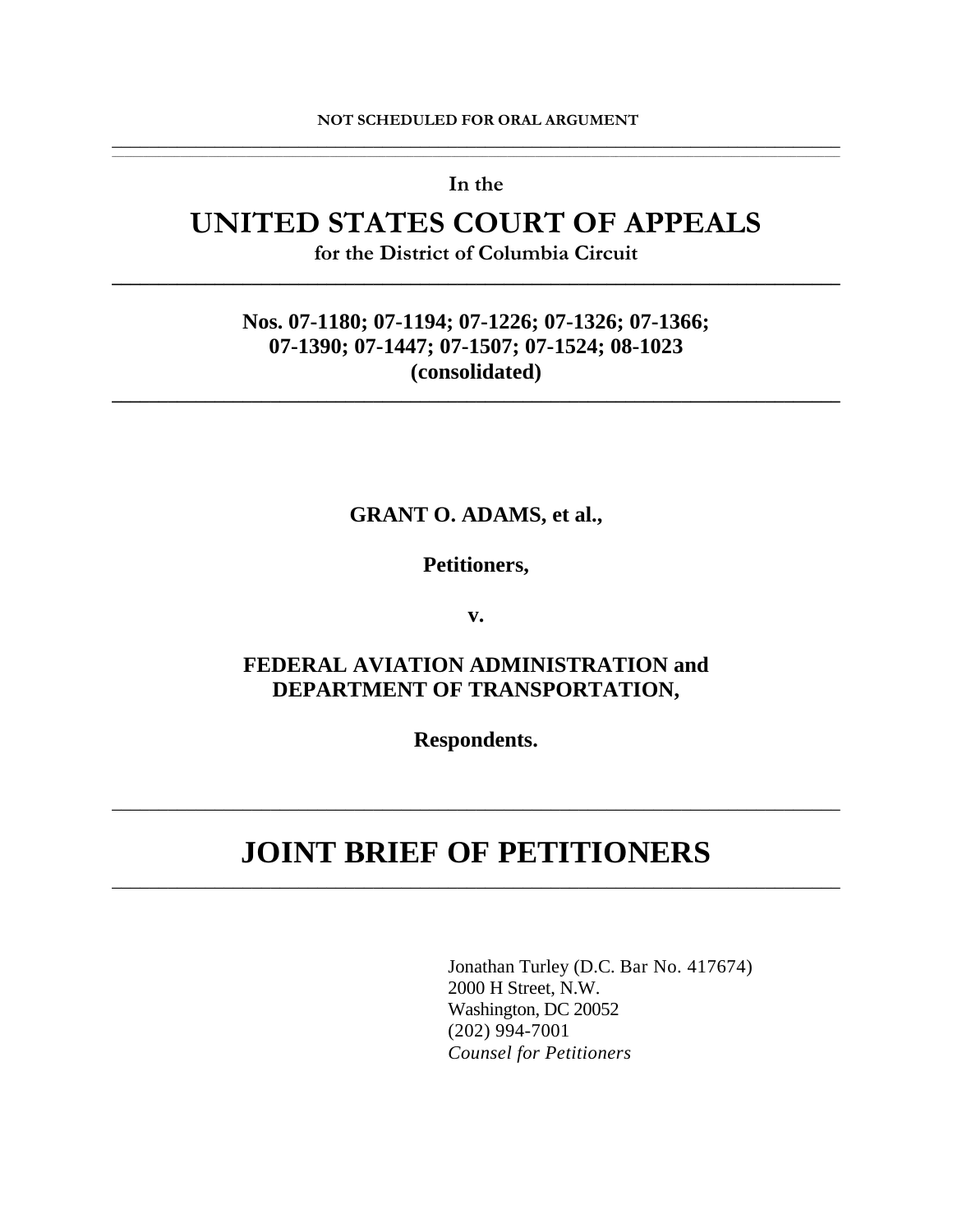# **CERTIFICATE AS TO PARTIES, RULINGS AND RELATED CASES A. Parties and Amici**

### **1. No. 07-1180**

The Petitioners in this case are: Earl Myers, Jr.; Lorenzo Sein; James Owens; Stephen Avery; Jerry Pearson; Richard Morgan; Ivan Beach<sup>[1](#page-1-0)</sup>; Donald Krstich; Charles Hosmer; Norman Stocker; E. Allan Englehardt; Patrick Gravitt<sup>[2](#page-1-1)</sup>; James Sullivan; Anthony Gentile; Larry I. Tubor; George M. Conway III; Wayne G. Savage; Charles Henry; Robert C. Ritchie; Frances van Cortlandt de Peyster; Tom N. Park; Lewis Tetlow III; Gary J. Casperson; Robert Howard Attaway; Jack Chapman; William Basil Mann, Jr.; Frank Malone<sup>[3](#page-1-2)</sup>; James D. Hodgson; George V. Emory; Charles Robert Musick, Jr.; Gary C. Shepard; James Bertelson<sup>[4](#page-1-3)</sup>; Steven P. Zandstra; Akeary G. Vick; Michael J. Peet; James R. Woody; Steven McBride; Robert Louis Reusche II; John L. Schiff; Kenneth Ciszek; Paul J. Rodgers, Jr.; George J. Walters; Kenneth Paul Shrum; Michael W. Ballard; Michael E. Newton; Bruce Davey; Robert Gibson; George Walters; Susan Williams Harrison; Richard

 $\overline{a}$ 

<span id="page-1-0"></span><sup>1</sup> Withdrawn as a party pursuant to Petitioners' motion.

<span id="page-1-1"></span><sup>2</sup> Petitioners' motion pending for withdrawal.

<span id="page-1-2"></span><sup>3</sup> Petitioners' motion pending for withdrawal.

<span id="page-1-3"></span><sup>4</sup> Withdrawn as a party pursuant to Petitioners' motion.

i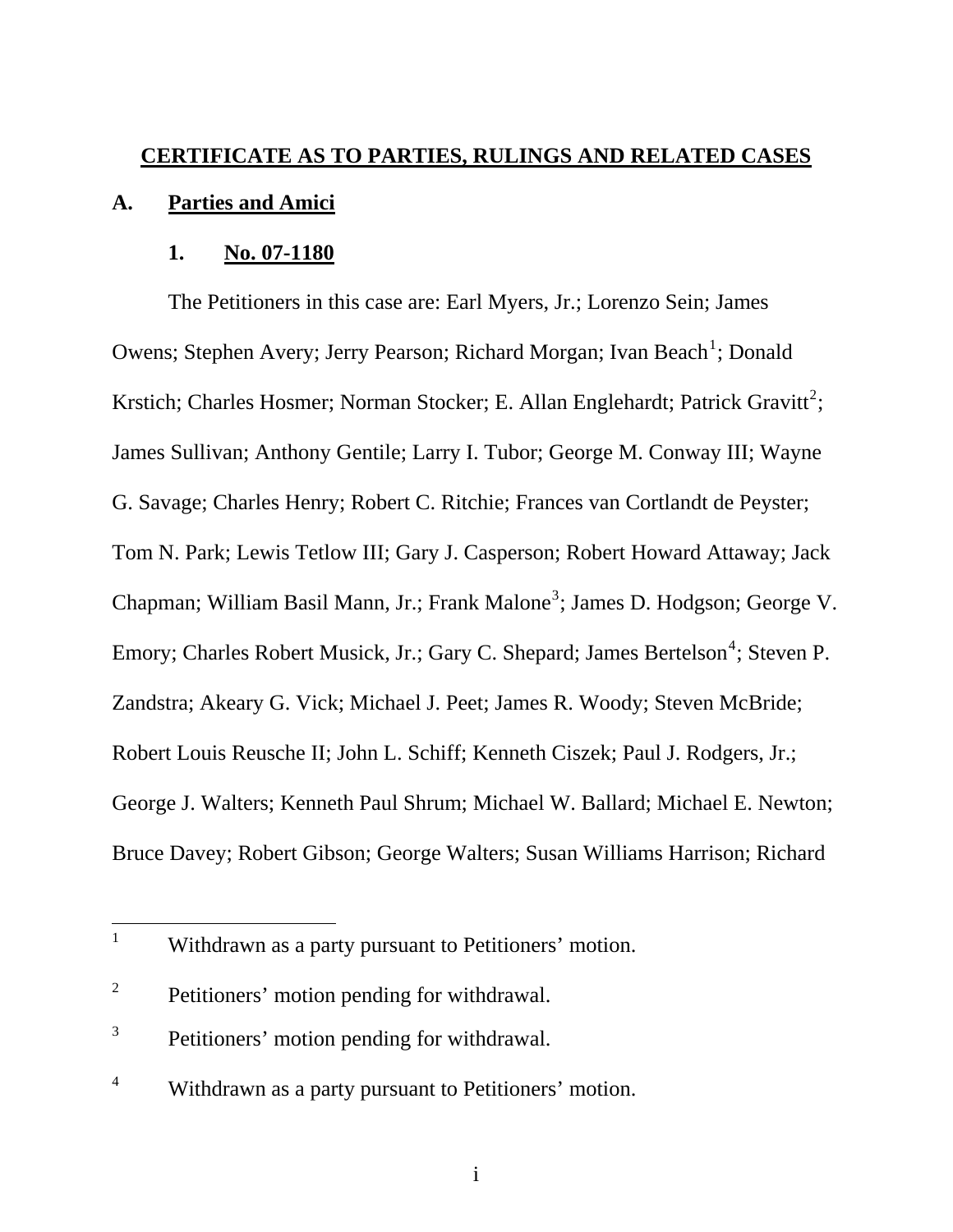Land; David Graham; Thomas R. Bell; David Pelham; James A. Cantrell III; David McCord; Irby R. McNerlin; Glen Kane; Jose R. Arias; Carl C. Chappell Jr.; Randal E. Smith; Irwin Pentland; F. Theodore Schott; Abe R. Balderrama; Robert W. Hickson; Grant O. Adams; Woodrow W. Friend, Jr.; Raymond O. Lysen; Lyle M. Speace Jr.; Richard A. Hinnenkamp; Bradley V. Smith; Terrence Joseph Brady; Dennis M. Cox; Gordon M. Cohen; Louis F. Zajicek, Jr.; Brian Wilson Wretschko; David B. Mickle; and Karl E. Krumke, III.

Respondents:

The Respondents in this case are the Federal Aviation Administration and the Department of Transportation.

### **2. No. 07-1194**

Petitioners:

The Petitioners in this case are: Keith L. McCormick and David B. Patton Respondents:

The Respondents in this case are the Federal Aviation Administration and the Department of Transportation.

### **3. No. 07-1226**

Petitioners:

The Petitioners in this case are: Donald N. Persky and James R. Sweller. Respondents: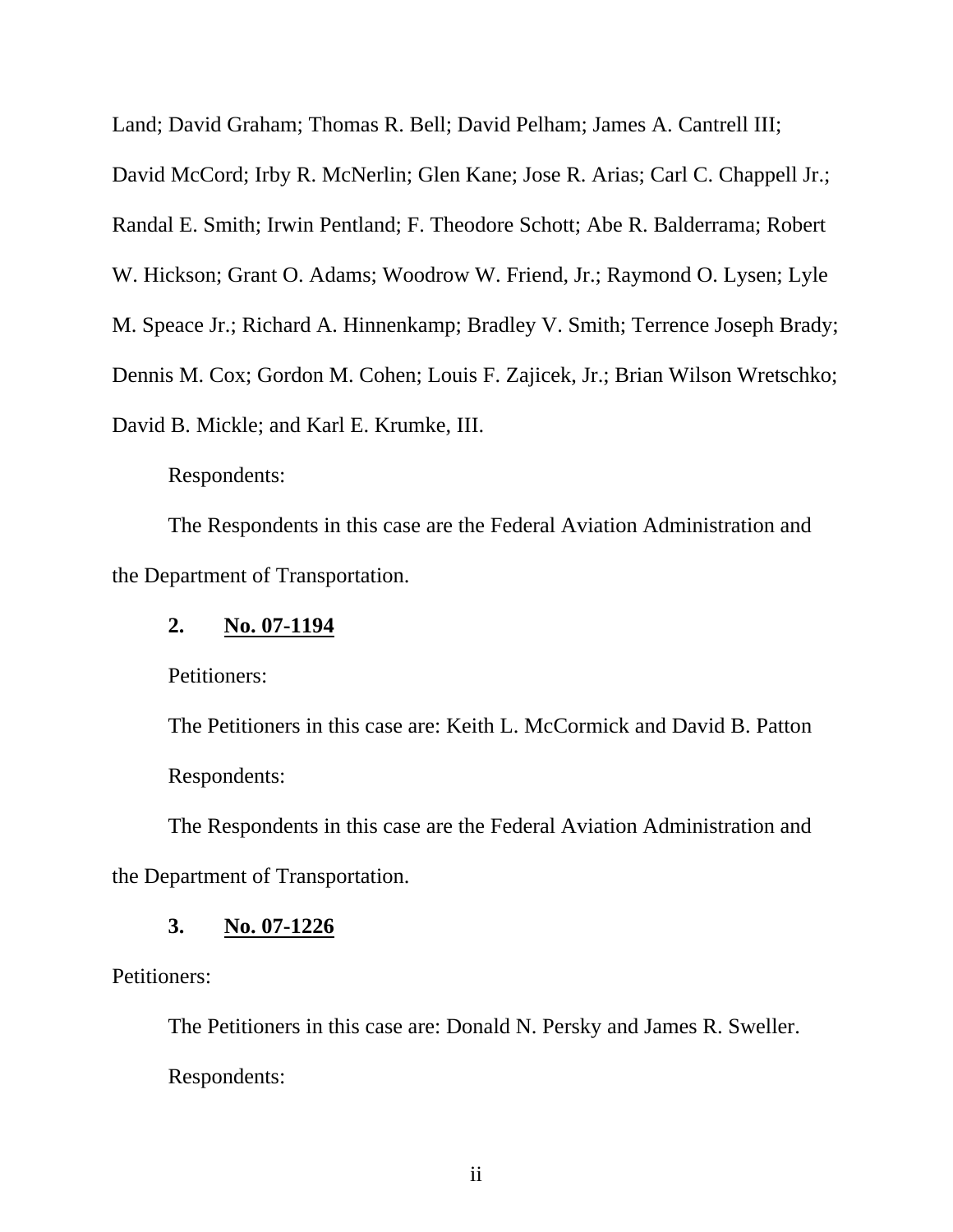The Respondents in this case are the Federal Aviation Administration and the Department of Transportation.

# **4. No. 07-1326**

Petitioners:

The Petitioners in this case are: Timothy Houghton; Dale Steele; James Mehew; James Ray Schaffran; William W. Struthers; Robert Dowgialo; James Bumford Montalbano; James Richard Collier; Scott Hein; Michael Lierly; Mark D. Thomas; Chris Hartle; James McStay; Dennis Pettet Bernick; John Lloyd Lee Nelson; Herbert Holland; William Ford<sup>[5](#page-3-0)</sup>; and Larry Ayotte.

Respondents:

The Respondents in this case are the Federal Aviation Administration and the Department of Transportation.

# **5. No. 07-1366**

Petitioners:

The Petitioners in this case are: Errol Mullins; Gene Carswell; Charles Chapas; DeLloyd Jacobsen; and Ronald Nielsen.

Respondents:

The Respondents in this case are the Federal Aviation Administration and the Department of Transportation.

<span id="page-3-0"></span> $\overline{a}$ 5 Petitioners' motion pending for withdrawal.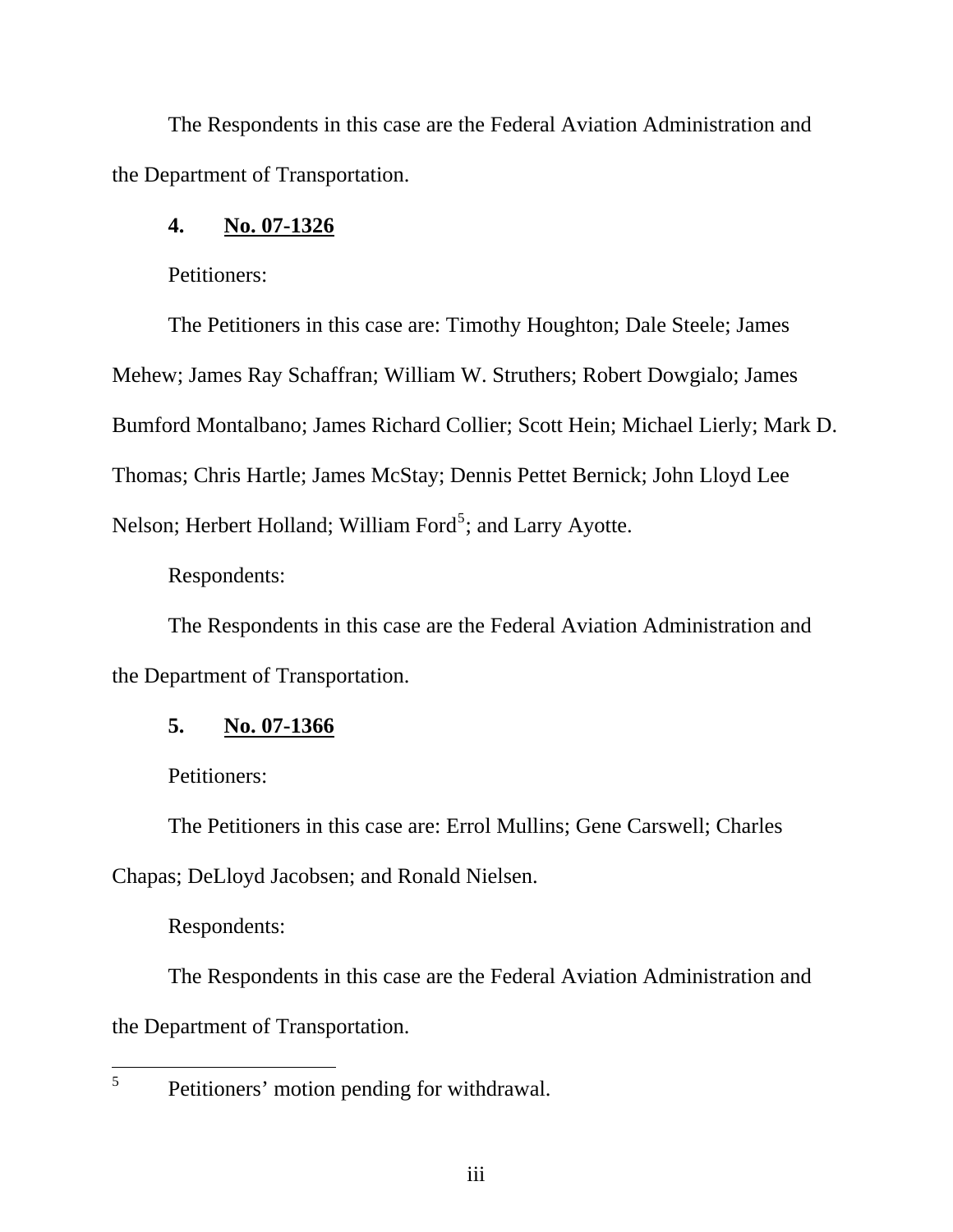## **6. No. 07-1390**

Petitioners:

The Petitioners in this case are: Stephen Carignan; Terry Collette; Paul Holloway; and Joseph LoVecchio.

Respondents:

The Respondents in this case are the Federal Aviation Administration and the Department of Transportation.

# **7. No. 07-1447**

Petitioners:

The Petitioners in this case are: Gary Hendrix; Gerard Lionetti; Joseph

Miller and James McGrath.

Respondents:

The Respondents in this case are the Federal Aviation Administration and the Department of Transportation.

# **8. No. 07-1507**

Petitioners:

The Petitioners in this case are: JoBeth Lynch and James Monbeck.

Respondents:

The Respondents in this case are the Federal Aviation Administration and the Department of Transportation.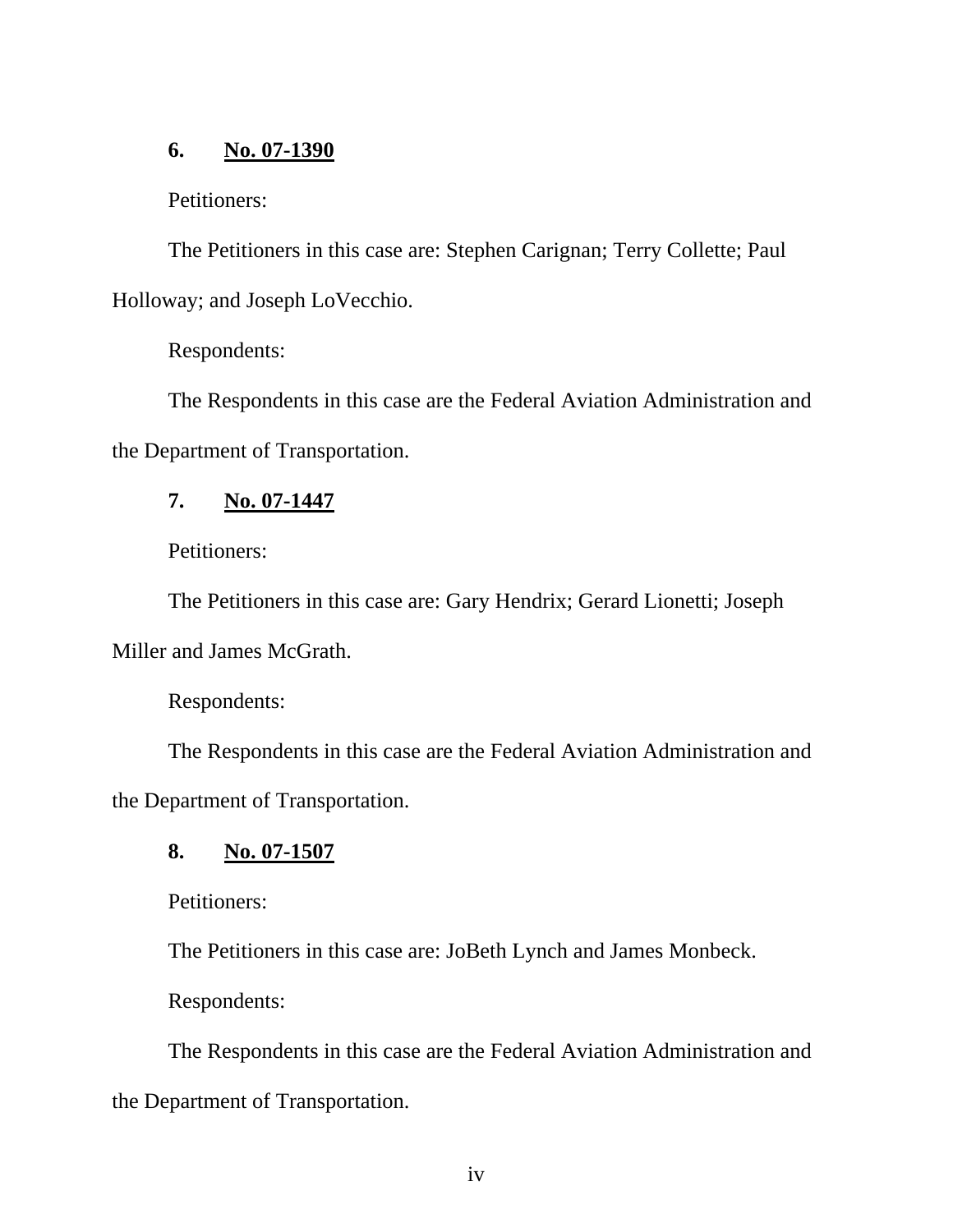# **9. No. 07-1524**

Petitioners:

The Petitioners in this case are: Harold Schichtel and Norman Koerner.

Respondents:

The Respondents in this case are the Federal Aviation Administration and the Department of Transportation.

# **10. No. 08-1023**

Petitioners:

The Petitioner in this case is Henry J. Weiland.

Respondents:

The Respondents in this case are the Federal Aviation Administration and

the Department of Transportation.

There are currently no intervenors or amici curiae in any of these consolidated cases.

# **B. Rulings Under Review**

Petitioners filed these cases originally before this Court pursuant to 49

U.S.C. § 46110. Thus, there is no district court ruling under review. Under review

are the identical orders of the Federal Aviation Administration contained at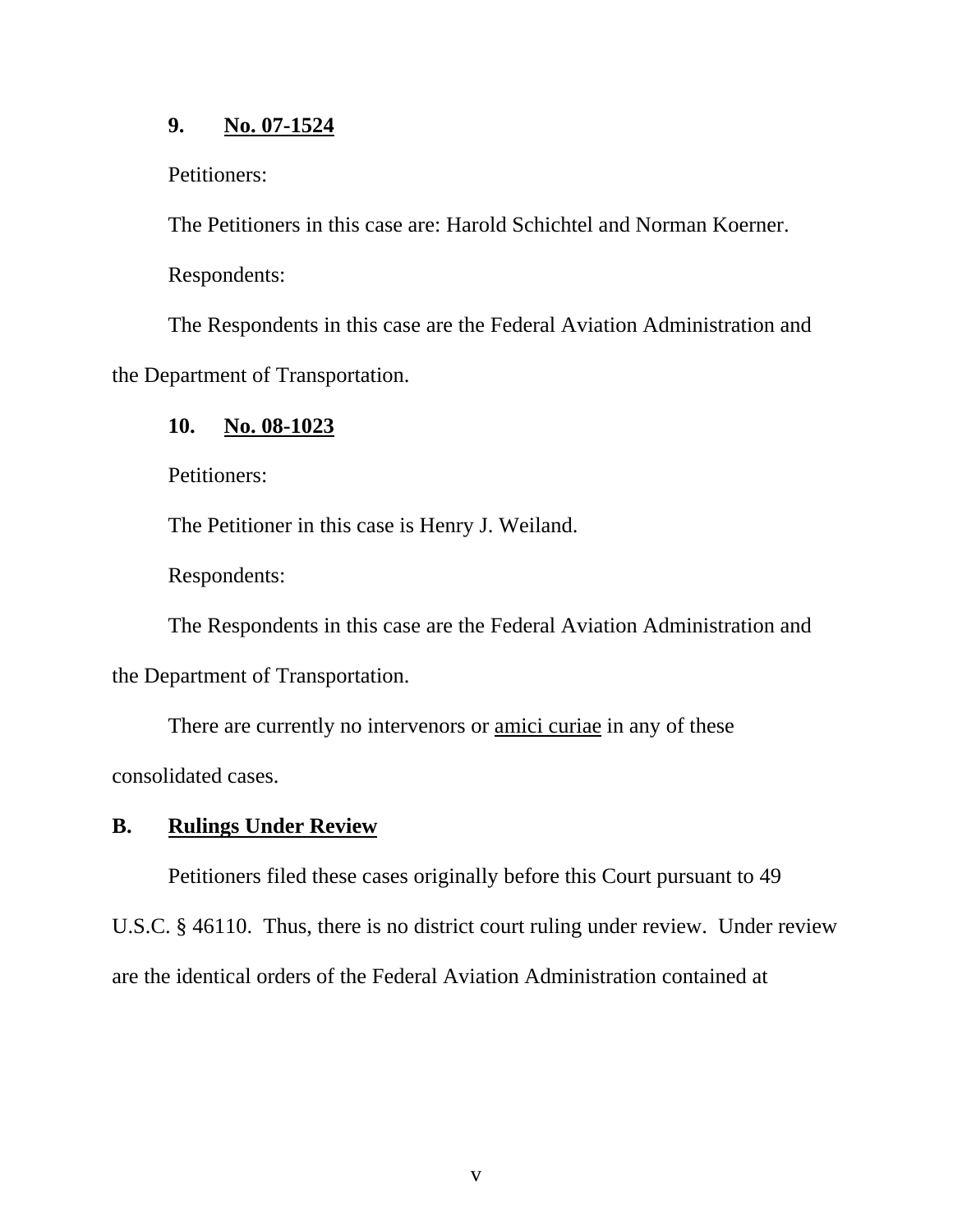Addendum A (copy of Adam's order) $<sup>6</sup>$  $<sup>6</sup>$  $<sup>6</sup>$  and Addendum B (list of identical orders</sup> issued to the individual petitioners).

# **C. Related cases**

 $\overline{a}$ 

Petitioners know of no related case pending before this Court at this time.

<span id="page-6-0"></span><sup>6</sup> Since all of these orders were identical, the Adam's order is included in the Addendum A and the other orders are listed in Addendum B for efficiency.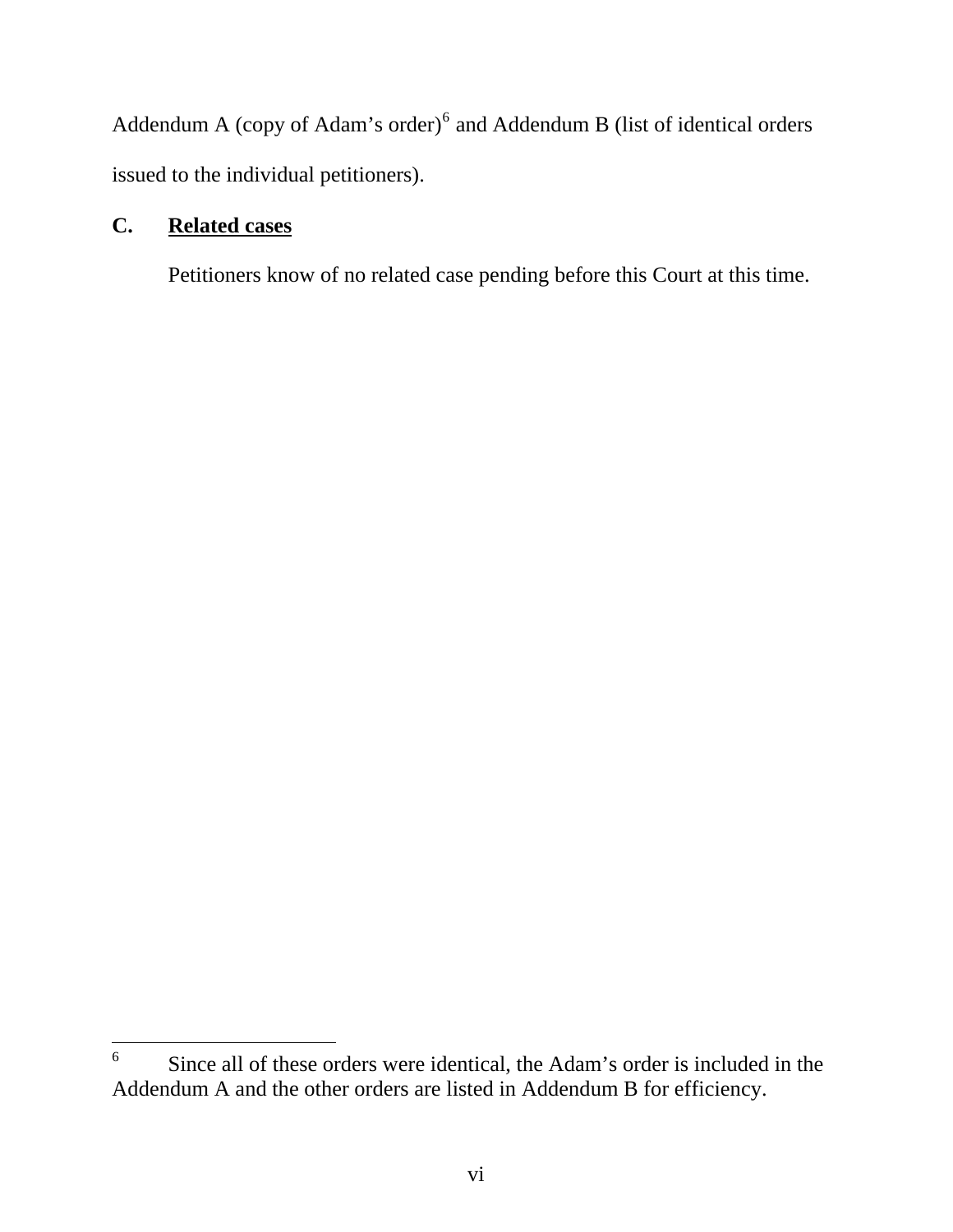# **[TABLE OF CONTENTS](#page-15-0)**

|                 |    | PROCEDURAL POSTURE, STANDARD OF REVIEW,                                                                         |     |
|-----------------|----|-----------------------------------------------------------------------------------------------------------------|-----|
| A.              |    |                                                                                                                 |     |
| B.              |    |                                                                                                                 |     |
| $\mathcal{C}$ . |    |                                                                                                                 |     |
|                 |    |                                                                                                                 |     |
| I.              |    | THE FAIR TREATMENT FOR EXPERIENCED PILOTS ACT<br>DEPRIVES THE SENIOR PILOTS OF DUE PROCESS UNDER                |     |
| $\Pi$ .         |    | THE FAIR TREATMENT FOR EXPERIENCED PILOTS ACT<br>DENIES THE SENIOR PILOTS OF EQUAL PROTECTION                   |     |
| Ш.              |    | THE FAIR TREATMENT FOR EXPERIENCED PILOTS ACT<br>CONSTITUTES A BILL OF ATTAINDER UNDER ARTICLE I32              |     |
|                 | A. | The Act Expressly Singles Out an Easily Ascertainable<br>Group and Satisfies the Specificity Prong of Attainder | .33 |
|                 | B. | The Termination of Employment, Status, and Benefits for                                                         | .34 |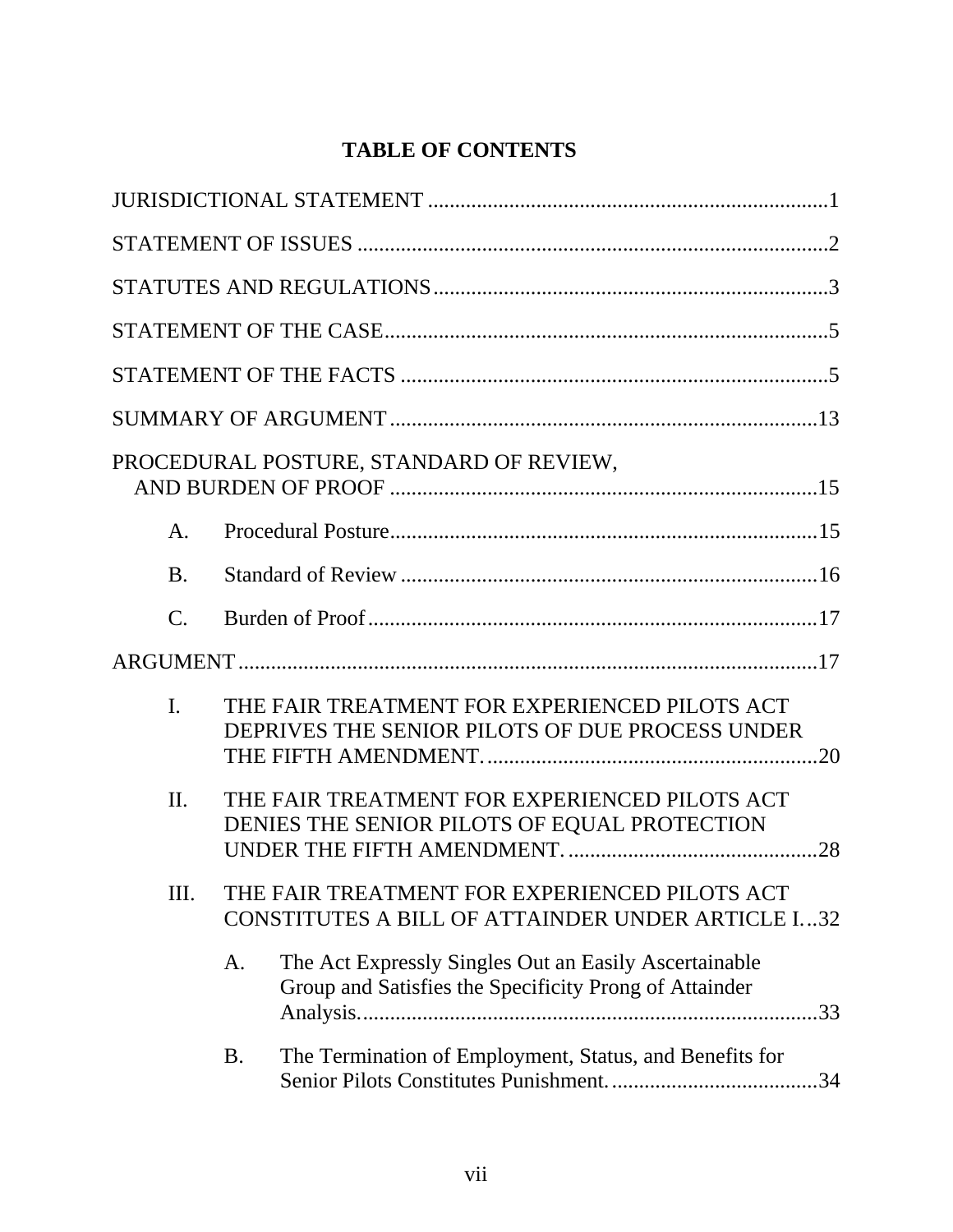| IV. | THE FAIR TREATMENT FOR EXPERIENCED PILOTS ACT      |
|-----|----------------------------------------------------|
|     | <b>CONSTITUTES A TAKING UNDER THE FIFTH</b>        |
|     |                                                    |
| V.  | THE ACT DOES NOT MOOT THE CONSOLIDATED             |
|     | PETITIONS, EVEN IF IT IS FOUND TO BE ENFORCEABLE46 |
| VI. | THE FEDERAL GOVERNMENT MUST MAKE AN                |
|     | INDIVIDUAL DETERMINATION OF WHETHER A PILOT'S      |
|     | EXEMPTION WOULD CONTRAVENE AIR SAFETY. 48          |
|     | VII. THE ORDERS DENYING EXEMPTION SOLELY BASED ON  |
|     | AGE DENY THE SENIOR PILOTS EQUAL PROTECTION        |
|     |                                                    |
|     | VIII. THE ORDERS DENYING EXEMPTION SOLELY BASED ON |
|     | AGE VIOLATE THE DUE PROCESS CLAUSE OF THE FIFTH    |
|     |                                                    |
| IX. | THE BLANKET DENIAL OF EXEMPTIONS BASED SOLELY      |
|     | ON AGE IS A VIOLATION OF THE AGE DISCRIMINATION    |
|     |                                                    |
|     |                                                    |
|     |                                                    |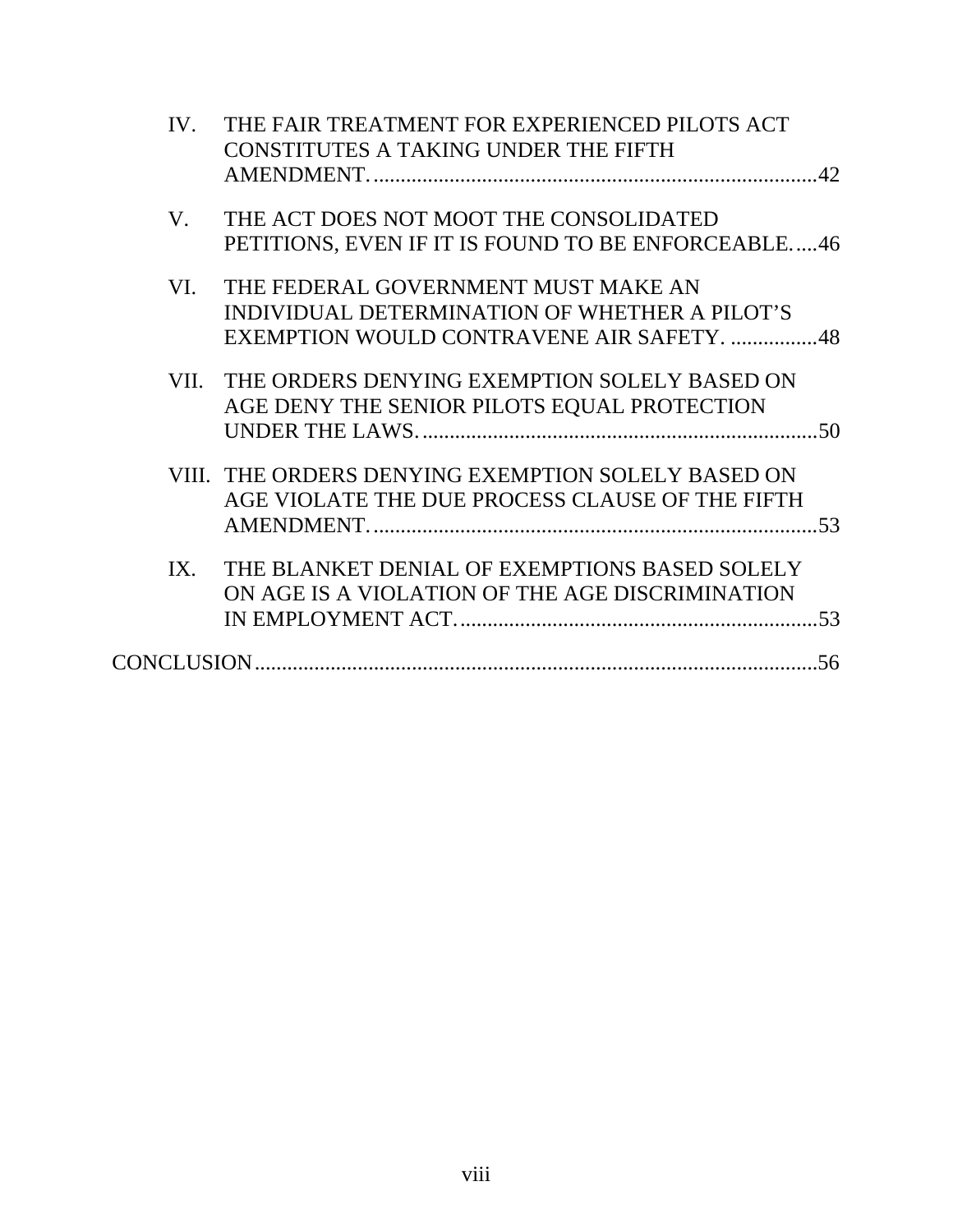# **[TABLE OF AUTHORITIES](#page-9-0)**[∗](#page-9-0)

# **CASES**

| BellSouth Corp. v. FCC, 144 F.3d 58 (D.C. Cir. 1998)  33, 34, 35, 36, 37 |
|--------------------------------------------------------------------------|
| BellSouth Corp. v. FCC, 162 F.3d 678 (D.C. Cir. 1998)  33, 35, 37, 39    |
|                                                                          |
|                                                                          |
|                                                                          |
| Camacho v. Puerto Rico Authority, 254 F. Supp. 2d 220 (D.P.R. 2003)54    |
|                                                                          |
|                                                                          |
|                                                                          |
|                                                                          |
| Connolly v. Pension Benefit Guar. Corp., 475 U.S. 211 (1986)  43, 44, 45 |
| Consol. Edison Co. v. Pataki, 292 F.3d 338 (2d Cir. 2002) 35, 38, 39, 40 |
|                                                                          |
|                                                                          |
|                                                                          |
| Doersam v. Indus. Com'n of Ohio, 45 Ohio St. 3d 115 (Ohio 1989)30        |

 $\overline{a}$ 

<span id="page-9-0"></span><sup>∗</sup> Authorities upon which Petitioners chiefly rely are marked with asterisks.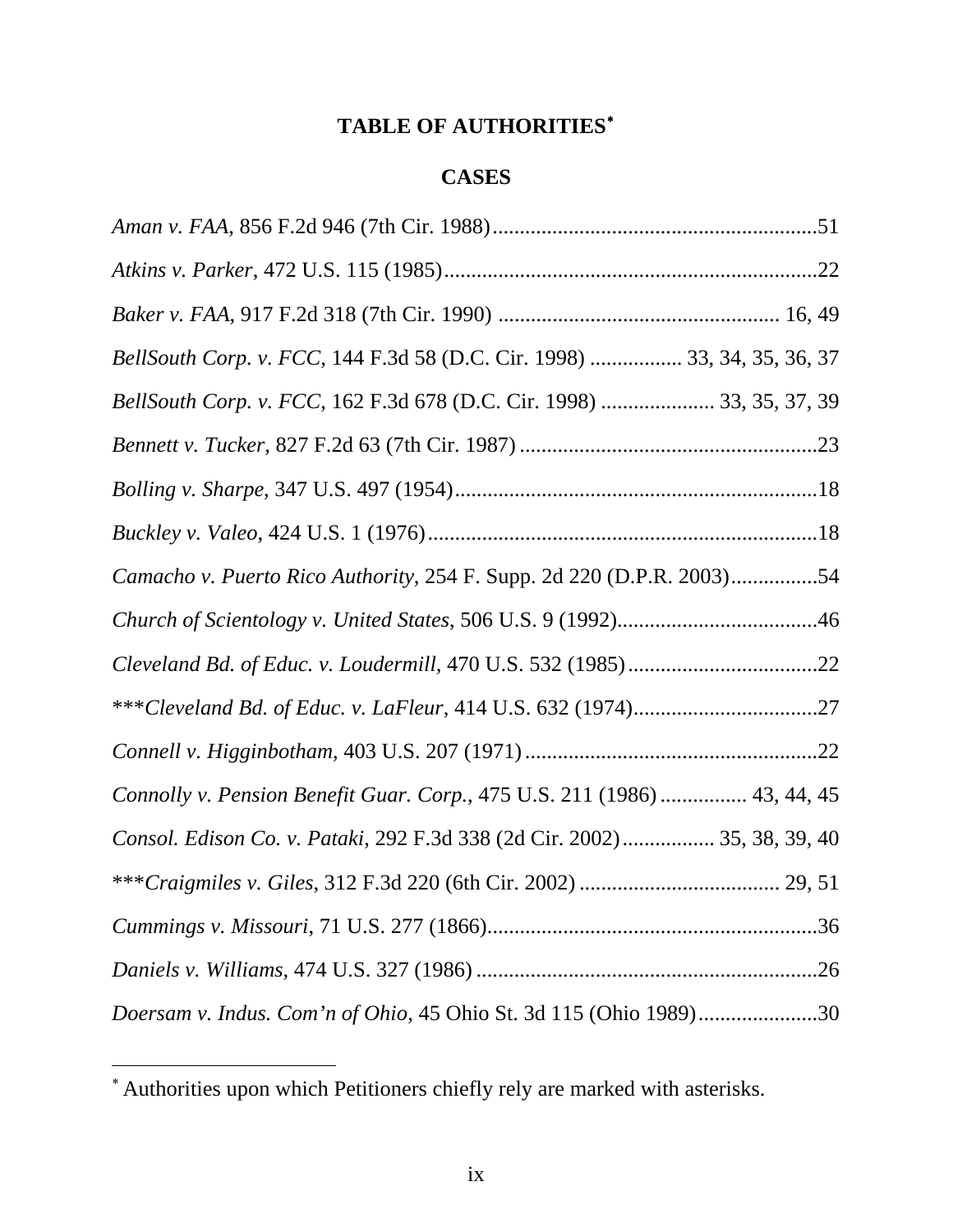| First Nat. Bank of Lamarque v. Smith, 610 F.2d 1258 (5th Cir. 1980)46           |
|---------------------------------------------------------------------------------|
|                                                                                 |
| ***Foretich v. United States,                                                   |
|                                                                                 |
|                                                                                 |
|                                                                                 |
|                                                                                 |
|                                                                                 |
| Greenholtz v. Inmates of Neb. Penal and Corr. Complex,                          |
|                                                                                 |
|                                                                                 |
| In re Aircrash In Bali, Indo. on Apr. 22, 1974, 684 F.2d 1301 (9th Cir. 1982)44 |
|                                                                                 |
| Indus. Claim Appeals Office v. Romero, 912 P.2d 62 (Colo. 1996)30               |
|                                                                                 |
| Jicarilla Apache Nation v. Rio Arriba County, 440 F.3d 1202 (10th Cir. 2006)46  |
|                                                                                 |
|                                                                                 |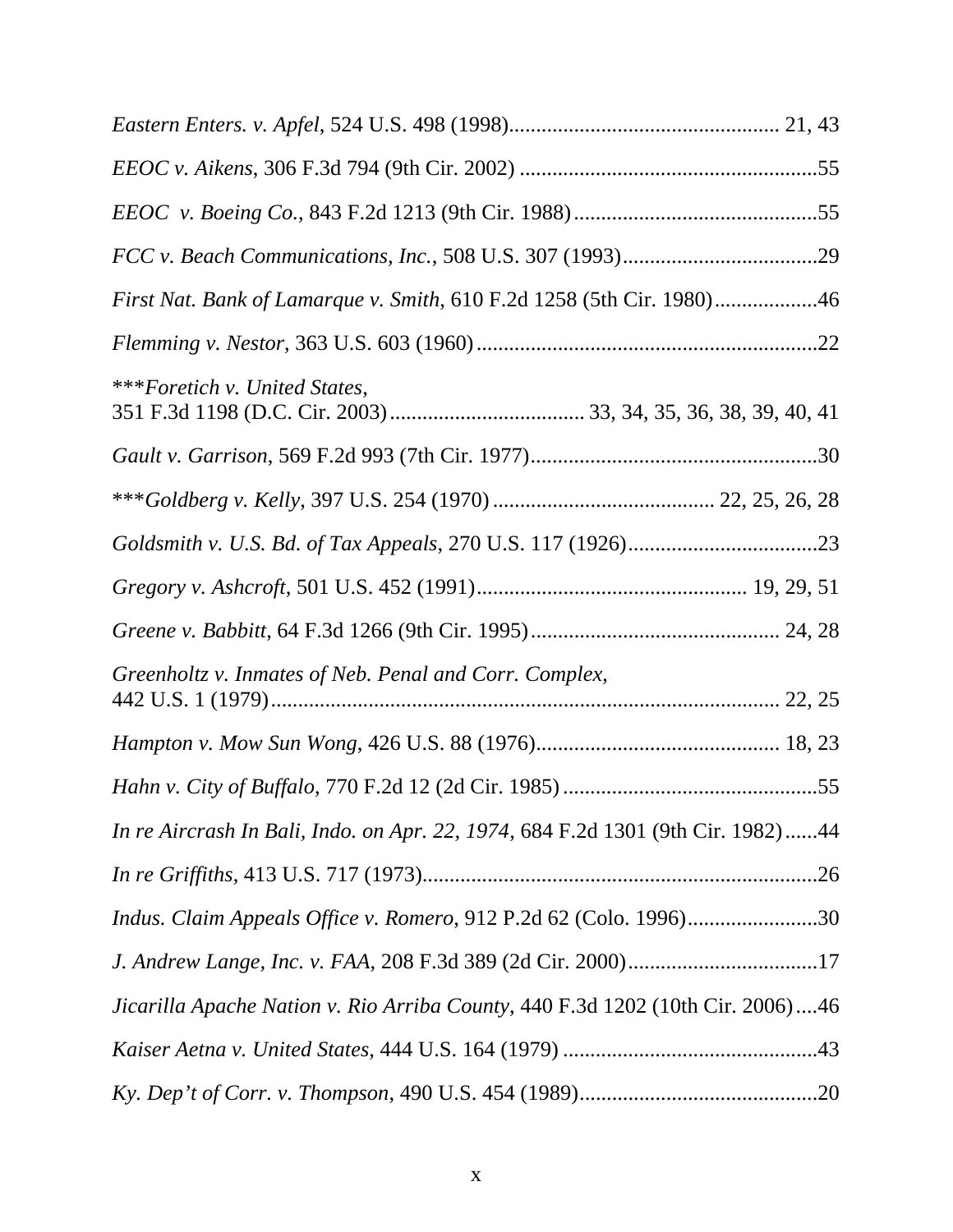| ***Landgraf v. USI Film Products, 511 U.S. 244 (1994) 20, 21, 43, 53    |  |
|-------------------------------------------------------------------------|--|
|                                                                         |  |
| Lun Kwai Tsui v. Attorney Gen. of United States,                        |  |
|                                                                         |  |
|                                                                         |  |
| ***Meacham v. Knolls Atomic Power Laboratory, __U.S.__                  |  |
|                                                                         |  |
| Natural Res. Def. Council, Inc. v. EPA, 824 F.2d 1258 (1st Cir. 1987)32 |  |
|                                                                         |  |
| Nixon v. Adm'r of Gen. Servs.,                                          |  |
| Peoples Rights Org., Inc. v. City of Columbus,                          |  |
|                                                                         |  |
|                                                                         |  |
|                                                                         |  |
|                                                                         |  |
|                                                                         |  |
|                                                                         |  |
|                                                                         |  |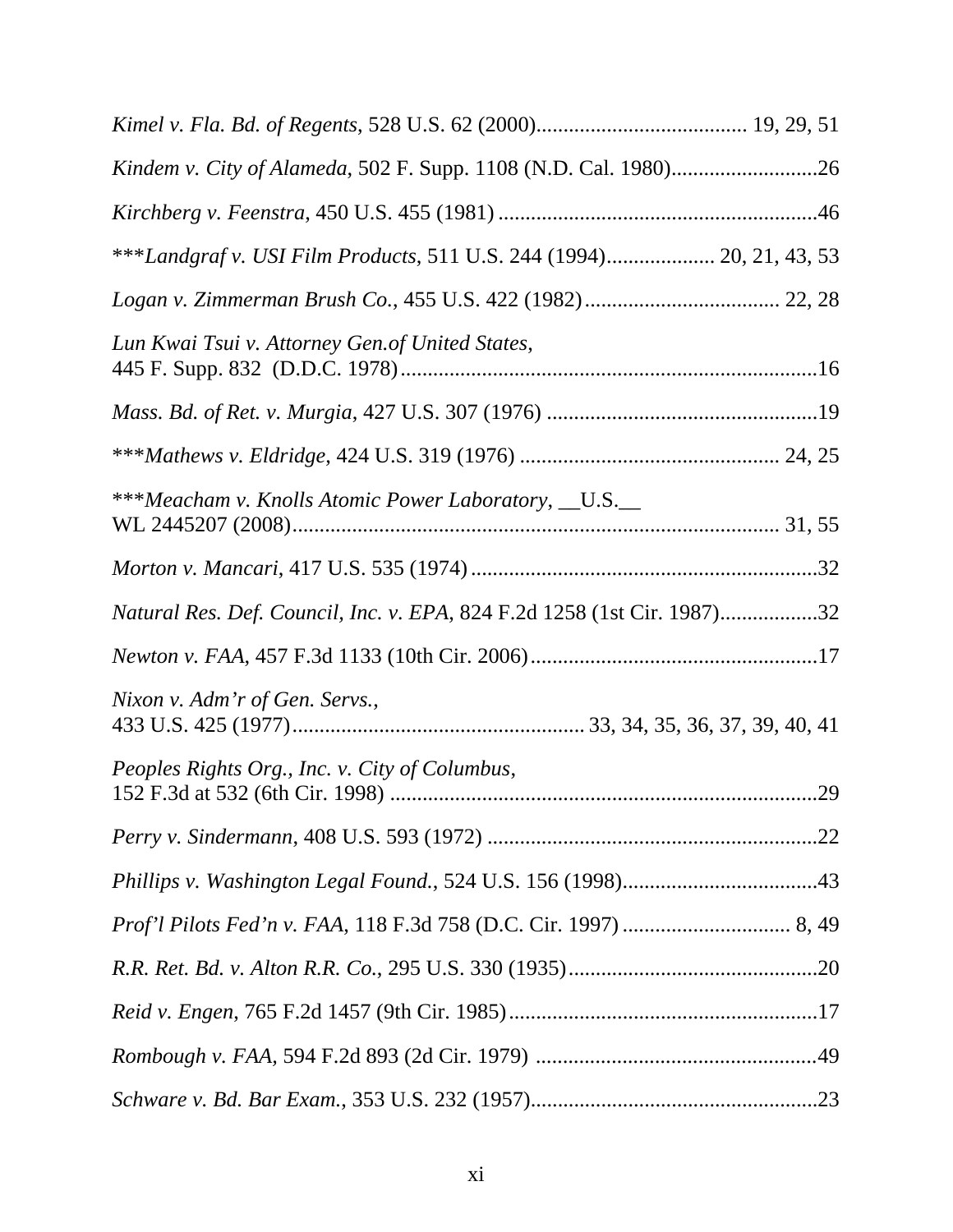| SeaRiver Mar. Fin. Holdings, Inc. v. Mineta, 309 F.3d 662 (9th Cir. 2002)  35, 39 |
|-----------------------------------------------------------------------------------|
| Selective Serv. Sys. v. Minn. Pub. Interest Research Group,                       |
|                                                                                   |
|                                                                                   |
|                                                                                   |
| State ex rel. Boan v. Richardson, 198 W. Va 545, S.E.2d 162 (1996)30              |
| Suitum v. Tahoe Reg'l Planning Agency, 520 U.S. 725 (1997) 42                     |
|                                                                                   |
|                                                                                   |
|                                                                                   |
|                                                                                   |
|                                                                                   |
|                                                                                   |
|                                                                                   |
|                                                                                   |
| ***Webb's Fabulous Pharmacies, Inc. v. Beckwith, 449 U.S. 155 (1980)43            |
|                                                                                   |
|                                                                                   |
|                                                                                   |
| Willoughby v. Dept. of Labor and Industries, 147 Wash. 2d 745 (2002)30            |
|                                                                                   |
|                                                                                   |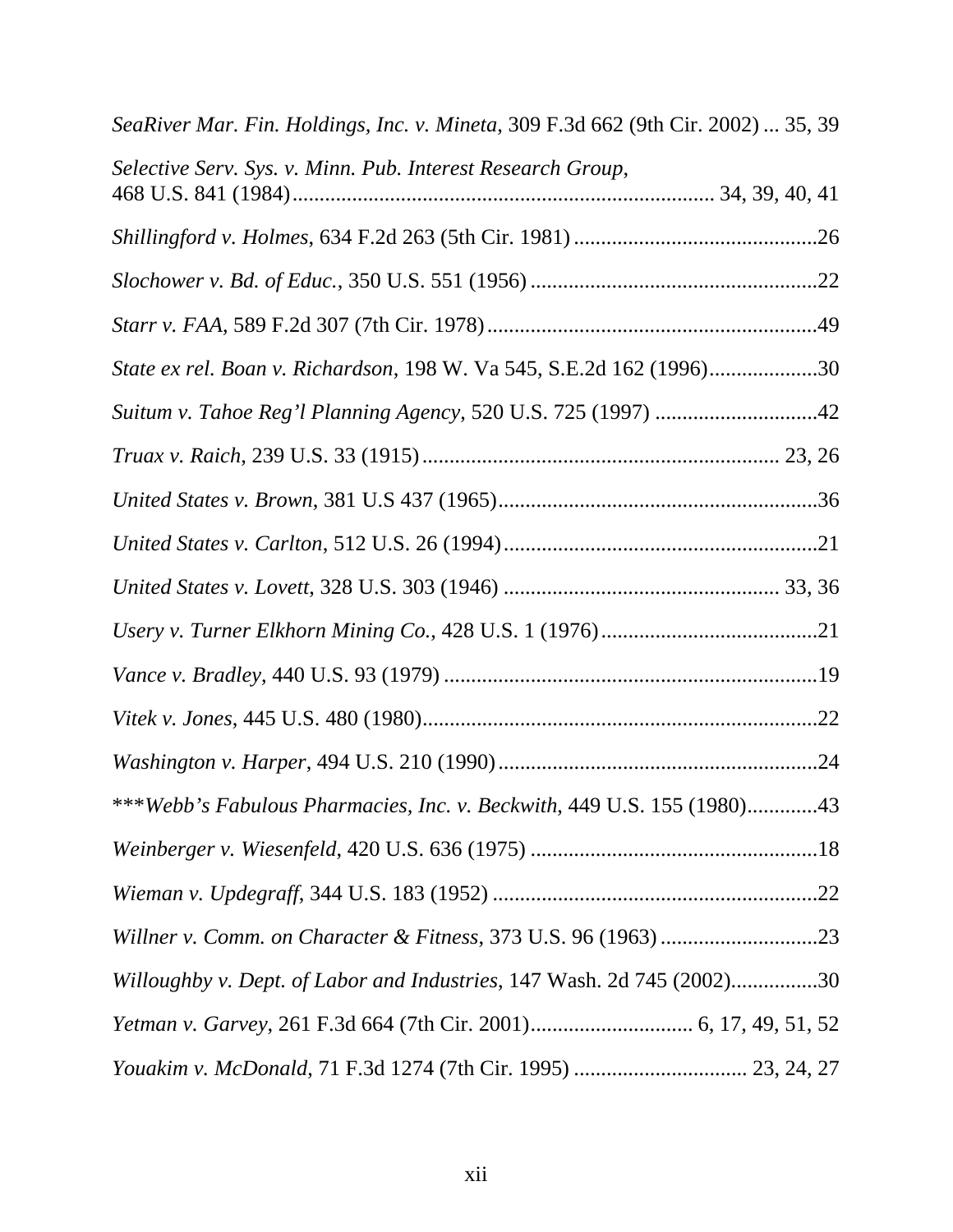# STATUTES AND REGULATIONS

| The Fair Treatment for Experienced Pilots Act, |
|------------------------------------------------|
|                                                |
|                                                |
|                                                |
|                                                |
|                                                |
|                                                |
|                                                |
|                                                |
|                                                |
|                                                |
|                                                |
|                                                |
|                                                |
|                                                |
|                                                |
|                                                |
|                                                |
|                                                |
|                                                |
|                                                |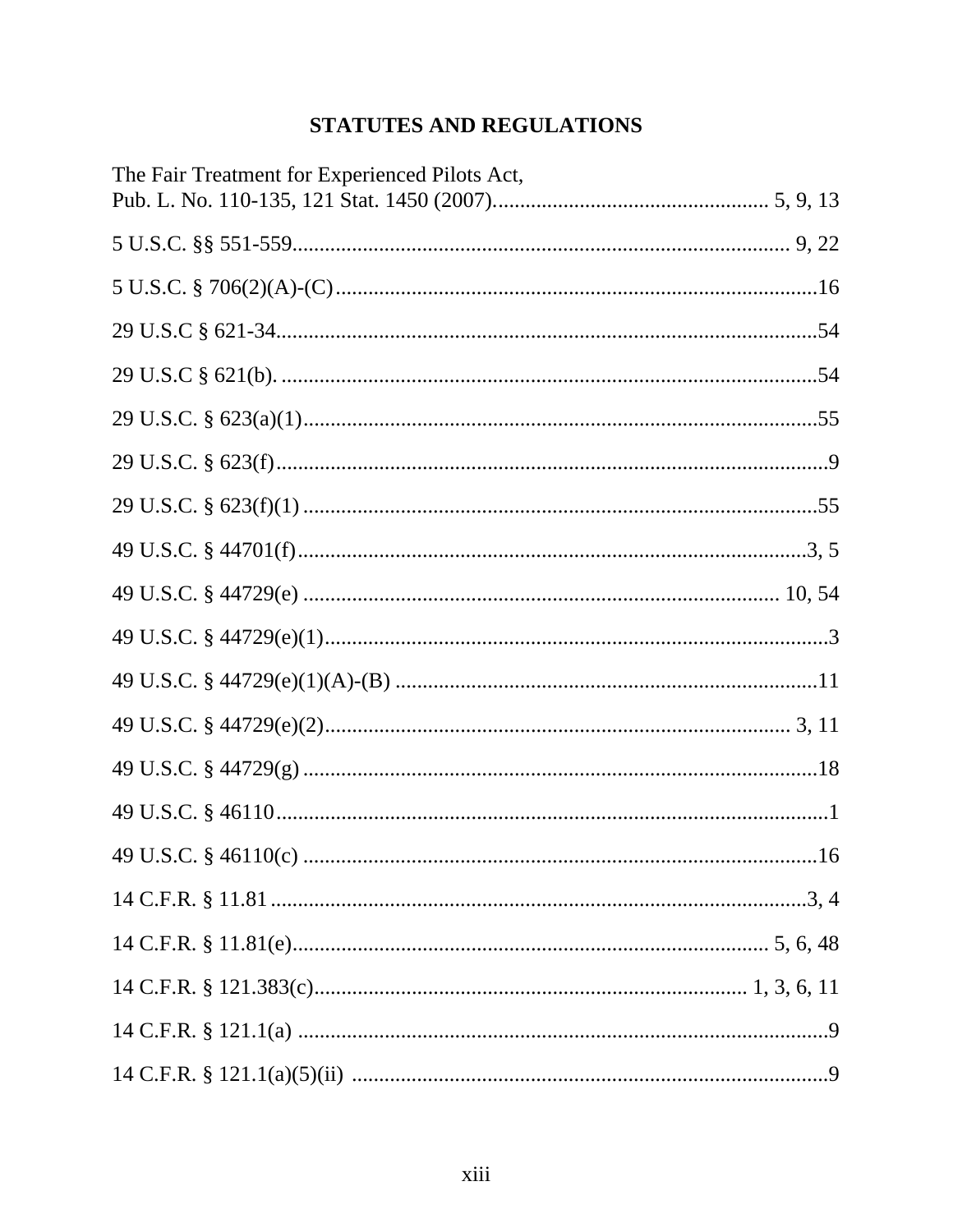# **MISCELLANEOUS**

| Adam Rowland, Age Discrimination in Retirement: In Search of an                                                                                  |  |
|--------------------------------------------------------------------------------------------------------------------------------------------------|--|
| DeWayne Wickham, Rule Grounding Pilots at Age 60 Requires Overhaul,                                                                              |  |
|                                                                                                                                                  |  |
| Judge Henry Friendly, Some Kind of Hearing, 123 U. Pa. L. Rev. 1267 (1975)25                                                                     |  |
| Liz Feder, NWA Pilots Oppose Oberstar on Retirement; Northwest and its<br>ALPA branch Sought to Keep it at Age 60, Star Tribune, Dec. 12, 200710 |  |
| Memorial Day Shame: Only 2 Percent of Veteran Airline Pilots Grounded By<br>Congress Are Rehired, Many Forced to Work Work for Foreign Carriers, |  |
| National Press Club Luncheon Address by Federal Aviation Administrator                                                                           |  |
| Paul Beebe, Pilots' Age Rule Change Stirs Dissent, Salt Lake Trib., March 10,                                                                    |  |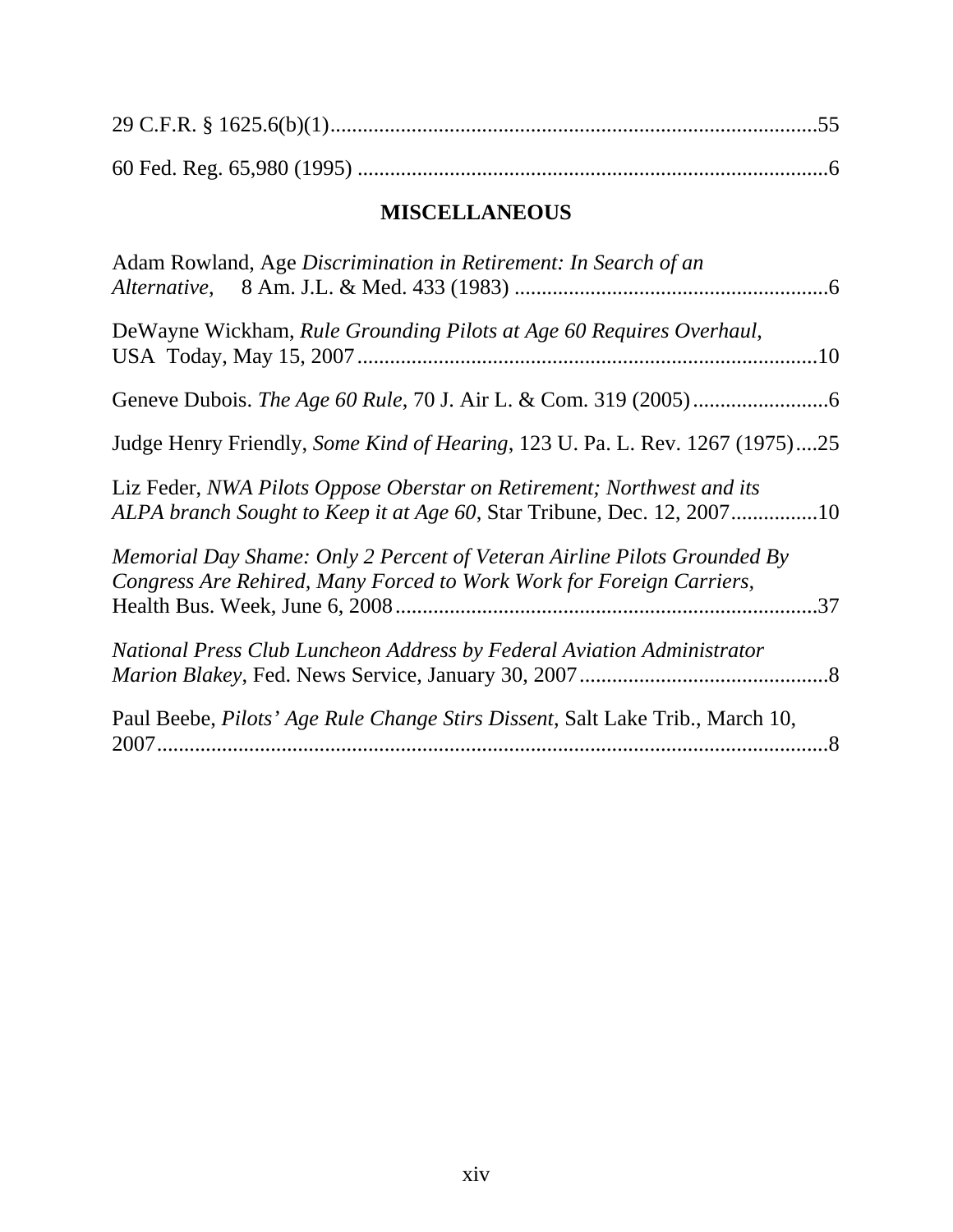#### <span id="page-15-0"></span>**NOT SCHEDULED FOR ORAL ARGUMENT \_\_\_\_\_\_\_\_\_\_\_\_\_\_\_\_\_\_\_\_\_\_\_\_\_\_\_\_\_\_\_\_\_\_\_\_\_\_\_\_\_\_\_\_\_\_\_\_\_\_\_\_\_\_\_\_\_\_\_\_\_\_\_\_\_\_\_\_\_\_\_\_\_\_\_\_\_\_**

,我们也不能会在这里,我们也不能会在这里,我们也不能会在这里,我们也不能会在这里,我们也不能会在这里,我们也不能会在这里,我们也不能会不能会不能会。""我们,我们 **In the** 

# **UNITED STATES COURT OF APPEALS**

**for the District of Columbia Circuit \_\_\_\_\_\_\_\_\_\_\_\_\_\_\_\_\_\_\_\_\_\_\_\_\_\_\_\_\_\_\_\_\_\_\_\_\_\_\_\_\_\_\_\_\_\_\_\_\_\_\_\_\_\_\_\_\_\_\_\_\_\_\_\_\_\_\_\_\_\_\_\_\_\_\_\_\_\_** 

# **Nos. 07-1180; 07-1194; 07-1226; 07-1326; 07-1366; 07-1390; 07-1447; 07-1507; 07-1524; 08-1023 (consolidated)**

**\_\_\_\_\_\_\_\_\_\_\_\_\_\_\_\_\_\_\_\_\_\_\_\_\_\_\_\_\_\_\_\_\_\_\_\_\_\_\_\_\_\_\_\_\_\_\_\_\_\_\_\_\_\_\_\_\_\_\_\_\_\_\_\_\_\_\_\_\_\_\_\_\_\_\_\_\_\_** 

### **GRANT O. ADAMS, et al.,**

**Petitioners,** 

**v.** 

# **FEDERAL AVIATION ADMINISTRATION and DEPARTMENT OF TRANSPORTATION,**

**Respondents.** 

# **JOINT BRIEF OF PETITIONERS** \_\_\_\_\_\_\_\_\_\_\_\_\_\_\_\_\_\_\_\_\_\_\_\_\_\_\_\_\_\_\_\_\_\_\_\_\_\_\_\_\_\_\_\_\_\_\_\_\_\_\_\_\_\_\_\_\_\_\_\_\_\_\_\_\_\_\_\_\_\_\_\_\_\_\_\_\_\_

\_\_\_\_\_\_\_\_\_\_\_\_\_\_\_\_\_\_\_\_\_\_\_\_\_\_\_\_\_\_\_\_\_\_\_\_\_\_\_\_\_\_\_\_\_\_\_\_\_\_\_\_\_\_\_\_\_\_\_\_\_\_\_\_\_\_\_\_\_\_\_\_\_\_\_\_\_\_

# **JURISDICTIONAL STATEMENT**

These consolidated cases were filed pursuant to 49 U.S.C. § 46110, seeking

review of the identical orders in denial of their petitions for exemption from

§ 121.383(c) of Title 14, Code of Federal Regulations.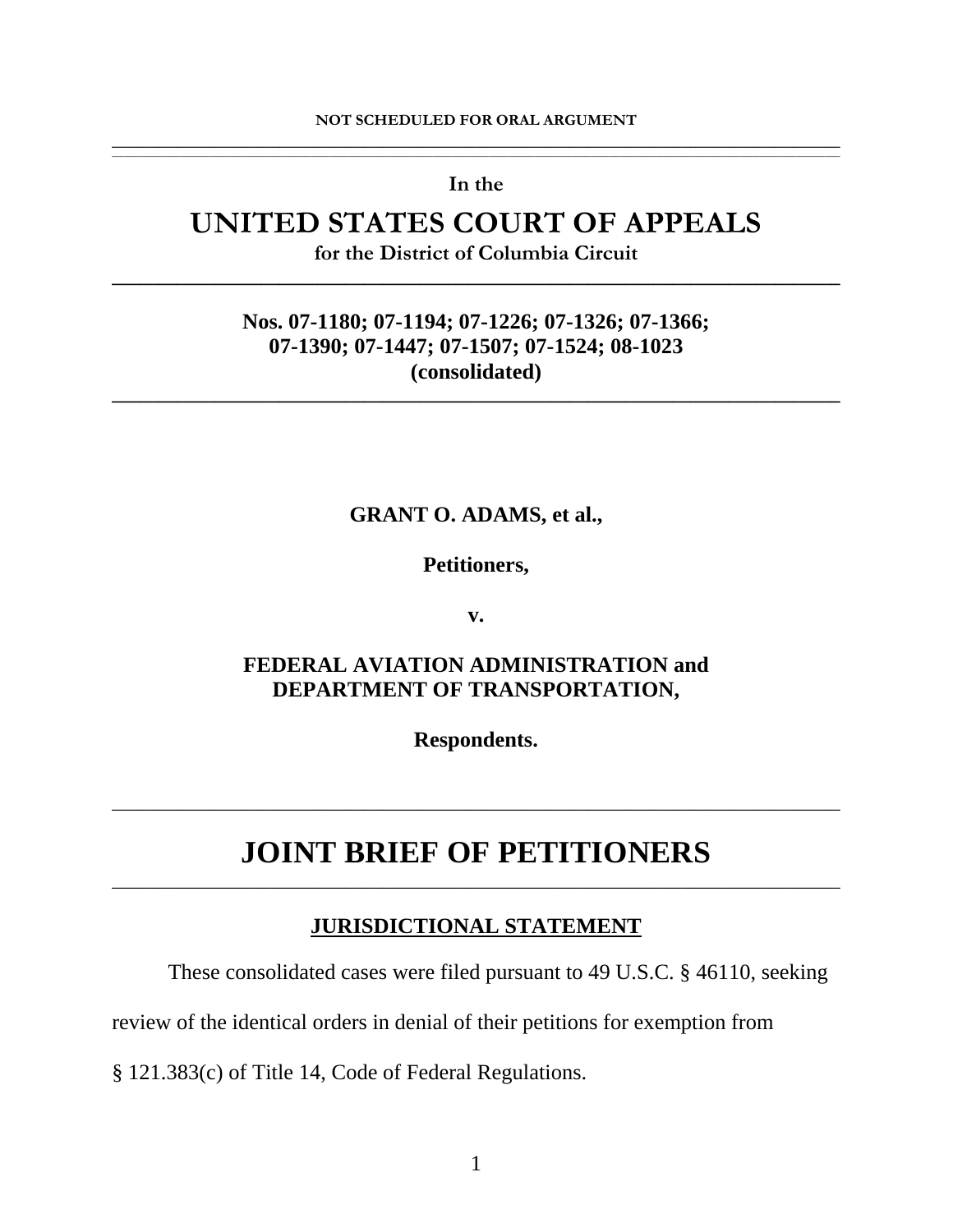#### **STATEMENT OF ISSUES**

- <span id="page-16-0"></span>I. Whether the Fair Treatment for Experienced Pilots Act is invalid as a deprivation of due process under the Fifth Amendment and, accordingly, cannot be the basis for a dismissal of the petitions.
- II. Whether the Fair Treatment for Experienced Pilots Act is invalid as a denial of equal protection of the laws and, accordingly, cannot be the basis for a dismissal of the petitions.
- III. Whether the Fair Treatment for Experienced Pilots Act is invalid under the prohibition against bills of attainder under Article I and, accordingly, cannot be the basis for a dismissal of the petitions.
- IV. Whether the Fair Treatment for Experienced Pilots Act is invalid under the prohibition against takings under the Fifth Amendment and, accordingly, cannot be the basis for a dismissal of the petitions.
- V. Whether, if constitutional, the Fair Treatment for Experienced Pilots Act renders these petitions moot.
- VI. Whether the federal government can deny an exemption under the Age 60 Rule without any individual determination of a pilot's capability, experience, or performance as it relates to air safety.
- VII. Whether the rule of blanket denials of exemptions based solely on age is a violation of the Age Discrimination in Employment Act (ADEA).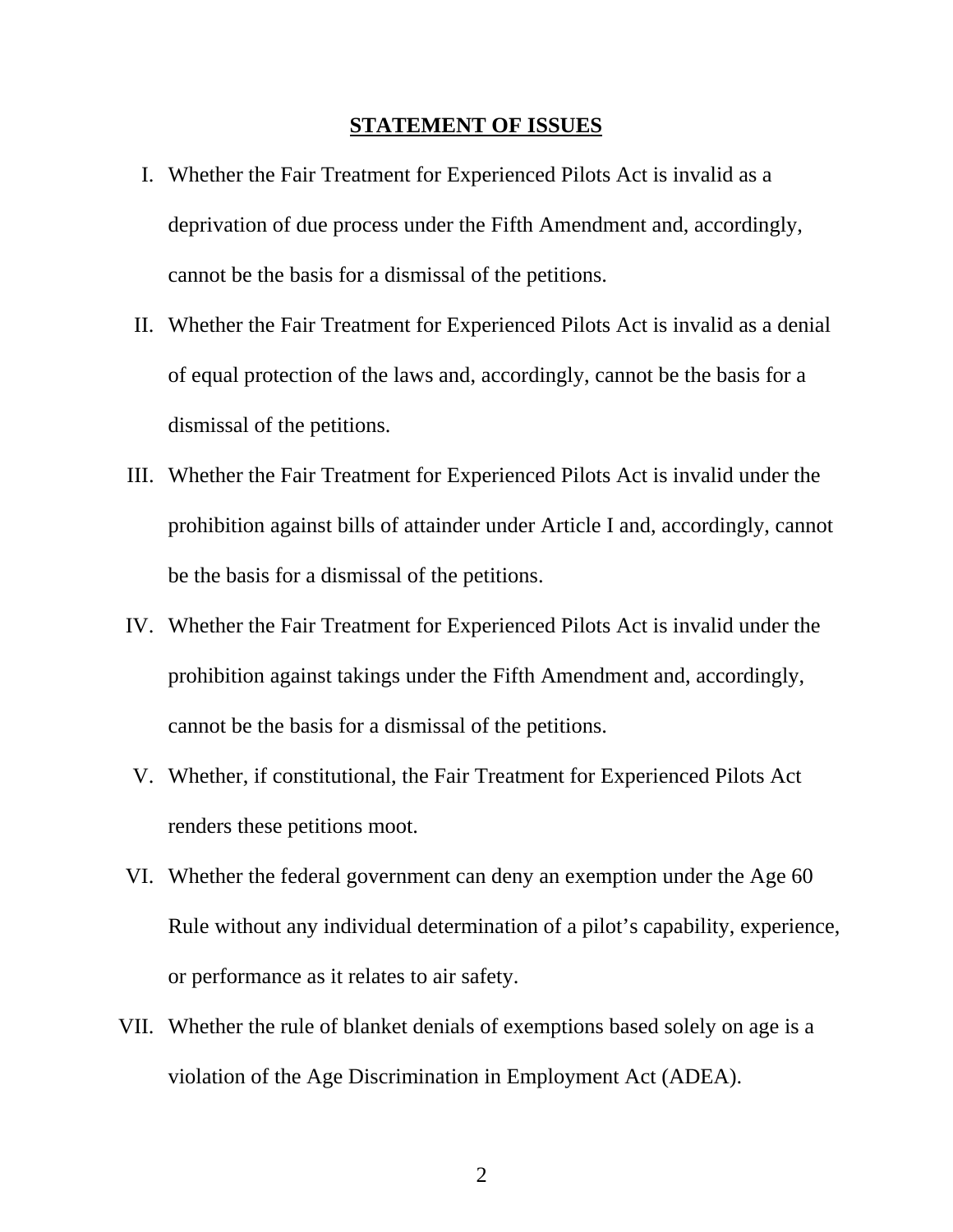<span id="page-17-0"></span>VIII. Whether the rule of blanket denials of exemptions based solely on age is a denial of the equal protection of the laws and the right to due process under the laws.

# **STATUTES AND REGULATIONS**

A. The Fairness for Experienced Pilots Act 49 U.S.C. § 44729(e)(1):

1) NONRETROACTIVITY- No person who has attained 60 years of age before the date of enactment of this section may serve as a pilot for an air carrier engaged in covered operations unless--

- (A) such person is in the employment of that air carrier in such operations on such date of enactment as a required flight deck crew member; or
- (B) such person is newly hired by an air carrier as a pilot on or after such date of enactment without credit for prior seniority or prior longevity for benefits or other terms related to length of service prior to the date of rehire under any labor agreement or employment policies of the air carrier.
- B. The Fairness for Experienced Pilots Act 49 U.S.C. § 44729(e)(2):

(2) PROTECTION FOR COMPLIANCE- An action taken in conformance with this section, taken in conformance with a regulation issued to carry out this section, or taken prior to the date of enactment of this section in conformance with section  $121.383(c)$ ... may not serve as a basis for liability or relief in a proceeding, brought under any employment law or regulation, before any court or agency of the United States or of any State or locality.

C. General Exemption Authority Under 49 U.S.C. § 44701(f):

(f) Exemptions. The Administrator may grant an exemption from a requirement of a regulation prescribed under subsection (a) or (b) of this section or any of sections 44702-44716 of this [title \[49 USCS §§ 44702](http://www.lexis.com/research/buttonTFLink?_m=ba49df67c0f03b6eb7c5343435f9fc38&_xfercite=%253ccite%20cc%253d%2522USA%2522%253e%253c%2521%255bCDATA%255b49%20USCS%20%25a7%2044701%255d%255d%253e%253c%252fcite%253e&_butType=4&_butStat=0&_butNum=8&_butInline=1&_butinfo=49%20USC%2044702&_fmtstr=FULL&docnum=7&_startdoc=1&wchp=dGLbVtz-zSkAz&_md5=98d7ad9552dadcb96b7488946cb4e219)- [44716](http://www.lexis.com/research/buttonTFLink?_m=ba49df67c0f03b6eb7c5343435f9fc38&_xfercite=%253ccite%20cc%253d%2522USA%2522%253e%253c%2521%255bCDATA%255b49%20USCS%20%25a7%2044701%255d%255d%253e%253c%252fcite%253e&_butType=4&_butStat=0&_butNum=9&_butInline=1&_butinfo=49%20USC%2044716&_fmtstr=FULL&docnum=7&_startdoc=1&wchp=dGLbVtz-zSkAz&_md5=5af6be7d44976b5275d6487e319f39ae)] if the Administrator finds the exemption is in the public interest.

D. Exemption Provision from 14 C.F.R. § 11.81: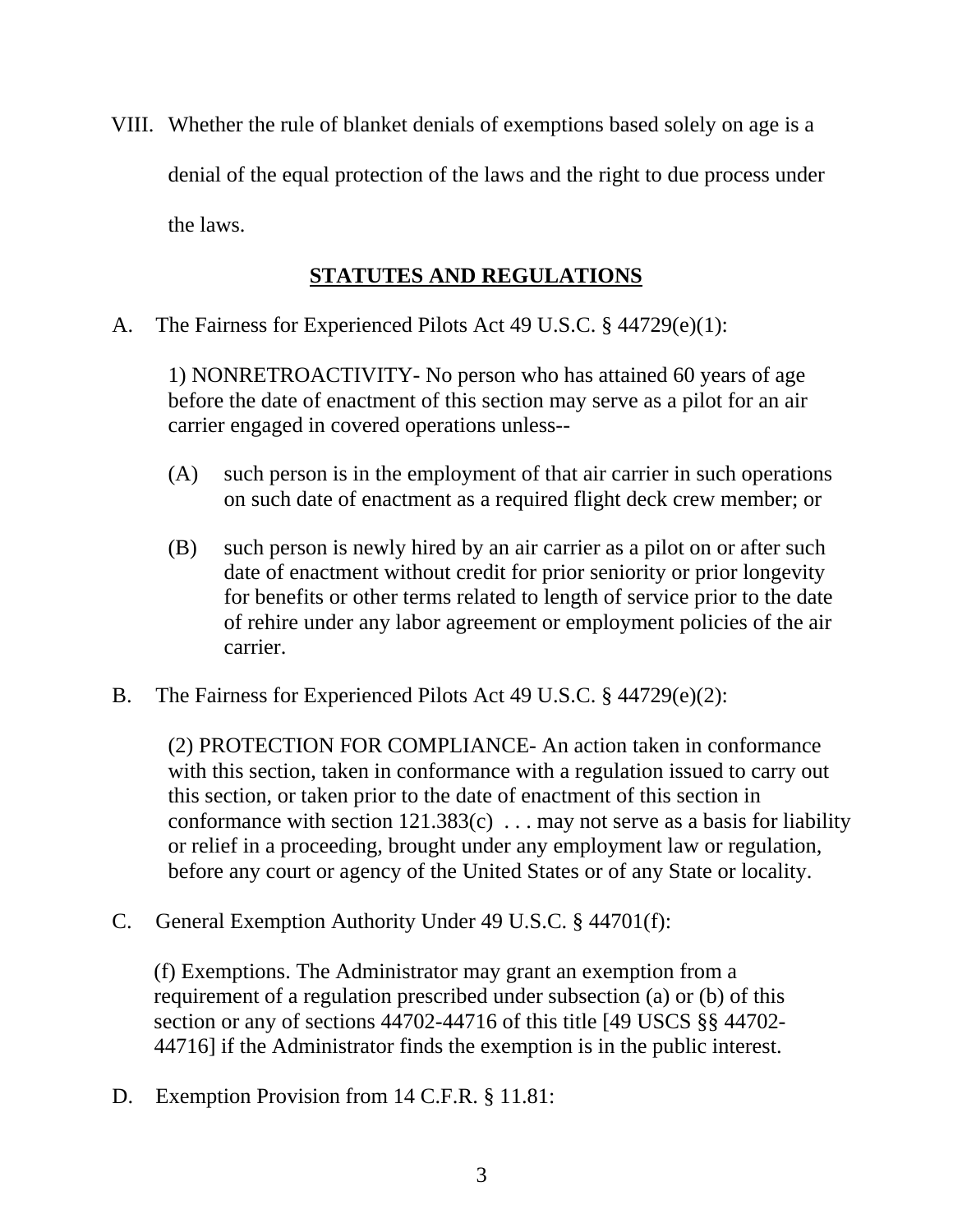§11.81 What information must I include in my petition for an exemption? You must include the following information in your petition for an exemption and submit it to FAA as soon as

you know you need an exemption.

(a) Your name and mailing address and, if you wish, other contact information such as a fax number, telephone number, or e-mail address; (b) The specific section or sections of 14 CFR from which you seek an exemp-

tion;

(c) The extent of relief you seek, and the reason you seek the relief;

(d) The reasons why granting your request would be in the public interest; that is, how it would benefit the public as a whole;

(e) The reasons why granting the exemption would not adversely affect safety, or how the exemption would provide a level of safety at least equal to that provided by the rule from which you seek the exemption; you to do so, we will file a difference with ICAO. However, a foreign country

still may not allow you to operate in that country without meeting the

ICAO standard.

(f) A summary we can publish in the FEDERAL REGISTER, stating:

(1) The rule from which you seek the exemption; and

(2) A brief description of the nature of the exemption you seek;

(g) Any additional information, views or arguments available to support your request; and(h) If you want to exercise the privileges of your exemption outside the United States,the reason why you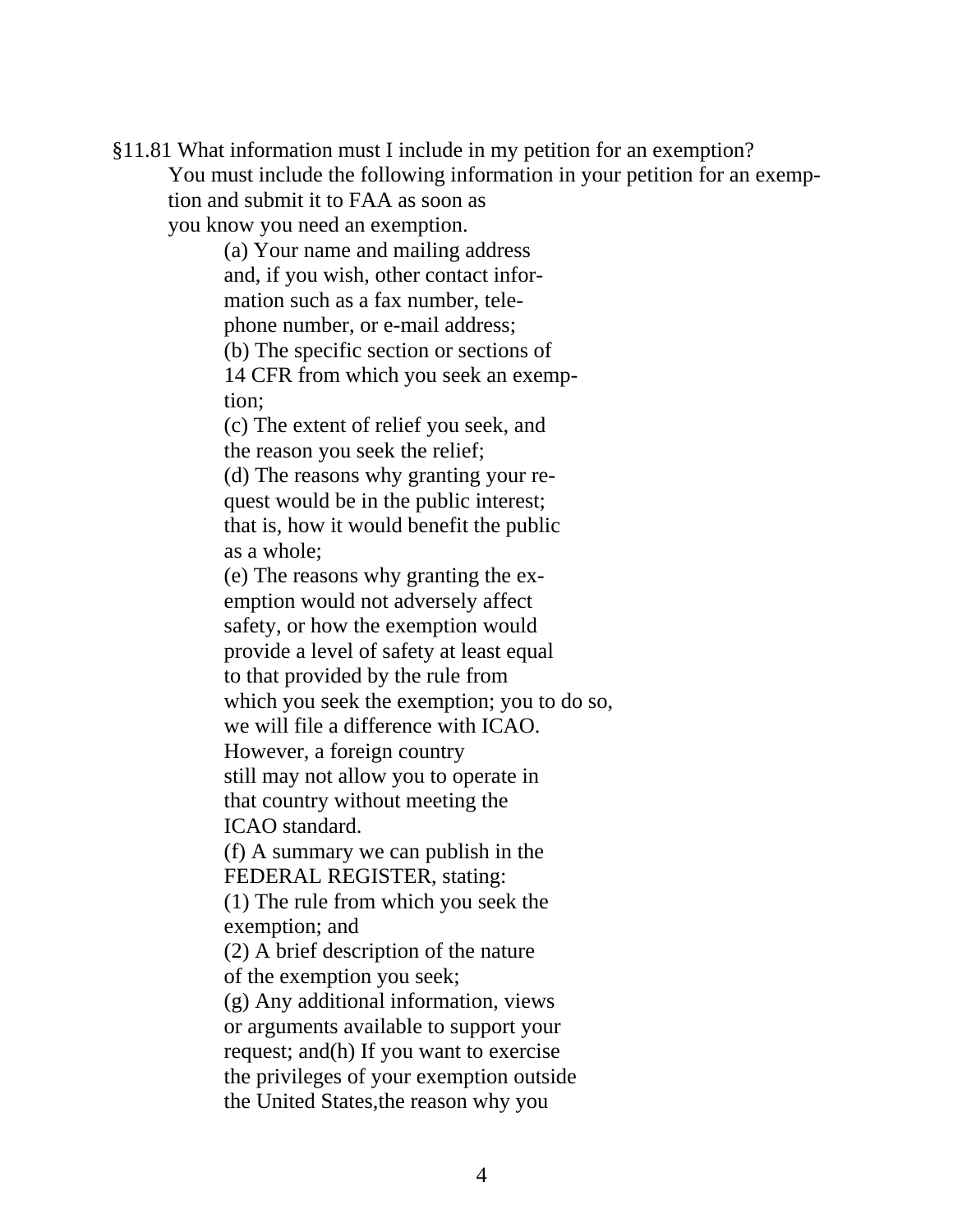need to do so.]

 $\overline{a}$ 

### **STATEMENT OF THE CASE**

<span id="page-19-0"></span>These consolidated Petitions for Review were timely filed to challenge the denials of exemptions under 49 U.S.C. § 44701(f) and 14 C.F.R. § 11.81(e). On February 21, 2008, the government sought the dismissal of these petitions due to the enactment of The Fair Treatment for Experienced Pilots Act, Pub. L. No. 110- 135, 121 Stat. 1450 (2007). This Court referred this question of mootness, as well as Petitioners' challenge of the Act as unenforceable, to the merits panel in a per curiam order of April 24, 2008.<sup>[7](#page-19-1)</sup> Because such petitions are reviewed directly by this Court, there is no disposition or record below.

### **STATEMENT OF THE FACTS**

 This case originated as Petitions for Review by senior pilots who challenged orders from the FAA denying them exemptions to the Age 60 Rule without any consideration of their abilities, health, or experience. Since 1959, the FAA has barred pilots from flying commercial aircrafts based solely on their age. The rule itself was not the result of any medical or scientific finding, but the outgrowth of a labor dispute between pilots and the airlines. American Airlines had failed to

<span id="page-19-1"></span><sup>7</sup> The Court previously issued a show cause order as to whether Petitioner Donald N. Persky (No. 07-1226) and Petitioner Lloyd Lee Nelson (No. 07-1326) should be dismissed as untimely in an order dated February 20, 2008. Petitioners responded to this show cause order on March 14, 2008 to show that these petitions were timely filed.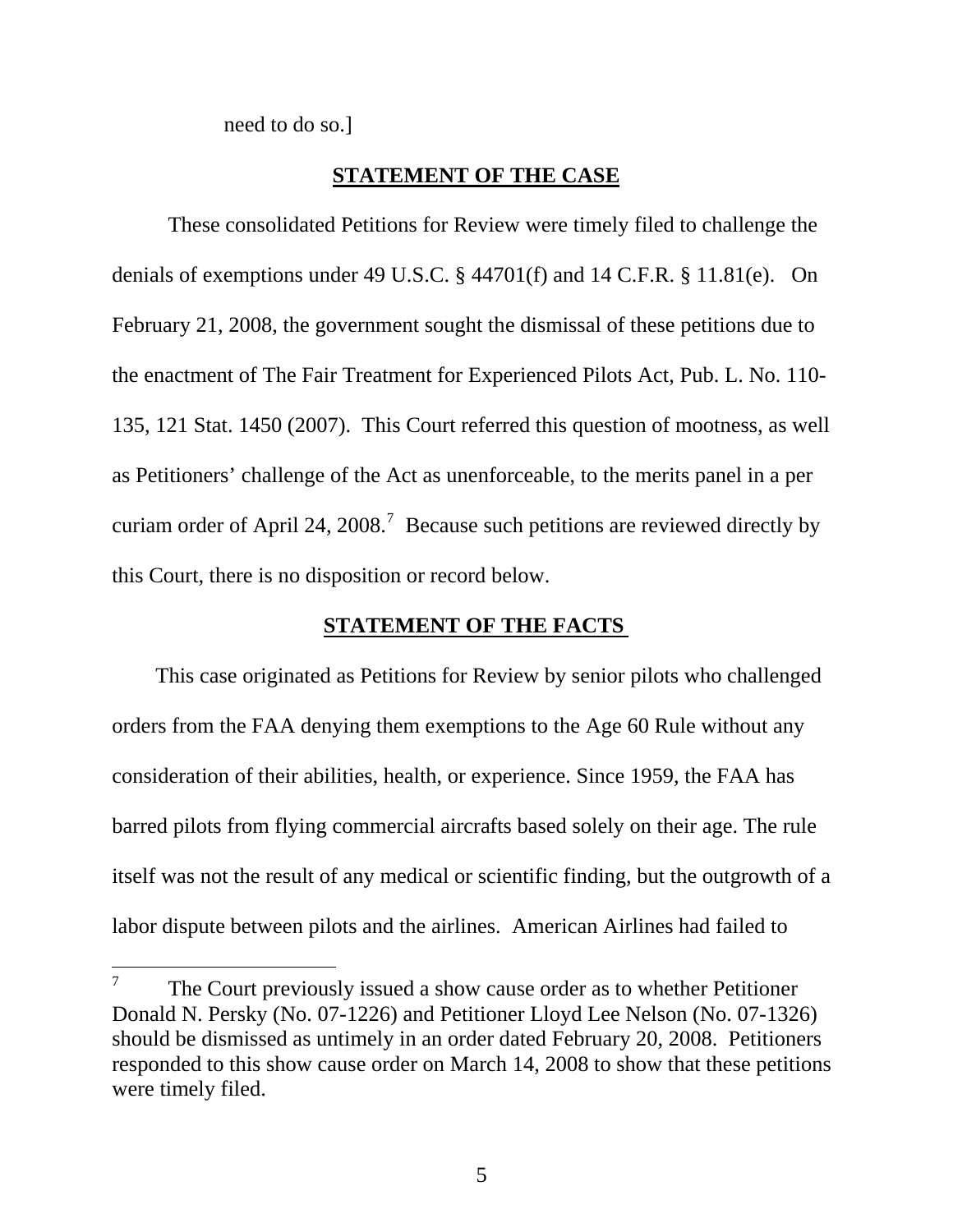impose an early retirement rule through negotiations and arbitrations. *See generally* Geneve Dubois, *The Age 60 Rule*, 70 J. Air L. & Com. 319 (2005). When American Airlines lost a critical arbitration decision on the early retirement, it succeeded in getting the FAA to impose it through a federal regulation.<sup>[8](#page-20-0)</sup> *Id.* at 329.

The FAA promulgated the Age 60 Rule, barring any pilot who "has reached his 60th birthday." 14 C.F.R. § 121.383(c) (2008). However, pilots are allowed an exemption if they can show "why granting the exemption would not adversely affect safety" or how it would "provide a level of safety equal to that provided by the rule from which you seek the exemption." 14 C.F.R. § 11.81(e) (2008). For many years, the FAA carried out the plain meaning of the exemption standard and issued individual exemptions based on showings that pilots are not a danger to air safety due to their age. It also allows commuter pilots over the age 60 to fly. *See Yetman v. Garvey*, 261 F.3d 664, 668 (7th Cir. 2001). However, in 1995, the FAA hardened its stance and announced a categorical rejection of exemptions. *See* [60](http://www.lexis.com/research/buttonTFLink?_m=0c4c69b8c2d8e407ebea58ed81239f13&_xfercite=%253ccite%20cc%253d%2522USA%2522%253e%253c%2521%255bCDATA%255b261%20F.3d%20664%255d%255d%253e%253c%252fcite%253e&_butType=3&_butStat=2&_butNum=42&_butInline=1&_butinfo=%253ccite%20cc%253d%2522USA%2522%253e%253c%2521%255bCDATA%255b60%20FR%2065980%255d%255d%253e%253c%252fcite%253e&_fmtstr=FULL&docnum=3&_startdoc=1&wchp=dGLbVtz-zSkAb&_md5=2d64e85a66aadd874581e848c43198cd)  [Fed. Reg. 65,980 \(1995\).](http://www.lexis.com/research/buttonTFLink?_m=0c4c69b8c2d8e407ebea58ed81239f13&_xfercite=%253ccite%20cc%253d%2522USA%2522%253e%253c%2521%255bCDATA%255b261%20F.3d%20664%255d%255d%253e%253c%252fcite%253e&_butType=3&_butStat=2&_butNum=42&_butInline=1&_butinfo=%253ccite%20cc%253d%2522USA%2522%253e%253c%2521%255bCDATA%255b60%20FR%2065980%255d%255d%253e%253c%252fcite%253e&_fmtstr=FULL&docnum=3&_startdoc=1&wchp=dGLbVtz-zSkAb&_md5=2d64e85a66aadd874581e848c43198cd) Since then, the FAA has refused to consider any criteria

 $\overline{a}$ 

<span id="page-20-0"></span><sup>8</sup> There was never a medical basis for the rule. Indeed, even at the time, FAA lawyers in 1959 found "[no] scientific or factual justification" for the rule. Likewise, in 1981, the National Institutes of Health found no scientific basis for the FAA policy. *See generally* Adam Rowland, *Age Discrimination in Retirement: In Search of an Alternative*, 8 Am. J.L. and Med. 433 (1983).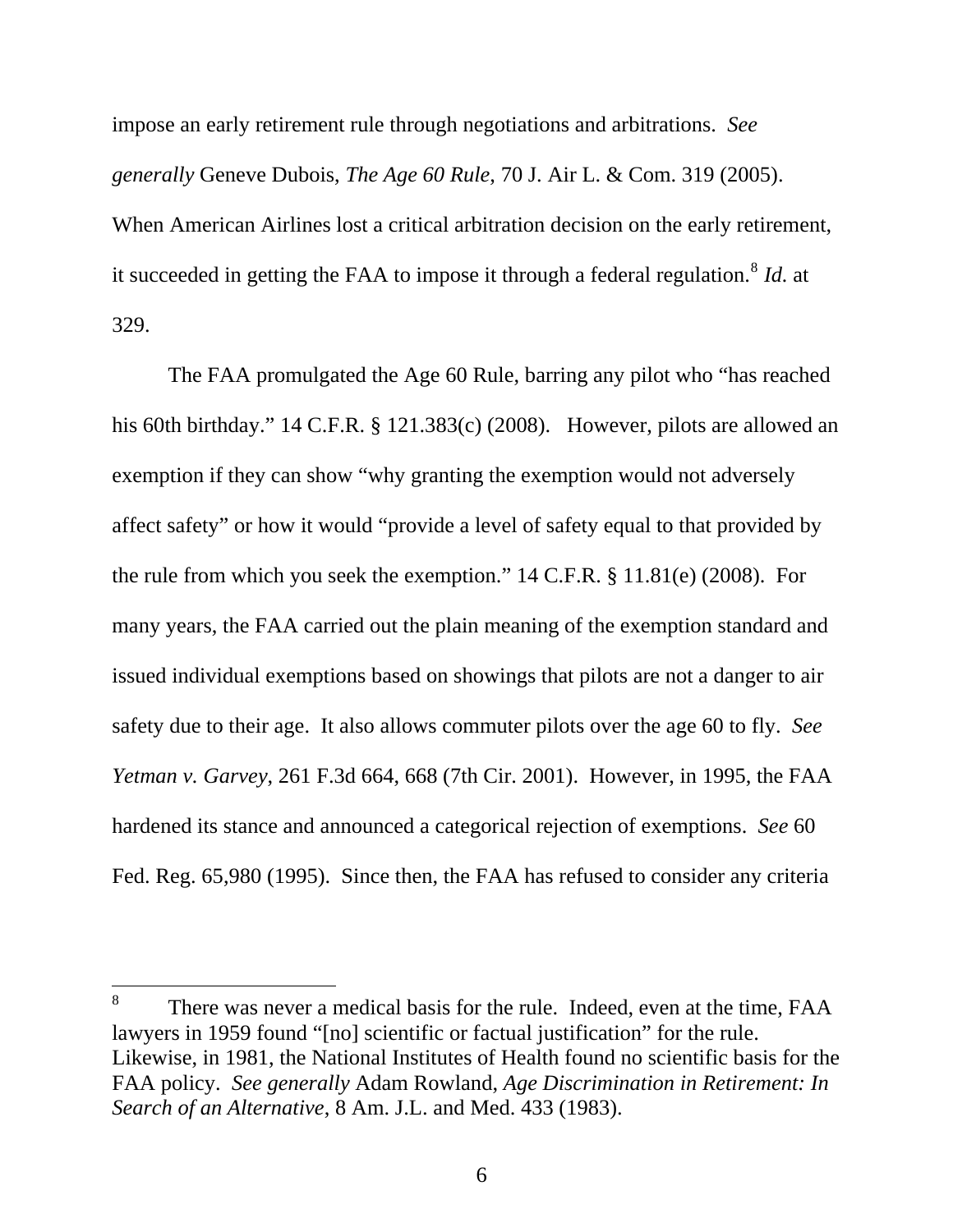other than age – refusing to consider both these exceptions to the Age 60 rule and ignoring showings that individual exemptions "would not adversely affect safety."

 The Age 60 Rule put the United States in direct conflict with international standards and agreements. On March 10, 2006, the International Civil Aviation Organization's (ICAO) governing Council adopted a recommendation from the Air Navigation Commission to use the age of 65 as the age limit for air carrier pilotsin-command. Under this standard, an older pilot may serve as a pilot-in-command on a multi-pilot crew so long as the co-pilot is under the age of 60. Thus, the only limitation is that both pilot and co-pilot cannot be over the age of 60. This international standard became effective on November 23, 2006, and created a bizarre anomaly. As a member, the United States had to comply with the international agreement and thus has allowed older pilots to fly within the United States on foreign carriers despite the fact that they are over 60. A pilot, therefore, could be fired by an airline under the Age 60 Rule and immediately fly into the same airport as a pilot aboard a foreign carrier.

 There has never been a single study that establishes a basis for the Age 60 Rule or explains how terminating pilots at 60 serves the interest of air safety. To the contrary, in a November 26, 2006 letter, the Equal Employment Opportunity Commission (EEOC) notified the FAA that it had concluded over two decades earlier that age was not a bona fide occupational qualification (BFOQ) for pilots.

7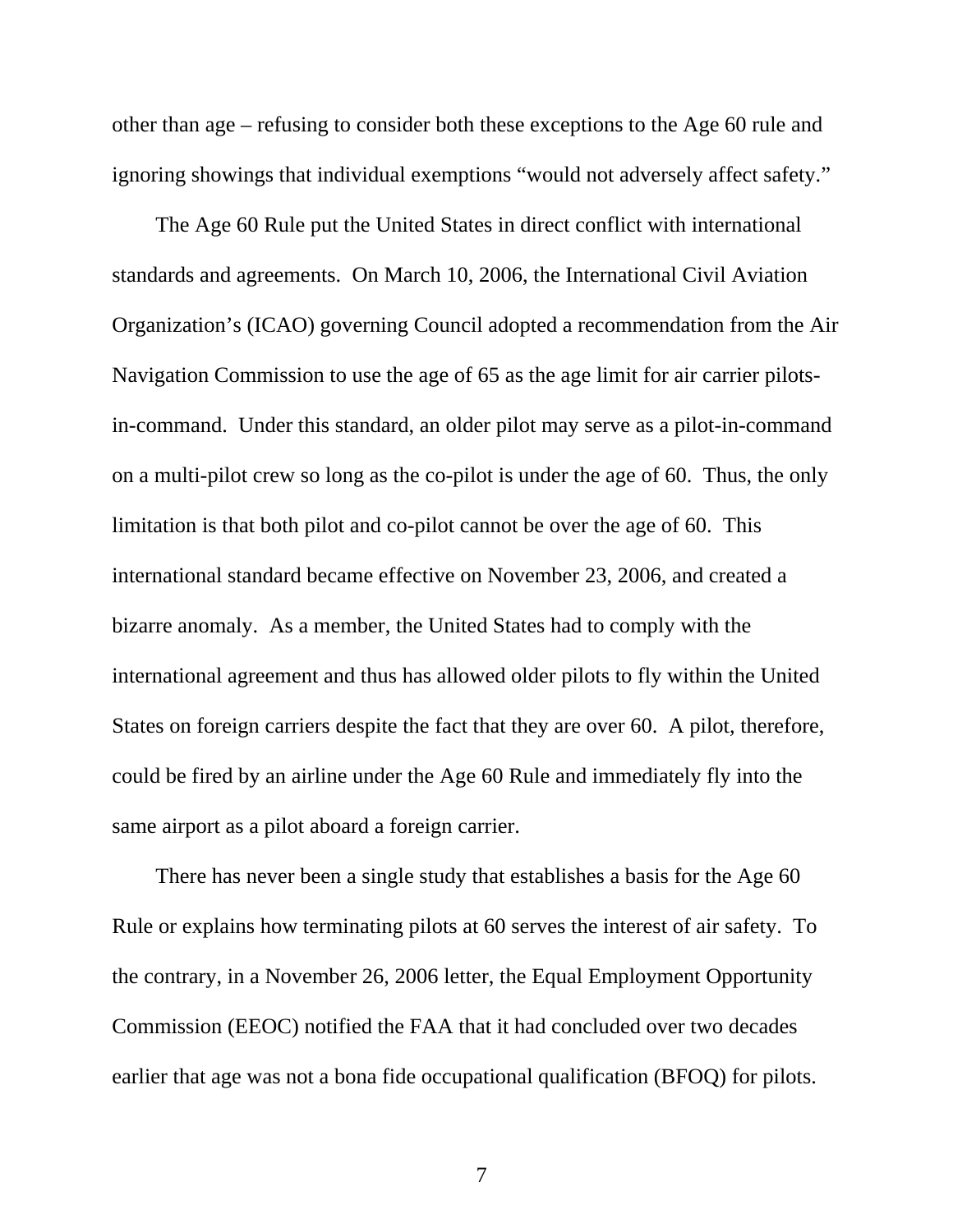Letter of Naomi C. Earp, Chair, EEOC, to the FAA, November 15, 2006 (finding

that "[t]he Age 60 Rule runs counter to the narrow scope of the BFOQ defense and

the fact-specific, case-by-case analysis it requires."). Moreover, the FAA itself

admitted that the rule was archaic and unnecessary. On January 30, 2007, the FAA

administrator Marion Blakey spoke on the lack of support for the Age 60 rule at

the National Press Club:

It's time to close the book on Age 60. The retirement age for airline pilots needs to be raised. So, the FAA will propose a new rule – to allow pilots to fly until they are  $65$ ....

When airlines back in the day [the 1950s] were forcing pilots to retire, the union took legal action. Arbitrators ruled for the pilots each time. . . . American Airlines prevailed on the FAA for a rule. . . . The man in charge at American, C.R. Smith, wrote to Pete Quesada, the administrator at the time. . . . Less than four months later, the Federal Aviation Administration issued a proposed rule. . . . When you're 60, your career as an airline pilot would be over.

It's now a different day and age. The issues of experience, harmonization – and let's face it – equity – all have to be considered.

*See National Press Club Luncheon Address by Federal Aviation Administrator* 

*Marion Blakey*, Fed. News Service, January 30, 2007; *see also* Paul Beebe, *Pilots'* 

*Age Rule Change Stirs Dissent*, Salt Lake Trib., March 10, 2007, at 5. Despite such

frank admissions, the FAA continued to fight efforts to challenge the Age 60 rule

and continued to deny exemptions to the rule for individual pilots. *See, e.g.,* 

*Prof'l Pilots Fed'n v. FAA*, 118 F.3d 758 (D.C. Cir. 1997). Petitioners have filed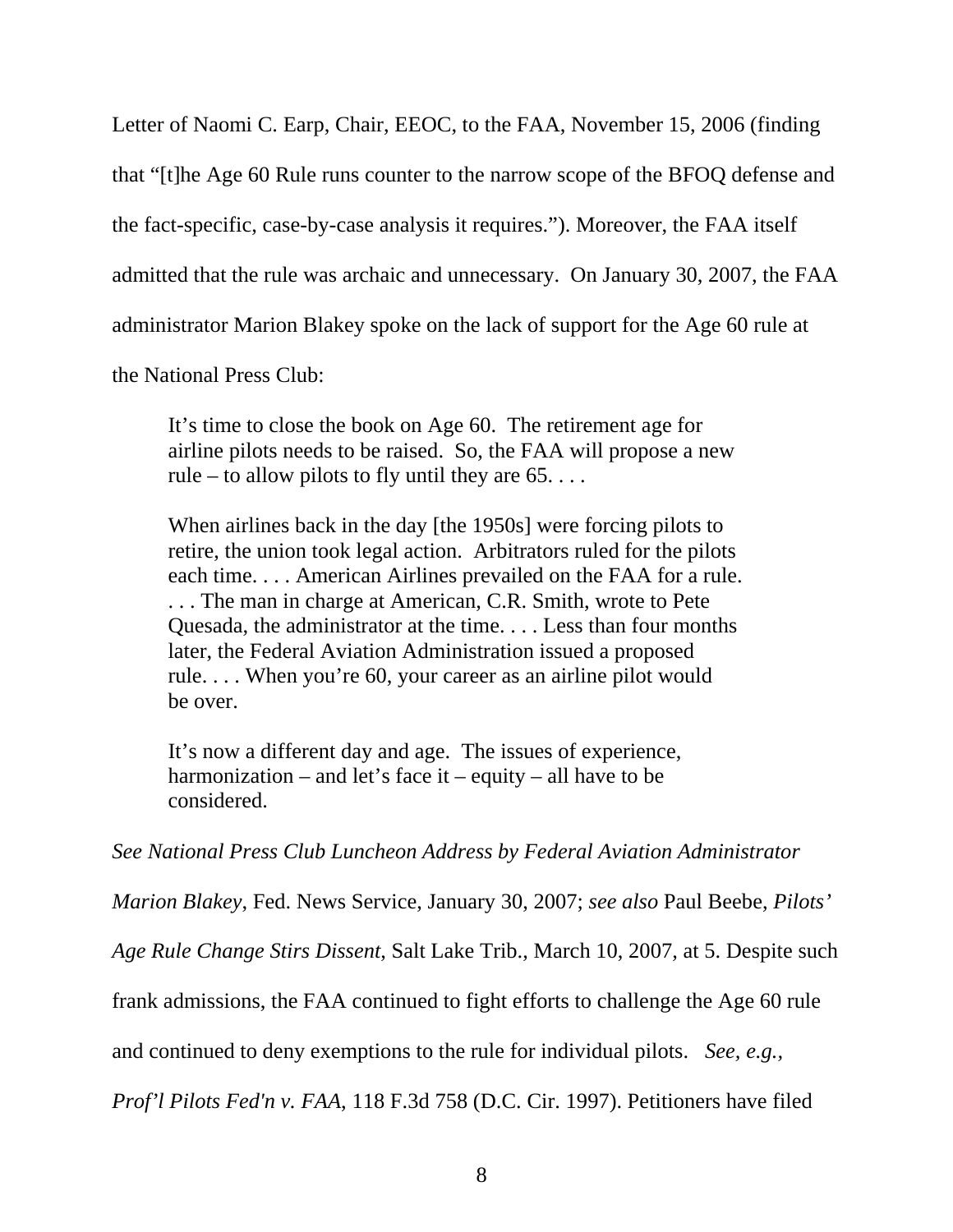ten petitions seeking relief in this case. Their claims are all the same. Petitioners maintain that these orders violate the United States Constitution; the Administrative Procedure Act, 5 U.S.C. §§ 551-559 (2000); the ADEA, 29 U.S.C. § 623(f) (2000); and the Rehabilitation Act, 29 U.S.C. § 794 (2000).

Congress finally acted on the long-standing controversy in passing the Fair Treatment for Experienced Pilots Act, Pub. L. No. 110-135, 121 Stat. 1450 (2007) (hereinafter "the Act") which President Bush signed on December 13, 2007. With this law, the FAA now accepts that the government has made a "safety determination that, generally speaking, pilots can serve up to age 65 in part 121 operations."[10](#page-23-1) Addendum C (Question #8) (March 13, 2008 FAA statement). Nevertheless, this law replaced the age discriminatory rule with a series of agediscriminatory provisions barring benefits and procedural rights (hereinafter "the new Age 60 rule"). Despite its ironic title, the Fair Treatment for Experienced Pilots Act was enacted specifically to bar experienced pilots from being able to

 $\overline{a}$ 

<span id="page-23-0"></span><sup>9</sup> On June 1, 2007 (No. 07-1180), a petition for dozens of pilots was filed. This petition was followed by identical claims on June 8, 2007 (No. 07-1194), June 22, 2007 (No. 07-1126), August 16, 2007 (No. 07-1326), September 14, 2007 (No. 07-1366), October 1, 2007 (No. 07-1390), November 2, 2007 (No. 07-1447), December 14, 2007 (No. 07-1507), December 19, 2007 (07-1524), and January 22, 2007 (08-1023). All ten petitions have been consolidated by order of the court. Part 121 carriers were defined as those operating commercial aircraft with a

<span id="page-23-1"></span>seating capacity of more than 30 passengers. See 14 C.F.R. § 121.1(a)(5)(ii) (1995). Part 121 was amended in 1995, and certificate holders subject to Part 121 are now addressed in 14 C.F.R. § 121.1(a).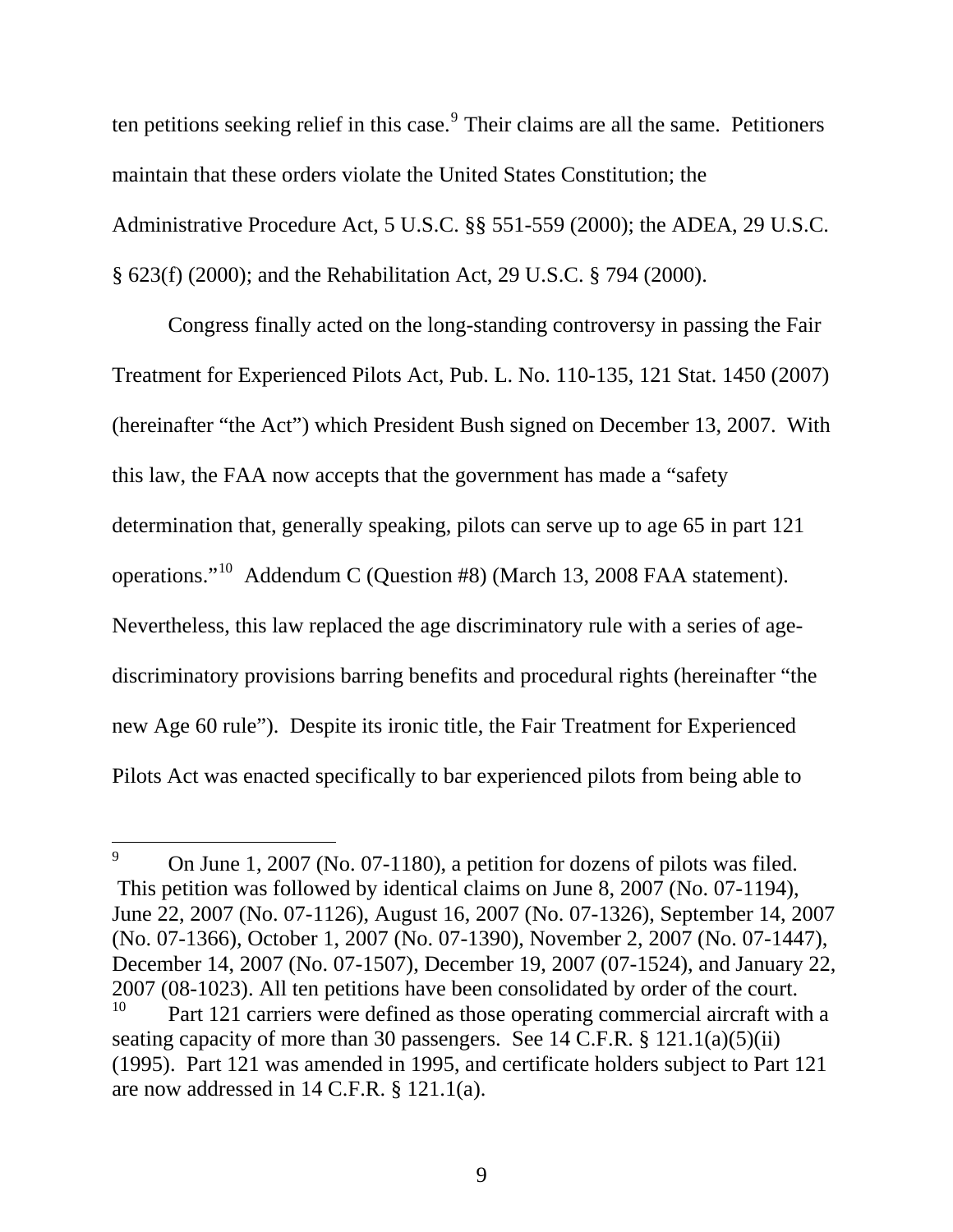either fly or contest the denial of their seniority and benefits. Indeed, the younger and less experienced a pilot is, the more comparative benefits the pilot will receive under this Act. Conversely, the most experienced pilots are penalized on the sole basis of their age regardless of their individual capabilities, health, or experience. The new Age 60 rule was inserted after a lobbying effort by the Air Line Pilots Association (ALPA), which first opposed the elimination of the Age 60 Rule and then secured provisions that penalized senior pilots who sought continued employment. $^{11}$  $^{11}$  $^{11}$ 

The specific unlawful provisions include the nonretroactivity provison found

at 49 U.S.C. § 44729(e):

1) NONRETROACTIVITY- No person who has attained 60 years of age before the date of enactment of this section may serve as a pilot for an air carrier engaged in covered operations unless--

- (A) such person is in the employment of that air carrier in such operations on such date of enactment as a required flight deck crew member; or
- (B) such person is newly hired by an air carrier as a pilot on or after such

<span id="page-24-0"></span> $11$ 11 *See* DeWayne Wickham, *Rule Grounding Pilots at Age 60 Requires Overhaul*, USA Today, May 15, 2007, at 11A ("In the case of the Age 60 Rule, the political muscle is being applied by the Air Line Pilots Association, an organization that represents more than 64,000 commercial pilots. A majority of ALPA's members oppose the rule change, which would make it harder for younger pilots to get the positions and favorable routes now held by more senior pilots."); *see also* Liz Feder, *NWA Pilots Oppose Oberstar on Retirement; Northwest and its ALPA branch Sought to Keep it at Age 60*, Star Tribune, Dec. 12, 2007, at 1. The same organizations supported this legislation. *See http://www.alpa.org/DesktopModules/ALPA\_Documents/ALPA\_DocumentsView.a spx?itemid=11636&ModuleId=506&TabId=93 (statement of ALPA president).*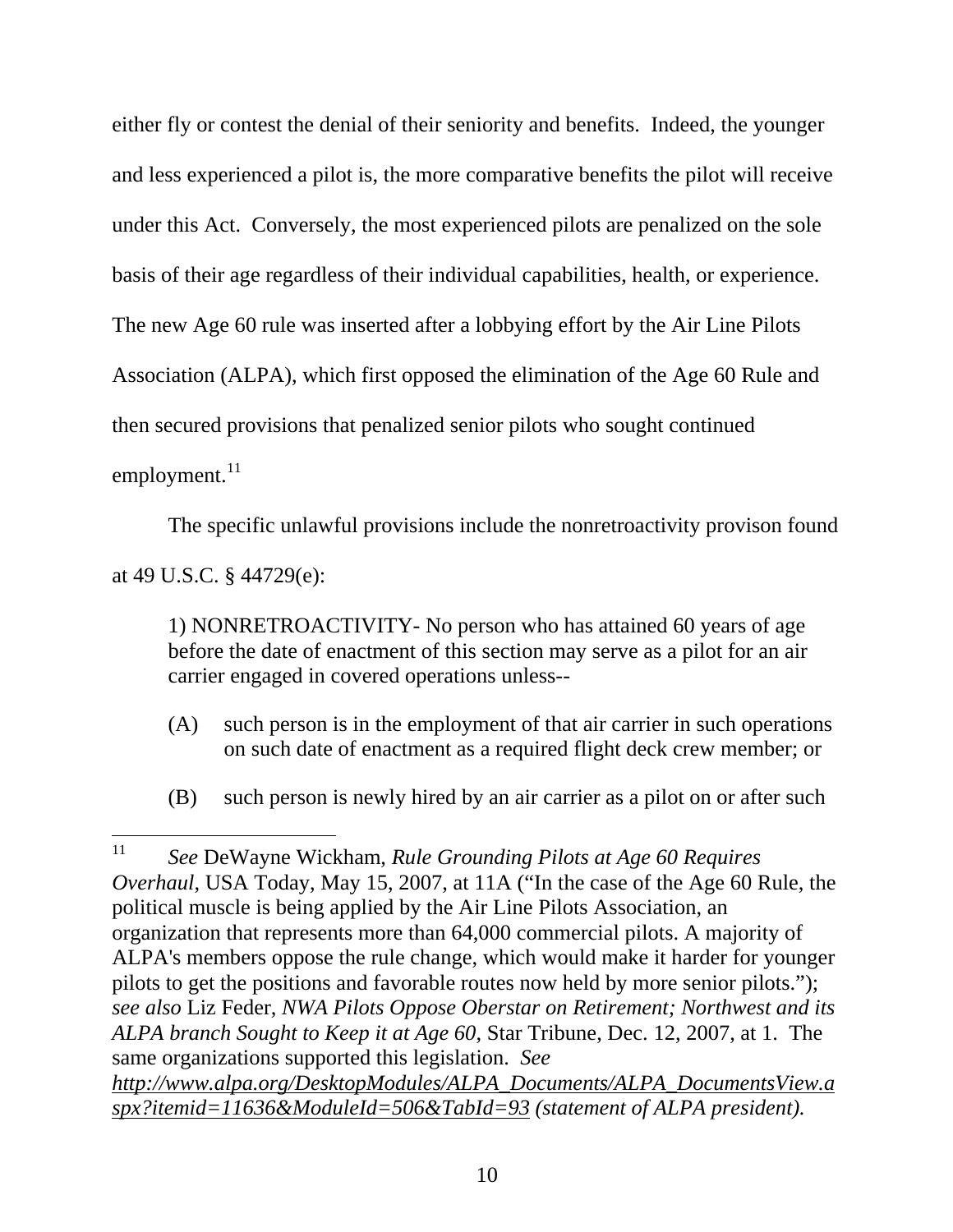date of enactment without credit for prior seniority or prior longevity for benefits or other terms related to length of service prior to the date of rehire under any labor agreement or employment policies of the air carrier.

49 U.S.C. § 44729(e)(1)(A)-(B). This provision discriminates against anyone who attained 60 years of age before December 13, 2007. Even if such a pilot has decades of experience and seniority, the only way that he or she can return to active status must be as a new hire. This not only results in a considerable loss of pay that can easily exceed \$100,000 per pilot annually, but practically denies the most experienced pilots access to large jets, or even an opportunity to fly at all. Congress further barred companies from seeking to ameliorate this injustice by mandating that they cannot voluntarily give credit for "prior seniority or prior longevity" in service. There is no explanation why a pilot who turned 60 on December 14, 2007 is safe to fly, but another pilot who turned 60 on December 12, 2007 must be re-hired without seniority or benefits.

 Congress not only negated seniority and benefits for older pilots, but it further barred any judicial relief for such losses.

(2) PROTECTION FOR COMPLIANCE- An action taken in conformance with this section, taken in conformance with a regulation issued to carry out this section, or taken prior to the date of enactment of this section in conformance with section  $121.383(c)$ ... may not serve as a basis for liability or relief in a proceeding, brought under any employment law or regulation, before any court or agency of the United States or of any State or locality.

49 U.S.C. § 44729(e)(2). Thus, the mere fact that a citizen turned 60 on December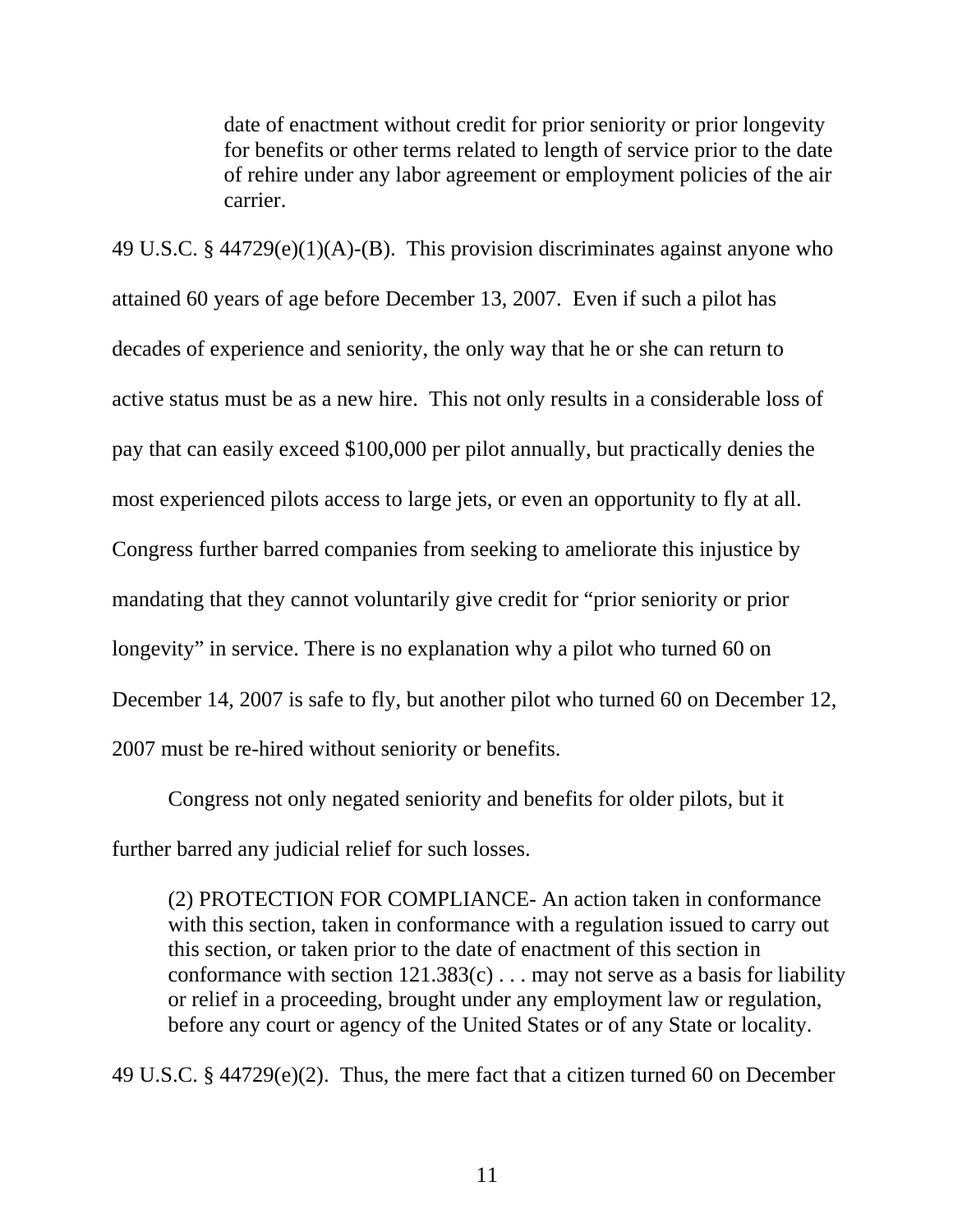12, 2007 rather than December 14, 2007 is the only criterion used for determining whether the citizen has access to the courts and judicial relief.

 In removing one discriminatory regulatory rule, Congress added multiple new statutory provisions penalizing older pilots in their ability to return to work, enforce prior contracts, and maintain full eligibility to fly within the United States. A typical case involves Petitioner Herb Holland, a decorated Marine pilot from Vietnam, who was one of the most experienced and most respected pilots at US Airways.<sup>[12](#page-26-0)</sup> Holland missed the statutory date under the 2007 law by 43 days. He lost his job, his benefits, and his status as a senior pilot. He is now living much of each month in Kazakhstan, where he is a pilot for Air Astana, away from his family living in the United States. Furthermore, the creation of this discriminatory class based on age was imposed without a single stated rationale by Congress and thus contravenes the Fifth Amendment of the Constitution.

Congress has not articulated a public policy basis for negating years of seniority and benefits in favor of younger pilots. Likewise, Congress has not offered any policy rationale for preventing companies from honoring prior contracts and agreements with older pilots.<sup>[13](#page-26-1)</sup> Instead, the language is a flagrant

<span id="page-26-0"></span>12 See http://www.age60rule.com/docs/MEMORIAL%20DAY%20SHAME.pdf.

<span id="page-26-1"></span> $13$  Indeed, if economics were a concern in allowing senior pilots to fly, Congress would have left the decision up to the airlines to determine whether the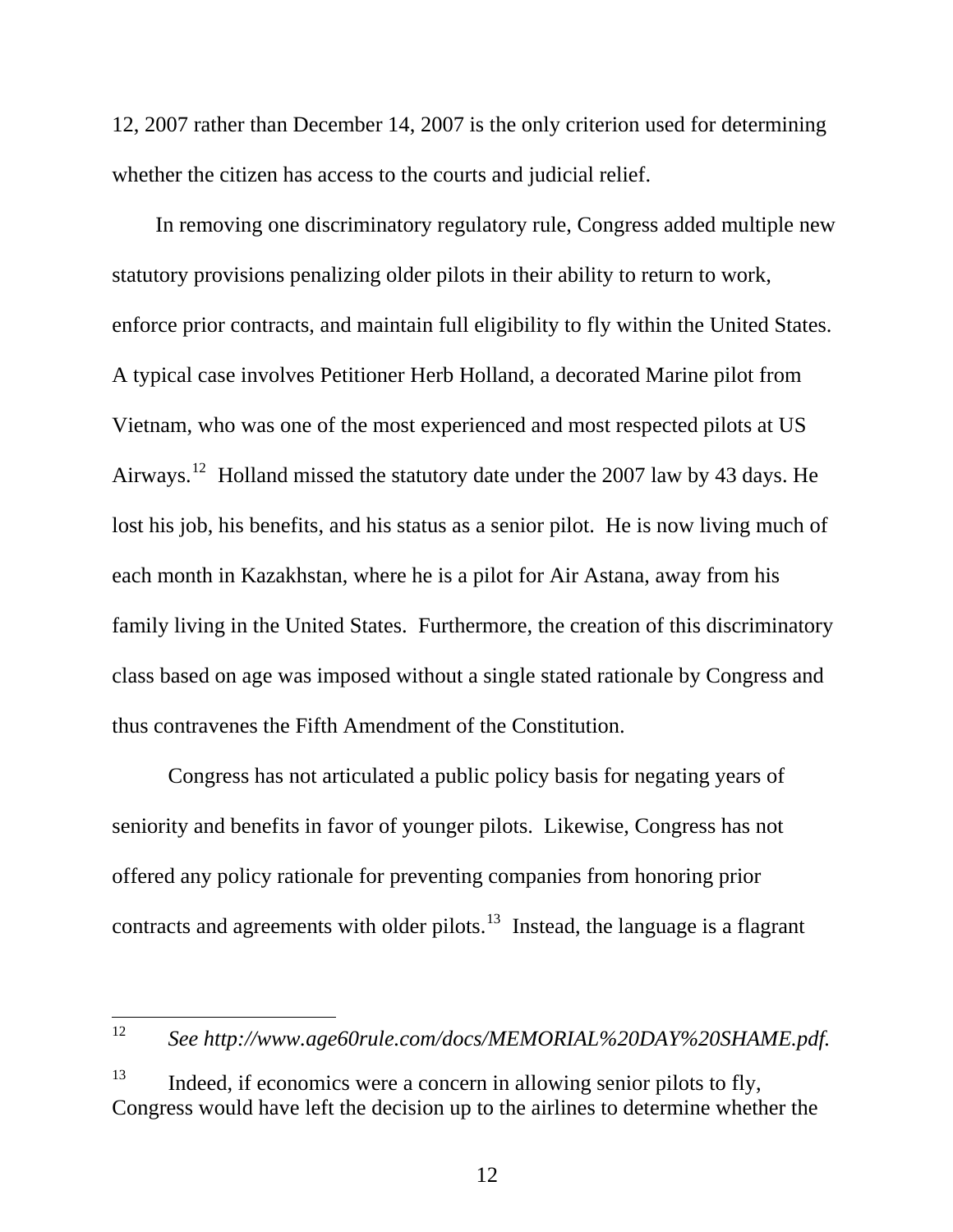<span id="page-27-0"></span>concession to powerful special interests that lobbied to disenfranchise older pilots in order to benefit younger pilots. The result is not only inequitable, but unconstitutional.

 On February 21, 2008, the government filed a motion to dismiss these petitions as moot in light of the enactment of the Act. According to the government, even if the pilots were entitled to relief in their challenge of the denial of waiver under the Age 60 Rule, they are now barred from challenging the Act that replaced the rule. Recently enacted, the Act has not been subject to final judicial review on any of the issues discussed below. The question of mootness, as well as Petitioners' challenge to the Act as unconstitutional, were referred by a per curiam order to the merits panel on April 24, 2008.

#### **SUMMARY OF ARGUMENT**

 The government seeks to dismiss these consolidated petitions based on the enactment of the Fair Treatment for Experienced Pilots Act, Pub. L. No. 110-135, 121 Stat. 1450 (2007) (hereinafter "the Act"). The Court ordered briefing on this question, including Petitioners' argument that the Act contravenes a host of constitutional and statutory provisions. Under this Act, Congress sought to create a new Age 60 rule that wiped out the benefits and status of senior pilots to

 $\overline{a}$ 

skills and experience of these pilots outweighed any costs of continuing their service.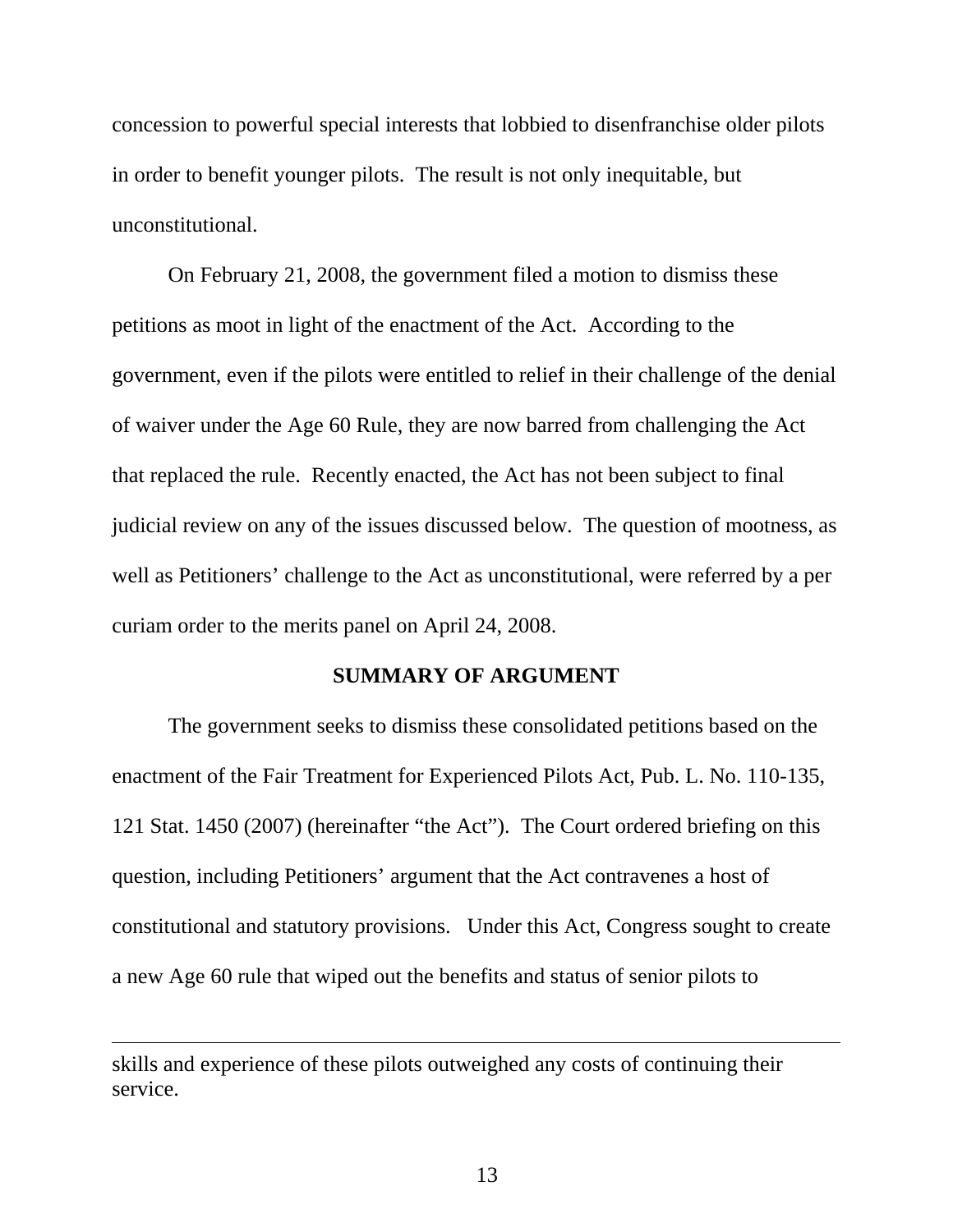advantage younger pilots and the pilot union, ALPA. Not only did Congress not offer a single rationale for this punitive measure against senior pilots, but the measure was openly sought by ALPA to guarantee that younger pilots would be able to maximize their benefits and status vis-à-vis senior pilots.

 With the Act, Congress established what the FAA expressly agreed, that there is no safety barrier or danger to pilots flying until age 65. Yet, in a purported effort to end the discriminatory Age 60 Rule, Congress adopted the worst possible means. The Act denies hundreds of senior pilots their due process rights by not only barring any opportunity to challenge the deprivations, but by denying the right of the pilots and airlines to contract for continued service at their prior benefits and status. It further denies a small group of pilots equal protection under the laws based solely on their age - a discriminatory treatment meant to secure a windfall for more politically powerful younger pilots. The unconstitutionality of the Act is also clear under the prohibition on bills of attainder. The Act seeks to impose a clearly punitive measure on a small group of individuals in order to favor a more powerful group of pilots. There are also serious questions raised under the Takings Clause given the decision of Congress to wipe out decades of benefits and status to the financial advantage of another group of pilots.

 These constitutional infirmities make the Act unconstitutional and thus unenforceable in this case. Assuming that the Act is found unconstitutional, this

14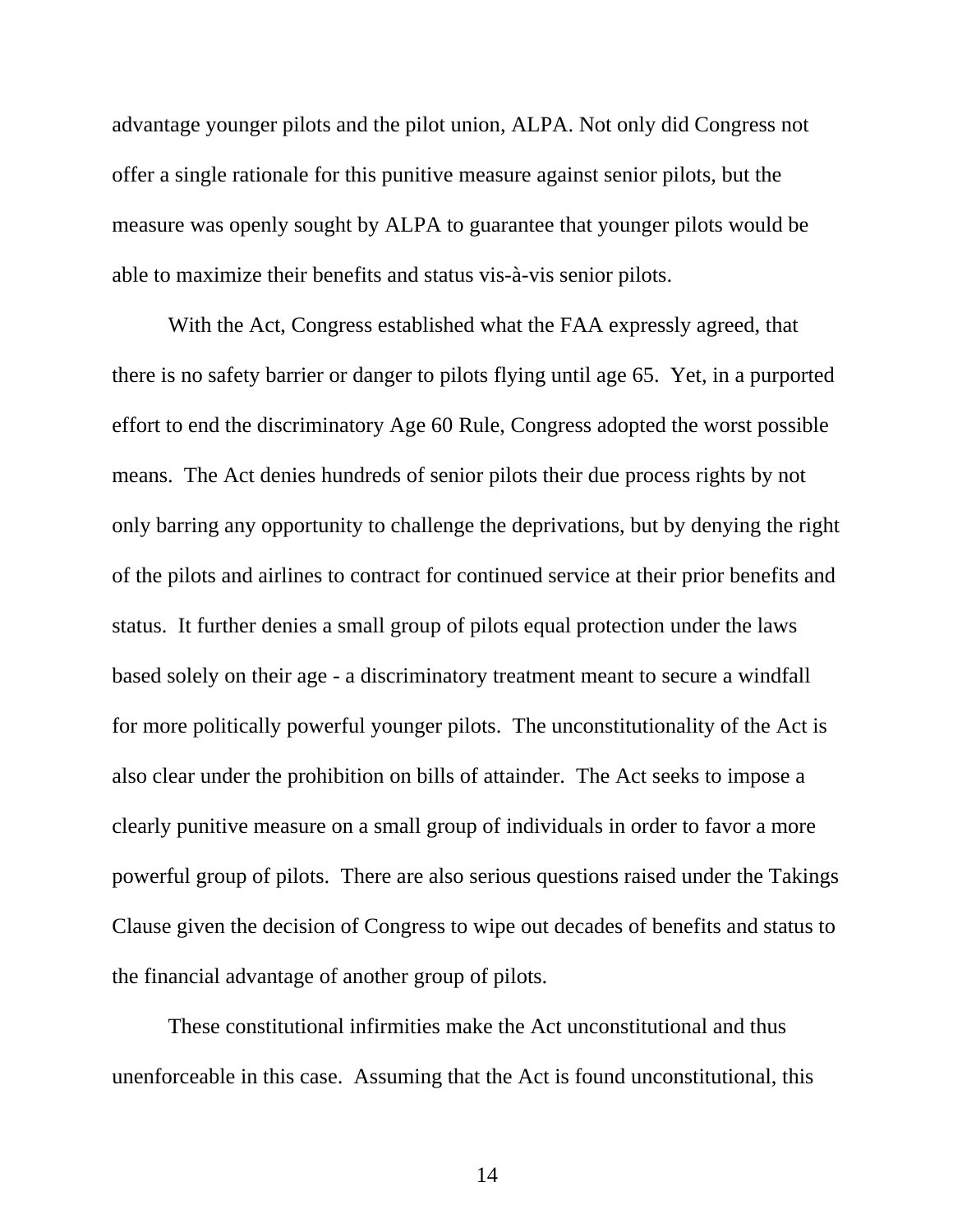<span id="page-29-0"></span>case would return to the original controversy: whether the government can refuse to consider the individual capabilities and experience of pilots when the regulation expressly states that exemptions are permissible if there is no threat to air safety. The blanket denial of exemptions based on age conflicts with the basic premise of the law that the Age 60 Rule is subject to individual exemptions where pilots can show that air safety would not be compromised by their continued service. Even if these pilots can show that their skills and performance are as good as or better than those of younger pilots, the government has maintained that it will not consider that information, despite the express language of the regulation that exemptions are based on pilots showing that they "would not adversely affect safety." Given the fact that the international aviation community and the FAA have dismissed the notion that pilots become presumptively incapable or unqualified at age 60, the refusal to address the individual petitions on their merits constitutes an arbitrary and capricious denial of these exemptions – and ultimately the livelihood of these senior pilots.

# **PROCEDURAL POSTURE, STANDARD OF REVIEW, AND BURDEN OF PROOF**

### **A. Procedural Posture**

The pending petitions seek review of orders denying exemptions to the Age 60 Rule. The orders that are the subject of these petitions were identical. A

15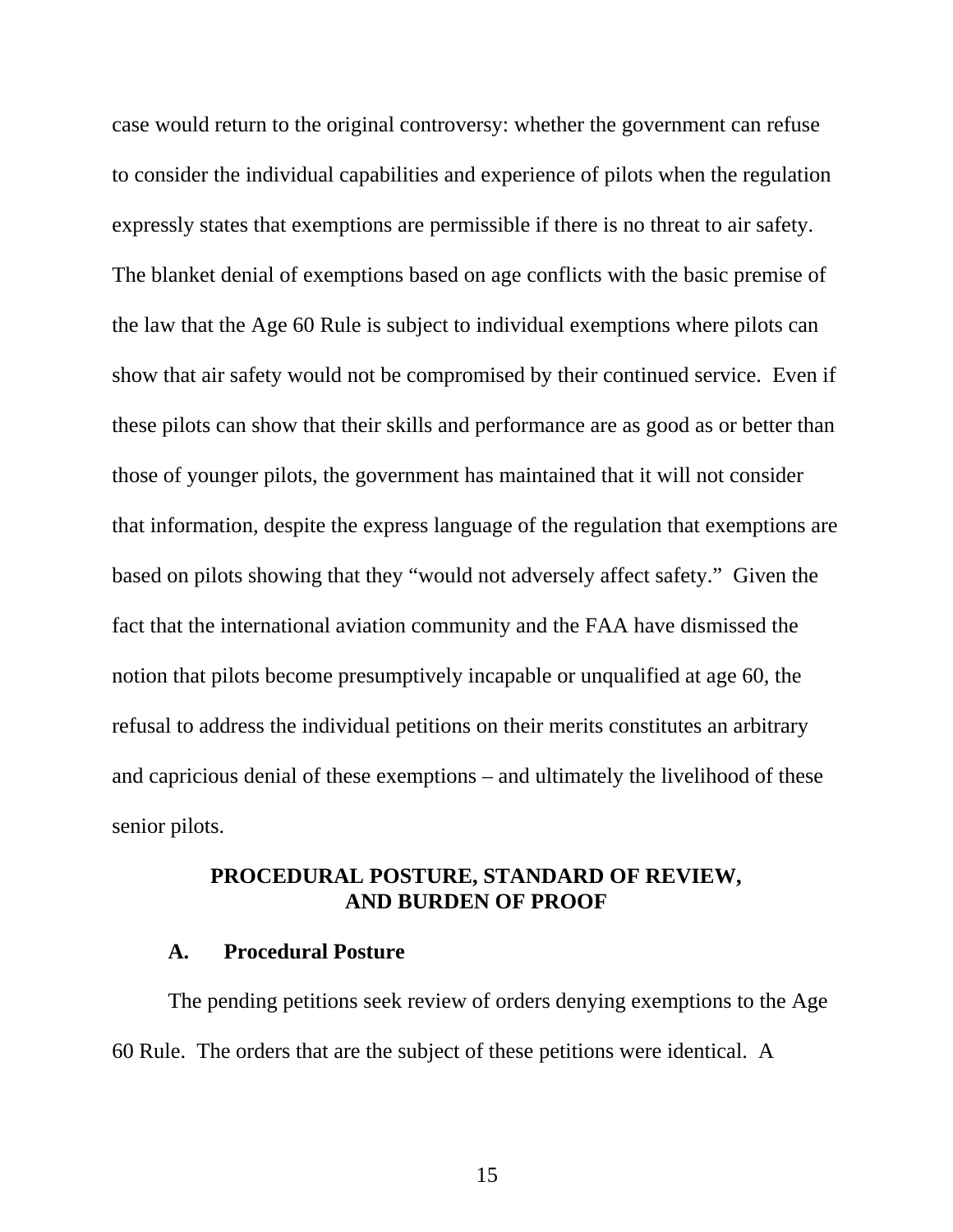<span id="page-30-0"></span>sample order and a list of the specific exemption orders are reproduced in the Addendum.

#### **B. Standard of Review**

In reviewing the findings of fact by the FAA in denying exemptions to the Age 60 Rule, courts have used the substantial evidence standard of review, where it is "the petitioners' burden to present persuasive evidence that granting exemptions would not impair safety." *Baker v. FAA*, 917 F.2d 318, 322 (7th Cir. 1990); 49 U.S.C. § 46110(c) (2000). Pursuant to the generally applicable standard of review for administrative actions under 5 U.S.C. § 706(2)(A) (2000), the denial of an exemption may be set aside if "arbitrary, capricious, an abuse of discretion, or otherwise not in accordance with the law." 5 U.S.C. § 706(2)(A)-(C) (2000) (sub-sections 706 (A)-(C) provide that decisions should be set aside when  $(A)$ arbitrary or capricious; (B) "contrary to constitutional right, power, privilege, or immunity"; and, (C) "in excess of statutory jurisdiction, authority, or limitations, or short of statutory right."); *see Lun Kwai Tsui v. Attorney Gen. of United States*, 445 F. Supp. 832, 835 (D.D.C. 1978) (finding that a court is not permitted to make an independent inquiry into facts and try factual issues de novo in reviews brought under 5 U.S.C. § 706(2)(A)). However, a reviewing court may examine "the agency's decision to ensure that it was based on a consideration of the relevant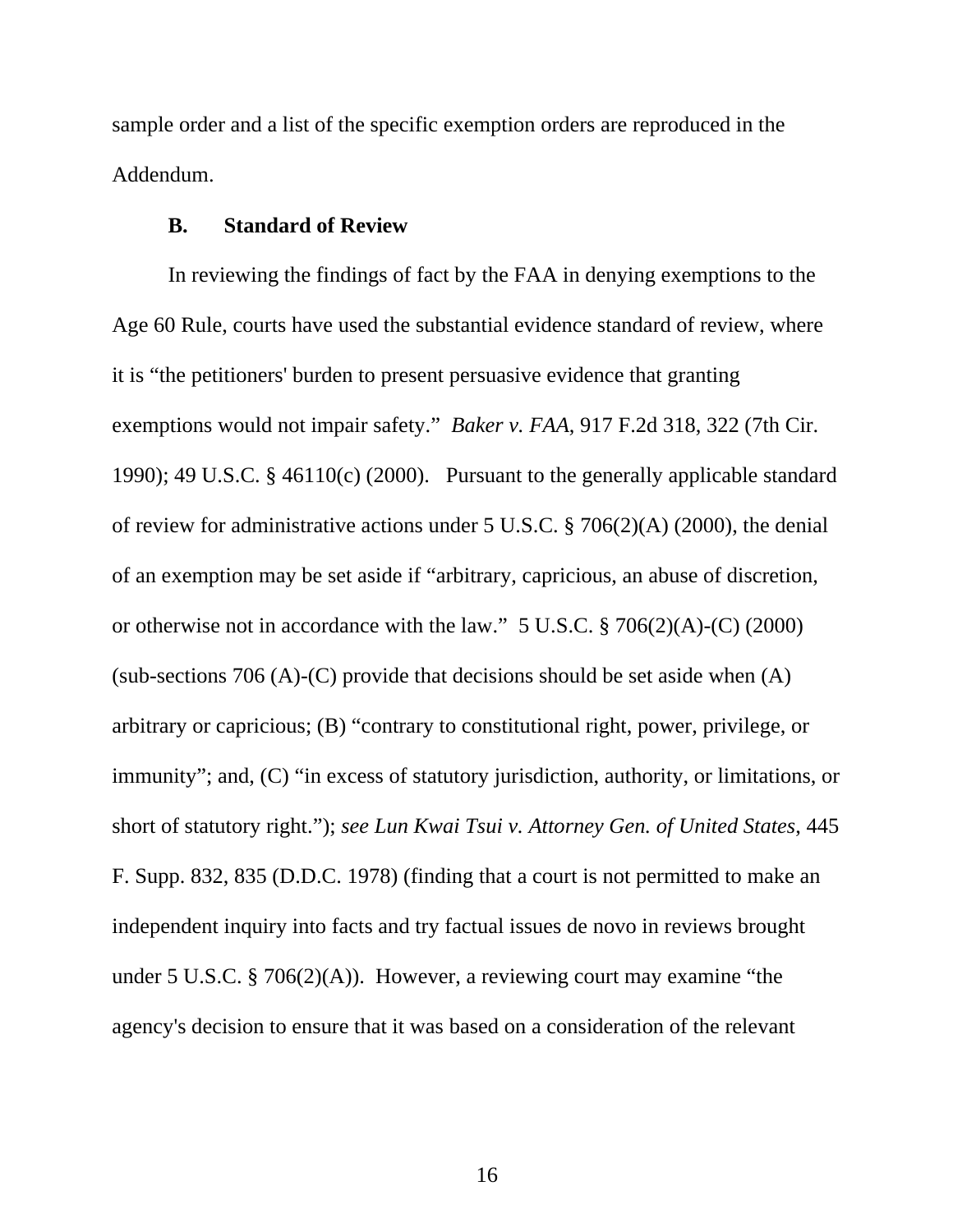<span id="page-31-0"></span>factors and articulated a rational connection between the facts found and the choice made." *Yetman v. Garvey*, 261 F.3d 664, 669 (7th Cir. 2001).

#### **C. Burden of Proof**

The Court is conducting the original review of these petitions and whether the issues presented are legal questions on the application of constitutional and statutory provisions. The standard, therefore, is de novo. *J. Andrew Lange, Inc. v. FAA*, 208 F.3d 389, 391 (2d Cir. 2000); *Newton v. FAA*, 457 F.3d 1133, 1136 (10th Cir. 2006). In order to prevail on its motion for dismissal, the government must show that the Act is constitutional and thus enforceable against these pilots. *See Reid v. Engen*, 765 F.2d 1457, 1461 (9th Cir. 1985) (when constitutional questions are at issue, judicial review is presumed). Assuming the Act is found unconstitutional, the government must show how, even if a pilot can demonstrate that he or she is not a risk to air safety, it may refuse to consider such individual evidence in finding that an exemption would be a threat to air safety.

#### **ARGUMENT**

 The Fair Treatment for Experienced Pilots Act may be many things, but subtle is not one of them. The Act expressly uses age-discriminatory provisions to benefit younger pilots and penalize older pilots. These provisions bar older pilots from the cockpit based on their age, wipe out their earned seniority and benefits, and block access to the courts for relief. The law further imposes additional

17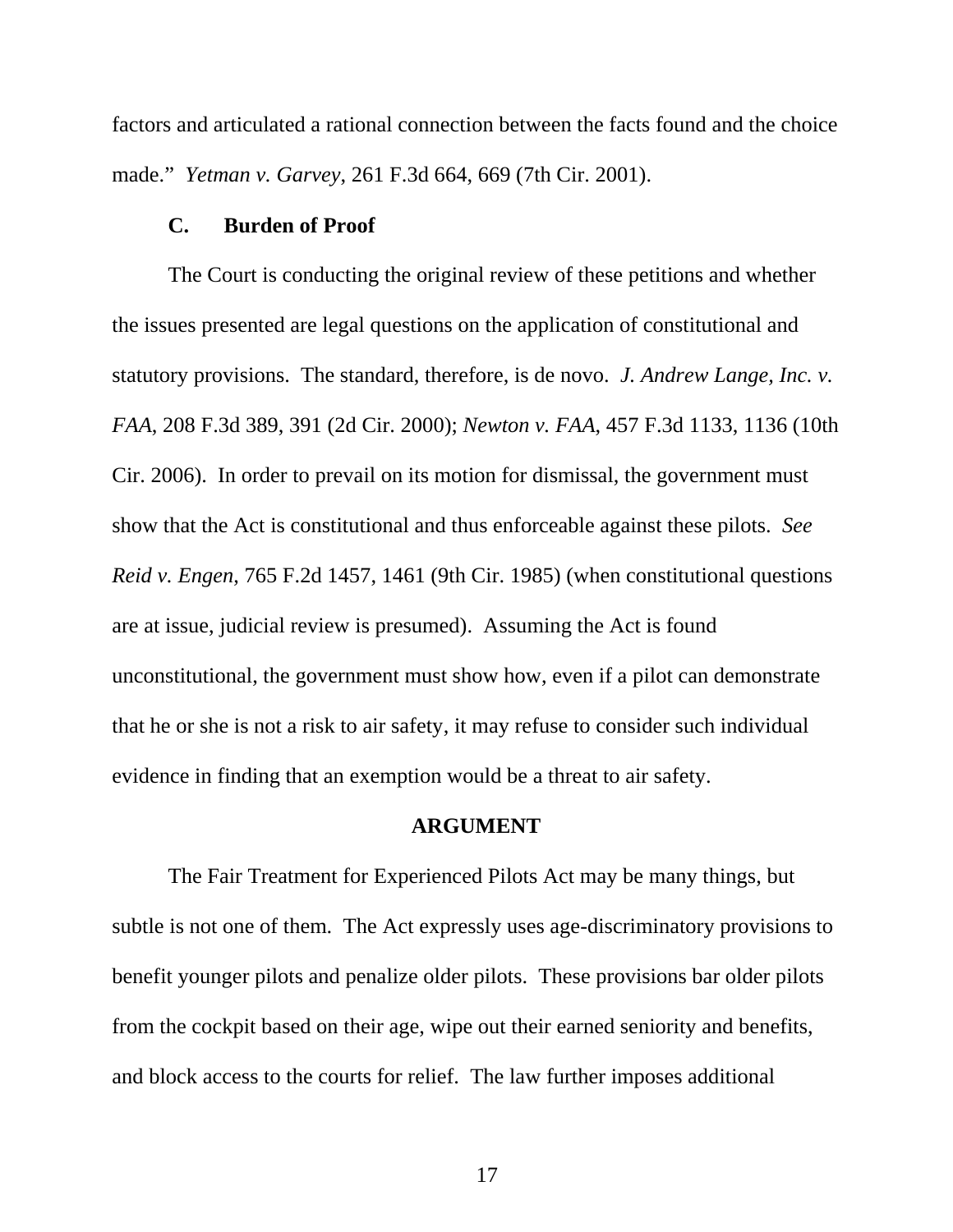requirements on pilots based on their age without any factual support or individualized review. While the Medical Standards and Records section requires studies before "different medical standards" are imposed "on account of age," the law imposes a specific first-class medical certificate on the basis of age after six months from the date of enactment. It further imposes special line evaluations on pilots older than 60 years. 49 U.S.C. § 44729(g). Thus, regardless of their physical health or performance, older pilots will have to satisfy various administrative and medical requirements to keep flying solely due to the fact of their age. These provisions are expressly relied upon by the government to seek dismissal of these petitions. As a result, the Court would have to first determine that the underlying law is valid and, if so, that the law applies to these petitioners.

The Act discriminates on the basis of age and denies older pilots equal protection under the due process clause of the Fifth Amendment. *[Hampton v.](http://www.lexis.com/research/buttonTFLink?_m=e0c72ef167b3c6c0c73801bf2d2aadfd&_xfercite=%253ccite%20cc%253d%2522USA%2522%253e%253c%2521%255bCDATA%255b440%20U.S.%2093%255d%255d%253e%253c%252fcite%253e&_butType=3&_butStat=2&_butNum=61&_butInline=1&_butinfo=%253ccite%20cc%253d%2522USA%2522%253e%253c%2521%255bCDATA%255b426%20U.S.%2088%252c%20100%255d%255d%253e%253c%252fcite%253e&_fmtstr=FULL&docnum=1&_startdoc=1&wchp=dGLbVlz-zSkAV&_md5=afb71f2cf3a2df6fb307a61b97cc3df8) Mow Sun Wong*[, 426 U.S. 88, 100, 116-17 \(1976\)](http://www.lexis.com/research/buttonTFLink?_m=e0c72ef167b3c6c0c73801bf2d2aadfd&_xfercite=%253ccite%20cc%253d%2522USA%2522%253e%253c%2521%255bCDATA%255b440%20U.S.%2093%255d%255d%253e%253c%252fcite%253e&_butType=3&_butStat=2&_butNum=61&_butInline=1&_butinfo=%253ccite%20cc%253d%2522USA%2522%253e%253c%2521%255bCDATA%255b426%20U.S.%2088%252c%20100%255d%255d%253e%253c%252fcite%253e&_fmtstr=FULL&docnum=1&_startdoc=1&wchp=dGLbVlz-zSkAV&_md5=afb71f2cf3a2df6fb307a61b97cc3df8); *Buckley v. Valeo*[, 424 U.S. 1, 93](http://www.lexis.com/research/buttonTFLink?_m=e0c72ef167b3c6c0c73801bf2d2aadfd&_xfercite=%253ccite%20cc%253d%2522USA%2522%253e%253c%2521%255bCDATA%255b440%20U.S.%2093%255d%255d%253e%253c%252fcite%253e&_butType=3&_butStat=2&_butNum=62&_butInline=1&_butinfo=%253ccite%20cc%253d%2522USA%2522%253e%253c%2521%255bCDATA%255b424%20U.S.%201%252c%2093%255d%255d%253e%253c%252fcite%253e&_fmtstr=FULL&docnum=1&_startdoc=1&wchp=dGLbVlz-zSkAV&_md5=87a9e8bb1f758c718b2e847534bf4e6f)  [\(1976\)](http://www.lexis.com/research/buttonTFLink?_m=e0c72ef167b3c6c0c73801bf2d2aadfd&_xfercite=%253ccite%20cc%253d%2522USA%2522%253e%253c%2521%255bCDATA%255b440%20U.S.%2093%255d%255d%253e%253c%252fcite%253e&_butType=3&_butStat=2&_butNum=62&_butInline=1&_butinfo=%253ccite%20cc%253d%2522USA%2522%253e%253c%2521%255bCDATA%255b424%20U.S.%201%252c%2093%255d%255d%253e%253c%252fcite%253e&_fmtstr=FULL&docnum=1&_startdoc=1&wchp=dGLbVlz-zSkAV&_md5=87a9e8bb1f758c718b2e847534bf4e6f); *Weinberger v. Wiesenfeld*[, 420 U.S. 636, 638 n. 2 \(1975\)](http://www.lexis.com/research/buttonTFLink?_m=e0c72ef167b3c6c0c73801bf2d2aadfd&_xfercite=%253ccite%20cc%253d%2522USA%2522%253e%253c%2521%255bCDATA%255b440%20U.S.%2093%255d%255d%253e%253c%252fcite%253e&_butType=3&_butStat=2&_butNum=63&_butInline=1&_butinfo=%253ccite%20cc%253d%2522USA%2522%253e%253c%2521%255bCDATA%255b420%20U.S.%20636%252c%20638%255d%255d%253e%253c%252fcite%253e&_fmtstr=FULL&docnum=1&_startdoc=1&wchp=dGLbVlz-zSkAV&_md5=872b3adb8241ba13cad0f2798f7659c2); *[Bolling](http://www.lexis.com/research/buttonTFLink?_m=e0c72ef167b3c6c0c73801bf2d2aadfd&_xfercite=%253ccite%20cc%253d%2522USA%2522%253e%253c%2521%255bCDATA%255b440%20U.S.%2093%255d%255d%253e%253c%252fcite%253e&_butType=3&_butStat=2&_butNum=64&_butInline=1&_butinfo=%253ccite%20cc%253d%2522USA%2522%253e%253c%2521%255bCDATA%255b347%20U.S.%20497%252c%20500%255d%255d%253e%253c%252fcite%253e&_fmtstr=FULL&docnum=1&_startdoc=1&wchp=dGLbVlz-zSkAV&_md5=dcfa3773f636c3a843808da93bea5837) v. Sharpe*[, 347 U.S. 497, 500 \(1954\)](http://www.lexis.com/research/buttonTFLink?_m=e0c72ef167b3c6c0c73801bf2d2aadfd&_xfercite=%253ccite%20cc%253d%2522USA%2522%253e%253c%2521%255bCDATA%255b440%20U.S.%2093%255d%255d%253e%253c%252fcite%253e&_butType=3&_butStat=2&_butNum=64&_butInline=1&_butinfo=%253ccite%20cc%253d%2522USA%2522%253e%253c%2521%255bCDATA%255b347%20U.S.%20497%252c%20500%255d%255d%253e%253c%252fcite%253e&_fmtstr=FULL&docnum=1&_startdoc=1&wchp=dGLbVlz-zSkAV&_md5=dcfa3773f636c3a843808da93bea5837). Congress chose to divide pilots into three groups: (1) pilots younger than 60 years of age; (2) pilots who turned 60 years old before December 13, 2007; and (3) pilots who turned 60 years old after December 13, 2007. The first group is free of any impediments. The second group is effectively barred under the new Age 60 rule, absent re-hire without prior seniority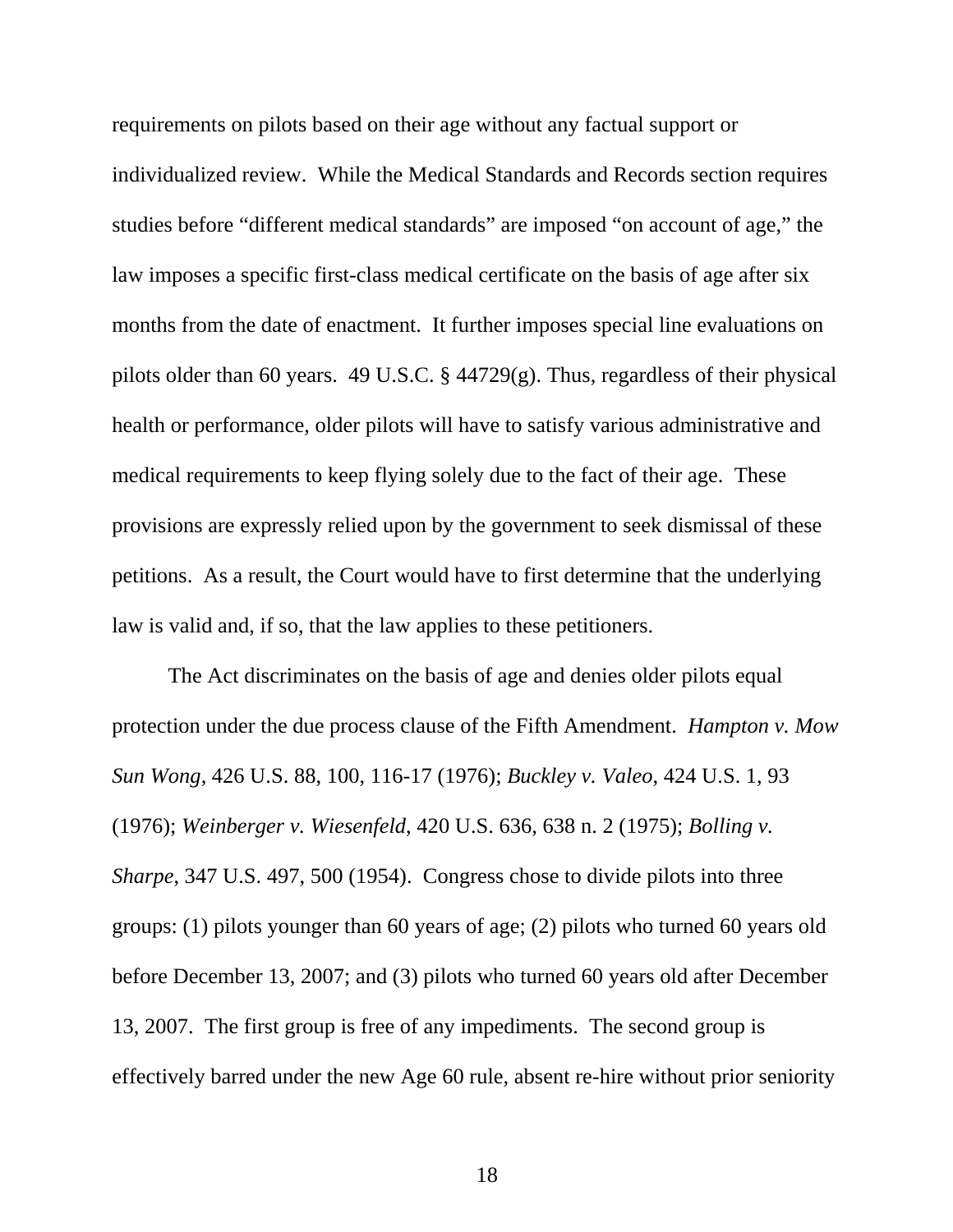or benefits. The third group is barred from suing and must satisfy additional administrative requirements. Congress offers no explanation for the disparate treatment given to these groups.

Neither the federal nor the state governments may discriminate on the basis of age without showing that the policy or law is "rationally related to a legitimate [governmental] interest." *[Kimel v. Fla. Bd. of Regents](http://www.lexis.com/research/buttonTFLink?_m=d8687ce272a84e5a67b5b9ed374f5eb3&_xfercite=%253ccite%20cc%253d%2522USA%2522%253e%253c%2521%255bCDATA%255b2006%20U.S.%20Dist.%20LEXIS%2073606%255d%255d%253e%253c%252fcite%253e&_butType=3&_butStat=2&_butNum=80&_butInline=1&_butinfo=%253ccite%20cc%253d%2522USA%2522%253e%253c%2521%255bCDATA%255b528%20U.S.%2062%252c%2083%255d%255d%253e%253c%252fcite%253e&_fmtstr=FULL&docnum=10&_startdoc=1&wchp=dGLbVlz-zSkAV&_md5=bca06199c9f85ae952e1766e9dea12fa)*, 528 U.S. 62, 83 (2000); *see also Mass. Bd. of Ret. v. Murgia*[, 427 U.S. 307, 312 \(1976\);](http://www.lexis.com/research/buttonTFLink?_m=d8687ce272a84e5a67b5b9ed374f5eb3&_xfercite=%253ccite%20cc%253d%2522USA%2522%253e%253c%2521%255bCDATA%255b2006%20U.S.%20Dist.%20LEXIS%2073606%255d%255d%253e%253c%252fcite%253e&_butType=3&_butStat=2&_butNum=81&_butInline=1&_butinfo=%253ccite%20cc%253d%2522USA%2522%253e%253c%2521%255bCDATA%255b427%20U.S.%20307%252c%20313%255d%255d%253e%253c%252fcite%253e&_fmtstr=FULL&docnum=10&_startdoc=1&wchp=dGLbVlz-zSkAV&_md5=2c2e89b0f0800dc3ce884f2813ec363a) *[Vance v. Bradley](http://www.lexis.com/research/buttonTFLink?_m=d8687ce272a84e5a67b5b9ed374f5eb3&_xfercite=%253ccite%20cc%253d%2522USA%2522%253e%253c%2521%255bCDATA%255b2006%20U.S.%20Dist.%20LEXIS%2073606%255d%255d%253e%253c%252fcite%253e&_butType=3&_butStat=2&_butNum=82&_butInline=1&_butinfo=%253ccite%20cc%253d%2522USA%2522%253e%253c%2521%255bCDATA%255b440%20U.S.%2093%252c%2097%255d%255d%253e%253c%252fcite%253e&_fmtstr=FULL&docnum=10&_startdoc=1&wchp=dGLbVlz-zSkAV&_md5=e7206843ed64ed4ca1529b4d351354ba)*, 440 [U.S. 93, 97 \(1979\)](http://www.lexis.com/research/buttonTFLink?_m=d8687ce272a84e5a67b5b9ed374f5eb3&_xfercite=%253ccite%20cc%253d%2522USA%2522%253e%253c%2521%255bCDATA%255b2006%20U.S.%20Dist.%20LEXIS%2073606%255d%255d%253e%253c%252fcite%253e&_butType=3&_butStat=2&_butNum=82&_butInline=1&_butinfo=%253ccite%20cc%253d%2522USA%2522%253e%253c%2521%255bCDATA%255b440%20U.S.%2093%252c%2097%255d%255d%253e%253c%252fcite%253e&_fmtstr=FULL&docnum=10&_startdoc=1&wchp=dGLbVlz-zSkAV&_md5=e7206843ed64ed4ca1529b4d351354ba). The Act constitutes a case where the "varying treatment of different groups or persons is so unrelated to the achievement of any combination of legitimate purposes that [it is] irrational." *[Gregory v. Ashcroft](http://www.lexis.com/research/buttonTFLink?_m=0483a37b3210548e4357aa3ecd1d2f6a&_xfercite=%253ccite%20cc%253d%2522USA%2522%253e%253c%2521%255bCDATA%255b29%20F.%20Supp.%202d%201357%255d%255d%253e%253c%252fcite%253e&_butType=3&_butStat=2&_butNum=221&_butInline=1&_butinfo=%253ccite%20cc%253d%2522USA%2522%253e%253c%2521%255bCDATA%255b501%20U.S.%20452%252c%20470%255d%255d%253e%253c%252fcite%253e&_fmtstr=FULL&docnum=16&_startdoc=11&wchp=dGLbVlz-zSkAV&_md5=b9cb6541d404f0c65882a0ff63d605cc)*, 501 U.S. 452, [471 \(1991\).](http://www.lexis.com/research/buttonTFLink?_m=0483a37b3210548e4357aa3ecd1d2f6a&_xfercite=%253ccite%20cc%253d%2522USA%2522%253e%253c%2521%255bCDATA%255b29%20F.%20Supp.%202d%201357%255d%255d%253e%253c%252fcite%253e&_butType=3&_butStat=2&_butNum=221&_butInline=1&_butinfo=%253ccite%20cc%253d%2522USA%2522%253e%253c%2521%255bCDATA%255b501%20U.S.%20452%252c%20470%255d%255d%253e%253c%252fcite%253e&_fmtstr=FULL&docnum=16&_startdoc=11&wchp=dGLbVlz-zSkAV&_md5=b9cb6541d404f0c65882a0ff63d605cc) Here, the senior pilots have articulated an obvious case of disparate treatment based on their age. With regard to the Age 60 Rule, the orders refusing their exemptions are based openly on their age. Congress made the earlier arbitrary age limit even more arbitrary by denying pilots within the "over 60 category" relief based on the month of their birth. Congress has not articulated *any* rationale for the distinction based on age, let alone a rational basis connected to a legitimate governmental interest. Obviously, a court cannot take judicial notice of such rationales and supply a rational basis that Congress was unable or unwilling to articulate itself.

19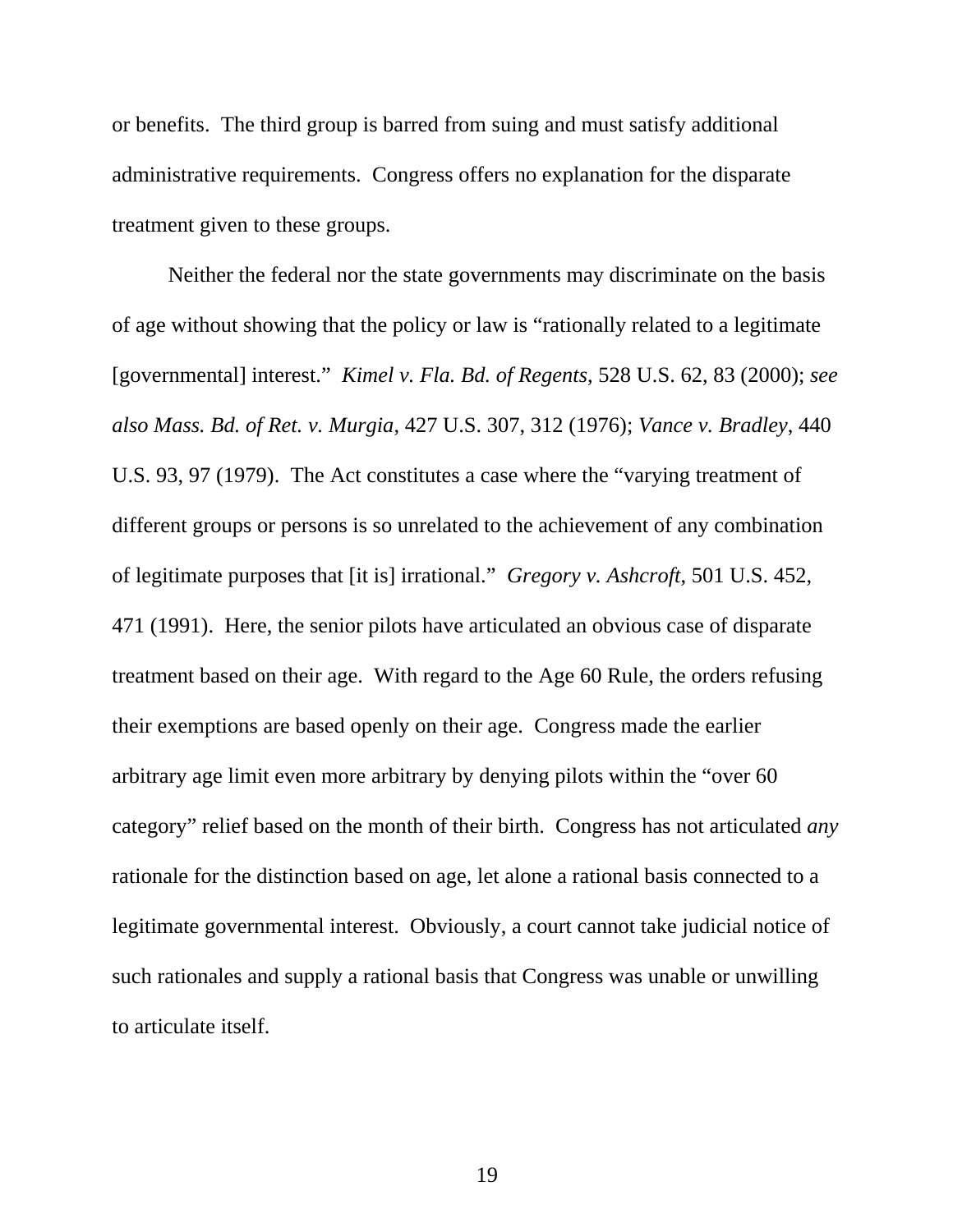# <span id="page-34-0"></span>I. THE FAIR TREATMENT FOR EXPERIENCED PILOTS ACT DEPRIVES THE SENIOR PILOTS OF DUE PROCESS UNDER THE FIFTH AMENDMENT.

The Act further denies senior pilots due process under the Fifth Amendment. The [Due Process Clause](http://www.lexis.com/research/buttonTFLink?_m=cbdae9578782558a68e21ceb5037a3d9&_xfercite=%253ccite%20cc%253d%2522USA%2522%253e%253c%2521%255bCDATA%255b2007%20U.S.%20Dist.%20LEXIS%2066939%255d%255d%253e%253c%252fcite%253e&_butType=4&_butStat=0&_butNum=32&_butInline=1&_butinfo=U.S.%20CONST.%20AMEND.%205&_fmtstr=FULL&docnum=8&_startdoc=1&wchp=dGLbVlz-zSkAV&_md5=033b02b0e1a437d24b314b125cabe281) protects citizens from the deprivation of life, property, or liberty. *See [Ky. Dep't of Corr. v. Thompson](http://www.lexis.com/research/buttonTFLink?_m=cbdae9578782558a68e21ceb5037a3d9&_xfercite=%253ccite%20cc%253d%2522USA%2522%253e%253c%2521%255bCDATA%255b2007%20U.S.%20Dist.%20LEXIS%2066939%255d%255d%253e%253c%252fcite%253e&_butType=3&_butStat=2&_butNum=33&_butInline=1&_butinfo=%253ccite%20cc%253d%2522USA%2522%253e%253c%2521%255bCDATA%255b490%20U.S.%20454%252c%20459%255d%255d%253e%253c%252fcite%253e&_fmtstr=FULL&docnum=8&_startdoc=1&wchp=dGLbVlz-zSkAV&_md5=a24d840d8374795d07f8993e05aa8615)*, 490 U.S. 454, 459-60 (1989). This action directly denies the pilots the benefits of prior and future contracts without a hearing or compensation. *Cf. [R.R. Ret. Bd. v. Alton R.R. Co.](http://www.lexis.com/research/buttonTFLink?_m=1bfd8bcafc88707a1625e5dce5a86881&_xfercite=%253ccite%20cc%253d%2522USA%2522%253e%253c%2521%255bCDATA%255b94%20Geo.%20L.J.%201015%255d%255d%253e%253c%252fcite%253e&_butType=3&_butStat=2&_butNum=354&_butInline=1&_butinfo=%253ccite%20cc%253d%2522USA%2522%253e%253c%2521%255bCDATA%255b295%20U.S.%20330%252cat%20348%255d%255d%253e%253c%252fcite%253e&_fmtstr=FULL&docnum=16&_startdoc=11&wchp=dGLbVlz-zSkAV&_md5=9569490f13ef988e96e6b08c20d7edf3)*, 295 U.S. 330, 348-50 [\(1935\)](http://www.lexis.com/research/buttonTFLink?_m=1bfd8bcafc88707a1625e5dce5a86881&_xfercite=%253ccite%20cc%253d%2522USA%2522%253e%253c%2521%255bCDATA%255b94%20Geo.%20L.J.%201015%255d%255d%253e%253c%252fcite%253e&_butType=3&_butStat=2&_butNum=354&_butInline=1&_butinfo=%253ccite%20cc%253d%2522USA%2522%253e%253c%2521%255bCDATA%255b295%20U.S.%20330%252cat%20348%255d%255d%253e%253c%252fcite%253e&_fmtstr=FULL&docnum=16&_startdoc=11&wchp=dGLbVlz-zSkAV&_md5=9569490f13ef988e96e6b08c20d7edf3) (finding due process violations in the imposition of new pension obligations). The government makes plain the absence of any due process protections in its filings. It simply states that any prior claims are now moot because of the cessation of the Age 60 Rule and any future claims are barred under the new Act. The result is that decades of accrued seniority and benefits would simply vanish into the vapor of an abusive congressional mandate. Moreover, the government would deny these pilots an individual agency finding of whether they fall within any exemption criteria.

 The Supreme Court has emphasized that "[t]he Due Process Clause . . . protects the interests in fair notice and repose that may be compromised by retroactive legislation." *Landgraf v. USI Film Products*, 511 U.S. 244, 266 (1994). The Court specifically raised the danger evident in this case:

[Congress'] unmatched powers allow it to sweep away settled expectations suddenly and without individualized consideration. Its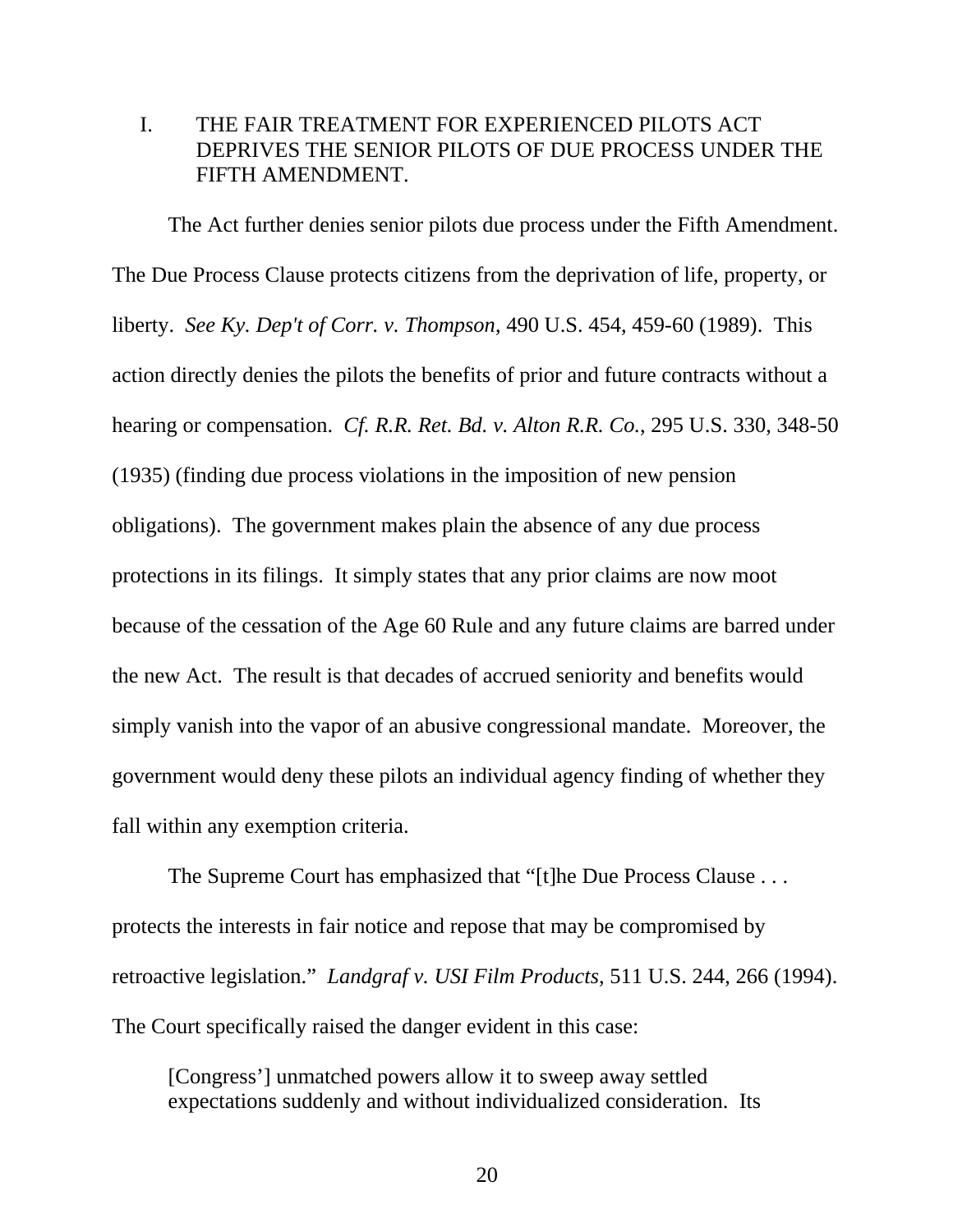responsivity to political pressures poses a risk that it may be tempted to use retroactive legislation as a means of retribution against unpopular groups or individuals.

*Id.* In the instant case, Congress sided with younger pilots who could be displaced by returning older pilots to their seniority and benefits. The only way to protect this favored group was to negate the rights and benefits of the disfavored group of older pilots by barring many under a continuing Age 60 Rule and forcing the remainder to lose all seniority and benefits upon their return to service.

 Retroactive termination of property interests receives added scrutiny by federal courts. As the Supreme Court noted in *Eastern Enters. v. Apfel*, 524 U.S. 498, 547 (1998) (Kennedy, J., concurring), "although [the Court has] been hesitant to subject economic legislation to due process scrutiny as a general matter . . . for centuries our law has harbored a singular distrust of retroactive statutes . . . The Court's due process jurisprudence reflects this distrust." *See also Usery v. Turner Elkhorn Mining Co.,* 428 U.S. 1, 16-17 (1976); *United States v. Carlton,* 512 U.S. 26, 31 (1994); *Landgraf,* [511 U.S. at 266.](http://web2.westlaw.com/find/default.wl?tf=-1&rs=WLW8.06&referencepositiontype=S&serialnum=1994092115&fn=_top&sv=Split&referenceposition=1497&findtype=Y&tc=-1&ordoc=1998132145&db=708&vr=2.0&rp=%2ffind%2fdefault.wl&mt=LawSchoolPractitioner) 

 The Act denies a host of procedural and substantive rights. These include the right to contract with airlines, because the law prohibits employment at the earned levels of salary and benefits for senior pilots. Employment and other economic benefits are protected rights under the Due Process Clause. For example, a person receiving welfare benefits has a constitutionally protected

21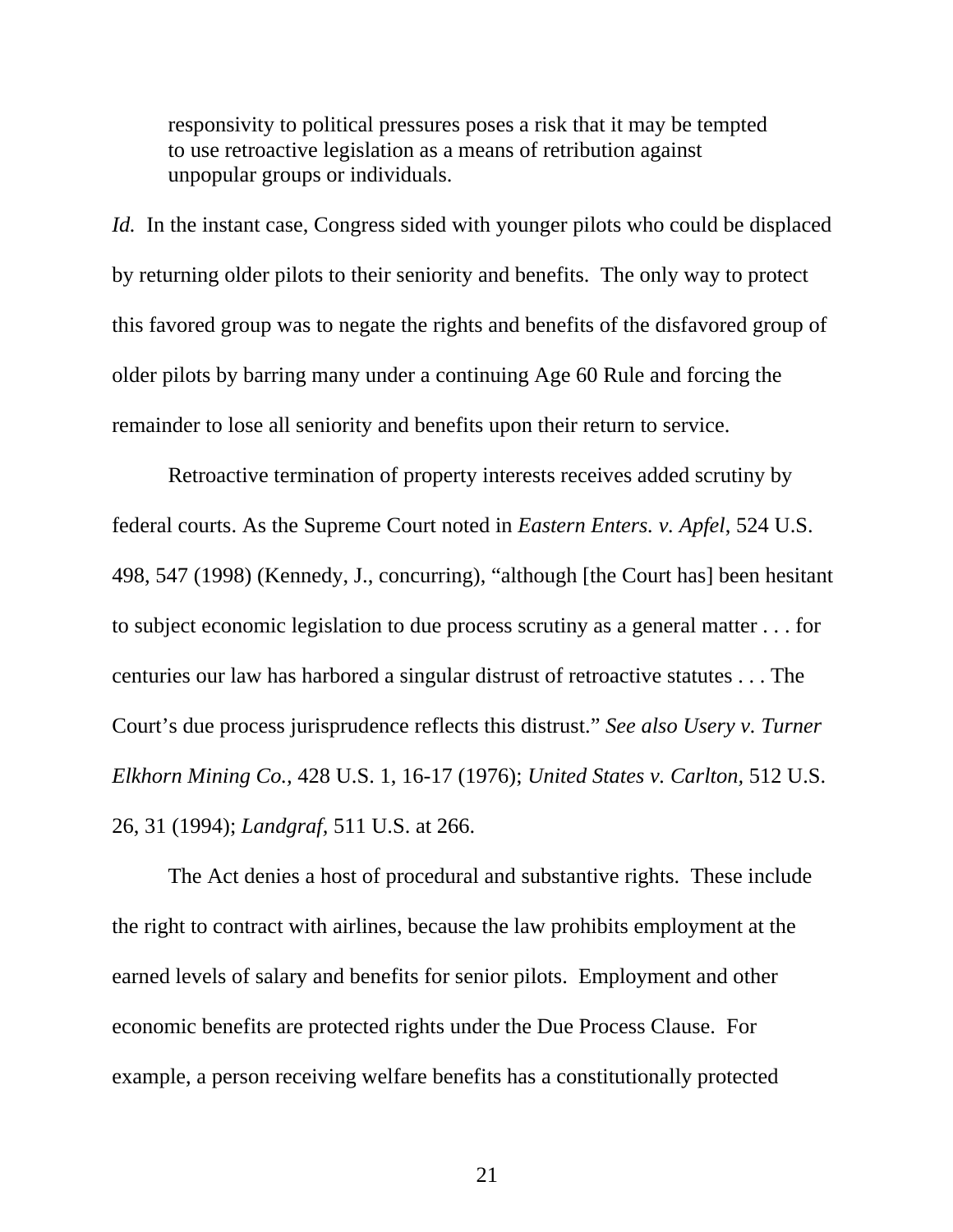interest in continued receipt of those benefits. *See Atkins v. Parker*, 472 U.S. 115, 128 (1985) (food-stamp benefits); *Goldberg v. Kelly*, 397 U.S. 254 (1970) (welfare benefits); *see also Flemming v. Nestor*, 363 U.S. 603, 611 (1960) (old-age insurance benefits under the Social Security Act). Thus, college professors and other teachers may seek review for dismissal regardless of whether they have tenure, *Slochower v. Bd. of Educ.*[, 350 U.S. 551, 556 \(1956\),](http://web2.westlaw.com/find/default.wl?tf=-1&rs=WLW8.06&serialnum=1956111192&fn=_top&sv=Split&tc=-1&findtype=Y&ordoc=1972127192&db=708&vr=2.0&rp=%2ffind%2fdefault.wl&mt=LawSchoolPractitioner) non-tenure contracts, *Wieman v. Updegraff*[, 344 U.S. 183, 192 \(1952\),](http://web2.westlaw.com/find/default.wl?tf=-1&rs=WLW8.06&serialnum=1952120579&fn=_top&sv=Split&tc=-1&findtype=Y&ordoc=1972127192&db=708&vr=2.0&rp=%2ffind%2fdefault.wl&mt=LawSchoolPractitioner) or implied assurances of continued employment. *Connell v. Higginbotham*, 403 U.S. 207, 208 (1971). Such expectations are enforceable even if there are no express contractual obligations of employment like those of senior pilots. *See Perry v. Sindermann*, 408 U.S. 593, 602 (1972).

The expectation of these benefits and salary levels for the senior pilots is more than some "abstract need or desire for it." *Greenholtz v. Inmates of Neb. Penal and Corr. Complex*, 442 U.S. 1, 7 (1979). These benefits were accrued and realized property interests. If Congress wants to extinguish such benefits and status, it must allow for adequate procedures. *See [Cleveland Bd. of Educ. v.](http://web2.westlaw.com/find/default.wl?vc=0&ordoc=1995242570&rp=%2ffind%2fdefault.wl&DB=708&SerialNum=1985114054&FindType=Y&ReferencePositionType=S&ReferencePosition=1492&AP=&fn=_top&rs=WLW8.06&mt=LawSchoolPractitioner&vr=2.0&sv=Split)  Loudermill*[, 470 U.S. 532, 541 \(1985\);](http://web2.westlaw.com/find/default.wl?vc=0&ordoc=1995242570&rp=%2ffind%2fdefault.wl&DB=708&SerialNum=1985114054&FindType=Y&ReferencePositionType=S&ReferencePosition=1492&AP=&fn=_top&rs=WLW8.06&mt=LawSchoolPractitioner&vr=2.0&sv=Split) *Logan v. Zimmerman Brush Co.*, 455 U.S. 422, 432 (1982). It cannot, as here, move to dismiss a due process challenge by simply eliminating both the property interest and any process to challenge the deprivation. *See Logan*[, 455 U.S. at 431-32](http://web2.westlaw.com/find/default.wl?vc=0&ordoc=1995242570&rp=%2ffind%2fdefault.wl&DB=708&SerialNum=1982108988&FindType=Y&ReferencePositionType=S&ReferencePosition=1155&AP=&fn=_top&rs=WLW8.06&mt=LawSchoolPractitioner&vr=2.0&sv=Split) (quoting *Vitek v. Jones*[, 445 U.S. 480,](http://web2.westlaw.com/find/default.wl?vc=0&ordoc=1995242570&rp=%2ffind%2fdefault.wl&DB=708&SerialNum=1980105873&FindType=Y&ReferencePositionType=S&ReferencePosition=1263&AP=&fn=_top&rs=WLW8.06&mt=LawSchoolPractitioner&vr=2.0&sv=Split)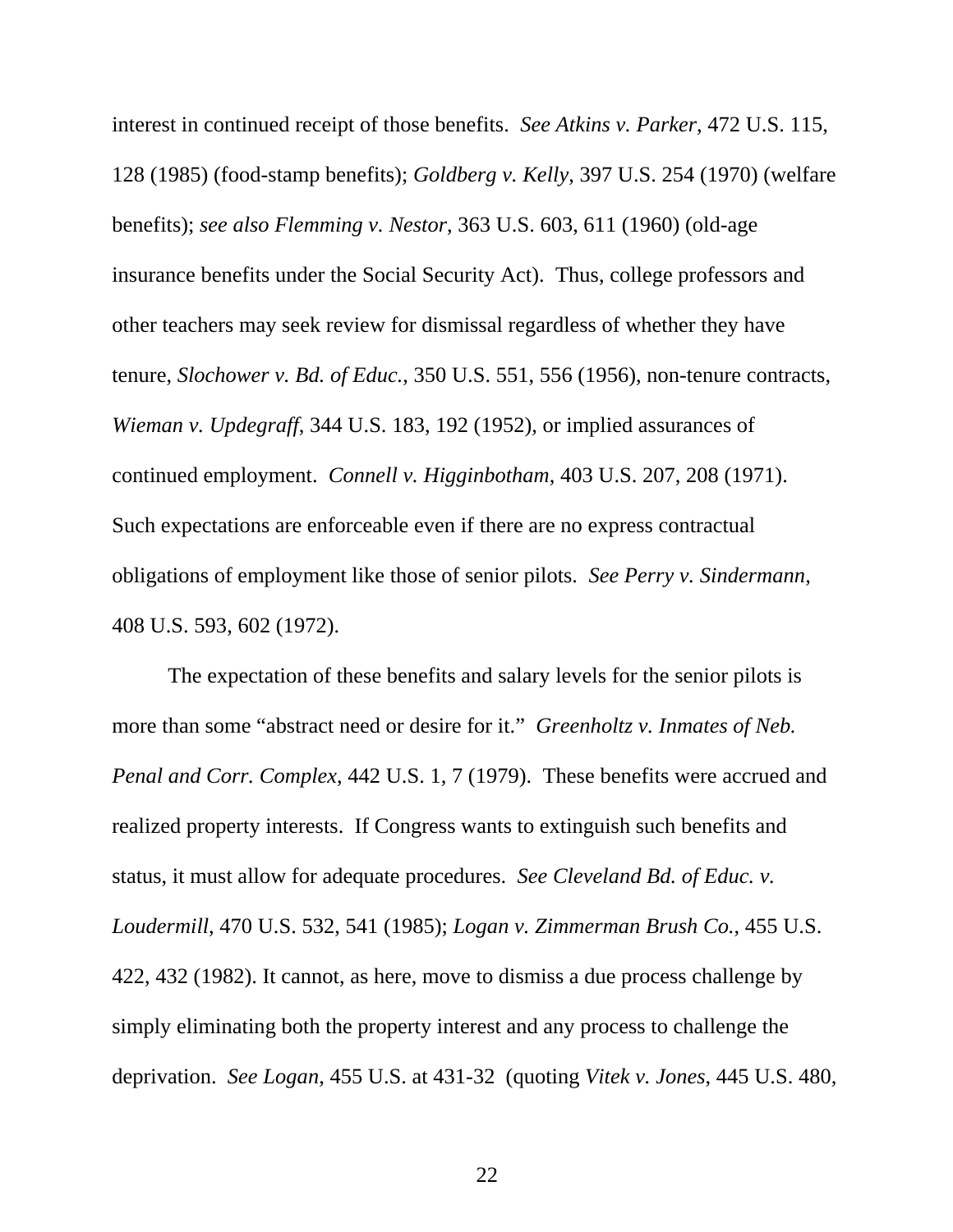[491 \(1980\)](http://web2.westlaw.com/find/default.wl?vc=0&ordoc=1995242570&rp=%2ffind%2fdefault.wl&DB=708&SerialNum=1980105873&FindType=Y&ReferencePositionType=S&ReferencePosition=1263&AP=&fn=_top&rs=WLW8.06&mt=LawSchoolPractitioner&vr=2.0&sv=Split) (ruling that a due process claim is "'not diminished by the fact that the State may have specified its own procedures that it may deem adequate for determining the preconditions to adverse official action.'"); *[Bennett v. Tucker](http://web2.westlaw.com/find/default.wl?vc=0&ordoc=1995242570&rp=%2ffind%2fdefault.wl&DB=350&SerialNum=1987101260&FindType=Y&ReferencePositionType=S&ReferencePosition=73&AP=&fn=_top&rs=WLW8.06&mt=LawSchoolPractitioner&vr=2.0&sv=Split)*, 827 [F.2d 63, 73 \(7th Cir. 1987\)](http://web2.westlaw.com/find/default.wl?vc=0&ordoc=1995242570&rp=%2ffind%2fdefault.wl&DB=350&SerialNum=1987101260&FindType=Y&ReferencePositionType=S&ReferencePosition=73&AP=&fn=_top&rs=WLW8.06&mt=LawSchoolPractitioner&vr=2.0&sv=Split) ("a state may not deprive an individual of his or her property interest without due process, and then defend against a due process claim by asserting that the individual no longer has a property interest.").

The Supreme Court has long maintained that "the right to work for a living in the common occupations of the community is of the very essence of the personal freedom and opportunity that it was the purpose of the [Fourteenth] Amendment to secure." *Truax v. Raich,* [239 U.S. 33, 41 \(1915\);](http://web2.westlaw.com/find/default.wl?tf=-1&rs=WLW8.06&referencepositiontype=S&serialnum=1915100632&fn=_top&sv=Split&referenceposition=10&findtype=Y&tc=-1&ordoc=1993048157&db=708&vr=2.0&rp=%2ffind%2fdefault.wl&mt=LawSchoolPractitioner) *see also Hampton*[, 426 U.S. at](http://web2.westlaw.com/find/default.wl?tf=-1&rs=WLW8.06&referencepositiontype=S&serialnum=1976142381&fn=_top&sv=Split&referenceposition=1905&findtype=Y&tc=-1&ordoc=1993048157&db=708&vr=2.0&rp=%2ffind%2fdefault.wl&mt=LawSchoolPractitioner)  [102](http://web2.westlaw.com/find/default.wl?tf=-1&rs=WLW8.06&referencepositiontype=S&serialnum=1976142381&fn=_top&sv=Split&referenceposition=1905&findtype=Y&tc=-1&ordoc=1993048157&db=708&vr=2.0&rp=%2ffind%2fdefault.wl&mt=LawSchoolPractitioner) (holding that "ineligibility for employment in a major sector of the economy" implicates a fundamental liberty interest). Accordingly, "[a] State cannot exclude a person from the practice of law or from any other occupation in a manner or for reasons that contravene the Due Process or Equal Protection Clause." *Schware v. Bd. of Bar Exam.,* 353 U.S. 232, 238 (1957); *see also [Willner v. Comm. on](http://web2.westlaw.com/find/default.wl?tf=-1&rs=WLW8.06&serialnum=1963106444&fn=_top&sv=Split&tc=-1&findtype=Y&ordoc=1993048157&db=708&vr=2.0&rp=%2ffind%2fdefault.wl&mt=LawSchoolPractitioner)  Character & Fitness,* [373 U.S. 96, 102 \(1963\);](http://web2.westlaw.com/find/default.wl?tf=-1&rs=WLW8.06&serialnum=1963106444&fn=_top&sv=Split&tc=-1&findtype=Y&ordoc=1993048157&db=708&vr=2.0&rp=%2ffind%2fdefault.wl&mt=LawSchoolPractitioner) *[Goldsmith v. U.S. Bd. of Tax](http://web2.westlaw.com/find/default.wl?tf=-1&rs=WLW8.06&serialnum=1926121902&fn=_top&sv=Split&tc=-1&findtype=Y&ordoc=1993048157&db=708&vr=2.0&rp=%2ffind%2fdefault.wl&mt=LawSchoolPractitioner)  Appeals,* [270 U.S. 117, 123 \(1926\).](http://web2.westlaw.com/find/default.wl?tf=-1&rs=WLW8.06&serialnum=1926121902&fn=_top&sv=Split&tc=-1&findtype=Y&ordoc=1993048157&db=708&vr=2.0&rp=%2ffind%2fdefault.wl&mt=LawSchoolPractitioner)

 Blanket denials of property in legislation are generally disfavored under due process analysis. For example, the Seventh Circuit in *Youakim v. McDonald* held that a statutory change was unconstitutional for discontinuing foster care benefits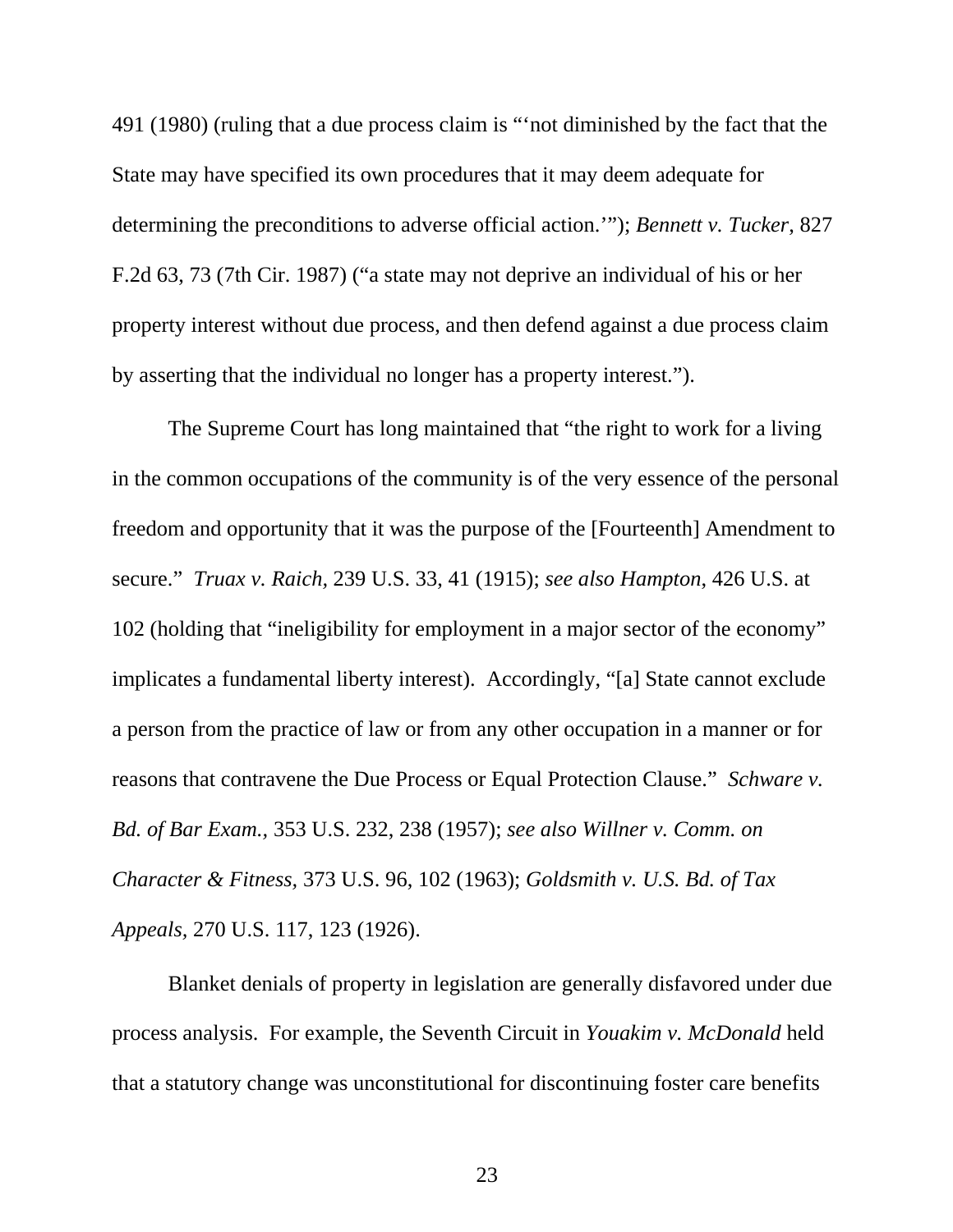to children living with relatives. *Youakim v. McDonald*, 71 F.3d 1274, 1291 (7th Cir. 1995). The Court held that "[r]ather than affording plaintiffs that opportunity prior to terminating their benefits, DCFS made the blanket determination that all approved and preapproved relative homes do not satisfy the new requirement because they currently are unlicensed." *Id*.*; see also Greene v. Babbitt*, 64 F.3d 1266, 1273 (9th Cir. 1995) ("as a consequence of the narrowing of eligibility criteria, individual benefits may be lost . . . . [O]nce Congress has narrowed eligibility for fundamental health and welfare benefits by conditioning eligibility on tribal recognition, the due process clause requires a meaningful hearing to determine whether those previously eligible can meet the new and narrowed requirements.").

 The Act violates both concepts of procedural and substantive due process. As a matter of procedural due process, the pilots have been denied a property interest without a hearing or opportunity to be heard. This inquiry is a highly fact specific one. *See Washington v. Harper*[, 494 U.S. 210, 220 \(1990\)](http://www.lexis.com/research/buttonTFLink?_m=c7f57ba575683cf38464690f6cee963e&_xfercite=%253ccite%20cc%253d%2522USA%2522%253e%253c%2521%255bCDATA%255b913%20F.2d%20230%255d%255d%253e%253c%252fcite%253e&_butType=3&_butStat=2&_butNum=143&_butInline=1&_butinfo=%253ccite%20cc%253d%2522USA%2522%253e%253c%2521%255bCDATA%255b494%20U.S.%20210%255d%255d%253e%253c%252fcite%253e&_fmtstr=FULL&docnum=9&_startdoc=1&wchp=dGLbVlz-zSkAV&_md5=91bcbd292e26994f40ef0fa041c6ce94) ("The procedural protections . . . must be determined with reference to the rights and interests at stake in the particular case."). The Court has applied the three-part balancing test adopted in *Mathews v. Eldridge*[, 424 U.S. 319, 335 \(1976\)](http://www.lexis.com/research/buttonTFLink?_m=c7f57ba575683cf38464690f6cee963e&_xfercite=%253ccite%20cc%253d%2522USA%2522%253e%253c%2521%255bCDATA%255b913%20F.2d%20230%255d%255d%253e%253c%252fcite%253e&_butType=3&_butStat=2&_butNum=153&_butInline=1&_butinfo=%253ccite%20cc%253d%2522USA%2522%253e%253c%2521%255bCDATA%255b424%20U.S.%20319%252c%20335%255d%255d%253e%253c%252fcite%253e&_fmtstr=FULL&docnum=9&_startdoc=1&wchp=dGLbVlz-zSkAV&_md5=74eb3b3633c08b11e3da8fef0840f6f4):

First, the private interest that will be affected by the official action; second, the risk of an erroneous deprivation of such interest through the procedures used, and the probable value, if any, of additional or substitute procedural safeguards; and finally, the Government's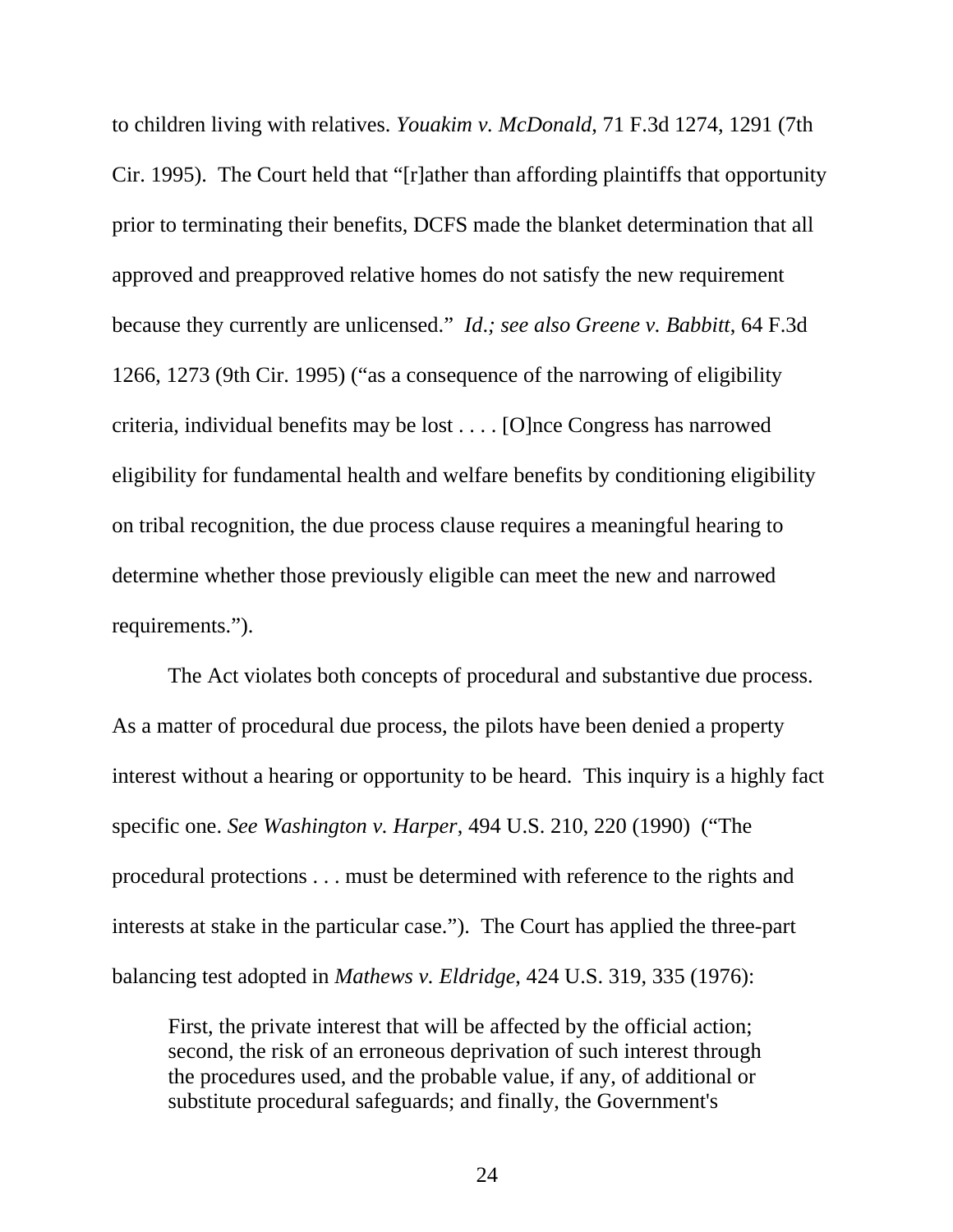interest, including the function involved and the fiscal and administrative burdens that the additional or substitute procedural requirement would entail.

As to the first factor of the *Mathews* balancing test, the above analysis demonstrates that economic benefits such as earned salary levels and employment benefits represent a significant private interest affected by the official action. *Goldberg v. Kelly,* 397 U.S. 254, 262-63 (1970). As the Supreme Court has noted, discussing the difference in private interest between grant of parole and revocation, "there is a human difference between losing what one has and not getting what one wants." *Greenholtz*, 442 U.S. at 10 (quoting Judge Henry Friendly, *[Some Kind of](http://web2.westlaw.com/find/default.wl?tf=-1&rs=WLW8.06&referencepositiontype=S&serialnum=0284400347&fn=_top&sv=Split&referenceposition=1296&findtype=Y&tc=-1&ordoc=1979135121&db=1268&vr=2.0&rp=%2ffind%2fdefault.wl)  Hearing*[, 123 U. Pa. L. Rev. 1267, 1296 \(1975\)](http://web2.westlaw.com/find/default.wl?tf=-1&rs=WLW8.06&referencepositiontype=S&serialnum=0284400347&fn=_top&sv=Split&referenceposition=1296&findtype=Y&tc=-1&ordoc=1979135121&db=1268&vr=2.0&rp=%2ffind%2fdefault.wl)).

 Regarding the second factor of the *Mathews* balancing test, the erroneous deprivation of such interest through the Act is unavoidable. In *Goldberg,* the Supreme Court struck down a New York program that provided for full trial-like hearings after the termination of welfare benefits, and limited procedural rights prior to termination. 397 at 266-67. In the instant case, the Act does not provide for such limited procedural rights. Because the Act bars any judicial relief for such losses and bars potential employers from voluntarily recognizing the seniority and status of the pilots, there are currently no procedures in place to allow the pilots to retain their constitutionally protected interests.

As to the third factor, the fiscal and administrative burden to the government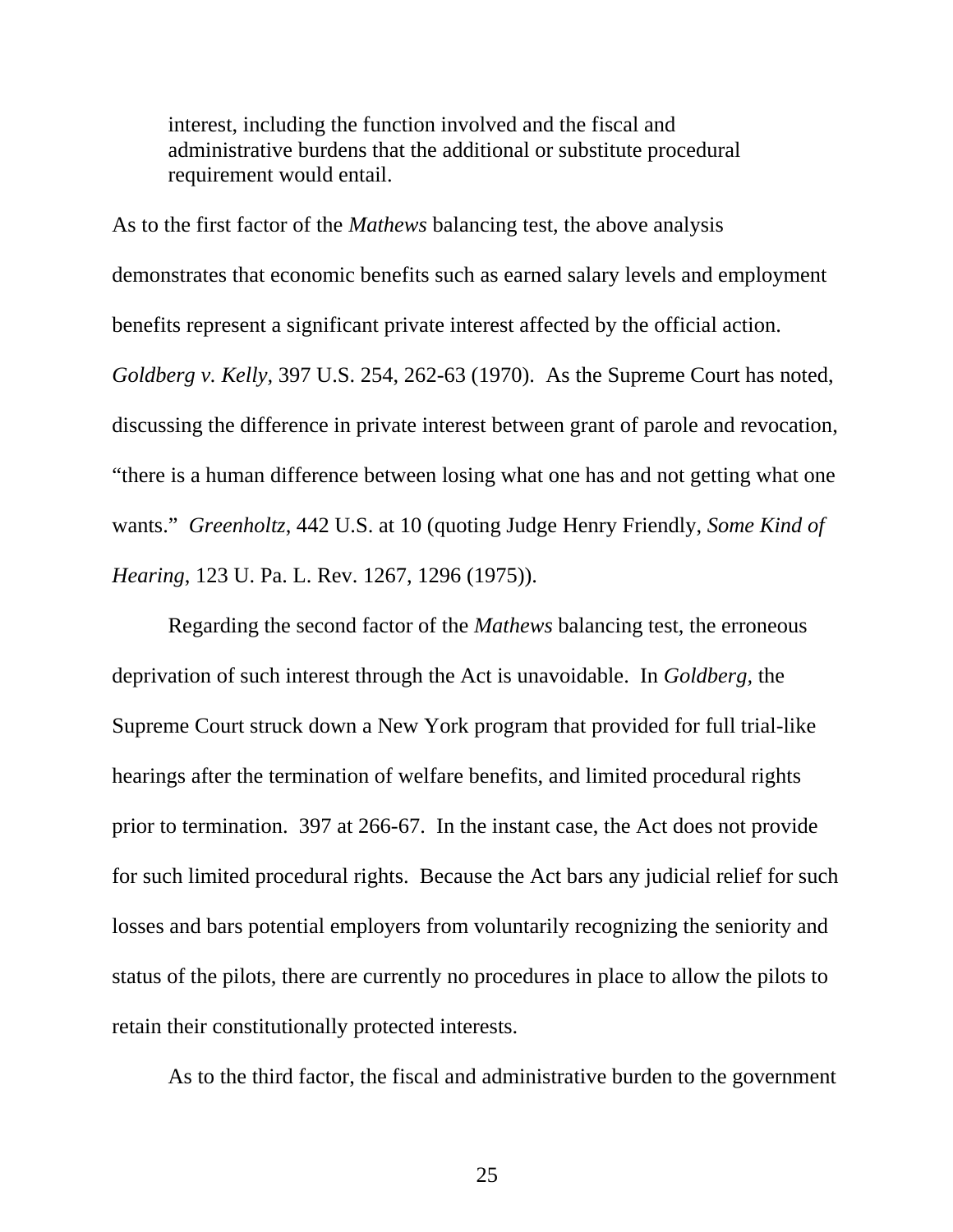would be minimal. Further, the government has an interest in maintaining the fairness of its laws to its citizens. Here, the interest of the barred pilots in retaining their rights to their benefits and seniority far outweighs any fiscal and administrative burden of providing the pilots with an opportunity to demonstrate their continued capabilities and entitlement to their earned employment benefits and seniority status. As Justice Brennan articulated in *Goldberg*, "While the problem of additional expense must be kept in mind, it does not justify denying a hearing meeting the ordinary standards of due process." *Goldberg*, 397 U.S. at 261.

 Here, Congress has denied the barred pilots any opportunity to protect their right to earn a living as commercial pilots and their ability to prove their continued capabilities. It has denied the eligible group of older pilots (who turned 60 after December 13, 2007) any opportunity to protect valuable seniority status and benefits – even if their employers are supportive of protecting such interests.

As a matter of substantive due process, Congress has denied these pilots their right to work and earn a livelihood. *Cf. Truax,* [239 U.S. at 41 ;](http://www.lexis.com/research/buttonTFLink?_m=0738cdaa6575c79674e723bc713b4de8&_xfercite=%253ccite%20cc%253d%2522USA%2522%253e%253c%2521%255bCDATA%255b541%20F.%20Supp.%201187%255d%255d%253e%253c%252fcite%253e&_butType=3&_butStat=2&_butNum=12&_butInline=1&_butinfo=%253ccite%20cc%253d%2522USA%2522%253e%253c%2521%255bCDATA%255b239%20U.S.%2033%252c%2041%255d%255d%253e%253c%252fcite%253e&_fmtstr=FULL&docnum=7&_startdoc=1&wchp=dGLbVlz-zSkAV&_md5=8e7beea25697ef9471d69cad2d4e7035) *[In re Griffiths](http://www.lexis.com/research/buttonTFLink?_m=0738cdaa6575c79674e723bc713b4de8&_xfercite=%253ccite%20cc%253d%2522USA%2522%253e%253c%2521%255bCDATA%255b541%20F.%20Supp.%201187%255d%255d%253e%253c%252fcite%253e&_butType=3&_butStat=2&_butNum=13&_butInline=1&_butinfo=%253ccite%20cc%253d%2522USA%2522%253e%253c%2521%255bCDATA%255b413%20U.S.%20717%255d%255d%253e%253c%252fcite%253e&_fmtstr=FULL&docnum=7&_startdoc=1&wchp=dGLbVlz-zSkAV&_md5=f6d021a9dd5b751eb7c4c06688e5f9dd)*, [413 U.S. 717 \(1973\).](http://www.lexis.com/research/buttonTFLink?_m=0738cdaa6575c79674e723bc713b4de8&_xfercite=%253ccite%20cc%253d%2522USA%2522%253e%253c%2521%255bCDATA%255b541%20F.%20Supp.%201187%255d%255d%253e%253c%252fcite%253e&_butType=3&_butStat=2&_butNum=13&_butInline=1&_butinfo=%253ccite%20cc%253d%2522USA%2522%253e%253c%2521%255bCDATA%255b413%20U.S.%20717%255d%255d%253e%253c%252fcite%253e&_fmtstr=FULL&docnum=7&_startdoc=1&wchp=dGLbVlz-zSkAV&_md5=f6d021a9dd5b751eb7c4c06688e5f9dd) This protection is meant to prevent "governmental power from being used for purposes of oppression," *[Daniels v. Williams](http://www.lexis.com/research/buttonTFLink?_m=4f9ad9e26c9ffce1f28180f877ff1f63&_xfercite=%253ccite%20cc%253d%2522USA%2522%253e%253c%2521%255bCDATA%255b859%20F.2d%20929%255d%255d%253e%253c%252fcite%253e&_butType=3&_butStat=2&_butNum=143&_butInline=1&_butinfo=%253ccite%20cc%253d%2522USA%2522%253e%253c%2521%255bCDATA%255b474%20U.S.%20327%252c%20331%255d%255d%253e%253c%252fcite%253e&_fmtstr=FULL&docnum=8&_startdoc=1&wchp=dGLbVlz-zSkAV&_md5=ed3ed041288b6d53525b6ca4c5509953)*, 474 U.S. 327, [331 \(1986\),](http://www.lexis.com/research/buttonTFLink?_m=4f9ad9e26c9ffce1f28180f877ff1f63&_xfercite=%253ccite%20cc%253d%2522USA%2522%253e%253c%2521%255bCDATA%255b859%20F.2d%20929%255d%255d%253e%253c%252fcite%253e&_butType=3&_butStat=2&_butNum=143&_butInline=1&_butinfo=%253ccite%20cc%253d%2522USA%2522%253e%253c%2521%255bCDATA%255b474%20U.S.%20327%252c%20331%255d%255d%253e%253c%252fcite%253e&_fmtstr=FULL&docnum=8&_startdoc=1&wchp=dGLbVlz-zSkAV&_md5=ed3ed041288b6d53525b6ca4c5509953) and irrational or abusive governmental action. *See [Shillingford v.](http://www.lexis.com/research/buttonTFLink?_m=4f9ad9e26c9ffce1f28180f877ff1f63&_xfercite=%253ccite%20cc%253d%2522USA%2522%253e%253c%2521%255bCDATA%255b859%20F.2d%20929%255d%255d%253e%253c%252fcite%253e&_butType=3&_butStat=2&_butNum=144&_butInline=1&_butinfo=%253ccite%20cc%253d%2522USA%2522%253e%253c%2521%255bCDATA%255b634%20F.2d%20263%252c%20265%255d%255d%253e%253c%252fcite%253e&_fmtstr=FULL&docnum=8&_startdoc=1&wchp=dGLbVlz-zSkAV&_md5=646e42d24cf746a9eb0b88c1a0e1dc0f)  Holmes*[, 634 F.2d 263, 265 \(5th Cir. 1981\)](http://www.lexis.com/research/buttonTFLink?_m=4f9ad9e26c9ffce1f28180f877ff1f63&_xfercite=%253ccite%20cc%253d%2522USA%2522%253e%253c%2521%255bCDATA%255b859%20F.2d%20929%255d%255d%253e%253c%252fcite%253e&_butType=3&_butStat=2&_butNum=144&_butInline=1&_butinfo=%253ccite%20cc%253d%2522USA%2522%253e%253c%2521%255bCDATA%255b634%20F.2d%20263%252c%20265%255d%255d%253e%253c%252fcite%253e&_fmtstr=FULL&docnum=8&_startdoc=1&wchp=dGLbVlz-zSkAV&_md5=646e42d24cf746a9eb0b88c1a0e1dc0f); *[Kindem v. City of Alameda](http://www.lexis.com/research/buttonTFLink?_m=4f9ad9e26c9ffce1f28180f877ff1f63&_xfercite=%253ccite%20cc%253d%2522USA%2522%253e%253c%2521%255bCDATA%255b859%20F.2d%20929%255d%255d%253e%253c%252fcite%253e&_butType=3&_butStat=2&_butNum=145&_butInline=1&_butinfo=%253ccite%20cc%253d%2522USA%2522%253e%253c%2521%255bCDATA%255b502%20F.%20Supp.%201108%252c%201113%255d%255d%253e%253c%252fcite%253e&_fmtstr=FULL&docnum=8&_startdoc=1&wchp=dGLbVlz-zSkAV&_md5=3b746a3f0c2d8999d6a8a1bb8025f75f)*, 502 F.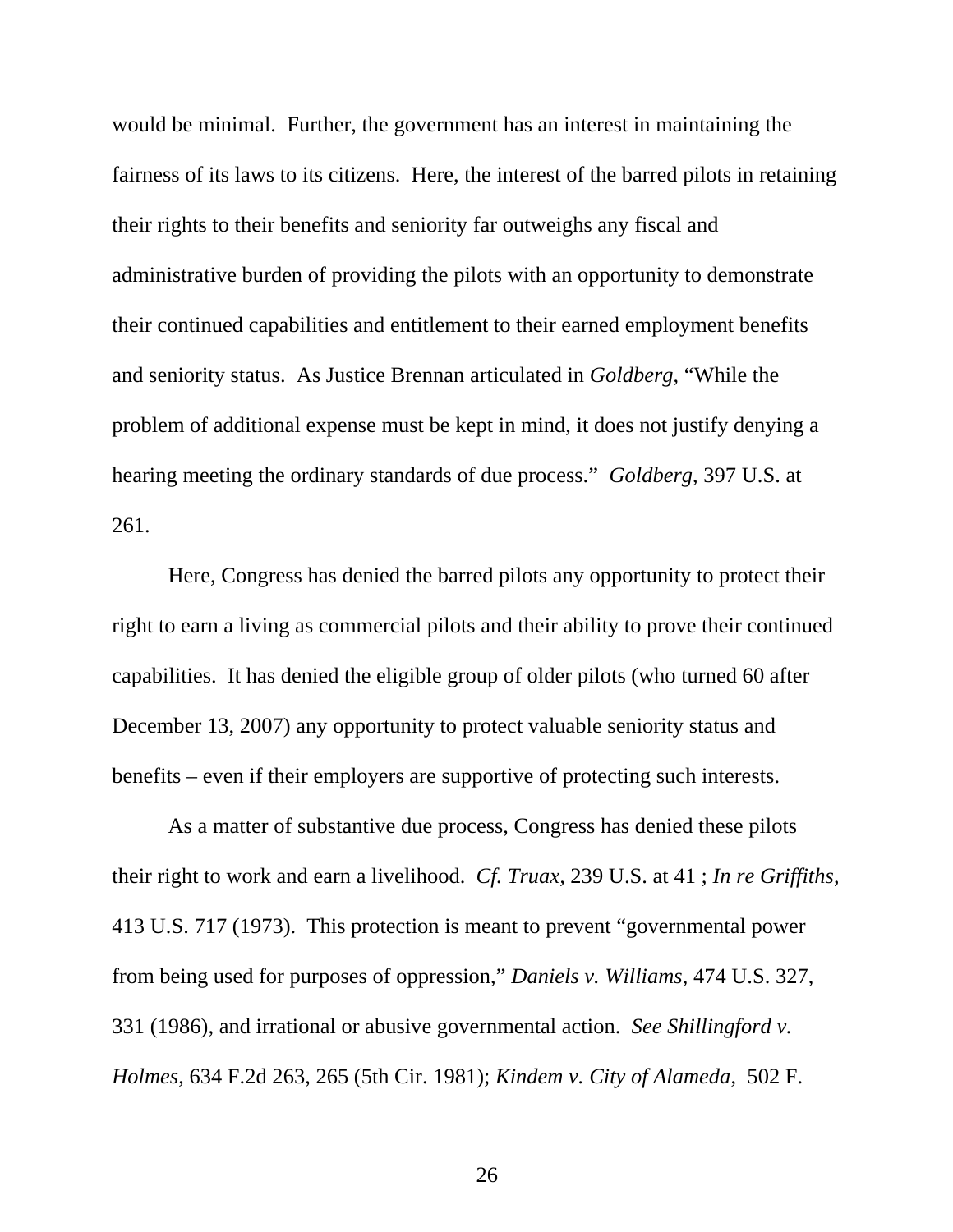[Supp. 1108, 1113-14 \(N.D. Cal. 1980\)](http://www.lexis.com/research/buttonTFLink?_m=4f9ad9e26c9ffce1f28180f877ff1f63&_xfercite=%253ccite%20cc%253d%2522USA%2522%253e%253c%2521%255bCDATA%255b859%20F.2d%20929%255d%255d%253e%253c%252fcite%253e&_butType=3&_butStat=2&_butNum=145&_butInline=1&_butinfo=%253ccite%20cc%253d%2522USA%2522%253e%253c%2521%255bCDATA%255b502%20F.%20Supp.%201108%252c%201113%255d%255d%253e%253c%252fcite%253e&_fmtstr=FULL&docnum=8&_startdoc=1&wchp=dGLbVlz-zSkAV&_md5=3b746a3f0c2d8999d6a8a1bb8025f75f). In *Cleveland Bd. of Educ. v. LaFleur*, 414 U.S. 632, 643 (1974), the Supreme Court held that a mandatory maternity leave policy violated school teachers' substantive due process rights as the "arbitrary cutoff dates . . . have no rational relationship to the valid state interest . . . " Furthermore, the cut-off dates created a:

. . . conclusive presumption that every pregnant teacher . . . is physically incapable of continuing. There is no individualized determination . . . by the teacher's doctor -- or the school board's -- as to any particular teacher's ability to continue at her job. The rules contain an irrebuttable presumption of physical incompetency, and that presumption applies even when the medical evidence as to an individual woman's physical status might be wholly to the contrary.

*Id.* at 644. Here, the Act's arbitrary cutoff dates not only have no valid relationship to the government's interests in ensuring the safety of commercial flights and fundamental fairness to all pilots, but they deprive airlines of the valuable expertise of their most experienced pilots. Further, as held in *LaFleur*, "administrative convenience alone is insufficient to make valid what otherwise is a violation of due process of law." *Id.* at 647.

In this case, older pilots were disenfranchised to benefit younger pilots. The implications of allowing Congress to extinguish such property without legal recourse are difficult to overstate. The Supreme Court has long warned that, absent due process protections, Congress "would allow the State to destroy at will virtually any state-created property interest." *Youakim,* [71 F.3d at 1289 \(citing](http://web2.westlaw.com/find/default.wl?vc=0&ordoc=1995242570&rp=%2ffind%2fdefault.wl&DB=708&SerialNum=1982108988&FindType=Y&ReferencePositionType=S&ReferencePosition=1155&AP=&fn=_top&rs=WLW8.06&mt=LawSchoolPractitioner&vr=2.0&sv=Split)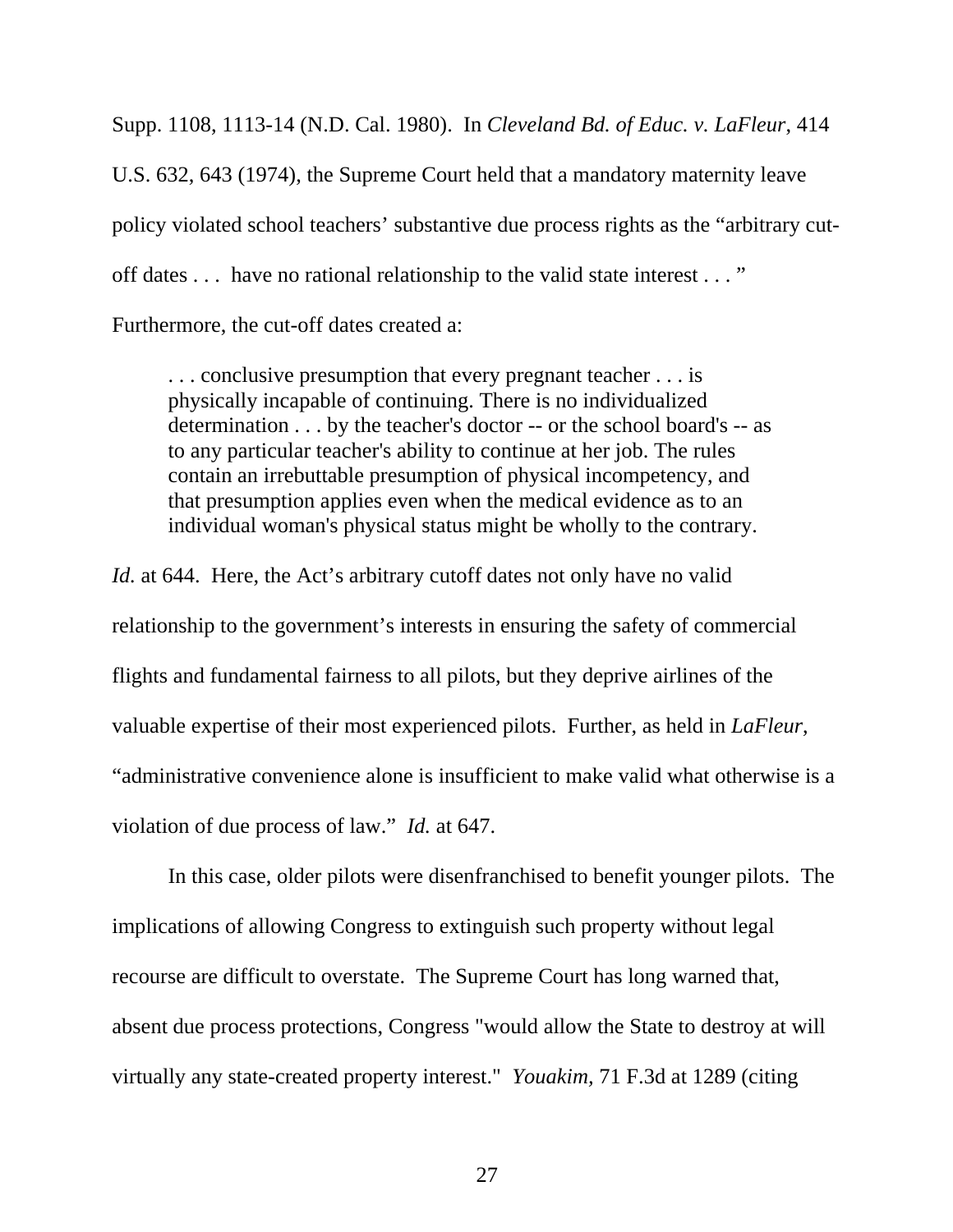*[Logan v. Zimmerman Brush Co.](http://web2.westlaw.com/find/default.wl?vc=0&ordoc=1995242570&rp=%2ffind%2fdefault.wl&DB=708&SerialNum=1982108988&FindType=Y&ReferencePositionType=S&ReferencePosition=1155&AP=&fn=_top&rs=WLW8.06&mt=LawSchoolPractitioner&vr=2.0&sv=Split)*, 455 U.S. 422, 432 (1982)). To hold otherwise would sanction an arbitrary and unjustified elimination of individual property interests in contravention of the settled principle first recognized in *Goldberg v. Kelly,* that entitlement to fundamental benefits represents a property interest implicating the protection of the Due Process Clause. *See* [397 U.S. at 269.](http://web2.westlaw.com/find/default.wl?tf=-1&rs=WLW8.06&referencepositiontype=S&serialnum=1970134198&fn=_top&sv=Split&referenceposition=1021&findtype=Y&tc=-1&ordoc=1995175195&db=708&vr=2.0&rp=%2ffind%2fdefault.wl&mt=LawSchoolPractitioner) As the United States Court of Appeals for the Ninth Circuit noted:

The protections of the Fifth Amendment would be seriously impaired if this court allowed the government to cut off benefits without a hearing by creating new eligibility requirements and then summarily holding that current benefit recipients do not meet the new requirements. . . . Administrative agencies should not be allowed to cut off benefits to all recipients without procedural safeguards every time Congress alters the eligibility requirements of a government program.

*Greene v Babbitt*, 64 F.3d 1266, 1273-74 (9th Cir. 1995). In this case, the benefits are accrued property in the form of status, salary levels, and employment benefits that have been wiped out without either a hearing or even a statutory rationale. The Act contravenes the rights of senior pilots under both procedural and substantive due process.

# II. THE FAIR TREATMENT FOR EXPERIENCED PILOTS ACT DENIES THE SENIOR PILOTS EQUAL PROTECTION UNDER THE FIFTH AMENDMENT.

 The new Age 60 rule was overtly designed to create two classes of pilots: those who turned 60 years old (1) before December 13, 2007, and (2) after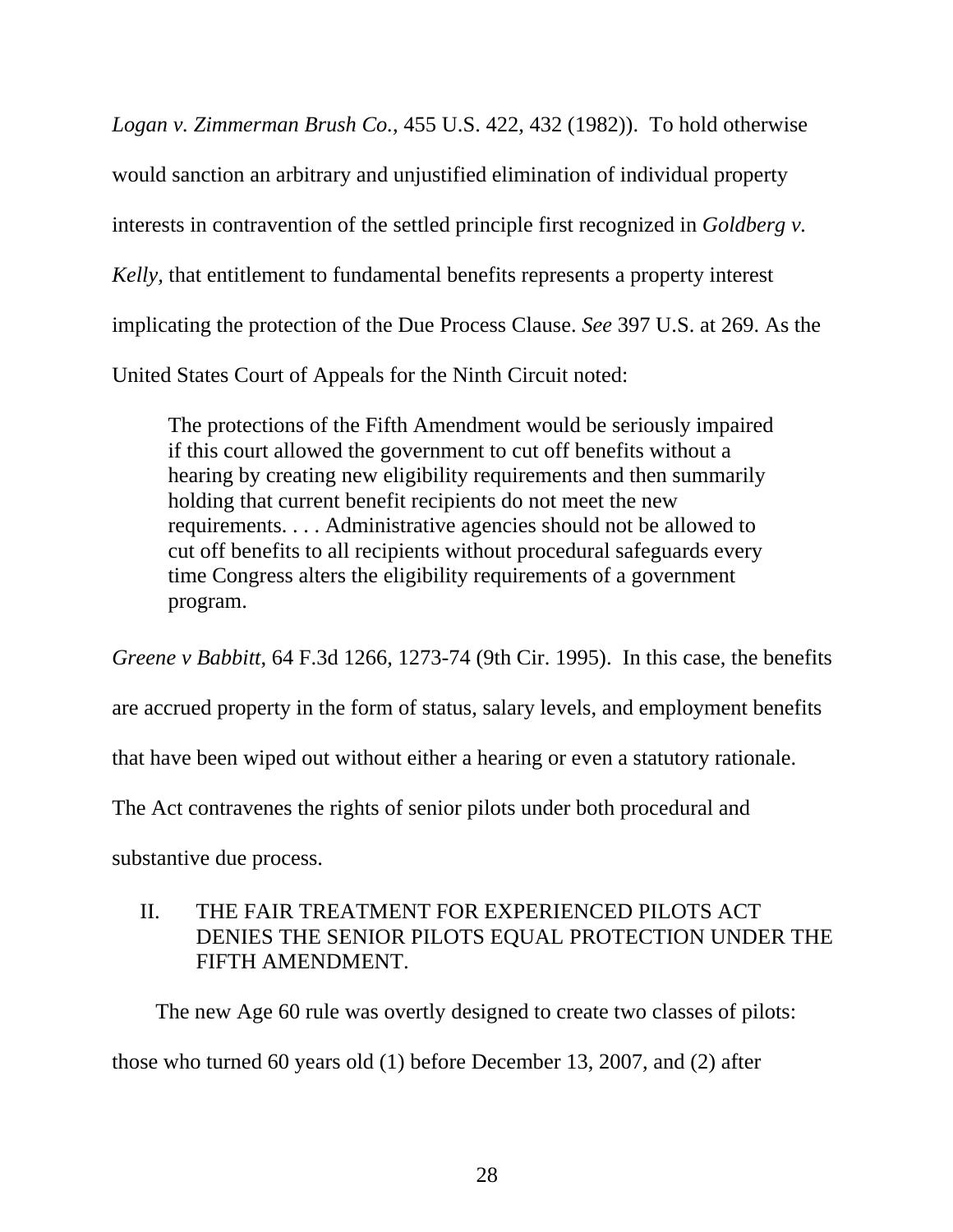December 13, 2007. The significance of missing this date by just one day is catastrophic for a pilot: the total loss of decades of earned status, benefits, and privileges.

Age is currently not treated as the basis for a suspect class for the purposes of an equal protection analysis. *[Kimel v. Fla. Bd. of Regents](http://www.westlaw.com/Find/Default.wl?rs=dfa1.0&vr=2.0&DB=0000960&FindType=Y&SerialNum=2000028881)*, 528 U.S. 62, 63 [\(2000\)](http://www.westlaw.com/Find/Default.wl?rs=dfa1.0&vr=2.0&DB=0000960&FindType=Y&SerialNum=2000028881); *see also Gregory v. Ashcroft,* 501 U.S. 452, 453 (1991). Where legislation does not affect suspect classes or infringe fundamental constitutional rights, it must still satisfy a "rational basis" test. *FCC v. Beach Communications, Inc.*, 508 U.S. 307, 313 (1993). This test is meant to establish that legislation can be shown to have some rational purpose connected to a legitimate state interest. "[R]ational basis review, while deferential, is not toothless." *Craigmiles v. Giles*, 312 F.3d 220, 229 (6th Cir. 2002) (*citing Peoples Rights Org., Inc. v. City of Columbus*, 152 F.3d 522, 532 (6th Cir. 1998)). In this case, Congress chose to not only disenfranchise thousands of senior pilots but felt no compulsion to state any basis, let alone a rational basis. It simply gave a windfall benefit to younger pilots in a legislative deal openly struck with the pilots' union.

In *Craigmiles v. Giles*, the Sixth Circuit faced an analogous case. 312 F.3d at 221-223. In that case, the legislature limited the sale of funeral caskets to licensed funeral directors. The court held, however, that the actual purpose of this statute was to protect a discrete interest group from economic competition, and found the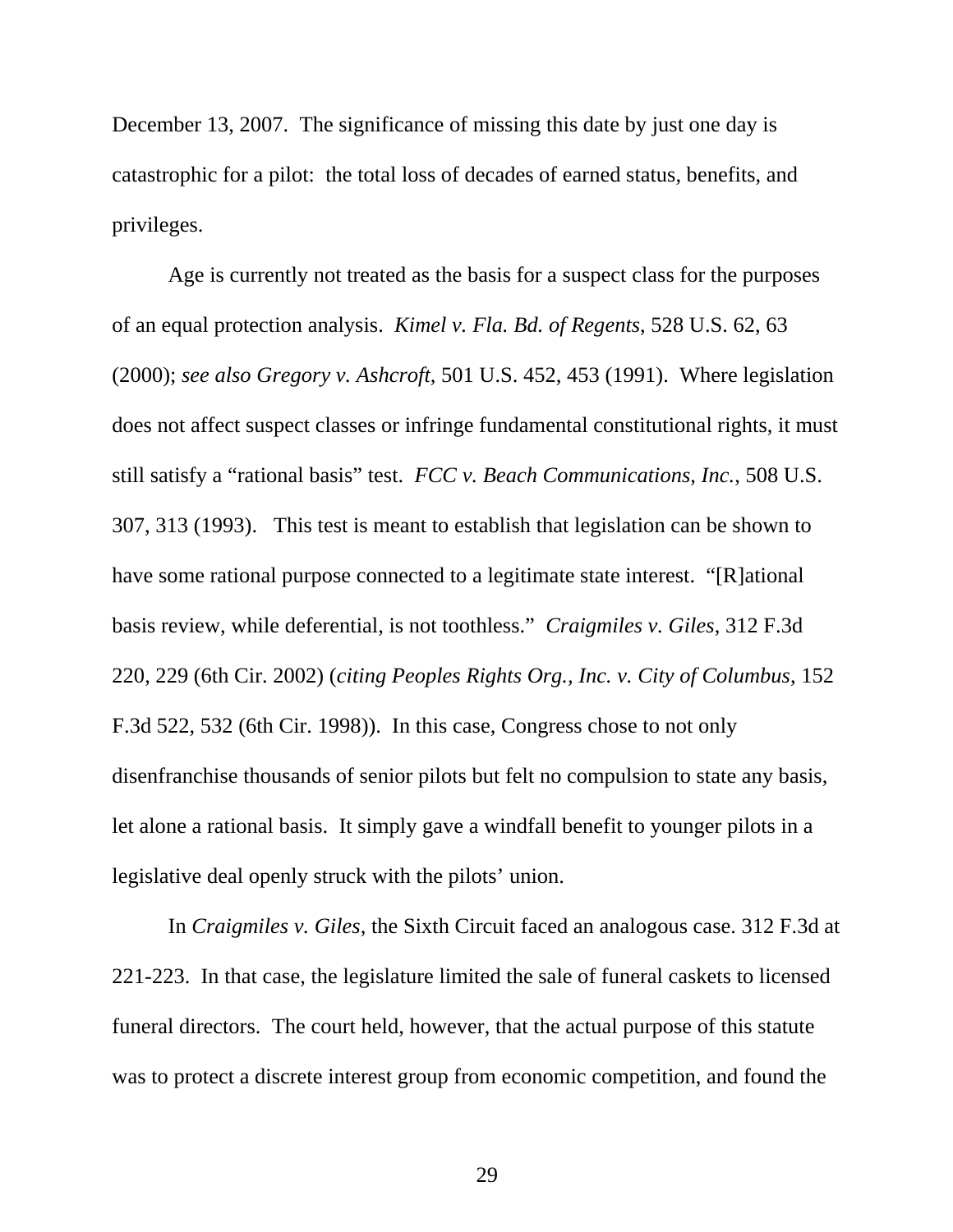statute to be unconstitutional.  $^{14}$  $^{14}$  $^{14}$  Id. At 228. In the instant case, the record speaks loudly to the economic motivation of ALPA in seeking this provision: to advantage younger pilots from the competition for pilot seats and benefits.

Another analogous case can be found at *Gault v. Garrison*, 569 F.2d 993 (7th Cir. 1977). In that case, the Seventh Circuit reviewed a mandatory retirement scheme for teachers. As here, there was no basis stated by the school board. *Id.* at 996 ("The defendants have not identified the purpose of the requirements in question; their briefs only hint that the purpose may be to remove unfit teachers ... without such a purpose demonstrated in the instant case, we cannot, absent further

<span id="page-44-0"></span> $14$ State courts have also struck down such unsupported age-based criteria. For example, in *Willoughby v. Dept. of Labor and Indus. of Wash.*, 147 Wash. 2d 745 (2002), the Supreme Court of Washington held, en banc, that a state statute in effect barring disbursement of disability benefits to prisoners who had no statutory beneficiaries and were unlikely to be released from prison to be a violation of the prisoners' equal protection rights. In *Doersam v. Indus. Com'n of Ohio*, the Supreme Court of Ohio held that a statute limiting death benefits to next-of kin based on the date of the initial injury was unconstitutional. *Doersam v. Indus. Com'n of Ohio*, 45 Ohio St. 3d 115 (Ohio 1989); *see also Indus. Claim Appeals Office v. Romero*, 912 P.2d 62 (Colo. 1996) (statute disqualifying employees 65 or older from receiving total disability workers' compensation benefits invalidated under a rational basis test, despite budgetary interests and the potential for duplicative Social Security benefits); *State ex rel. Boan v. Richardson*, 198 W. Va 545, 482 S.E.2d 162 (1996) (workers' compensation provision reducing total disability benefits by where claimant simultaneously received Social Security unconstitutional as no reasonable relation to interest of avoiding duplication of benefits and preserving fiscal integrity of workers' compensation fund as the two programs are different). In *Doersam*, 45 Ohio St. 3d 115, the Ohio Supreme Court based its finding of unconstitutionality in part on the fact that it could not find a legitimate government interest that was furthered by the legislation.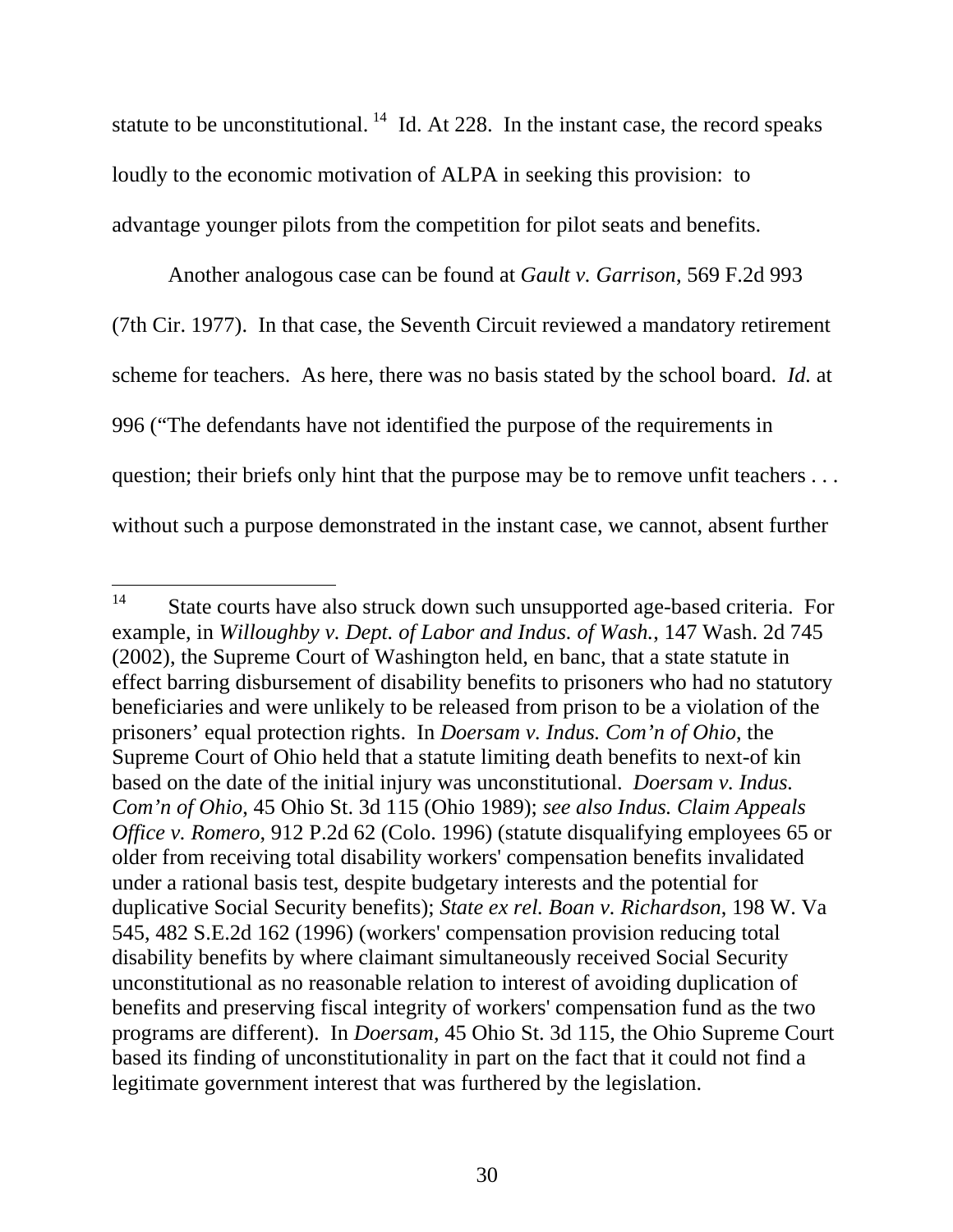proceedings, justify the challenged provisions."). In reviewing the record, the court found that "there has been no evidence presented to indicate any relationship between the attainment of the age of 65 and a schoolteacher's fitness to teach." *Id.* Here, Congress has adopted a new Age 60 rule without any explanation or rationale as to why a pilot is presumptively incapable despite the fact that pilots are routinely subject to physicals and annual performance evaluations. Indeed, under the other provisions of the Act, senior pilots are subject to additional testing on an annual basis.

In enacting the new Age 60 rule, Congress attempts to do what private employers are barred from doing: using age arbitrary and determinative criteria. In its decision this month in *Meacham v. Knolls Atomic Power Laboratory*, \_\_U.S.\_\_ WL 2445207 (2008), the Supreme Court in a 7-1 decision ruled that employers must provide "reasonable factors other than age" under the ADEA for terminations – absent a showing of a bona fide occupational qualification (BFOQ). The international aviation community and the FAA Administrator have dismissed any notion that age is a BFOQ for pilots. Yet, Congress would wipe out employment, benefits, and status based solely on age without a single line of explanation in the bill or the record.

If the rational basis test has any substance, it should require at a minimum a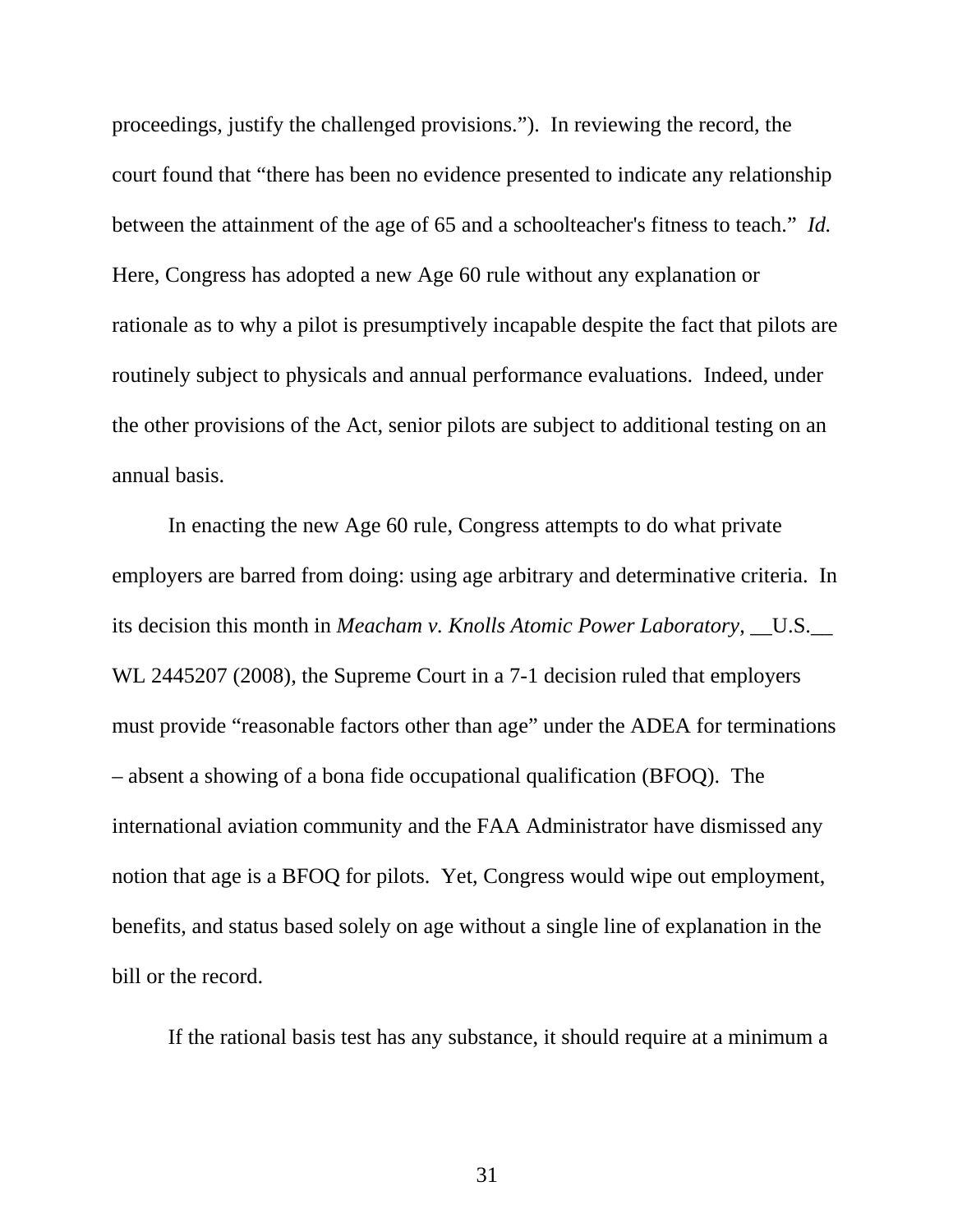stated basis.<sup>[15](#page-46-0)</sup> In this case, the open purpose of the law was to offer a windfall to younger pilots, which is neither a rational basis nor part of a legitimate interest of the government. Should Congress want to force fully capable pilots out of the cockpit, it should state a reason and create a record for such a discriminatory provision. At present, the discriminatory treatment of senior pilots is a baseless and arbitrary denial of earned benefits and status. As such, it violates the guarantee of equal protection under the Constitution.

### III. THE FAIR TREATMENT FOR EXPERIENCED PILOTS ACT CONSTITUTES A BILL OF ATTAINDER UNDER ARTICLE I.

The Fair Treatment for Experienced Pilots Act constitutes a bill of attainder in violation of Article I, section 9. [U.S. Const. art. I, § 9, cl. 3.](http://www.lexis.com/research/buttonTFLink?_m=52a15f02cfada1e8ab9931dc320832bc&_xfercite=%253ccite%20cc%253d%2522USA%2522%253e%253c%2521%255bCDATA%255b359%20U.S.%20App.%20D.C.%2054%255d%255d%253e%253c%252fcite%253e&_butType=4&_butStat=0&_butNum=165&_butInline=1&_butinfo=U.S.%20CONST.%20ART.%20I%209%203&_fmtstr=FULL&docnum=19&_startdoc=11&wchp=dGLbVzb-zSkAW&_md5=b4b82a688abfde8b363be089915b758a) The Constitution prohibits Congress from enacting "a law that legislatively determines guilt and

 $\overline{a}$ 

<span id="page-46-0"></span><sup>&</sup>lt;sup>15</sup> Congress did not amend the ADEA in the enactment of this recent Act. There is no indication that members sought to curtail the ADEA, which constitutes one of the core civil rights measures of the last 100 years. A court must, therefore, resolve the conflict. It may do so by constructively amending the ADEA or it can avoid the conflict by enforcing the statutory negation of the Age 60 Rule while striking the discriminatory provisions. *See Morton v. Mancari*[, 417 U.S. 535, 551](http://www.seniorpilotscoalition.org)  [\(1974\)](http://www.seniorpilotscoalition.org) ("when two statutes are capable of co-existence, it is the duty of the courts, absent a clearly expressed congressional intention to the contrary, to regard each as effective."). The problem here is that the two statutes are in direct contradiction but there is no legislative intent for the latter enacted statute to amend the former enacted statute. The court could simply apply the later enacted statute despite the fact that Congress clearly did not intend to amend the ADEA. *See, e.g*., *[Natural](http://www.seniorpilotscoalition.org)  Res. Def. Council, Inc. v. EPA*[, 824 F.2d 1258, 1278 \(1st Cir. 1987\)](http://www.seniorpilotscoalition.org). However, to judicially amend the ADEA would do great violence to one of the most important and widely applied laws in the country.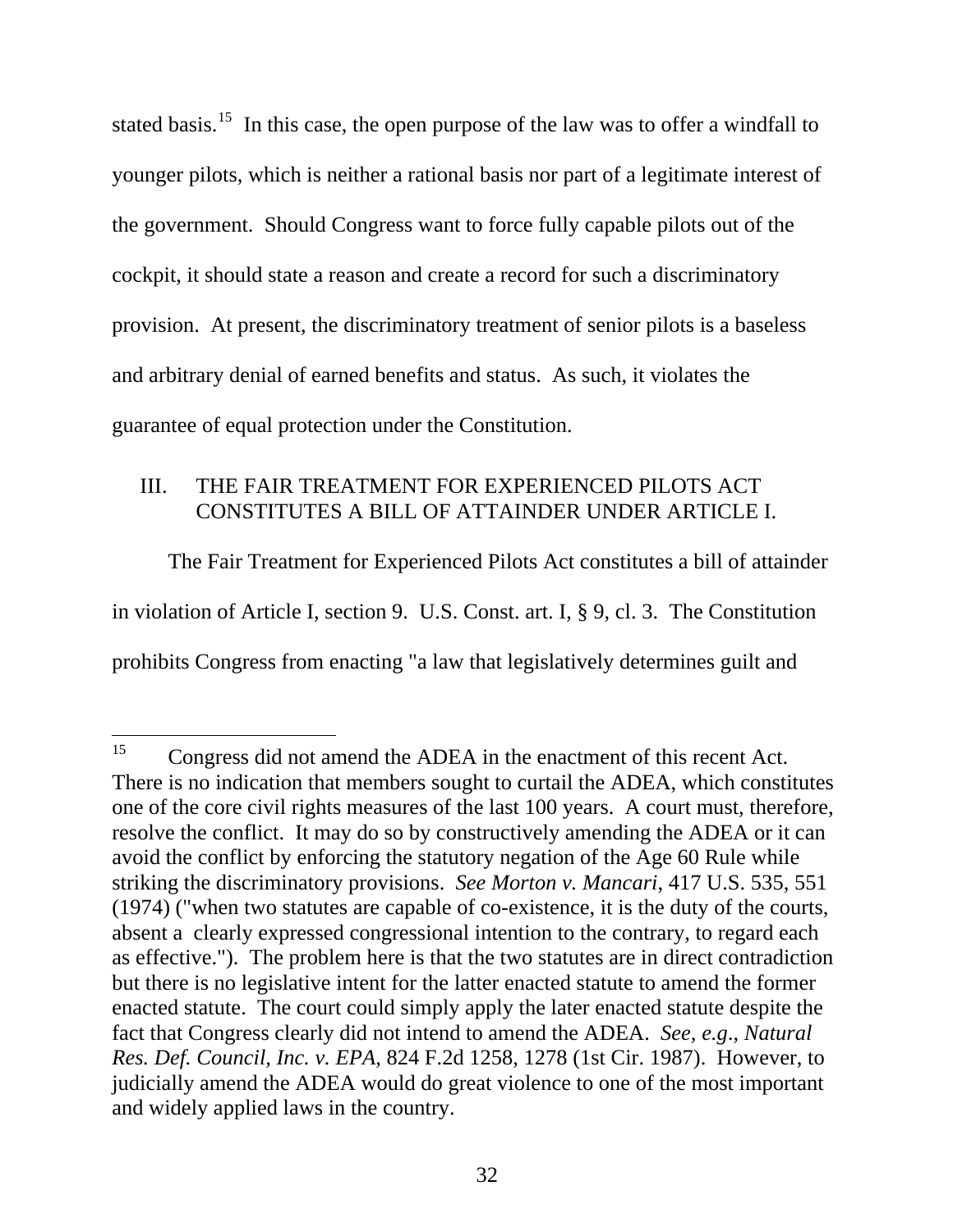inflicts punishment upon an identifiable individual without provision of the protections of a judicial trial." *[Nixon v. Adm'r of Gen. Servs.](http://www.lexis.com/research/buttonTFLink?_m=d213ca33fc7b82570c82629340018b7d&_xfercite=%253ccite%20cc%253d%2522USA%2522%253e%253c%2521%255bCDATA%255b359%20U.S.%20App.%20D.C.%2054%255d%255d%253e%253c%252fcite%253e&_butType=3&_butStat=2&_butNum=167&_butInline=1&_butinfo=%253ccite%20cc%253d%2522USA%2522%253e%253c%2521%255bCDATA%255b433%20U.S.%20425%252c%20468%255d%255d%253e%253c%252fcite%253e&_fmtstr=FULL&docnum=19&_startdoc=11&wchp=dGLbVlW-zSkAb&_md5=ae4ade3fd08296aaddfe3d12af378901)*, 433 U.S. 425, 468 [\(1977\)](http://www.lexis.com/research/buttonTFLink?_m=d213ca33fc7b82570c82629340018b7d&_xfercite=%253ccite%20cc%253d%2522USA%2522%253e%253c%2521%255bCDATA%255b359%20U.S.%20App.%20D.C.%2054%255d%255d%253e%253c%252fcite%253e&_butType=3&_butStat=2&_butNum=167&_butInline=1&_butinfo=%253ccite%20cc%253d%2522USA%2522%253e%253c%2521%255bCDATA%255b433%20U.S.%20425%252c%20468%255d%255d%253e%253c%252fcite%253e&_fmtstr=FULL&docnum=19&_startdoc=11&wchp=dGLbVlW-zSkAb&_md5=ae4ade3fd08296aaddfe3d12af378901). The Act imposes punitive measures upon a small, definable group of older pilots who turned 60 years before December 13, 2007. *See [BellSouth Corp. v.](http://www.lexis.com/research/buttonTFLink?_m=d213ca33fc7b82570c82629340018b7d&_xfercite=%253ccite%20cc%253d%2522USA%2522%253e%253c%2521%255bCDATA%255b359%20U.S.%20App.%20D.C.%2054%255d%255d%253e%253c%252fcite%253e&_butType=3&_butStat=2&_butNum=171&_butInline=1&_butinfo=%253ccite%20cc%253d%2522USA%2522%253e%253c%2521%255bCDATA%255b144%20F.3d%2058%252c%2062%255d%255d%253e%253c%252fcite%253e&_fmtstr=FULL&docnum=19&_startdoc=11&wchp=dGLbVlW-zSkAb&_md5=c41daf1431822880f77874cdb46ca44e)  [FCC](http://www.lexis.com/research/buttonTFLink?_m=d213ca33fc7b82570c82629340018b7d&_xfercite=%253ccite%20cc%253d%2522USA%2522%253e%253c%2521%255bCDATA%255b359%20U.S.%20App.%20D.C.%2054%255d%255d%253e%253c%252fcite%253e&_butType=3&_butStat=2&_butNum=171&_butInline=1&_butinfo=%253ccite%20cc%253d%2522USA%2522%253e%253c%2521%255bCDATA%255b144%20F.3d%2058%252c%2062%255d%255d%253e%253c%252fcite%253e&_fmtstr=FULL&docnum=19&_startdoc=11&wchp=dGLbVlW-zSkAb&_md5=c41daf1431822880f77874cdb46ca44e)*, 144 F.3d 58 (D.C. Cir. 1998) ("*BellSouth I*"). Congress may find novel forms of punishment, but the courts have maintained the constitutional prohibition by focusing on the effect rather than the form of the punishment. *Foretich v. United States*, 351 F.3d 1198, 1216 (D.C. Cir. 2003) ("The infrequency with which courts have relied upon this provision to invalidate legislation has not prevented its meaning from evolving to fulfill this purpose.") (citing *[Bell South](http://www.lexis.com/research/buttonTFLink?_m=d213ca33fc7b82570c82629340018b7d&_xfercite=%253ccite%20cc%253d%2522USA%2522%253e%253c%2521%255bCDATA%255b359%20U.S.%20App.%20D.C.%2054%255d%255d%253e%253c%252fcite%253e&_butType=3&_butStat=2&_butNum=170&_butInline=1&_butinfo=%253ccite%20cc%253d%2522USA%2522%253e%253c%2521%255bCDATA%255b162%20F.3d%20678%252c%20683%255d%255d%253e%253c%252fcite%253e&_fmtstr=FULL&docnum=19&_startdoc=11&wchp=dGLbVlW-zSkAb&_md5=405d4d44d1f9d7d9d259820d45bd783c) Corp. v. FCC*, [162 F.3d 678, 683 \(D.C. Cir. 1998\)](http://www.lexis.com/research/buttonTFLink?_m=d213ca33fc7b82570c82629340018b7d&_xfercite=%253ccite%20cc%253d%2522USA%2522%253e%253c%2521%255bCDATA%255b359%20U.S.%20App.%20D.C.%2054%255d%255d%253e%253c%252fcite%253e&_butType=3&_butStat=2&_butNum=170&_butInline=1&_butinfo=%253ccite%20cc%253d%2522USA%2522%253e%253c%2521%255bCDATA%255b162%20F.3d%20678%252c%20683%255d%255d%253e%253c%252fcite%253e&_fmtstr=FULL&docnum=19&_startdoc=11&wchp=dGLbVlW-zSkAb&_md5=405d4d44d1f9d7d9d259820d45bd783c) ("BellSouth II")).

A. The Act Expressly Singles Out an Easily Ascertainable Group and Satisfies the Specificity Prong of Attainder Analysis.

Recently, this Court ruled that the bill of attainder prohibition applies to legislation negating prior legal benefits or rights acquired in litigation. *Foretich,*  351 F.3d at 1226. The courts will strike down a law as a bill of attainder "if it (1) applies with specificity, and (2) imposes punishment." *See [BellSouth Corp. II,](http://www.lexis.com/research/buttonTFLink?_m=52a15f02cfada1e8ab9931dc320832bc&_xfercite=%253ccite%20cc%253d%2522USA%2522%253e%253c%2521%255bCDATA%255b359%20U.S.%20App.%20D.C.%2054%255d%255d%253e%253c%252fcite%253e&_butType=3&_butStat=2&_butNum=170&_butInline=1&_butinfo=%253ccite%20cc%253d%2522USA%2522%253e%253c%2521%255bCDATA%255b162%20F.3d%20678%252c%20683%255d%255d%253e%253c%252fcite%253e&_fmtstr=FULL&docnum=19&_startdoc=11&wchp=dGLbVzb-zSkAW&_md5=7eed78b94b414a16efbeb133fd4f964d)* 162 [F.3d at 683](http://www.lexis.com/research/buttonTFLink?_m=52a15f02cfada1e8ab9931dc320832bc&_xfercite=%253ccite%20cc%253d%2522USA%2522%253e%253c%2521%255bCDATA%255b359%20U.S.%20App.%20D.C.%2054%255d%255d%253e%253c%252fcite%253e&_butType=3&_butStat=2&_butNum=170&_butInline=1&_butinfo=%253ccite%20cc%253d%2522USA%2522%253e%253c%2521%255bCDATA%255b162%20F.3d%20678%252c%20683%255d%255d%253e%253c%252fcite%253e&_fmtstr=FULL&docnum=19&_startdoc=11&wchp=dGLbVzb-zSkAW&_md5=7eed78b94b414a16efbeb133fd4f964d). Specificity is satisfied if the statute singles out a person or class by name *or* applies to "easily ascertainable members of a group." *[United States v.](http://www.lexis.com/research/buttonTFLink?_m=52a15f02cfada1e8ab9931dc320832bc&_xfercite=%253ccite%20cc%253d%2522USA%2522%253e%253c%2521%255bCDATA%255b359%20U.S.%20App.%20D.C.%2054%255d%255d%253e%253c%252fcite%253e&_butType=3&_butStat=2&_butNum=181&_butInline=1&_butinfo=%253ccite%20cc%253d%2522USA%2522%253e%253c%2521%255bCDATA%255b328%20U.S.%20303%252c%20315%255d%255d%253e%253c%252fcite%253e&_fmtstr=FULL&docnum=19&_startdoc=11&wchp=dGLbVzb-zSkAW&_md5=87d5eefc893fcd814e421d5791b077b0)  Lovett*[, 328 U.S. 303, 315 \(1946\).](http://www.lexis.com/research/buttonTFLink?_m=52a15f02cfada1e8ab9931dc320832bc&_xfercite=%253ccite%20cc%253d%2522USA%2522%253e%253c%2521%255bCDATA%255b359%20U.S.%20App.%20D.C.%2054%255d%255d%253e%253c%252fcite%253e&_butType=3&_butStat=2&_butNum=181&_butInline=1&_butinfo=%253ccite%20cc%253d%2522USA%2522%253e%253c%2521%255bCDATA%255b328%20U.S.%20303%252c%20315%255d%255d%253e%253c%252fcite%253e&_fmtstr=FULL&docnum=19&_startdoc=11&wchp=dGLbVzb-zSkAW&_md5=87d5eefc893fcd814e421d5791b077b0) The Supreme Court has downplayed the significance of specificity, as has this Court. *See Nixon,* [433 U.S. at 469-73;](http://www.lexis.com/research/buttonTFLink?_m=d213ca33fc7b82570c82629340018b7d&_xfercite=%253ccite%20cc%253d%2522USA%2522%253e%253c%2521%255bCDATA%255b359%20U.S.%20App.%20D.C.%2054%255d%255d%253e%253c%252fcite%253e&_butType=3&_butStat=2&_butNum=182&_butInline=1&_butinfo=%253ccite%20cc%253d%2522USA%2522%253e%253c%2521%255bCDATA%255b433%20U.S.%20425%252c%20469%255d%255d%253e%253c%252fcite%253e&_fmtstr=FULL&docnum=19&_startdoc=11&wchp=dGLbVlW-zSkAb&_md5=952a3d5770b18ccf412faf7a239649a4)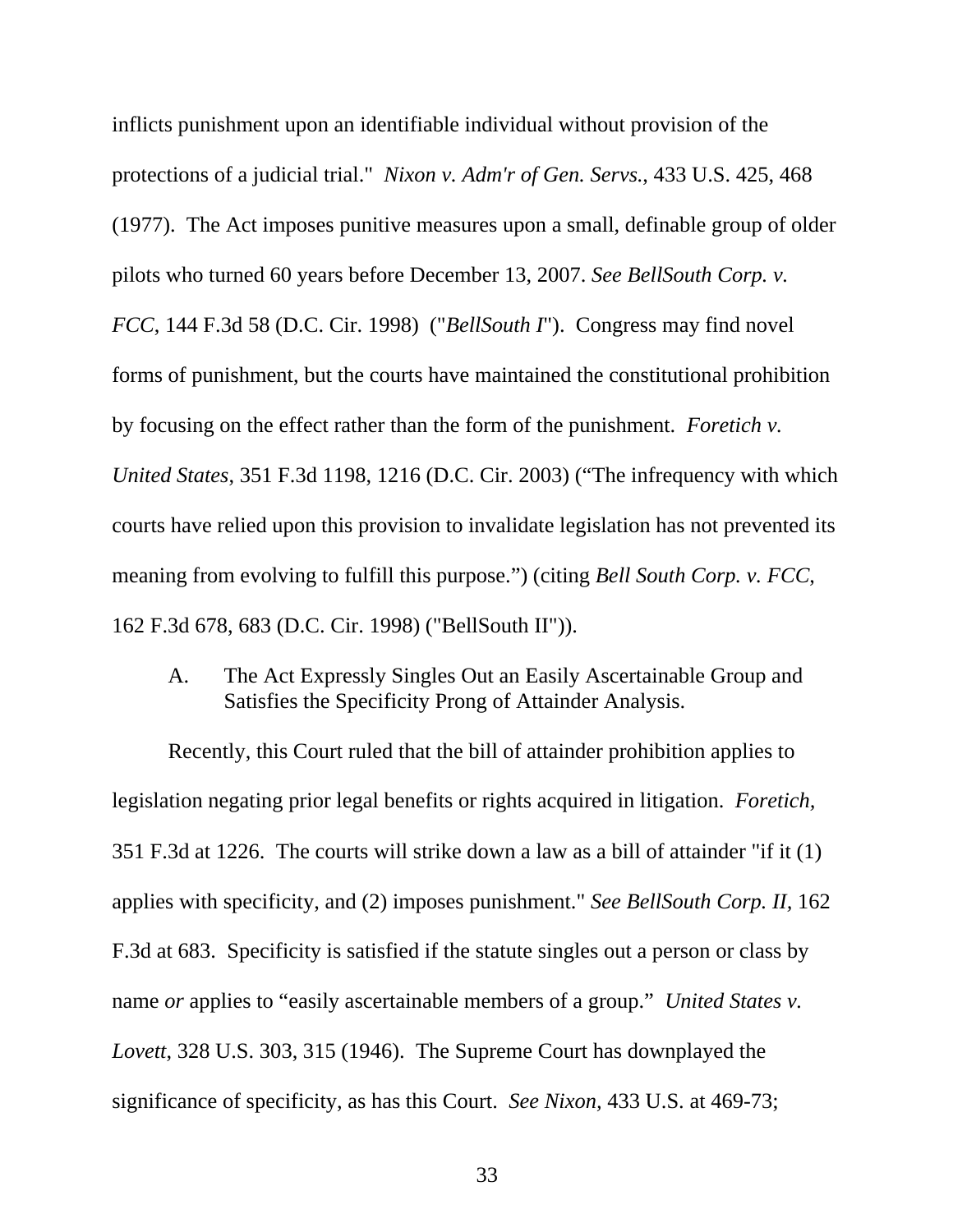*Foretich*, 351 F.3d at 1217-18; *BellSouth I,* [144 F.3d at 63.](http://www.lexis.com/research/buttonTFLink?_m=d213ca33fc7b82570c82629340018b7d&_xfercite=%253ccite%20cc%253d%2522USA%2522%253e%253c%2521%255bCDATA%255b359%20U.S.%20App.%20D.C.%2054%255d%255d%253e%253c%252fcite%253e&_butType=3&_butStat=2&_butNum=187&_butInline=1&_butinfo=%253ccite%20cc%253d%2522USA%2522%253e%253c%2521%255bCDATA%255b144%20F.3d%2058%252c%2063%255d%255d%253e%253c%252fcite%253e&_fmtstr=FULL&docnum=19&_startdoc=11&wchp=dGLbVlW-zSkAb&_md5=7211d35df1dec5efae0073ab9be7dbf5) Here, an easily ascertainable group was targeted by Congress for punitive measures: pilots who turned 60 years old before December 13, 2007. Not only was this small class of fewer than three thousand pilots expressly singled out in legislation, but it was clear that this group was the target of the legislative efforts of ALPA and its allies in Congress. The legislation clearly satisfies the specificity prong of attainder analysis.

B. The Termination of Employment, Status, and Benefits for Senior Pilots Constitutes Punishment.

As this Court has held, "the principal touchstone of a bill of attainder is punishment." *BellSouth I,* 144 F.3d at 63; *Foretich*, 351 F.3d at 1218. The Act constitutes obvious punishment. As in *Foretich* where a father's prior legal status was wiped out and made unenforceable by Congress, the pilots in this case have seen decades of seniority and benefits wiped out while younger pilots are allowed to keep the entirety of both their seniority and benefits. This punishment is made equally plain by the three-part inquiry often employed by courts:

(1) whether the challenged statute falls within the historical meaning of legislative punishment; (2) whether the statute, "viewed in terms of the type and severity of burdens imposed, reasonably can be said to further nonpunitive legislative purposes"; and (3) whether the legislative record "evinces a congressional intent to punish."

*Foretich*, 351 F.3d at 1218 (citing *[Selective Serv. Sys. v. Minn. Pub. Interest](http://www.lexis.com/research/buttonTFLink?_m=52a15f02cfada1e8ab9931dc320832bc&_xfercite=%253ccite%20cc%253d%2522USA%2522%253e%253c%2521%255bCDATA%255b359%20U.S.%20App.%20D.C.%2054%255d%255d%253e%253c%252fcite%253e&_butType=3&_butStat=2&_butNum=189&_butInline=1&_butinfo=%253ccite%20cc%253d%2522USA%2522%253e%253c%2521%255bCDATA%255b468%20U.S.%20841%252c%20852%255d%255d%253e%253c%252fcite%253e&_fmtstr=FULL&docnum=19&_startdoc=11&wchp=dGLbVzb-zSkAW&_md5=48d5b844886966ba6e6fabec38129d8f)  Research Group*[, 468 U.S. 841, 852 \(1984\)](http://www.lexis.com/research/buttonTFLink?_m=52a15f02cfada1e8ab9931dc320832bc&_xfercite=%253ccite%20cc%253d%2522USA%2522%253e%253c%2521%255bCDATA%255b359%20U.S.%20App.%20D.C.%2054%255d%255d%253e%253c%252fcite%253e&_butType=3&_butStat=2&_butNum=189&_butInline=1&_butinfo=%253ccite%20cc%253d%2522USA%2522%253e%253c%2521%255bCDATA%255b468%20U.S.%20841%252c%20852%255d%255d%253e%253c%252fcite%253e&_fmtstr=FULL&docnum=19&_startdoc=11&wchp=dGLbVzb-zSkAW&_md5=48d5b844886966ba6e6fabec38129d8f) (quoting *Nixon*[, 433 U.S. at 473, 475-](http://www.lexis.com/research/buttonTFLink?_m=52a15f02cfada1e8ab9931dc320832bc&_xfercite=%253ccite%20cc%253d%2522USA%2522%253e%253c%2521%255bCDATA%255b359%20U.S.%20App.%20D.C.%2054%255d%255d%253e%253c%252fcite%253e&_butType=3&_butStat=2&_butNum=190&_butInline=1&_butinfo=%253ccite%20cc%253d%2522USA%2522%253e%253c%2521%255bCDATA%255b433%20U.S.%20425%252c%20473%255d%255d%253e%253c%252fcite%253e&_fmtstr=FULL&docnum=19&_startdoc=11&wchp=dGLbVzb-zSkAW&_md5=7c0a1a50e7c0254e851f32640750927b)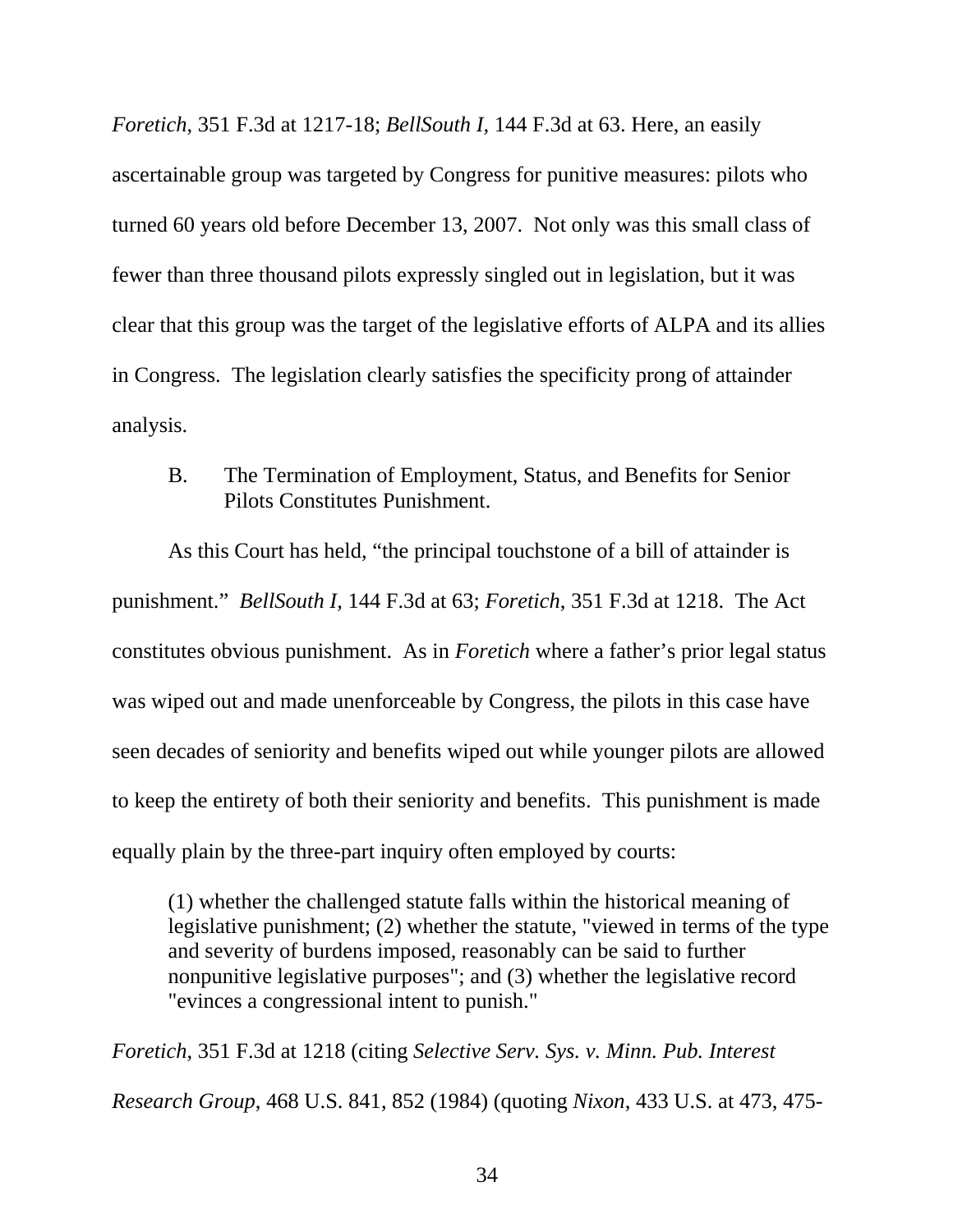[76, 478\)\)](http://www.lexis.com/research/buttonTFLink?_m=52a15f02cfada1e8ab9931dc320832bc&_xfercite=%253ccite%20cc%253d%2522USA%2522%253e%253c%2521%255bCDATA%255b359%20U.S.%20App.%20D.C.%2054%255d%255d%253e%253c%252fcite%253e&_butType=3&_butStat=2&_butNum=190&_butInline=1&_butinfo=%253ccite%20cc%253d%2522USA%2522%253e%253c%2521%255bCDATA%255b433%20U.S.%20425%252c%20473%255d%255d%253e%253c%252fcite%253e&_fmtstr=FULL&docnum=19&_startdoc=11&wchp=dGLbVzb-zSkAW&_md5=7c0a1a50e7c0254e851f32640750927b). These tests are defined separately and an Act need satisfy only one to constitute a bill of attainder. *[Consol. Edison Co. v. Pataki](http://www.lexis.com/research/buttonTFLink?_m=52a15f02cfada1e8ab9931dc320832bc&_xfercite=%253ccite%20cc%253d%2522USA%2522%253e%253c%2521%255bCDATA%255b359%20U.S.%20App.%20D.C.%2054%255d%255d%253e%253c%252fcite%253e&_butType=3&_butStat=2&_butNum=194&_butInline=1&_butinfo=%253ccite%20cc%253d%2522USA%2522%253e%253c%2521%255bCDATA%255b292%20F.3d%20338%252c%20350%255d%255d%253e%253c%252fcite%253e&_fmtstr=FULL&docnum=19&_startdoc=11&wchp=dGLbVzb-zSkAW&_md5=3e1bfb50fb1e2c88ad5c86356396e771)*, 292 F.3d 338, 350 (2d [Cir. 2002\).](http://www.lexis.com/research/buttonTFLink?_m=52a15f02cfada1e8ab9931dc320832bc&_xfercite=%253ccite%20cc%253d%2522USA%2522%253e%253c%2521%255bCDATA%255b359%20U.S.%20App.%20D.C.%2054%255d%255d%253e%253c%252fcite%253e&_butType=3&_butStat=2&_butNum=194&_butInline=1&_butinfo=%253ccite%20cc%253d%2522USA%2522%253e%253c%2521%255bCDATA%255b292%20F.3d%20338%252c%20350%255d%255d%253e%253c%252fcite%253e&_fmtstr=FULL&docnum=19&_startdoc=11&wchp=dGLbVzb-zSkAW&_md5=3e1bfb50fb1e2c88ad5c86356396e771) However, a court will often "weigh these factors together in resolving a bill of attainder claim." *[SeaRiver Mar. Fin. Holdings, Inc. v. Mineta](http://www.lexis.com/research/buttonTFLink?_m=d213ca33fc7b82570c82629340018b7d&_xfercite=%253ccite%20cc%253d%2522USA%2522%253e%253c%2521%255bCDATA%255b359%20U.S.%20App.%20D.C.%2054%255d%255d%253e%253c%252fcite%253e&_butType=3&_butStat=2&_butNum=193&_butInline=1&_butinfo=%253ccite%20cc%253d%2522USA%2522%253e%253c%2521%255bCDATA%255b309%20F.3d%20662%252c%20673%255d%255d%253e%253c%252fcite%253e&_fmtstr=FULL&docnum=19&_startdoc=11&wchp=dGLbVlW-zSkAb&_md5=ca663de9281d8a9591a46f2760192cfe)*, 309 F.3d [662, 673 \(9th Cir. 2002\)](http://www.lexis.com/research/buttonTFLink?_m=d213ca33fc7b82570c82629340018b7d&_xfercite=%253ccite%20cc%253d%2522USA%2522%253e%253c%2521%255bCDATA%255b359%20U.S.%20App.%20D.C.%2054%255d%255d%253e%253c%252fcite%253e&_butType=3&_butStat=2&_butNum=193&_butInline=1&_butinfo=%253ccite%20cc%253d%2522USA%2522%253e%253c%2521%255bCDATA%255b309%20F.3d%20662%252c%20673%255d%255d%253e%253c%252fcite%253e&_fmtstr=FULL&docnum=19&_startdoc=11&wchp=dGLbVlW-zSkAb&_md5=ca663de9281d8a9591a46f2760192cfe); see also *Foretich*, 351 F.3d at 1218; *Consol. Edison Co.*, 292 F.3d at 350. Of the three, the second factor – the functional test – is the most important. *Foretich*, 351 F.3rd at 1218 (citing *BellSouth II*[, 162 F.3d at 684](http://www.lexis.com/research/buttonTFLink?_m=52a15f02cfada1e8ab9931dc320832bc&_xfercite=%253ccite%20cc%253d%2522USA%2522%253e%253c%2521%255bCDATA%255b359%20U.S.%20App.%20D.C.%2054%255d%255d%253e%253c%252fcite%253e&_butType=3&_butStat=2&_butNum=196&_butInline=1&_butinfo=%253ccite%20cc%253d%2522USA%2522%253e%253c%2521%255bCDATA%255b162%20F.3d%20678%252c%20684%255d%255d%253e%253c%252fcite%253e&_fmtstr=FULL&docnum=19&_startdoc=11&wchp=dGLbVzb-zSkAW&_md5=122e38e18f14bde81716c4769cf40498)). Courts are careful to identify instances where Congress seeks to "circumvent[] the clause by cooking up newfangled ways to punish disfavored individuals or groups." *Foretich*, 351 F.3d at 1218 (quoting *BellSouth I*, 144 F.3d at 65).

Case law makes clear that "our inquiry is not ended by the determination that the Act imposes no punishment traditionally judged to be prohibited by the [Bill of Attainder Clause.](http://www.lexis.com/research/buttonTFLink?_m=d213ca33fc7b82570c82629340018b7d&_xfercite=%253ccite%20cc%253d%2522USA%2522%253e%253c%2521%255bCDATA%255b359%20U.S.%20App.%20D.C.%2054%255d%255d%253e%253c%252fcite%253e&_butType=4&_butStat=0&_butNum=223&_butInline=1&_butinfo=U.S.%20CONST.%20ART.%201%209%203&_fmtstr=FULL&docnum=19&_startdoc=11&wchp=dGLbVlW-zSkAb&_md5=0baab4525eab179cf94b1080ebf32791)" The Supreme Court has stressed that courts need to avoid rigid definitions and should focus on the purpose of the prohibition. Otherwise, it noted "new burdens and deprivations might be legislatively fashioned that are inconsistent with the bill of attainder guarantee." *Nixon*[, 433 U.S. at 475](http://www.lexis.com/research/buttonTFLink?_m=d213ca33fc7b82570c82629340018b7d&_xfercite=%253ccite%20cc%253d%2522USA%2522%253e%253c%2521%255bCDATA%255b359%20U.S.%20App.%20D.C.%2054%255d%255d%253e%253c%252fcite%253e&_butType=3&_butStat=2&_butNum=224&_butInline=1&_butinfo=%253ccite%20cc%253d%2522USA%2522%253e%253c%2521%255bCDATA%255b433%20U.S.%20425%252c%20475%255d%255d%253e%253c%252fcite%253e&_fmtstr=FULL&docnum=19&_startdoc=11&wchp=dGLbVlW-zSkAb&_md5=b1d5c40513acc12af08fe2e6d14ab292). As shown below, this Act satisfies all three tests for punishment.

1. The Historical Test.

Under the first "historical test," "legislative bars to participation in specified employments or professions" was a historical form of punishment. *See BellSouth*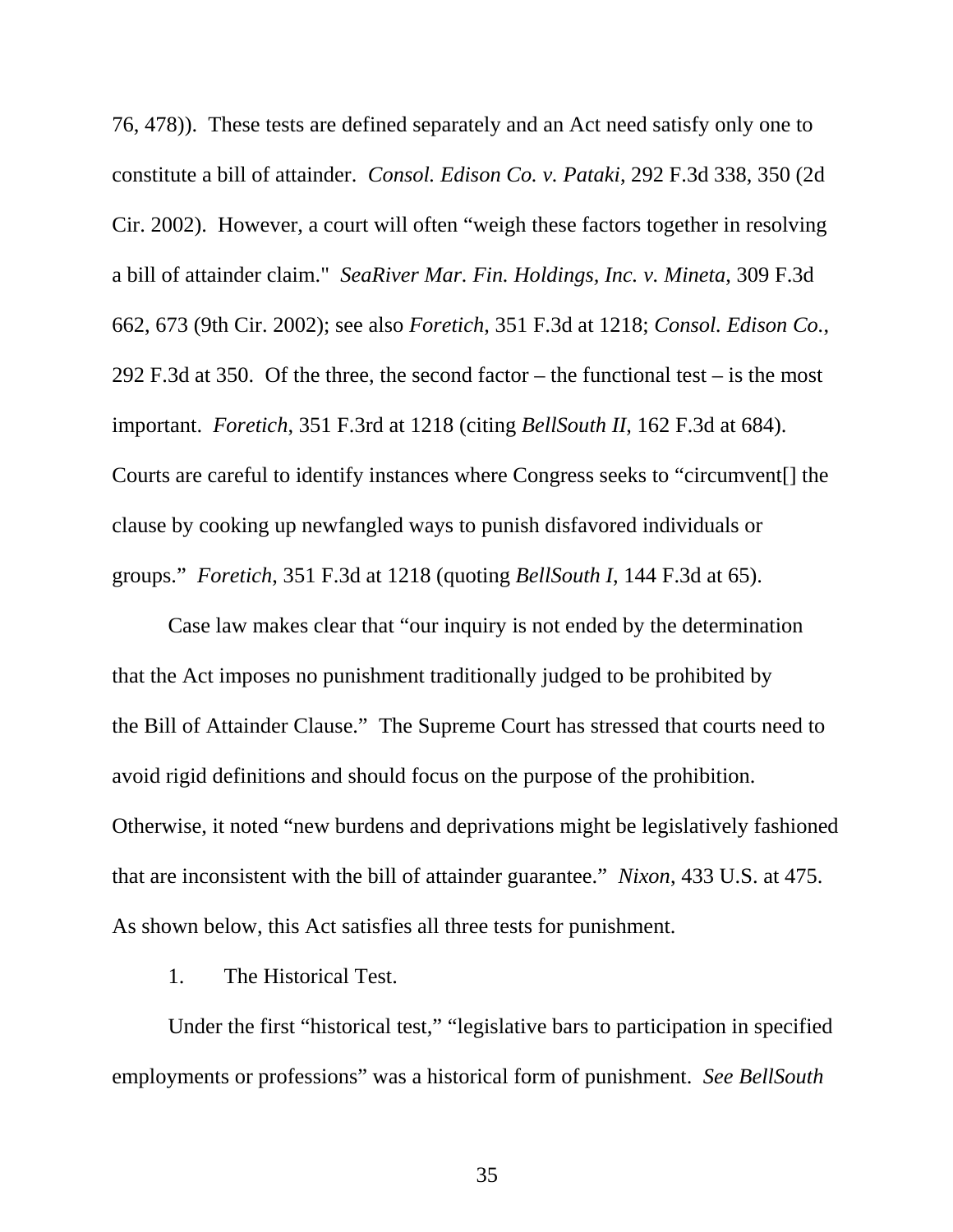*II,* 162 F.3d at 685. This Court has repeatedly noted that barriers to employment constitute a classic historical form of punishment under attainder analysis. *Foretich*, 351 F.3d at 1218. The Supreme Court finds an historical punishment when the legislative measures impose conditions or penalties that are neither necessary nor proportional to achieve a legitimate purpose. *See Nixon*[, 433 U.S. at](http://www.lexis.com/research/buttonTFLink?_m=d213ca33fc7b82570c82629340018b7d&_xfercite=%253ccite%20cc%253d%2522USA%2522%253e%253c%2521%255bCDATA%255b359%20U.S.%20App.%20D.C.%2054%255d%255d%253e%253c%252fcite%253e&_butType=3&_butStat=2&_butNum=214&_butInline=1&_butinfo=%253ccite%20cc%253d%2522USA%2522%253e%253c%2521%255bCDATA%255b433%20U.S.%20425%252c%20473%255d%255d%253e%253c%252fcite%253e&_fmtstr=FULL&docnum=19&_startdoc=11&wchp=dGLbVlW-zSkAb&_md5=76a37f4b4dce24d57f795223ac5b2349)  [473](http://www.lexis.com/research/buttonTFLink?_m=d213ca33fc7b82570c82629340018b7d&_xfercite=%253ccite%20cc%253d%2522USA%2522%253e%253c%2521%255bCDATA%255b359%20U.S.%20App.%20D.C.%2054%255d%255d%253e%253c%252fcite%253e&_butType=3&_butStat=2&_butNum=214&_butInline=1&_butinfo=%253ccite%20cc%253d%2522USA%2522%253e%253c%2521%255bCDATA%255b433%20U.S.%20425%252c%20473%255d%255d%253e%253c%252fcite%253e&_fmtstr=FULL&docnum=19&_startdoc=11&wchp=dGLbVlW-zSkAb&_md5=76a37f4b4dce24d57f795223ac5b2349) (describing historically recognized bills of attainder as "deprivations and disabilities *so disproportionately severe and so inappropriate to nonpunitive ends* that they unquestionably have been held to fall within the proscription of Art. I, § 9") (emphasis added). Under this standard, legislative efforts to bar a class of individuals from holding union positions, *see United States v. Brown*[, 381 U.S.](http://www.lexis.com/research/buttonTFLink?_m=d213ca33fc7b82570c82629340018b7d&_xfercite=%253ccite%20cc%253d%2522USA%2522%253e%253c%2521%255bCDATA%255b359%20U.S.%20App.%20D.C.%2054%255d%255d%253e%253c%252fcite%253e&_butType=3&_butStat=2&_butNum=220&_butInline=1&_butinfo=%253ccite%20cc%253d%2522USA%2522%253e%253c%2521%255bCDATA%255b381%20U.S.%20437%252c%20458%255d%255d%253e%253c%252fcite%253e&_fmtstr=FULL&docnum=19&_startdoc=11&wchp=dGLbVlW-zSkAb&_md5=ce5b235db104f3e5dd127045d8a0d790)  [437, 458-60](http://www.lexis.com/research/buttonTFLink?_m=d213ca33fc7b82570c82629340018b7d&_xfercite=%253ccite%20cc%253d%2522USA%2522%253e%253c%2521%255bCDATA%255b359%20U.S.%20App.%20D.C.%2054%255d%255d%253e%253c%252fcite%253e&_butType=3&_butStat=2&_butNum=220&_butInline=1&_butinfo=%253ccite%20cc%253d%2522USA%2522%253e%253c%2521%255bCDATA%255b381%20U.S.%20437%252c%20458%255d%255d%253e%253c%252fcite%253e&_fmtstr=FULL&docnum=19&_startdoc=11&wchp=dGLbVlW-zSkAb&_md5=ce5b235db104f3e5dd127045d8a0d790) (1965), or practicing in a profession, *see Lovett*[, 328 U.S. at 316](http://www.lexis.com/research/buttonTFLink?_m=d213ca33fc7b82570c82629340018b7d&_xfercite=%253ccite%20cc%253d%2522USA%2522%253e%253c%2521%255bCDATA%255b359%20U.S.%20App.%20D.C.%2054%255d%255d%253e%253c%252fcite%253e&_butType=3&_butStat=2&_butNum=221&_butInline=1&_butinfo=%253ccite%20cc%253d%2522USA%2522%253e%253c%2521%255bCDATA%255b328%20U.S.%20303%252c%20316%255d%255d%253e%253c%252fcite%253e&_fmtstr=FULL&docnum=19&_startdoc=11&wchp=dGLbVlW-zSkAb&_md5=23e2385dc02b6b8c116e2e1032371a22), have been treated as historical punishment.

The Act effectively bars senior pilots from employment in the United States by imposing prohibitive penalties and barriers. It took pilots years to earn sufficient seniority to fly large aircrafts. *See Cummings v. Missouri*, [71 U.S.277](http://www.lexis.com/research/buttonTFLink?_m=d213ca33fc7b82570c82629340018b7d&_xfercite=%253ccite%20cc%253d%2522USA%2522%253e%253c%2521%255bCDATA%255b359%20U.S.%20App.%20D.C.%2054%255d%255d%253e%253c%252fcite%253e&_butType=3&_butStat=2&_butNum=206&_butInline=1&_butinfo=%253ccite%20cc%253d%2522USA%2522%253e%253c%2521%255bCDATA%255b71%20U.S.%20277%252c%20320%255d%255d%253e%253c%252fcite%253e&_fmtstr=FULL&docnum=19&_startdoc=11&wchp=dGLbVlW-zSkAb&_md5=9ef8a3d78361fcc34563ccc9cb567a4f)  [320](http://www.lexis.com/research/buttonTFLink?_m=d213ca33fc7b82570c82629340018b7d&_xfercite=%253ccite%20cc%253d%2522USA%2522%253e%253c%2521%255bCDATA%255b359%20U.S.%20App.%20D.C.%2054%255d%255d%253e%253c%252fcite%253e&_butType=3&_butStat=2&_butNum=206&_butInline=1&_butinfo=%253ccite%20cc%253d%2522USA%2522%253e%253c%2521%255bCDATA%255b71%20U.S.%20277%252c%20320%255d%255d%253e%253c%252fcite%253e&_fmtstr=FULL&docnum=19&_startdoc=11&wchp=dGLbVlW-zSkAb&_md5=9ef8a3d78361fcc34563ccc9cb567a4f) (1866) (defining historical punishment as including "disqualification from the pursuits of a lawful avocation, or from positions of trust, or from the privilege of appearing in the courts, or acting as an executor, administrator, or guardian, may also, and often has been, imposed as punishment."). However, even if they are rehired, they will have to start as new pilots "at the back of the line." In the five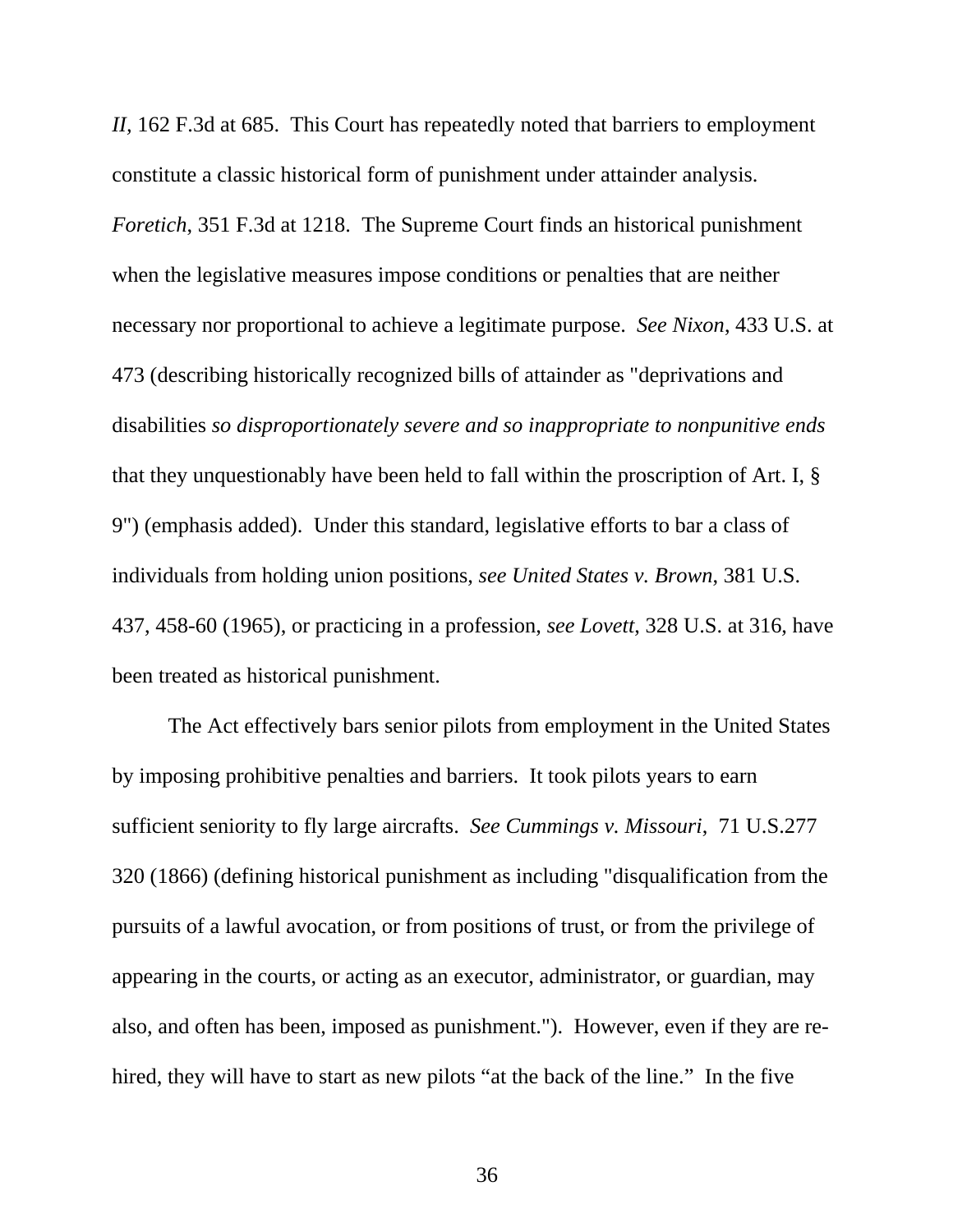years left in their careers, this is an obvious practical barrier to flying these aircrafts. Moreover, even if they are re-hired, they would have to agree to start work at a fraction of their prior salaries – accepting a salary of a pilot who just learned to fly as opposed to someone who has decades of experience. It is no surprise, therefore, that only roughly two percent of the affected pilots have been re-hired and others must move to third-world countries to find employment.<sup>[16](#page-51-0)</sup>

2. The Functional Test.

Under the "functional test," the Supreme Court has stressed that "[w]here such legitimate legislative purposes do not appear, it is reasonable to conclude that punishment of individuals disadvantaged by the enactment was the purpose of the decisionmakers." *Nixon*, 433 U.S. at 476. This Court has stressed that the functional test serves to catch bills of attainder that might not satisfy the other two tests:

Our cases have noted . . . that the second factor - the so-called "functional test" - "invariably appears to be 'the most important of the three.'" *BellSouth II*[, 162 F.3d at 684](http://www.lexis.com/research/buttonTFLink?_m=d213ca33fc7b82570c82629340018b7d&_xfercite=%253ccite%20cc%253d%2522USA%2522%253e%253c%2521%255bCDATA%255b359%20U.S.%20App.%20D.C.%2054%255d%255d%253e%253c%252fcite%253e&_butType=3&_butStat=2&_butNum=196&_butInline=1&_butinfo=%253ccite%20cc%253d%2522USA%2522%253e%253c%2521%255bCDATA%255b162%20F.3d%20678%252c%20684%255d%255d%253e%253c%252fcite%253e&_fmtstr=FULL&docnum=19&_startdoc=11&wchp=dGLbVlW-zSkAb&_md5=171551f919cd341e02fe67fee7cb4784) (quoting *[BellSouth I](http://www.lexis.com/research/buttonTFLink?_m=d213ca33fc7b82570c82629340018b7d&_xfercite=%253ccite%20cc%253d%2522USA%2522%253e%253c%2521%255bCDATA%255b359%20U.S.%20App.%20D.C.%2054%255d%255d%253e%253c%252fcite%253e&_butType=3&_butStat=2&_butNum=197&_butInline=1&_butinfo=%253ccite%20cc%253d%2522USA%2522%253e%253c%2521%255bCDATA%255b144%20F.3d%2058%252c%2065%255d%255d%253e%253c%252fcite%253e&_fmtstr=FULL&docnum=19&_startdoc=11&wchp=dGLbVlW-zSkAb&_md5=202aa425cc1c56d9077eebc9abdd05e5)*, 144 F.3d [at 65\)](http://www.lexis.com/research/buttonTFLink?_m=d213ca33fc7b82570c82629340018b7d&_xfercite=%253ccite%20cc%253d%2522USA%2522%253e%253c%2521%255bCDATA%255b359%20U.S.%20App.%20D.C.%2054%255d%255d%253e%253c%252fcite%253e&_butType=3&_butStat=2&_butNum=197&_butInline=1&_butinfo=%253ccite%20cc%253d%2522USA%2522%253e%253c%2521%255bCDATA%255b144%20F.3d%2058%252c%2065%255d%255d%253e%253c%252fcite%253e&_fmtstr=FULL&docnum=19&_startdoc=11&wchp=dGLbVlW-zSkAb&_md5=202aa425cc1c56d9077eebc9abdd05e5). Indeed, compelling proof on this score may be determinative. In *BellSouth I*, we explained that where an enactment falls outside the historical definition of punishment, therefore failing to satisfy the first test, the legislation may still be a bill of attainder under the functional test if no legitimate nonpunitive purpose appears. [144 F.3d at 65](http://www.lexis.com/research/buttonTFLink?_m=d213ca33fc7b82570c82629340018b7d&_xfercite=%253ccite%20cc%253d%2522USA%2522%253e%253c%2521%255bCDATA%255b359%20U.S.%20App.%20D.C.%2054%255d%255d%253e%253c%252fcite%253e&_butType=3&_butStat=2&_butNum=198&_butInline=1&_butinfo=%253ccite%20cc%253d%2522USA%2522%253e%253c%2521%255bCDATA%255b144%20F.3d%2058%252c%2065%255d%255d%253e%253c%252fcite%253e&_fmtstr=FULL&docnum=19&_startdoc=11&wchp=dGLbVlW-zSkAb&_md5=91f6e1bcc6fcfcee218e2832c1b15aec).

<span id="page-51-0"></span><sup>16</sup> 16 *See generally Memorial Day Shame: Only 2 Percent of Veteran Airline Pilots Grounded By Congress Are Rehired, Many Forced to Work for Foreign Carriers*, Health Business Week, June 6, 2008, at 1; available at <*http://www.seniorpilotscoalition.org>..*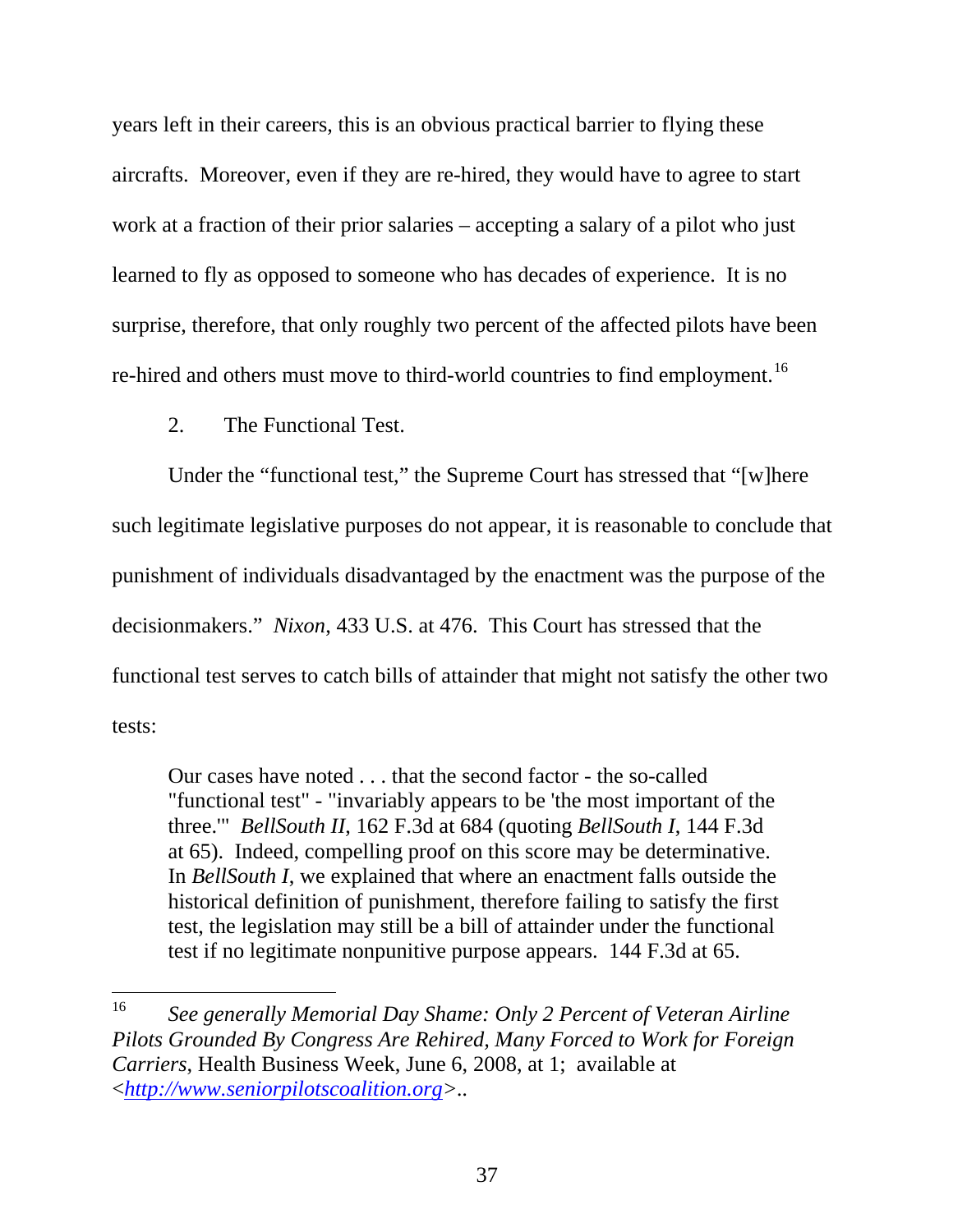This ensures that Congress cannot "circumvent[] the clause by cooking up newfangled ways to punish disfavored individuals or groups." *[Id](http://www.lexis.com/research/buttonTFLink?_m=d213ca33fc7b82570c82629340018b7d&_xfercite=%253ccite%20cc%253d%2522USA%2522%253e%253c%2521%255bCDATA%255b359%20U.S.%20App.%20D.C.%2054%255d%255d%253e%253c%252fcite%253e&_butType=3&_butStat=2&_butNum=199&_butInline=1&_butinfo=%253ccite%20cc%253d%2522USA%2522%253e%253c%2521%255bCDATA%255b330%20U.S.%20App.%20D.C.%20109%255d%255d%253e%253c%252fcite%253e&_fmtstr=FULL&docnum=19&_startdoc=11&wchp=dGLbVlW-zSkAb&_md5=ef199a12b5e136c448619456022ccd9c)*.

*Foretich*, 351 F.3d at 1219. The clearly disfavored group in this legislation is composed of fewer than 3,000 senior pilots who saw their earned status and benefits terminated to benefit the more powerful younger pilots, as represented by ALPA. Congress set out to guarantee that any senior pilot who tried to come back to work would face financial and practical penalties. First, it stripped them of their earned benefits and salaries – even barring employers from contracting to continue such status and salary levels. Second, it forced them to apply as new pilots  $-$  a condition that makes it extremely unlikely that they would ever fly large aircrafts again – assuming that they were even allowed in a cockpit. Third, if they were rehired, they would face increased testing and physicals. The conditions were clearly designed to punish any senior pilots who did not yield their positions and status to younger pilots. It is a scheme that manifests the same attainder characteristics as the statute in *[Consol. Edison Co](http://www.lexis.com/research/buttonTFLink?_m=d213ca33fc7b82570c82629340018b7d&_xfercite=%253ccite%20cc%253d%2522USA%2522%253e%253c%2521%255bCDATA%255b359%20U.S.%20App.%20D.C.%2054%255d%255d%253e%253c%252fcite%253e&_butType=3&_butStat=2&_butNum=247&_butInline=1&_butinfo=%253ccite%20cc%253d%2522USA%2522%253e%253c%2521%255bCDATA%255b292%20F.3d%20338%252c%20354%255d%255d%253e%253c%252fcite%253e&_fmtstr=FULL&docnum=19&_startdoc=11&wchp=dGLbVlW-zSkAb&_md5=9129e13376460e6a37825871988fc963)*., 292 F.3d at 354, where "the legislature piled on a burden that was obviously disproportionate to the harm caused."

 The Supreme Court has stressed that "[i]n determining whether a legislature sought to inflict punishment on an individual, it is often useful to inquire into the existence of less burdensome alternatives by which that legislature . . . could have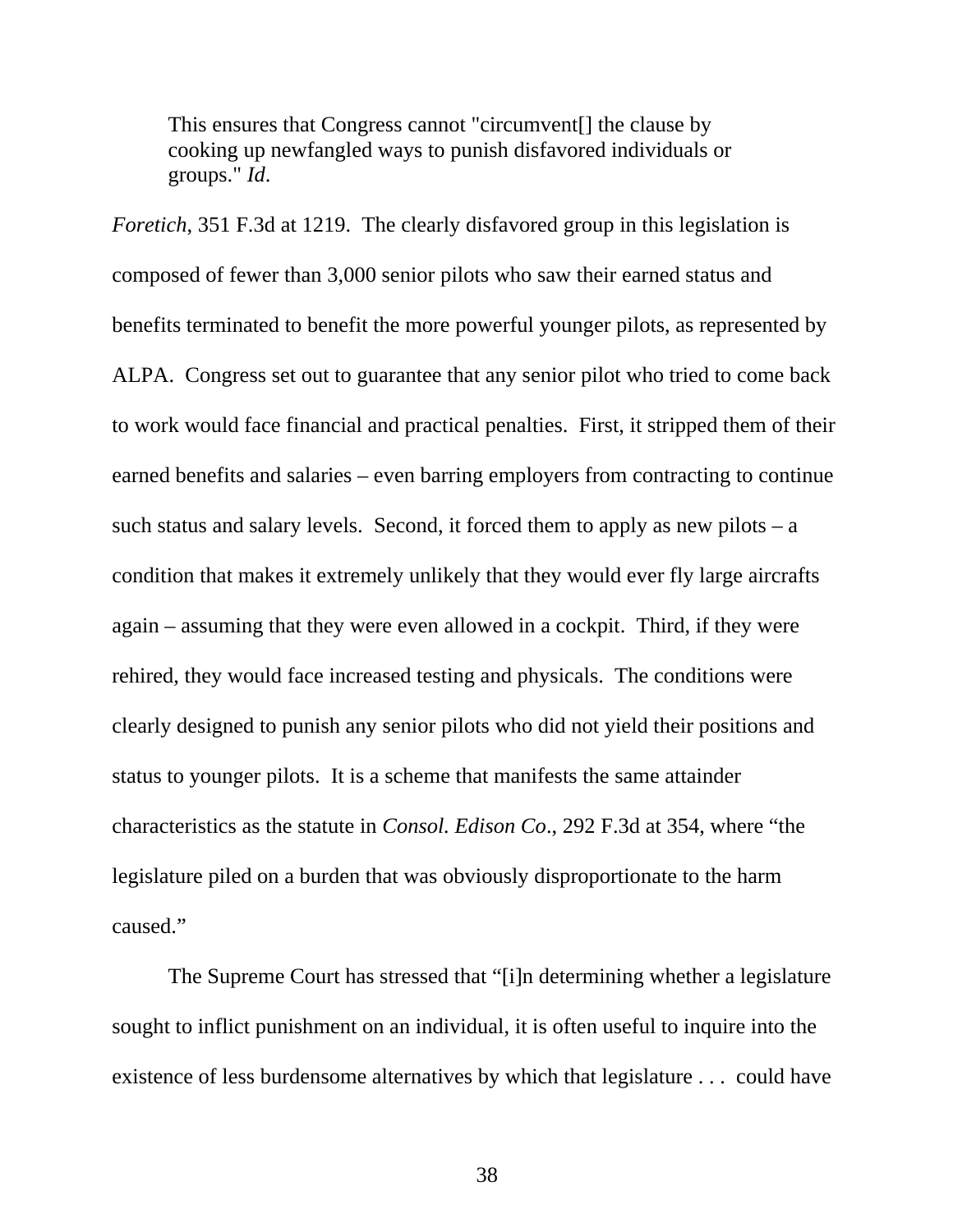achieved its legitimate nonpunitive objectives." *Nixon*[, 433 U.S. at 482](http://www.lexis.com/research/buttonTFLink?_m=d213ca33fc7b82570c82629340018b7d&_xfercite=%253ccite%20cc%253d%2522USA%2522%253e%253c%2521%255bCDATA%255b359%20U.S.%20App.%20D.C.%2054%255d%255d%253e%253c%252fcite%253e&_butType=3&_butStat=2&_butNum=248&_butInline=1&_butinfo=%253ccite%20cc%253d%2522USA%2522%253e%253c%2521%255bCDATA%255b433%20U.S.%20425%252c%20482%255d%255d%253e%253c%252fcite%253e&_fmtstr=FULL&docnum=19&_startdoc=11&wchp=dGLbVlW-zSkAb&_md5=399067a6a6fdee1a52eac24ed8ecb43f); *see also SeaRiver*[, 309 F.3d at 677-78](http://www.lexis.com/research/buttonTFLink?_m=d213ca33fc7b82570c82629340018b7d&_xfercite=%253ccite%20cc%253d%2522USA%2522%253e%253c%2521%255bCDATA%255b359%20U.S.%20App.%20D.C.%2054%255d%255d%253e%253c%252fcite%253e&_butType=3&_butStat=2&_butNum=249&_butInline=1&_butinfo=%253ccite%20cc%253d%2522USA%2522%253e%253c%2521%255bCDATA%255b309%20F.3d%20662%252c%20677%255d%255d%253e%253c%252fcite%253e&_fmtstr=FULL&docnum=19&_startdoc=11&wchp=dGLbVlW-zSkAb&_md5=a1abac799b486e42d82f1ed74fef089e); *[Consol. Edison Co](http://www.lexis.com/research/buttonTFLink?_m=d213ca33fc7b82570c82629340018b7d&_xfercite=%253ccite%20cc%253d%2522USA%2522%253e%253c%2521%255bCDATA%255b359%20U.S.%20App.%20D.C.%2054%255d%255d%253e%253c%252fcite%253e&_butType=3&_butStat=2&_butNum=250&_butInline=1&_butinfo=%253ccite%20cc%253d%2522USA%2522%253e%253c%2521%255bCDATA%255b292%20F.3d%20338%252c%20354%255d%255d%253e%253c%252fcite%253e&_fmtstr=FULL&docnum=19&_startdoc=11&wchp=dGLbVlW-zSkAb&_md5=dea119f7861a2ffaab2a0ce5599e7790)*., 292 F.3d at 354. This task is obviously made more difficult by the complete failure of Congress to state the purpose behind this punitive legislation. The most obvious purpose – to advantage younger pilots by imposing prohibitive conditions and penalties on older pilots – would clearly establish an attainder. In the past, the question of age has been loosely connected to air safety. However, this legislation does little for air safety since there are no studies showing that senior pilots are less capable than younger pilots in the operation of modern aircrafts. More importantly, the legislation itself imposes additional testing requirements – an obvious alternative approach to any question of capability or incapacity. Congress "made no attempt whatsoever to ensure that the costs imposed . . . were proportional to the problems that the legislature could legitimately seek to ameliorate." *[Consol. Edison Co](http://www.lexis.com/research/buttonTFLink?_m=d213ca33fc7b82570c82629340018b7d&_xfercite=%253ccite%20cc%253d%2522USA%2522%253e%253c%2521%255bCDATA%255b359%20U.S.%20App.%20D.C.%2054%255d%255d%253e%253c%252fcite%253e&_butType=3&_butStat=2&_butNum=250&_butInline=1&_butinfo=%253ccite%20cc%253d%2522USA%2522%253e%253c%2521%255bCDATA%255b292%20F.3d%20338%252c%20354%255d%255d%253e%253c%252fcite%253e&_fmtstr=FULL&docnum=19&_startdoc=11&wchp=dGLbVlW-zSkAb&_md5=dea119f7861a2ffaab2a0ce5599e7790)*., 292 F.3d at [354.](http://www.lexis.com/research/buttonTFLink?_m=d213ca33fc7b82570c82629340018b7d&_xfercite=%253ccite%20cc%253d%2522USA%2522%253e%253c%2521%255bCDATA%255b359%20U.S.%20App.%20D.C.%2054%255d%255d%253e%253c%252fcite%253e&_butType=3&_butStat=2&_butNum=250&_butInline=1&_butinfo=%253ccite%20cc%253d%2522USA%2522%253e%253c%2521%255bCDATA%255b292%20F.3d%20338%252c%20354%255d%255d%253e%253c%252fcite%253e&_fmtstr=FULL&docnum=19&_startdoc=11&wchp=dGLbVlW-zSkAb&_md5=dea119f7861a2ffaab2a0ce5599e7790)

 As this Court has stressed, "to avoid designation as a bill of attainder, a statute that burdens a particular person or class of persons must serve purposes that are not only nonpunitive, but also rational and fair." *Foretich*, 351 F.3d at 1222 (citing *[Selective Serv. Sys](http://www.lexis.com/research/buttonTFLink?_m=d213ca33fc7b82570c82629340018b7d&_xfercite=%253ccite%20cc%253d%2522USA%2522%253e%253c%2521%255bCDATA%255b359%20U.S.%20App.%20D.C.%2054%255d%255d%253e%253c%252fcite%253e&_butType=3&_butStat=2&_butNum=252&_butInline=1&_butinfo=%253ccite%20cc%253d%2522USA%2522%253e%253c%2521%255bCDATA%255b468%20U.S.%20841%252c%20854%255d%255d%253e%253c%252fcite%253e&_fmtstr=FULL&docnum=19&_startdoc=11&wchp=dGLbVlW-zSkAb&_md5=95ea66a2a18fdd8c75efd0592767b098)*., 468 U.S. at 854; *Nixon*[, 433 U.S. at 483](http://www.lexis.com/research/buttonTFLink?_m=d213ca33fc7b82570c82629340018b7d&_xfercite=%253ccite%20cc%253d%2522USA%2522%253e%253c%2521%255bCDATA%255b359%20U.S.%20App.%20D.C.%2054%255d%255d%253e%253c%252fcite%253e&_butType=3&_butStat=2&_butNum=253&_butInline=1&_butinfo=%253ccite%20cc%253d%2522USA%2522%253e%253c%2521%255bCDATA%255b433%20U.S.%20425%252c%20483%255d%255d%253e%253c%252fcite%253e&_fmtstr=FULL&docnum=19&_startdoc=11&wchp=dGLbVlW-zSkAb&_md5=319dcce1906edd385b59f3193ce61adb); *[BellSouth II](http://www.lexis.com/research/buttonTFLink?_m=d213ca33fc7b82570c82629340018b7d&_xfercite=%253ccite%20cc%253d%2522USA%2522%253e%253c%2521%255bCDATA%255b359%20U.S.%20App.%20D.C.%2054%255d%255d%253e%253c%252fcite%253e&_butType=3&_butStat=2&_butNum=254&_butInline=1&_butinfo=%253ccite%20cc%253d%2522USA%2522%253e%253c%2521%255bCDATA%255b162%20F.3d%20678%252c%20680%255d%255d%253e%253c%252fcite%253e&_fmtstr=FULL&docnum=19&_startdoc=11&wchp=dGLbVlW-zSkAb&_md5=ff0b69653c06f8b8bc19f36e99aeb3e7)*, [162 F.3d at 680, 686-88\)](http://www.lexis.com/research/buttonTFLink?_m=d213ca33fc7b82570c82629340018b7d&_xfercite=%253ccite%20cc%253d%2522USA%2522%253e%253c%2521%255bCDATA%255b359%20U.S.%20App.%20D.C.%2054%255d%255d%253e%253c%252fcite%253e&_butType=3&_butStat=2&_butNum=254&_butInline=1&_butinfo=%253ccite%20cc%253d%2522USA%2522%253e%253c%2521%255bCDATA%255b162%20F.3d%20678%252c%20680%255d%255d%253e%253c%252fcite%253e&_fmtstr=FULL&docnum=19&_startdoc=11&wchp=dGLbVlW-zSkAb&_md5=ff0b69653c06f8b8bc19f36e99aeb3e7). It is hard to imagine how wiping out the status and benefits of senior pilots to benefit younger pilots would be rational or fair. Rather,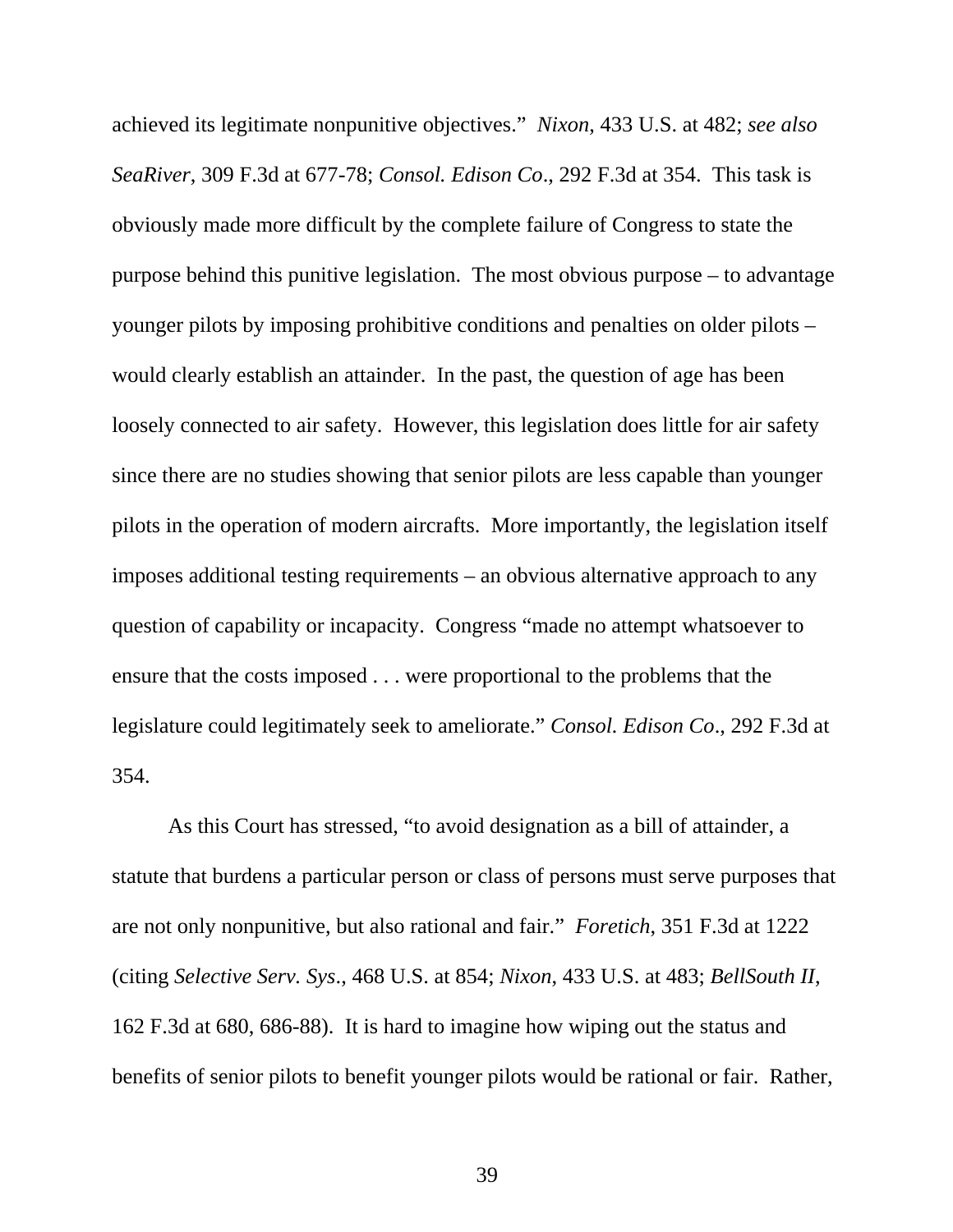it constitutes a raw exercise of power by a favored class to secure a windfall benefit from Congress. It is not enough to simply claim a relationship to some purpose when the means are so punitive and grossly unfair to a closed class of identified individuals. *Foretich*, 351 F.3d at 1222 ("A grave imbalance or disproportion between the burden and the purported nonpunitive purpose suggests punitiveness, even where the statute bears some minimal relation to nonpunitive ends.") (citing *[Nixon, 433 U.S.](http://www.lexis.com/research/buttonTFLink?_m=d213ca33fc7b82570c82629340018b7d&_xfercite=%253ccite%20cc%253d%2522USA%2522%253e%253c%2521%255bCDATA%255b359%20U.S.%20App.%20D.C.%2054%255d%255d%253e%253c%252fcite%253e&_butType=3&_butStat=2&_butNum=258&_butInline=1&_butinfo=%253ccite%20cc%253d%2522USA%2522%253e%253c%2521%255bCDATA%255b433%20U.S.%20425%252c%20473%255d%255d%253e%253c%252fcite%253e&_fmtstr=FULL&docnum=19&_startdoc=11&wchp=dGLbVlW-zSkAb&_md5=223d8d8582a66d23054043d56ca38345)* at 473; *[Consol. Edison Co.](http://www.lexis.com/research/buttonTFLink?_m=d213ca33fc7b82570c82629340018b7d&_xfercite=%253ccite%20cc%253d%2522USA%2522%253e%253c%2521%255bCDATA%255b359%20U.S.%20App.%20D.C.%2054%255d%255d%253e%253c%252fcite%253e&_butType=3&_butStat=2&_butNum=259&_butInline=1&_butinfo=%253ccite%20cc%253d%2522USA%2522%253e%253c%2521%255bCDATA%255b292%20F.3d%20338%252c%20354%255d%255d%253e%253c%252fcite%253e&_fmtstr=FULL&docnum=19&_startdoc=11&wchp=dGLbVlW-zSkAb&_md5=b73e744772558c95b059c2aee91b46e6)*, 292 F.3d at 354). The Act in this case clearly satisfies the functional test of a bill of attainder.

3. The Motivational Test.

 Finally, under the third "motivational test," a court must inquire "whether the legislative record evinces a congressional intent to punish." *Nixon*, 433 U.S. at 478. In trying to understand the motivation of Congress, "[c]ourts conduct this inquiry by reference to legislative history, the context or timing of the legislation, or specific aspects of the text or structure of the disputed legislation." *Foretich*, 351 F.3d at 1225 (citing *Selective Serv. Sys*., 468 U.S. at 855 n.15; *Nixon,* 433 U.S. at 478-82). Ordinarily, a pilot's capabilities would be determined by standard annual testing and, when challenged, by the courts. In this case, Congress wanted to impose its own judgment for the courts while at the same time barring any recourse to the courts. As such, Congress strove to "encroach[] on the judicial function." *Nixon*[, 433 U.S. at 479.](http://www.lexis.com/research/buttonTFLink?_m=d213ca33fc7b82570c82629340018b7d&_xfercite=%253ccite%20cc%253d%2522USA%2522%253e%253c%2521%255bCDATA%255b359%20U.S.%20App.%20D.C.%2054%255d%255d%253e%253c%252fcite%253e&_butType=3&_butStat=2&_butNum=287&_butInline=1&_butinfo=%253ccite%20cc%253d%2522USA%2522%253e%253c%2521%255bCDATA%255b433%20U.S.%20425%252c%20478%255d%255d%253e%253c%252fcite%253e&_fmtstr=FULL&docnum=19&_startdoc=11&wchp=dGLbVlW-zSkAb&_md5=1103839cc26d4905e05532fbbe977c30) This inquiry often is conducted by court with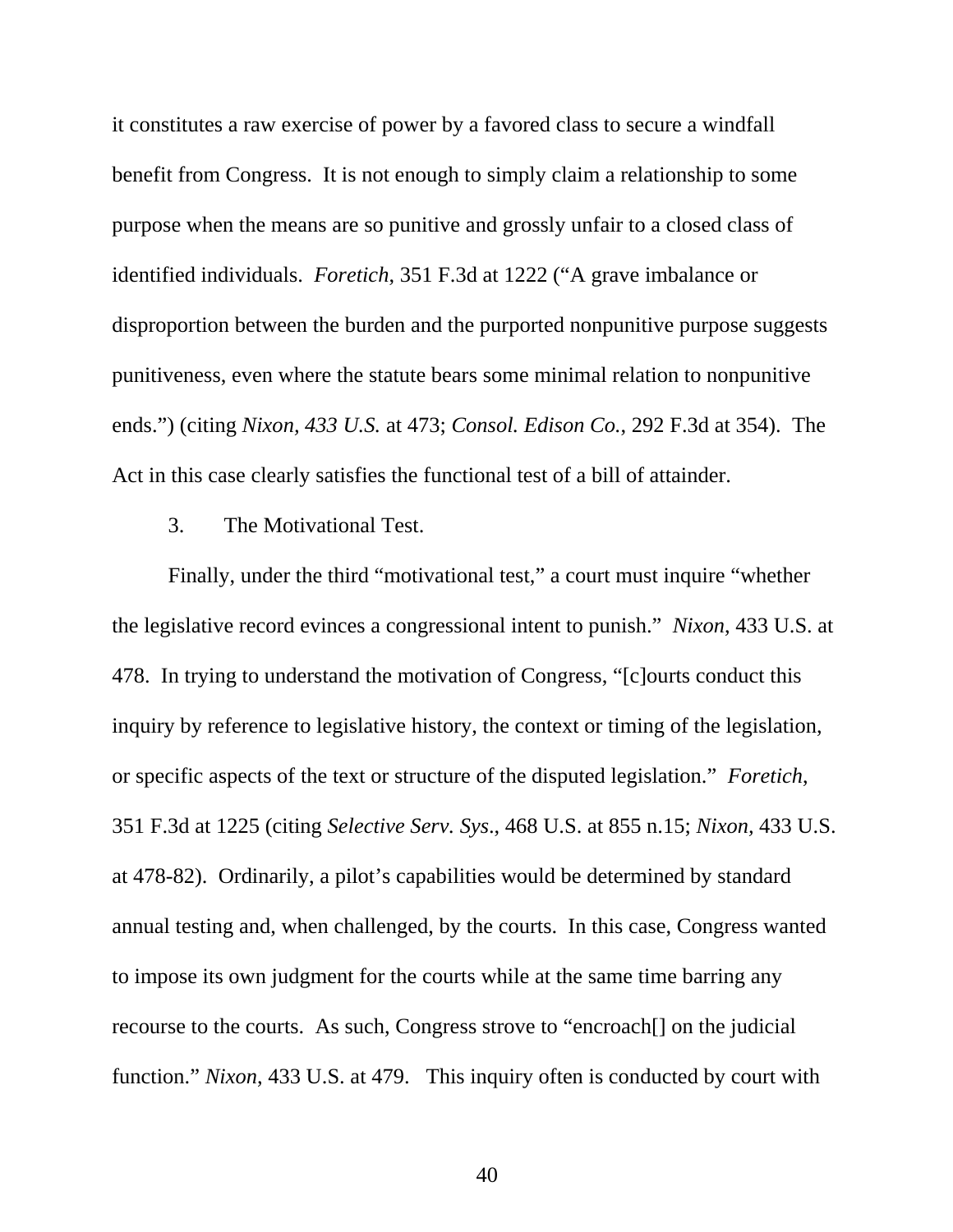"reference to legislative history, the context or timing of the legislation, or specific aspects of the text or structure of the disputed legislation." *Foretich*, 351 F.3d at 1222 (citing *Selective Serv. Sys.*[, 468 U.S. at 855 n.15](http://www.lexis.com/research/buttonTFLink?_m=d213ca33fc7b82570c82629340018b7d&_xfercite=%253ccite%20cc%253d%2522USA%2522%253e%253c%2521%255bCDATA%255b359%20U.S.%20App.%20D.C.%2054%255d%255d%253e%253c%252fcite%253e&_butType=3&_butStat=2&_butNum=289&_butInline=1&_butinfo=%253ccite%20cc%253d%2522USA%2522%253e%253c%2521%255bCDATA%255b468%20U.S.%20841%252c%20855%255d%255d%253e%253c%252fcite%253e&_fmtstr=FULL&docnum=19&_startdoc=11&wchp=dGLbVlW-zSkAb&_md5=84a2167052a44a23f6854699e48e8bf8); *Nixon*[, 433 U.S. at 478-82](http://www.lexis.com/research/buttonTFLink?_m=d213ca33fc7b82570c82629340018b7d&_xfercite=%253ccite%20cc%253d%2522USA%2522%253e%253c%2521%255bCDATA%255b359%20U.S.%20App.%20D.C.%2054%255d%255d%253e%253c%252fcite%253e&_butType=3&_butStat=2&_butNum=290&_butInline=1&_butinfo=%253ccite%20cc%253d%2522USA%2522%253e%253c%2521%255bCDATA%255b433%20U.S.%20425%252c%20478%255d%255d%253e%253c%252fcite%253e&_fmtstr=FULL&docnum=19&_startdoc=11&wchp=dGLbVlW-zSkAb&_md5=9dac590f6a6d9f8ceb63f4c3f84d7e21)). The Supreme Court has stressed that there is no need for "a formal legislative announcement of moral blameworthiness or punishment" to satisfy this test for an unlawful bill of attainder. *Nixon*[, 433 U.S. at 480;](http://www.lexis.com/research/buttonTFLink?_m=d213ca33fc7b82570c82629340018b7d&_xfercite=%253ccite%20cc%253d%2522USA%2522%253e%253c%2521%255bCDATA%255b359%20U.S.%20App.%20D.C.%2054%255d%255d%253e%253c%252fcite%253e&_butType=3&_butStat=2&_butNum=303&_butInline=1&_butinfo=%253ccite%20cc%253d%2522USA%2522%253e%253c%2521%255bCDATA%255b433%20U.S.%20425%252c%20480%255d%255d%253e%253c%252fcite%253e&_fmtstr=FULL&docnum=19&_startdoc=11&wchp=dGLbVlW-zSkAb&_md5=2c9bc27491cf5add03d1712c74f6eb70) *see also Foretich*, 351 F.3d at 1226.

 In the instant case, the timing of the legislation occurred when Petitioners brought these petitions and organized a nationwide challenge to the Age 60 Rule. Congress notably sought to bar any further recourse to the Courts while bestowing on younger pilots the full benefits of prevailing against the senior pilots. Virtually immediately upon enactment, the government carried out this intent by moving for these petitions to be dismissed on the basis of the new Age 60 rule. The legislation was clearly targeting the Petitioners and seeking to destroy their chances for prevailing in the court system. As such, the motivation to supplant the judicial process and penalize the Petitioners was clear.

#### 4. Conclusion

In light of the foregoing, the Act satisfies the three tests for an unlawful bill of attainder and should be declared unconstitutional on that ground. The use of this legislation by ALPA to destroy the status and benefits of senior pilots was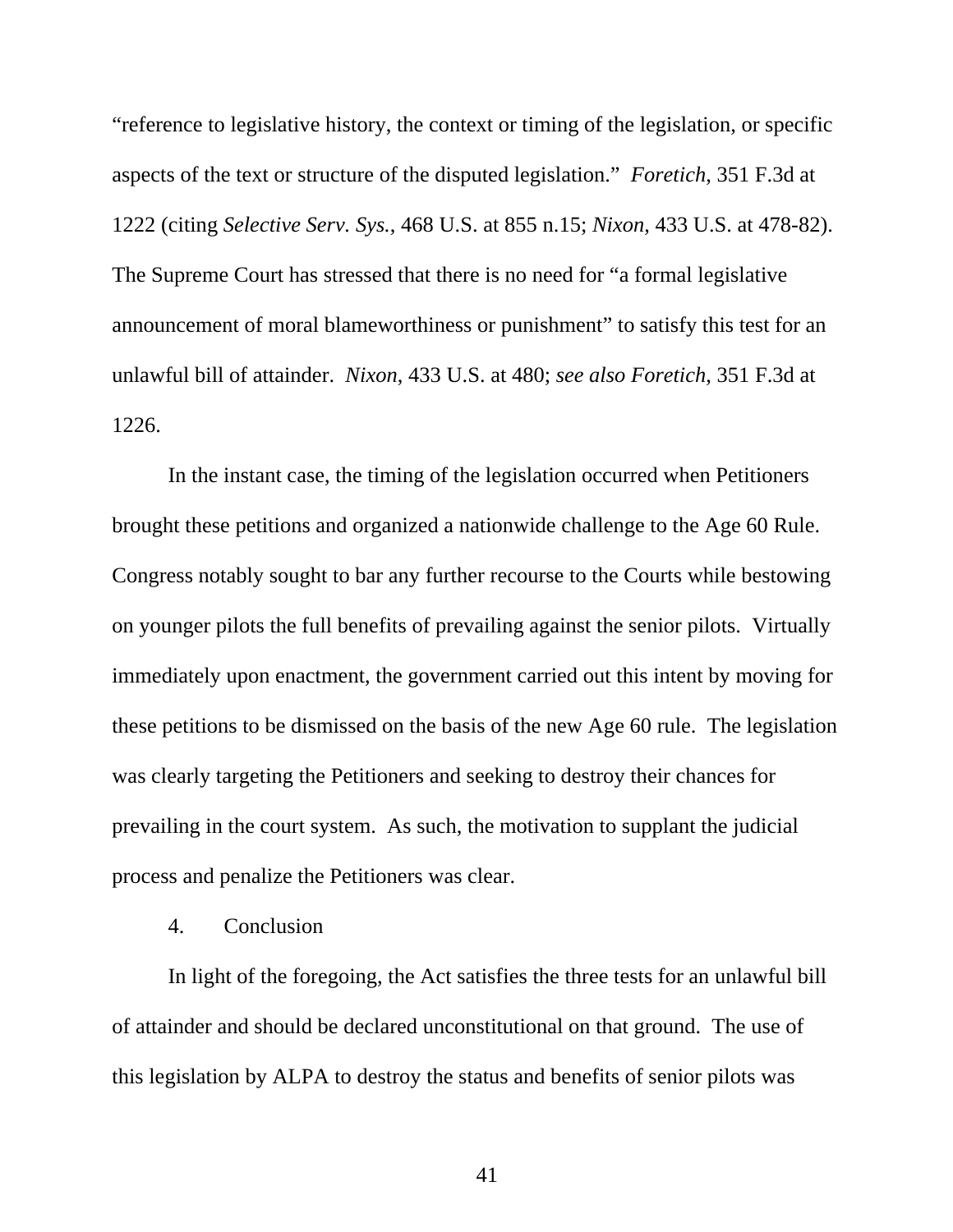precisely the type of legislative abuse that the prohibition on bills of attainder was meant to prevent. Congress sought to first give a windfall benefit to younger, more powerful pilots. It then sought to effectively bar senior pilots from seeking or obtaining new positions by forcing them to re-apply as new pilots. If Congress can get away with such an undisguised attack on a small group like the senior pilots, it could carry favor with other groups to strip competitors of benefits and status in the very same fashion. Indeed, if successful, the new Age 60 rule would invite such pandering to powerful interests in the future.

### IV. THE FAIR TREATMENT FOR EXPERIENCED PILOTS ACT CONSTITUTES A TAKING UNDER THE FIFTH AMENDMENT.

The Fair Treatment for Experienced Pilots Act also contravenes protections under the Takings Clause of the United States Constitution. U.S. Const. amend. V cl. 4. The clause prohibits the deprivation of private property interests for "public use" absent payment of "just compensation." The older pilots have alleged that their vested property interests in their seniority and benefits have been extinguished by this Act. Congress negated these property interests to favor younger pilots who could be displaced or negatively affected by the returning pilots. *Cf. [Suitum v. Tahoe Reg'l Planning Agency](http://www.lexis.com/research/buttonTFLink?_m=352912c3b8036ce20e288c7ca9939c16&_xfercite=%253ccite%20cc%253d%2522USA%2522%253e%253c%2521%255bCDATA%255b193%20F.3d%201348%255d%255d%253e%253c%252fcite%253e&_butType=3&_butStat=2&_butNum=66&_butInline=1&_butinfo=%253ccite%20cc%253d%2522USA%2522%253e%253c%2521%255bCDATA%255b520%20U.S.%20725%255d%255d%253e%253c%252fcite%253e&_fmtstr=FULL&docnum=3&_startdoc=1&wchp=dGLbVlz-zSkAV&_md5=380aa95317e431681502a29f17b80115)*, 520 U.S. 725 (1997). Congress took these property interests and effectively shifted their value to the favored group of younger pilots. It then barred any right of the disenfranchised pilots to seek judicial relief over the deprivation.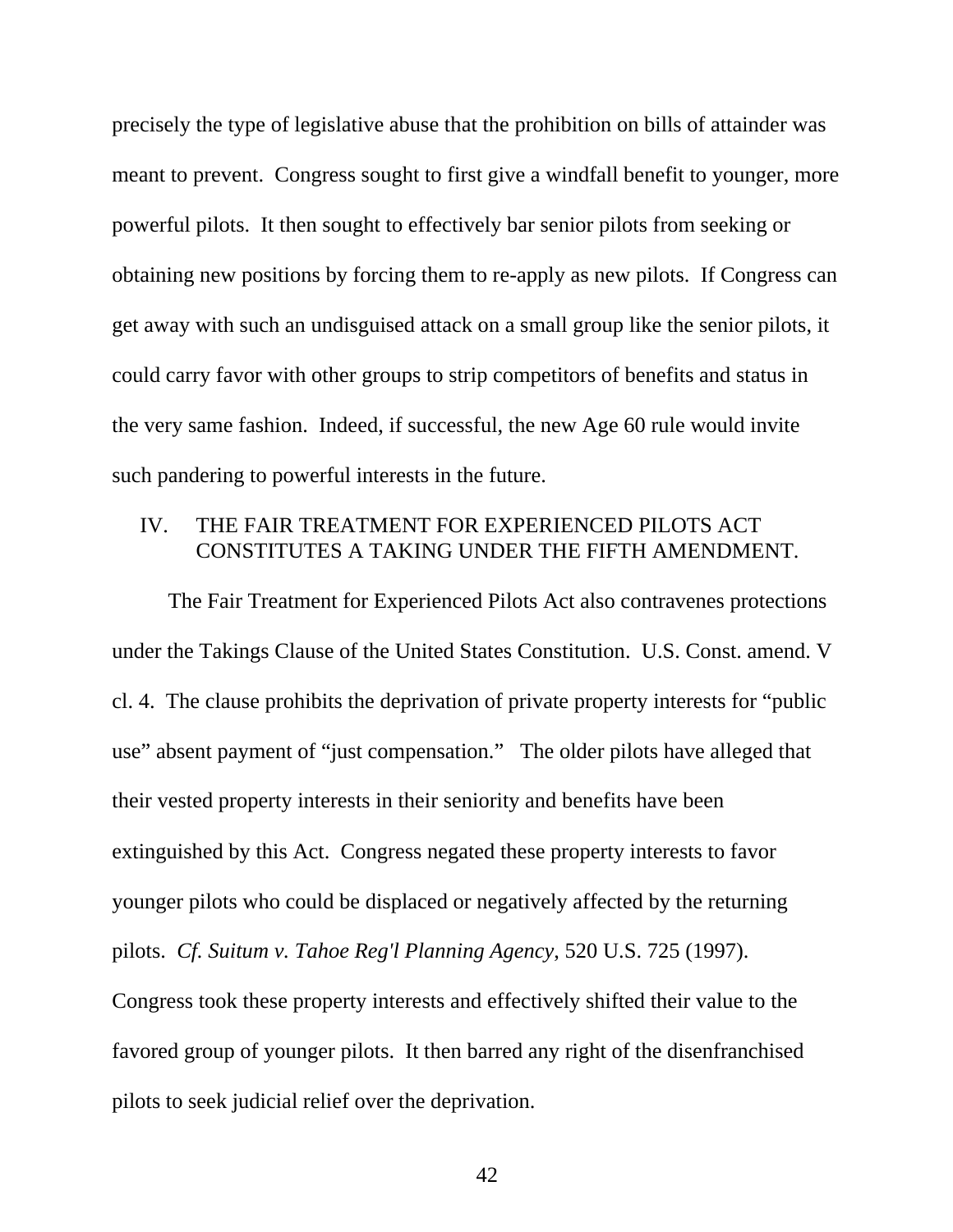The Takings Clause was created as one of the protections against such retroactive denials of vested property interests. *Landgraf* , 511 U.S. at 266. While admittedly more novel than the traditional occupation of land without compensation, the Supreme Court has defined property for the purpose of takings analysis on a case-by-case basis. *See, e.g., [Connolly v. Pension Benefit Guar.](http://www.lexis.com/research/buttonTFLink?_m=d52b40e91f319565f614894732dd7927&_xfercite=%253ccite%20cc%253d%2522USA%2522%253e%253c%2521%255bCDATA%255b356%20F.3d%20677%255d%255d%253e%253c%252fcite%253e&_butType=3&_butStat=2&_butNum=81&_butInline=1&_butinfo=%253ccite%20cc%253d%2522USA%2522%253e%253c%2521%255bCDATA%255b475%20U.S.%20211%252c%20224%255d%255d%253e%253c%252fcite%253e&_fmtstr=FULL&docnum=9&_startdoc=1&wchp=dGLbVtz-zSkAB&_md5=965011a3df994117a117c8277c654055)  Corp.*[, 475 U.S. 211, 224 \(1986\)](http://www.lexis.com/research/buttonTFLink?_m=d52b40e91f319565f614894732dd7927&_xfercite=%253ccite%20cc%253d%2522USA%2522%253e%253c%2521%255bCDATA%255b356%20F.3d%20677%255d%255d%253e%253c%252fcite%253e&_butType=3&_butStat=2&_butNum=81&_butInline=1&_butinfo=%253ccite%20cc%253d%2522USA%2522%253e%253c%2521%255bCDATA%255b475%20U.S.%20211%252c%20224%255d%255d%253e%253c%252fcite%253e&_fmtstr=FULL&docnum=9&_startdoc=1&wchp=dGLbVtz-zSkAB&_md5=965011a3df994117a117c8277c654055); *Eastern Enters. v. Apfel*, 524 U.S. 498, 523 (1998) (quoting *Kaiser Aetna v. United States*, 444 U.S. 164, 175 (1979)) ("the determination whether ''justice and fairness" require that economic injuries caused by public action [must] be compensated by the government, rather than remain disproportionately concentrated on a few persons' is essentially ad hoc and fact intensive"). Thus, in *Eastern Enters.*, the Supreme Court struck down the Coal Act of 1992 as unconstitutional, holding that Congress' redistribution of benefits for retired coal miners, although well-intentioned, violated the Takings Clause. *Id.* at 538. Furthermore, in *Webb's Fabulous Pharmacies, Inc. v. Beckwith,* 449 U.S. 155 (1980), the Supreme Court defined interest from interpleader funds as property for purposes of the Takings Clause. The Court found that "earnings of a fund are incidents of ownership of the fund itself and are property just as the fund itself is property." *Id.* [at 164;](http://www.lexis.com/research/buttonTFLink?_m=07e3601998b79a74339970255f09f396&_xfercite=%253ccite%20cc%253d%2522USA%2522%253e%253c%2521%255bCDATA%255b478%20F.3d%20985%255d%255d%253e%253c%252fcite%253e&_butType=3&_butStat=2&_butNum=261&_butInline=1&_butinfo=%253ccite%20cc%253d%2522USA%2522%253e%253c%2521%255bCDATA%255b449%20U.S.%20155%252c%20164%255d%255d%253e%253c%252fcite%253e&_fmtstr=FULL&docnum=3&_startdoc=1&wchp=dGLbVtz-zSkAB&_md5=ca14d5f5b3398f9df822a9a3212b2c49) *see also [Phillips v. Washington Legal Found.](http://www.lexis.com/research/buttonTFLink?_m=07e3601998b79a74339970255f09f396&_xfercite=%253ccite%20cc%253d%2522USA%2522%253e%253c%2521%255bCDATA%255b478%20F.3d%20985%255d%255d%253e%253c%252fcite%253e&_butType=3&_butStat=2&_butNum=262&_butInline=1&_butinfo=%253ccite%20cc%253d%2522USA%2522%253e%253c%2521%255bCDATA%255b524%20U.S.%20156%255d%255d%253e%253c%252fcite%253e&_fmtstr=FULL&docnum=3&_startdoc=1&wchp=dGLbVtz-zSkAB&_md5=9fd89836cfac117f79b3630eaf568d34)*, 524 U.S. 156, [167 \(1998\)](http://www.lexis.com/research/buttonTFLink?_m=07e3601998b79a74339970255f09f396&_xfercite=%253ccite%20cc%253d%2522USA%2522%253e%253c%2521%255bCDATA%255b478%20F.3d%20985%255d%255d%253e%253c%252fcite%253e&_butType=3&_butStat=2&_butNum=262&_butInline=1&_butinfo=%253ccite%20cc%253d%2522USA%2522%253e%253c%2521%255bCDATA%255b524%20U.S.%20156%255d%255d%253e%253c%252fcite%253e&_fmtstr=FULL&docnum=3&_startdoc=1&wchp=dGLbVtz-zSkAB&_md5=9fd89836cfac117f79b3630eaf568d34) (defining interest on lawyer's trust account as property for the purposes of the Takings Clause and holding that it is a "fundamental maxim of property law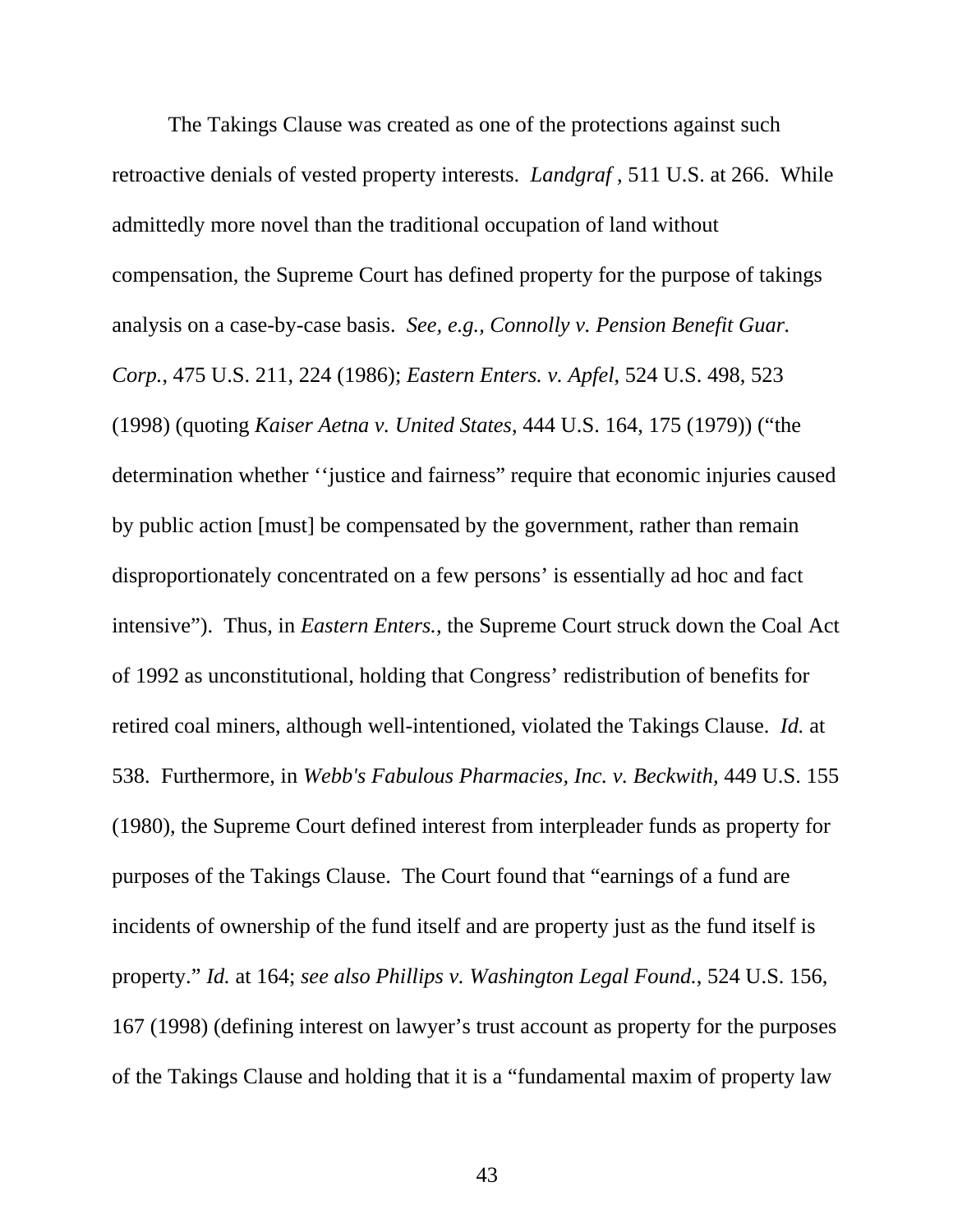that the owner of a property interest may dispose of all or part of that interest as he sees fit.").

Courts will often look to three factors in determining if there is a taking of property: the economic impact of the regulation on the claimant, the extent to which the regulation interfered with reasonable investment-backed expectations, and the character of the governmental action. *Connolly*, 475 U.S. at 225.

 The senior pilots were in the process of seeking redress for their forced termination under the old Age 60 Rule when Congress agreed that pilots should be able to continue to fly after age 60. Had their exemptions been granted, they would have continued at their prior levels of seniority and salaries under the older Age 60 Rule. The recent legislation only confirmed that there was no age-based BFOQ for pilots. It also terminated the old Age 60 Rule – a provision that the senior pilots are not challenging. As such, pilots had a vested interest in not only continuing their employment but in receiving the benefits of their accrued seniority and salary levels. There was nothing uncertain about the seniority and benefits. They were accrued like the interest in these prior cases. *Cf. [In re Aircrash In Bali,](http://www.lexis.com/research/buttonTFLink?_m=07e3601998b79a74339970255f09f396&_xfercite=%253ccite%20cc%253d%2522USA%2522%253e%253c%2521%255bCDATA%255b478%20F.3d%20985%255d%255d%253e%253c%252fcite%253e&_butType=3&_butStat=2&_butNum=271&_butInline=1&_butinfo=%253ccite%20cc%253d%2522USA%2522%253e%253c%2521%255bCDATA%255b684%20F.2d%201301%252c%201312%255d%255d%253e%253c%252fcite%253e&_fmtstr=FULL&docnum=3&_startdoc=1&wchp=dGLbVtz-zSkAB&_md5=23bd0fe156d16b20f0e431cd5c827d67)  Indo. on Apr. 22, 1974*[, 684 F.2d 1301, 1312 \(9th Cir. 1982\)](http://www.lexis.com/research/buttonTFLink?_m=07e3601998b79a74339970255f09f396&_xfercite=%253ccite%20cc%253d%2522USA%2522%253e%253c%2521%255bCDATA%255b478%20F.3d%20985%255d%255d%253e%253c%252fcite%253e&_butType=3&_butStat=2&_butNum=271&_butInline=1&_butinfo=%253ccite%20cc%253d%2522USA%2522%253e%253c%2521%255bCDATA%255b684%20F.2d%201301%252c%201312%255d%255d%253e%253c%252fcite%253e&_fmtstr=FULL&docnum=3&_startdoc=1&wchp=dGLbVtz-zSkAB&_md5=23bd0fe156d16b20f0e431cd5c827d67) (finding that claims for compensation qualify for takings analysis since "claims for compensation are property interests that cannot be taken for public use without compensation.").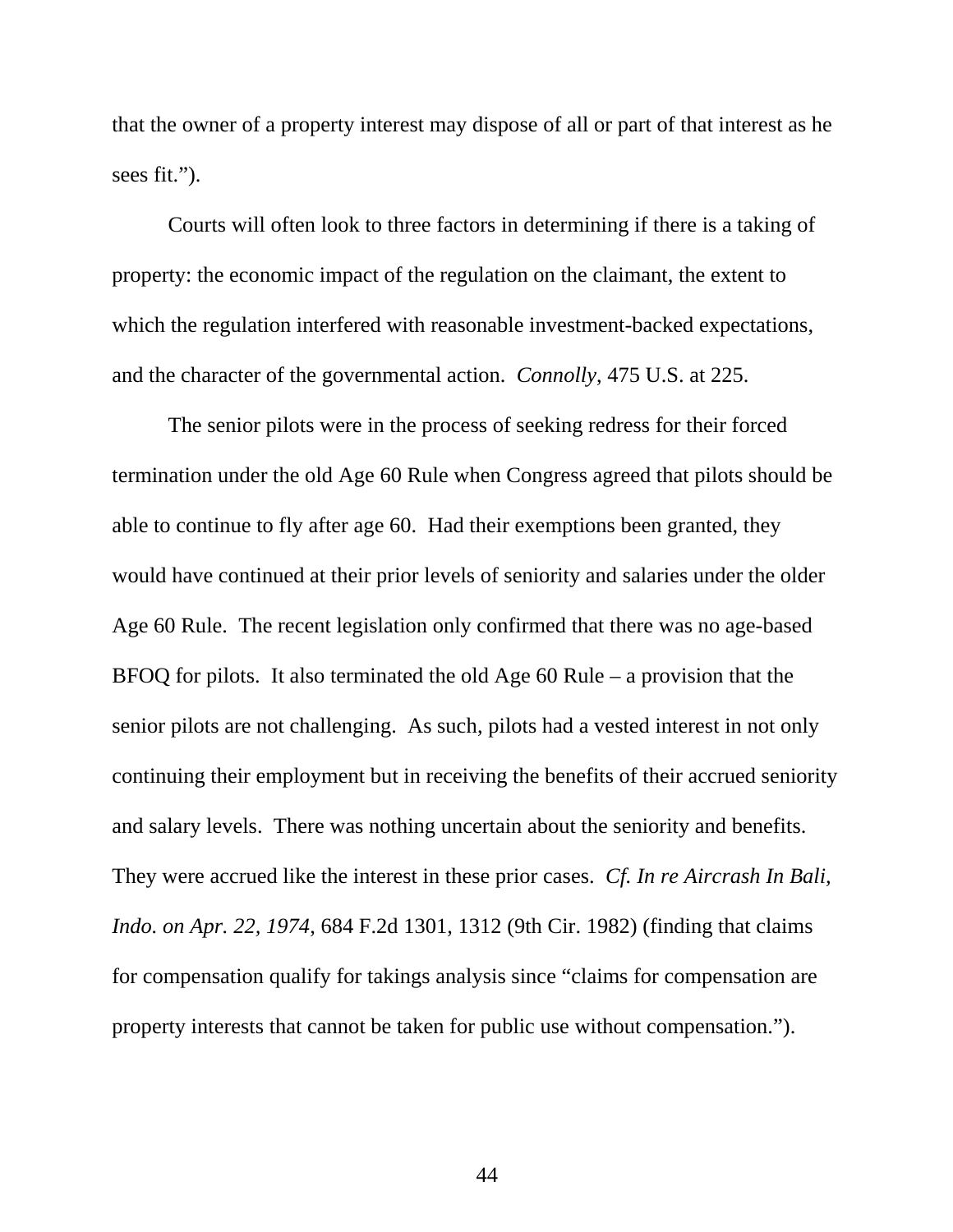In conducting such an inquiry, the three factors have particular significance: the economic impact of the regulation on the claimant, the extent to which the regulation interfered with reasonable investment-backed expectations, and the character of the governmental action. *Connolly*, 475 U.S. at 225. In the instant case, the economic impact on the senior pilots is a total loss of their status, benefits, and salary levels. They had every expectation to be able to secure considerable value from these salaries and status benefits so long as their capabilities were maintained – at least until age 65. Finally, the character of the government action is a total deprivation of their earned benefits and status. While not a classic occupation of land, it is a classic example of the government taking the entirety of value of their property.

The property interest of the senior pilots is reinforced by the fact that, under the exemption process, they would have been allowed to continue to fly at their earned salaries, benefits, and status. Thus, under the government's arguments, the Act not only bars the future re-hiring of senior pilots at their earned status and benefits but also extinguishes the prior right to retain that status and benefits under the exemption process.

 If successful in this effort, Congress could effectively circumvent the Takings Clause and enact legislation that can take away employment benefits and status without recourse for the affected citizens. In this case, Congress took the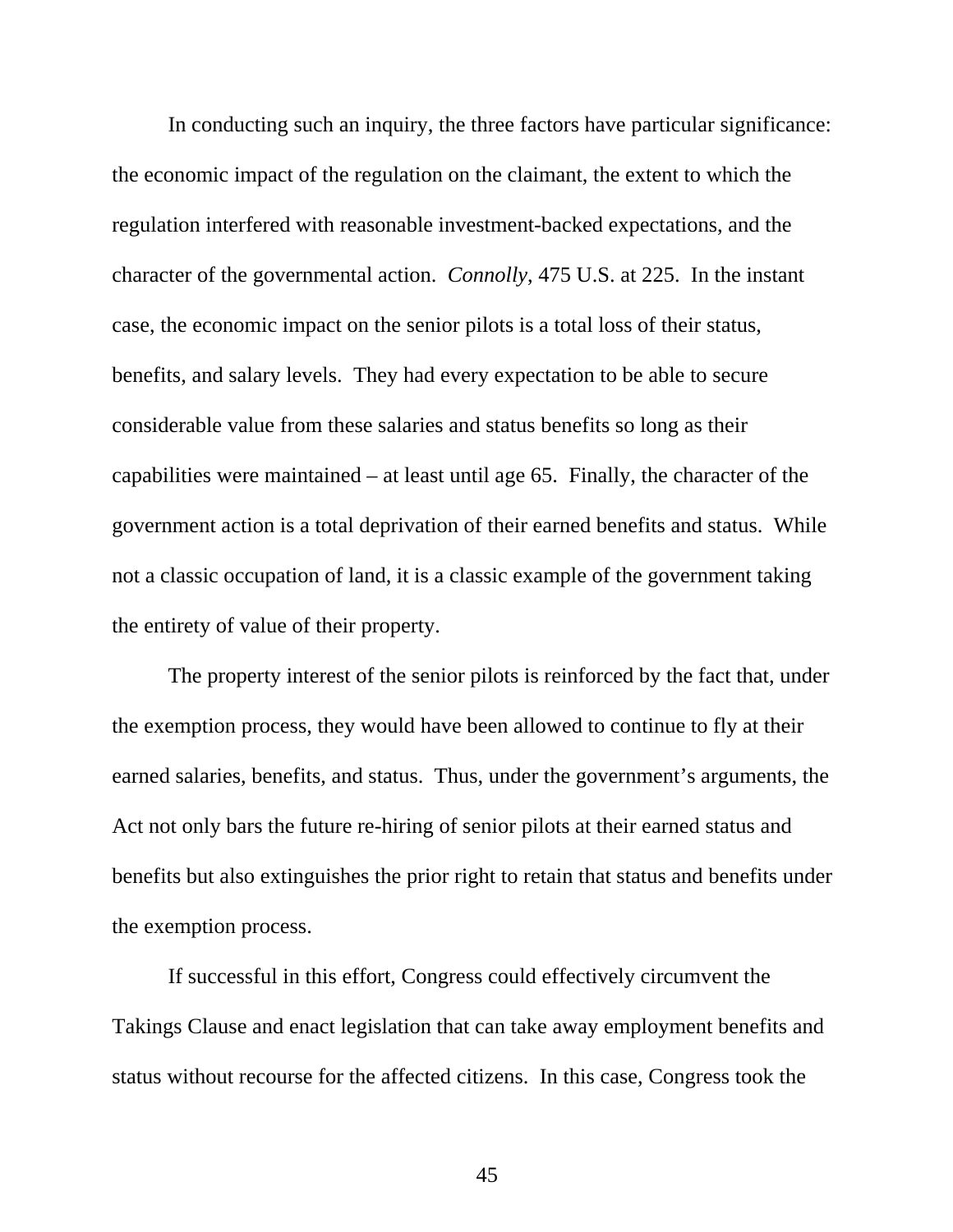property of the senior pilots for the purpose of giving the equivalent value of this property to the favored group of younger pilots. Younger pilots and their representative in ALPA wanted to guarantee that competitors for pilot seats would be penalized so severely that they would not be able to challenge them for seniority or positions. They succeeded. Not only were the benefits and salaries of senior pilots taken away, but only roughly two percent have been re-hired. That two percent cannot challenge the younger pilots for access to the captain's seat or benefits. *See First Nat. Bank of Lamarque v. Smith*, 610 F.2d 1258 (5th Cir. 1980). Thus, Congress used the property of the senior pilots to achieve its purpose of protecting a different class of pilots. As such, Congress violated the Takings Clause and the Act should be struck down as an uncompensated taking of property from the senior pilots.

# V. THE ACT DOES NOT MOOT THE CONSOLIDATED PETITIONS, EVEN IF IT IS FOUND TO BE ENFORCEABLE.

The government maintains that, if the law passes constitutional muster, the Court must dismiss the petitions as moot. Petitioners recognize that a matter may be made moot during the course of the proceedings. *Church of Scientology v. United States*, 506 U.S. 9, 12 (1992). However, courts render decisions on original complaints even after the enactment of later statutes. *Cf. Jicarilla Apache Nation v. Rio Arriba County*, 440 F.3d 1202, 1208 (10th Cir. 2006); *Kirchberg v. Feenstra*,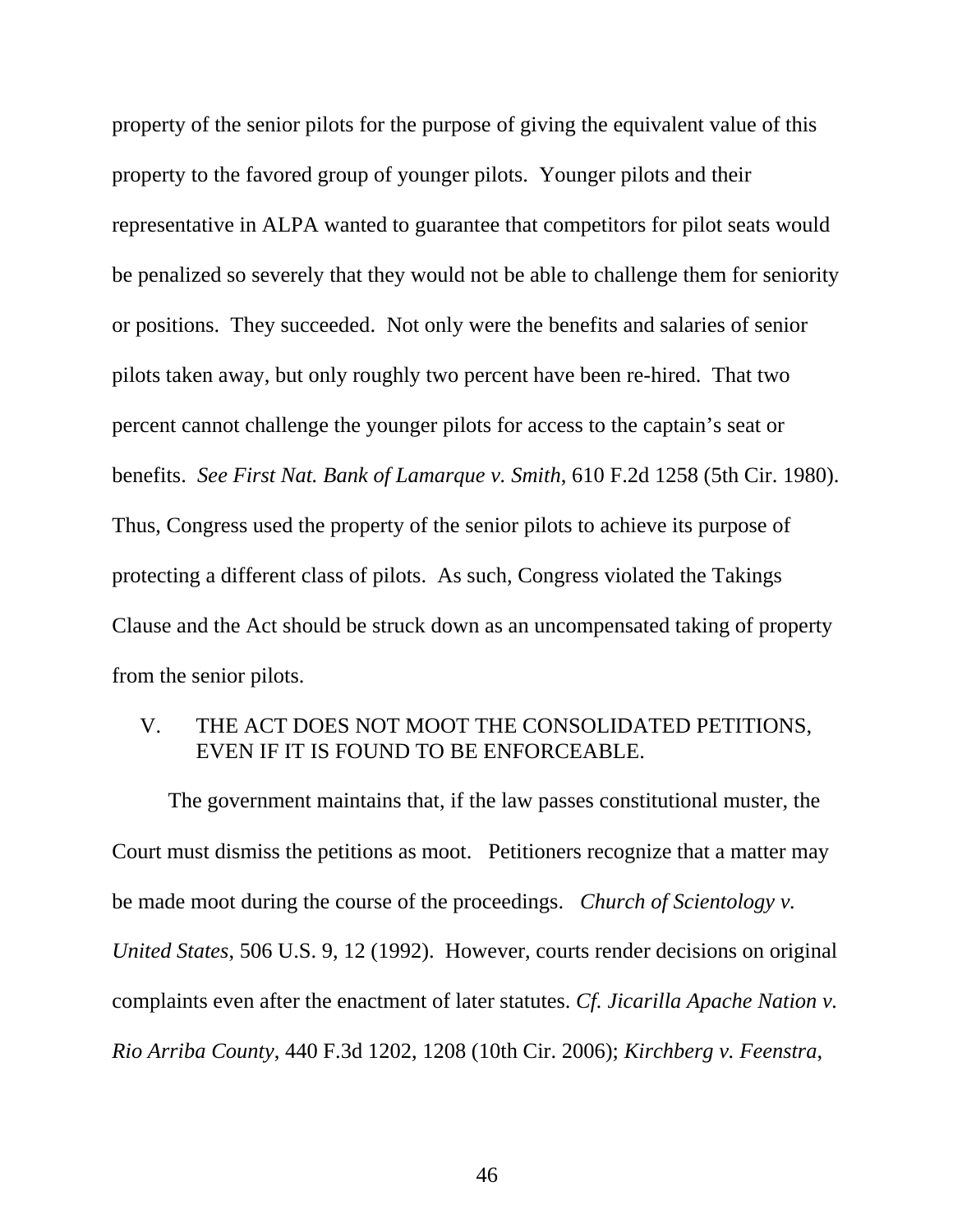450 U.S. 455, 458 (1981). In the instant case, a determination eliminating the original Age 60 rule would not render this case moot.

The government itself appears to be uncertain as to what remains of the original rule and process after the enactment. On March 13, 2008, the FAA issued an advisory opinion on the status of various pilots who turned 60 before the enactment date but were performing flight checks on aircrafts rather than flying the planes. While the FAA believes that these pilots were "required flight crewmembers" and indistinguishable from other pilots, it said that airline companies, not the FAA, would make such decisions on "economic issues" such as continued benefits and seniority. *See* Addendum C. As a result, eleven were allowed to continue to remain employed at their prior salary and benefit levels as if exempted from both the old and the new Age 60 rule. They did not have to reapply or lose such benefits despite the express language of the Act.

Moreover, even if the exemption process is terminated for the future, there remains the question of whether the senior pilots were improperly denied exemptions. The senior pilots seek to show that they are fully qualified to continue to serve as pilots. Prevailing on the claim will allow them to preserve their right to seek relief for the wrongful denial. If indeed a new exemption process has been implemented, formally or informally, such a determination would be relevant in seeking an exempted status under the post-enactment process. It would also be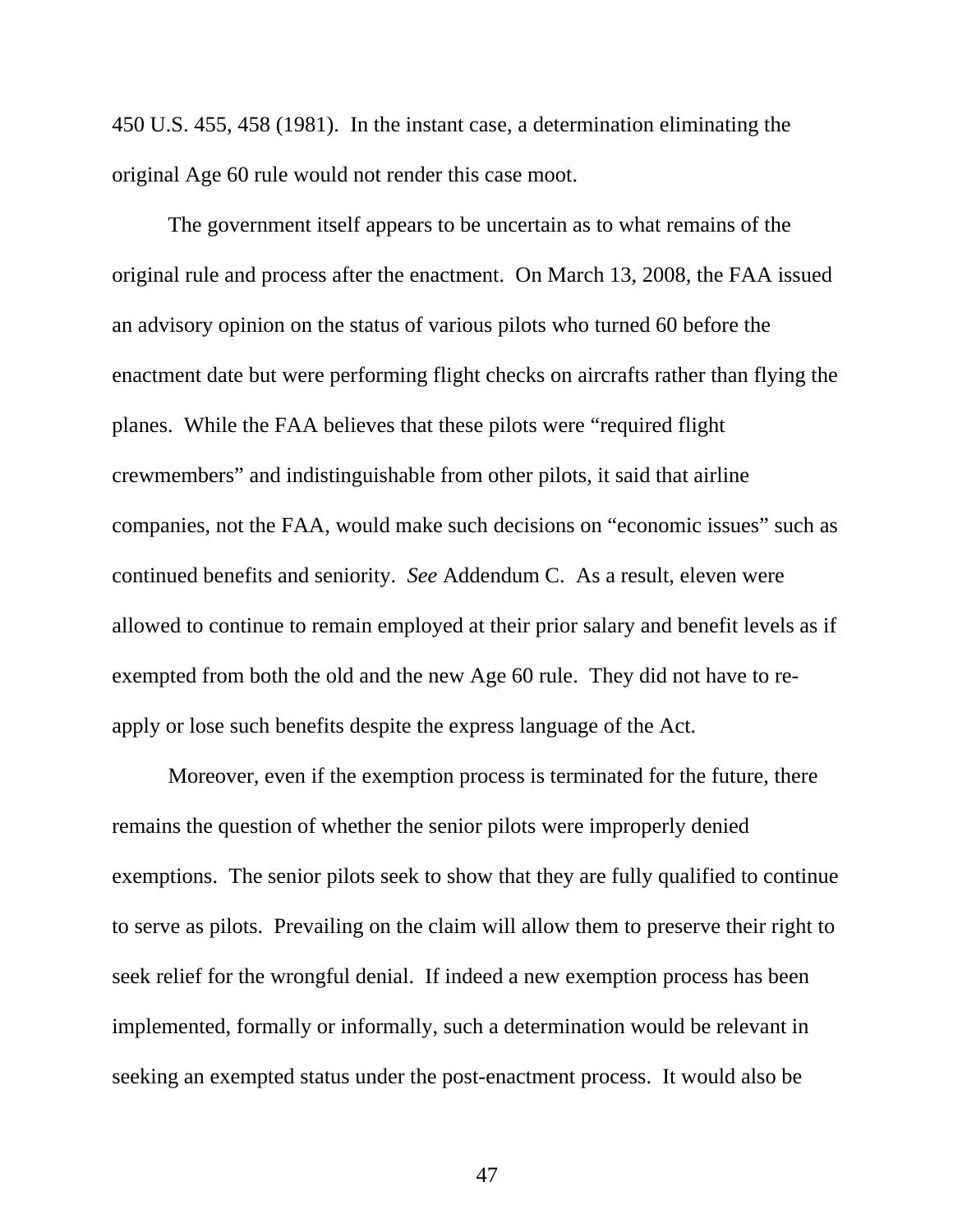material to possible litigation over the denial of exempted status in light of the post-enactment exemptions.

Obviously much will have to be worked out over the status of senior pilots after this litigation, regardless of whether the law is struck down or legislatively modified. If these pilots were improperly denied exemptions, their timely petitions would be relevant in seeking reinstatement with full benefits and status. Had they received exemptions pre-enactment, they would have argued that their exempted status entitled them to continue under their prior status – just as the group of postenactment pilots was allowed to do. In the end, there is likely to be considerable negotiations and even litigation over the status of these pilots if they were improperly denied exemptions pre-enactment. In such a circumstance, it is unfair and premature to state conclusively that it would have no bearing on their status to show that they were improperly denied review before the enactment of the Act.

# VI. THE FEDERAL GOVERNMENT MUST MAKE AN INDIVIDUAL DETERMINATION OF WHETHER A PILOT'S EXEMPTION WOULD CONTRAVENE AIR SAFETY.

 The government's blanket denial of petitions facially contradicts the exemption standard established under 14 C.F.R. § 11.81(e) (2008). Under this process, pilots are entitled to an exemption if they can show that "granting the exemption would not adversely affect safety" or how it would "provide a level of safety equal to that provided by the rule from which you seek the exemption." 14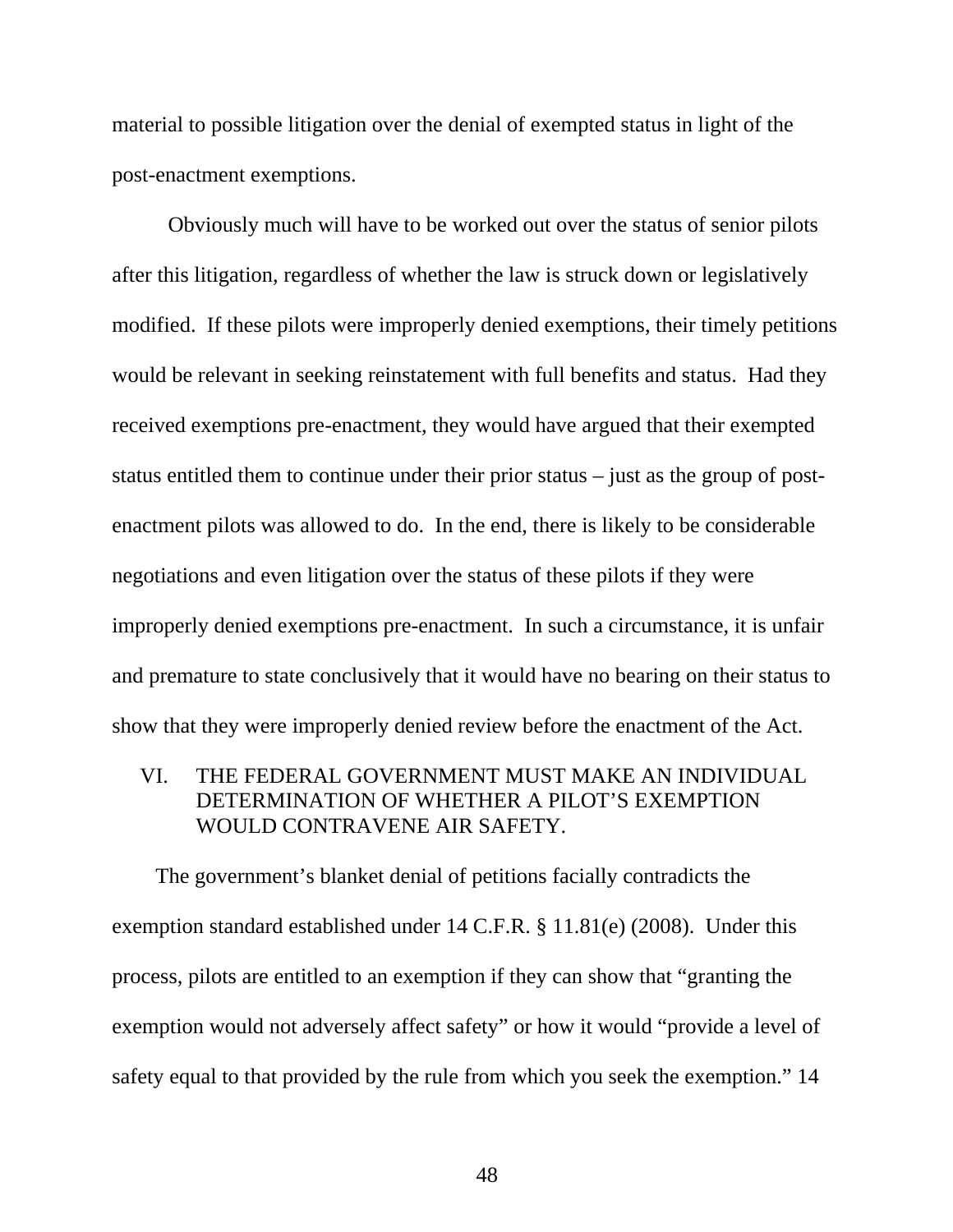C.F.R. § 11.81(e). However, once pilots petitioned to show that their continued service "would not adversely affect safety," the government refused to consider such evidence. Thus, under this circular process, a pilot could not continue to fly without showing that he was safe to fly, but, no matter what a pilot produced to establish this fact, the government would not consider it. While the law mandates an exemption process, the government has effectively adopted an absolute agebased barring rule since no evidence that a pilot can produce will be considered. A senior pilot under this approach can literally have the highest level of skills and performance of all pilots in an airline of any age. Yet, even a demonstrably proven case of air safety and undiminished capability is discarded under these blanket denials.

 Not only do the government's orders violate the stated exemption standards, but they are contradicted by the government's own actions. First, the Act establishes that pilots over 60 years old are safe to fly.<sup>[17](#page-63-0)</sup> Congress has thus determined that it is safe for a pilot to continue to fly until the age of 65. Second, Congress has recognized, and the President agreed, that it is possible to evaluate

<span id="page-63-0"></span><sup>17</sup> The express statutory finding that pilots over Age 60 are safe to continue as pilots alters the record that existed before the rulings cited by the government in other circuits. *See, e.g., Yetman v. Garvey*, 261 F.3d 664 (7th Cir. 2001); *Rombough v. FAA*, 594 F.2d 893 (2d Cir. 1979); *Starr v. FAA*, 589 F.2d 307 (7th Cir. 1978); *see also Baker v. FAA*, 917 F.2d 318 (7th Cir. 1990); *Prof'l Pilots Fed'n v. FAA*, 118 F.3d 758 (D.C. Cir. 1997).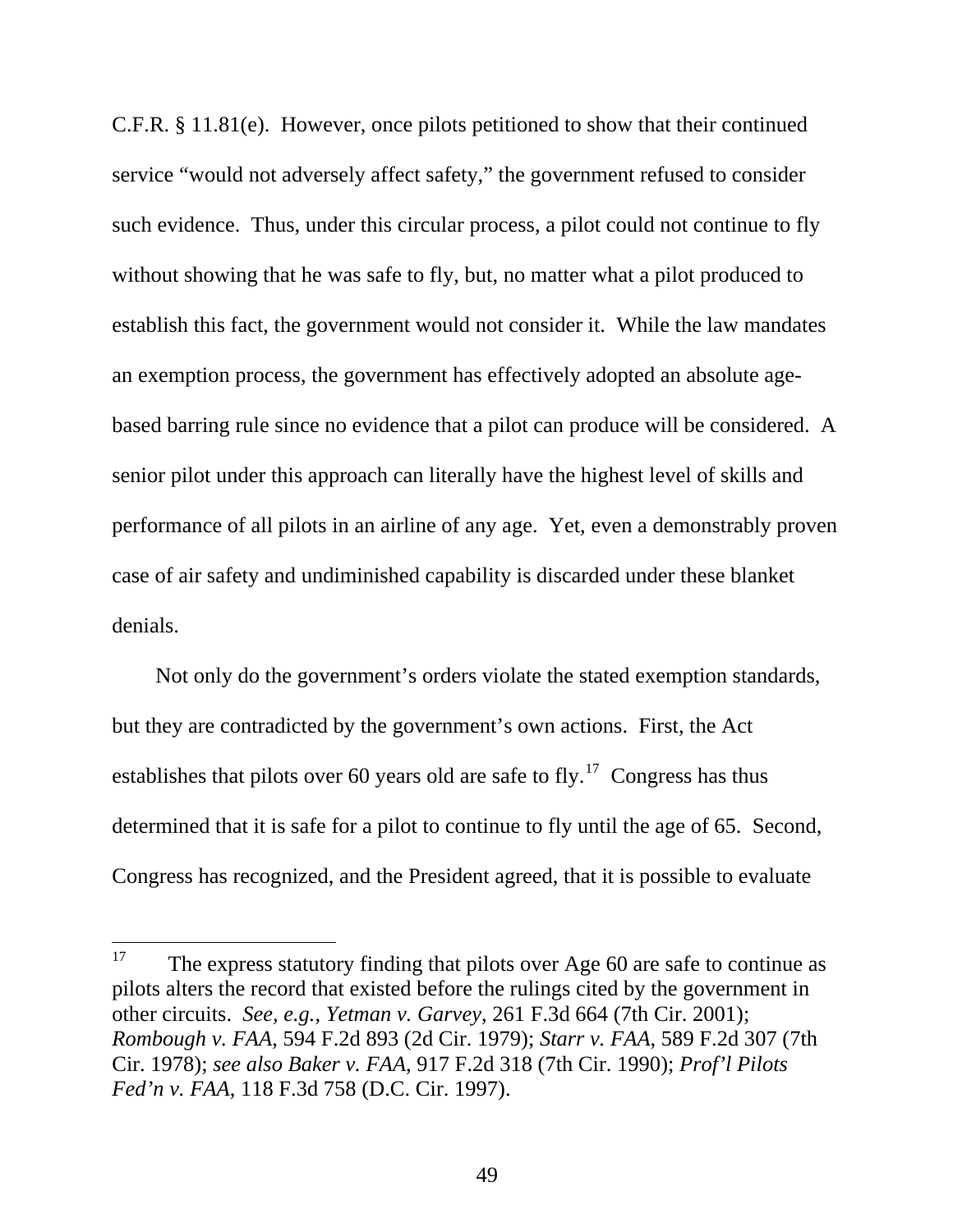senior pilots individually on an annual basis. This is evident in the Act, which contains a program of enhanced testing and monitoring. Finally, the government itself has stated that some pilots may be exempted on an individual basis and allowed to continue at their prior seniority and status – even after the enactment of the Act.

 Federal law allows for a pilot to continue if he can show that he is not a threat to air safety. It is obvious that in the class of senior pilots, most would satisfy this standard. The government cannot turn the exemption process into a regulatory Potemkin Village with the outward appearance of a petition process but without any substance or true review. The government can seek to have the exemption process eliminated or it can perform individual reviews. What it cannot do is retain the exemption review process while refusing to actually review exemption petitions.

# VII. THE ORDERS DENYING EXEMPTION SOLELY BASED ON AGE DENY THE SENIOR PILOTS EQUAL PROTECTION UNDER THE LAWS.

 Assuming that the Court agrees that the Act is unenforceable vis-à-vis the Petitioners, the analysis returns to the original question of whether an age-based exemption is itself enforceable. The blanket rejection of anyone over age 60 without consideration of individual capabilities violates the Equal Protection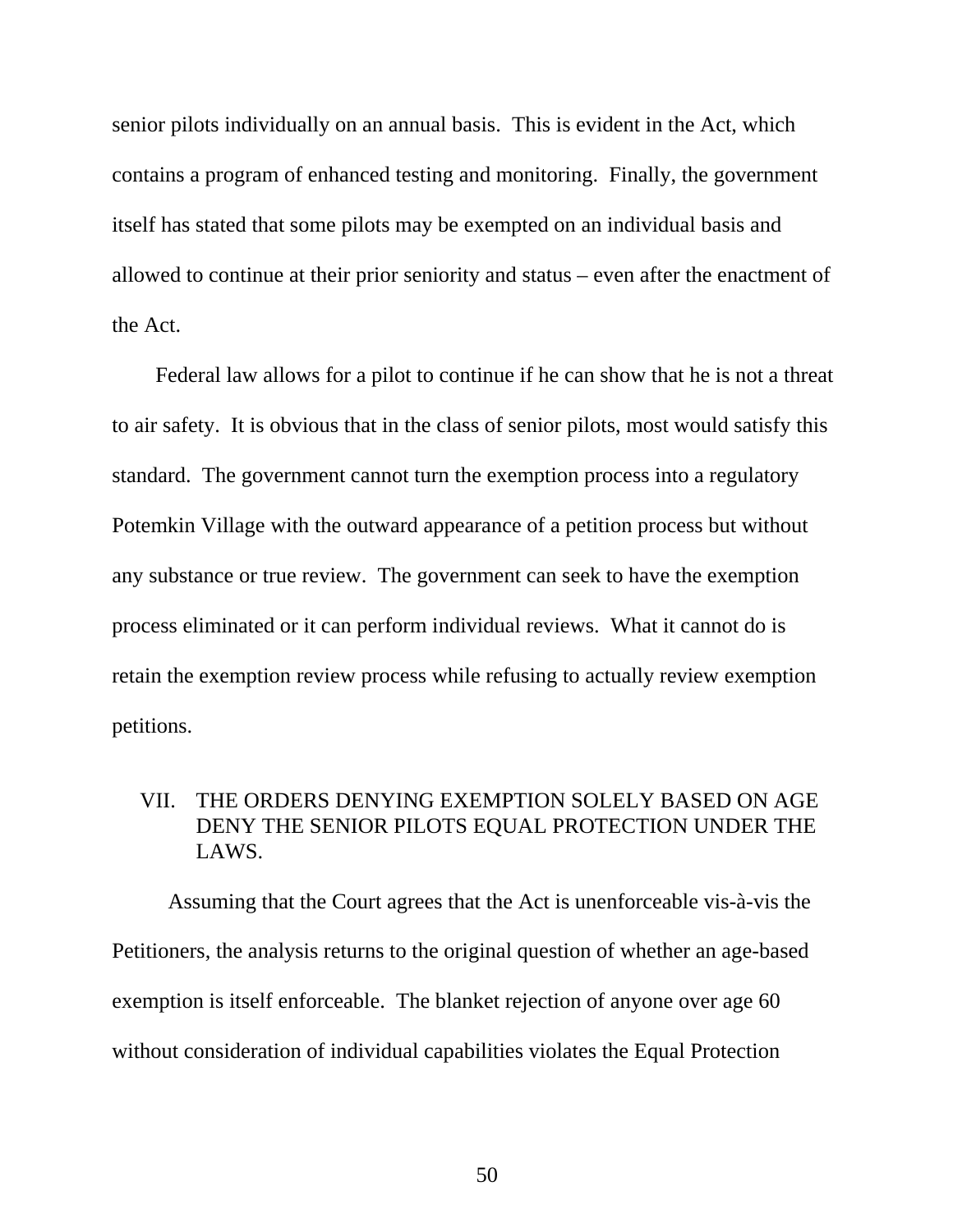Clause of the Fifth Amendment to the Constitution. *See Craigmiles v. Giles*, 312 F.3d 220 (6th Cir. 2002).

 Without repeating the analysis above, the constitutional infirmity of these orders is due to the fact that there is no rational basis for treating senior pilots differently from younger pilots. *[Kimel v. Fla. Bd. of Regents](http://www.westlaw.com/Find/Default.wl?rs=dfa1.0&vr=2.0&DB=0000960&FindType=Y&SerialNum=2000028881)*, 528 U.S. 62 (2000); *see also Gregory v. Ashcroft,* 501 U.S. 452 (1991). This flaw was magnified by the enactment of the Act, where Congress clearly established that age is not a BFOQ and that it is safe for pilots above the age of 60 to fly. Congress has determined through this enactment that there is no safety danger for such senior pilots to fly. As such, the case is now in a materially different position than it was in past challenges. The refusal to consider the individual capabilities of these pilots constitutes an arbitrary and baseless denial of equal treatment.

 While courts will accord agencies deference in agency actions, they have also insisted that agency action "should not be equated with a license to issue inconsistent determinations." *Aman v. FAA*, 856 F.2d 946, 957 (7th Cir. 1988). Notably, younger pilots are routinely given exemptions for physical or mental disabilities through a process of individual evaluation. *See Yetman v. Garvey*, 261 F.3d 664, 671 (7th Cir. 2001). However, the same review has been denied to these senior pilots despite the fact that they represent only a few thousand potential cases. Moreover, the new law increases individual monitoring of pilots on an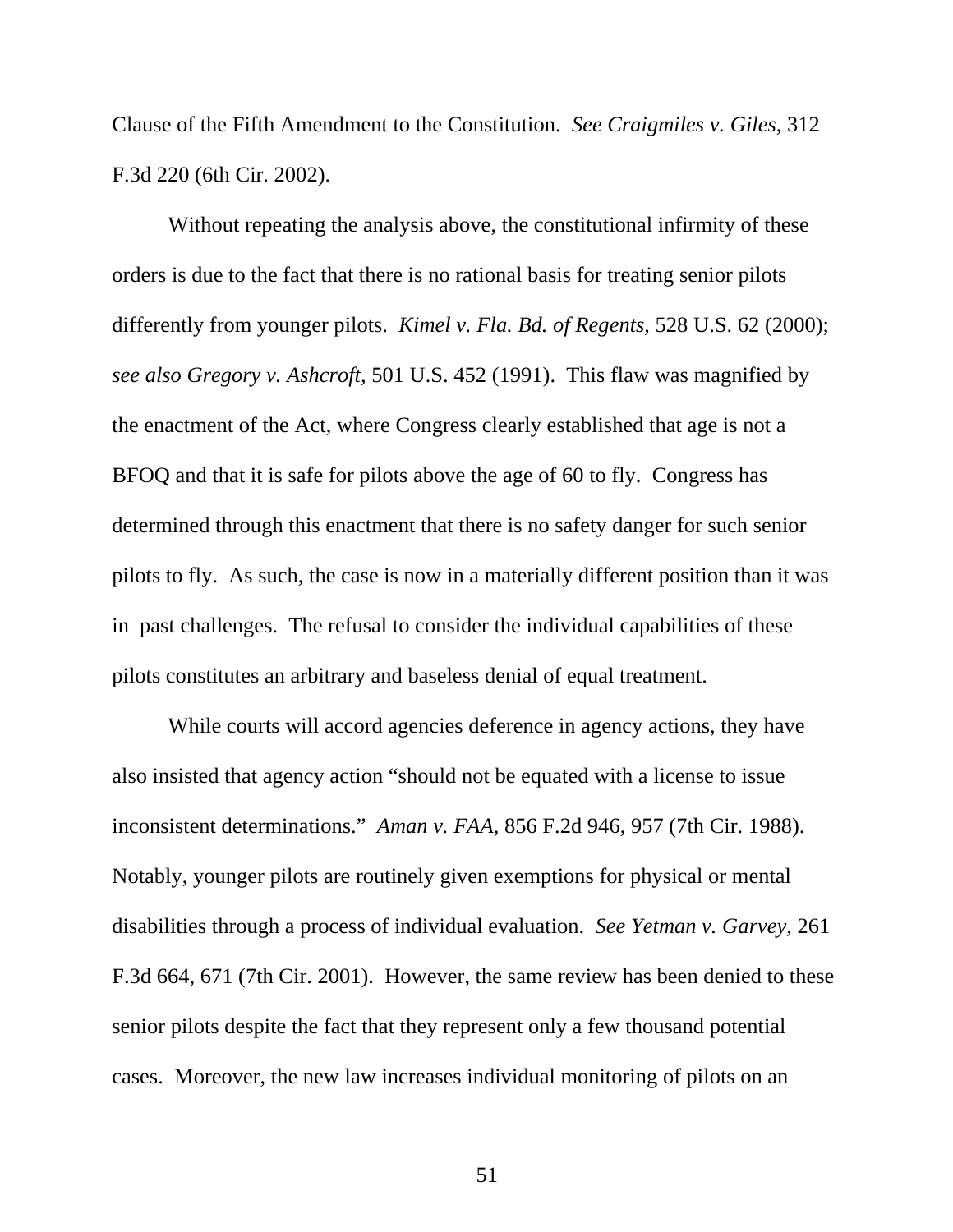annual basis – recognizing that individual evaluation is not only possible but preferable to a blanket denial of review. These facts show that the government has maintained completely inconsistent and unsupported positions. This is most evident in the fact that, after the enactment of the Act, the government allowed one airline, Continental, to retain roughly a dozen pilots without forcing them to reapply as new pilots – retaining both their status and benefits. *See* Addendum C (Answer to Question 8) (leaving such "economic" questions to the airlines).

 The recent legislation puts the lack of a rational basis for the old Age 60 rule into sharp relief. If the government wishes to deny an exemption on the basis of air safety for a senior pilot, it must consider the individual capabilities and experience of the petitioner. This record is replete with existing annual testing and monitoring systems, which will now be augmented by individual testing imposed upon senior pilots flying until age  $65.^{18}$  $65.^{18}$  $65.^{18}$ 

<span id="page-66-0"></span>18 This includes such testing as the CogScreen Aeromedical Edition ("CogScreen-AE") which has been used successfully for years for neuropsychological diminishment. *See generally http://www.cogscreen.com/overview.shtml.* Notably, the government previously insisted that it would consider individual petitions if such testing was developed. The Seventh Circuit noted in *Yetman* that CogScreen-AE could be such a test but since it was new, the Court stated that it needed to be validated. *Yetman*, 261 F.3d at 674. That was over seven years ago and tests like CogScreen-AE are wellestablished.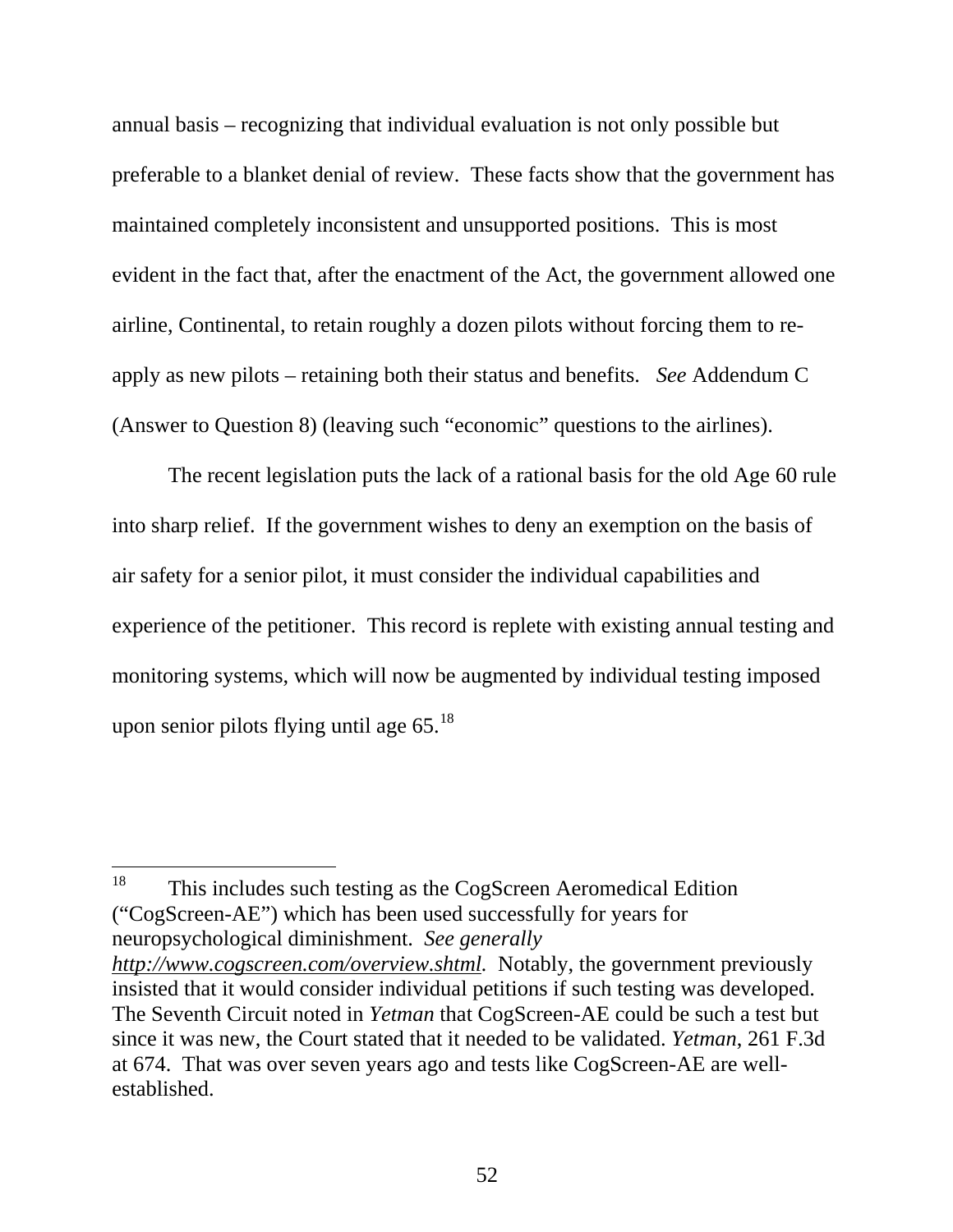### VIII. THE ORDERS DENYING EXEMPTION SOLELY BASED ON AGE VIOLATE THE DUE PROCESS CLAUSE OF THE FIFTH AMENDMENT.

 It is axiomatic that in the exemption process, senior pilots should be entitled to some minimal form of process. Without repeating the due process analysis above, the blanket denial of exemption is a classic example of the denial of due process on both a substantive and procedural level. As discussed earlier, the Petitioners have a property interest in their accrued benefits and status. The orders show how the government can "sweep away settled expectations suddenly and without individualized consideration." *Landgraf*, 511 U.S. at 266. Here, no matter what a pilot can show in terms of his or her capabilities to fly, it will not be considered by the government in its exemption review. This denial of due process is made all the more acute by the government's recognition, as previously discussed, that individual evaluations are possible and that it is indeed safe for pilots over the age 60 to fly.

 The senior pilots are entitled to review to determine if they are safe to fly. The categorical age-based orders of denial contradict the guarantee of due process under the Fifth Amendment.

### IX. THE BLANKET DENIAL OF EXEMPTIONS BASED SOLELY ON AGE IS A VIOLATION OF THE AGE DISCRIMINATION IN EMPLOYMENT ACT.

The challenged orders violate the ADEA through the blatant discrimination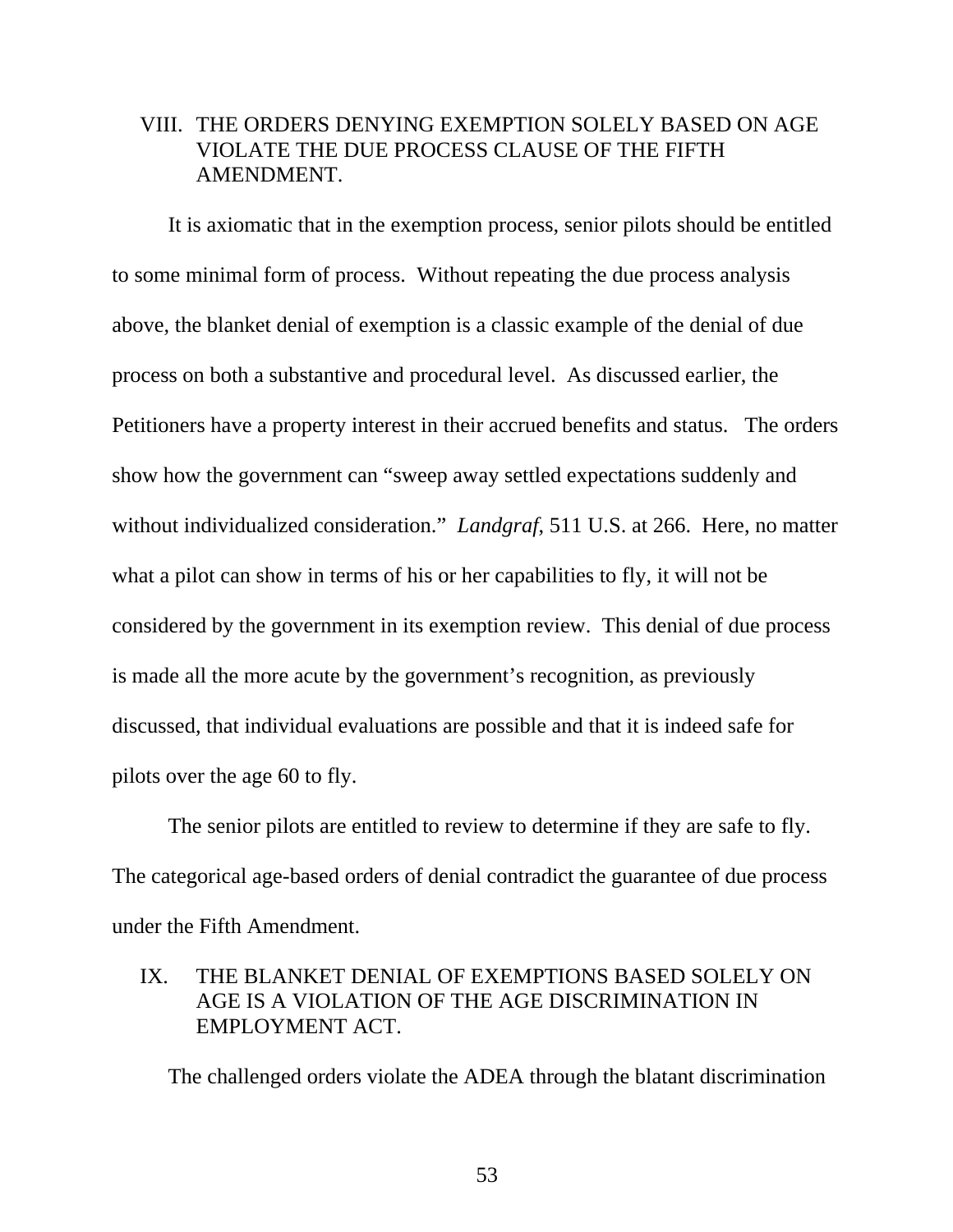against pilots on the basis of age without a BFOQ or statutory exemption. The Age Discrimination in Employment Act, 29 U.S.C. §§ 621-34 (2000), prohibits age discrimination by employers on the basis of age. Thus, an employer cannot use the fact that someone is over forty years old to discriminate against his or her absent a *bona fide* occupational qualification. The Fair Treatment for Experienced Pilots Act does not simply allow such discrimination by employers, it actually orders airline companies to deny seniority and benefits to pilots based on their age. Under 49 U.S.C. § 44729(e), pilots can only be re-hired if they return "without credit for prior seniority or prior longevity for benefits or other terms related to length of service prior to the date of rehire." *Id.* There is no record of support for such discrimination as tied to a *bona fide* occupational qualification.

 Congress has stated that the ADEA is intended "[(1)] to promote employment of older persons based on their ability rather than their age; [(2)] to prohibit arbitrary age discrimination in employment; [and (3)] to help employers and workers to find ways of meeting problems arising from the impact of age on employment." 29 U.S.C.  $\S 621(b)$ .<sup>[19](#page-68-0)</sup> The ADEA prohibits the employer from

<span id="page-68-0"></span><sup>19</sup> 19 Courts have rejected similar age based provisions in other areas as insufficient to establish *bona fide* occupational qualifications. One federal court rejected an effort to dismiss an age discrimination claim filed by a harbor pilot who was denied a license by the Puerto Rico Ports Authority due to the fact that he was over 70. *Camacho v. Puerto Rico Ports Authority*, 254 F. Supp. 2d 220, 230 (D.P.R. 2003), *rev'd on other grounds*, 369 F.3d 570 (1st Cir. 2004). The court noted that mandatory retirement rules trigger "fact-intensive inquiry." *Id.*; *Cf.*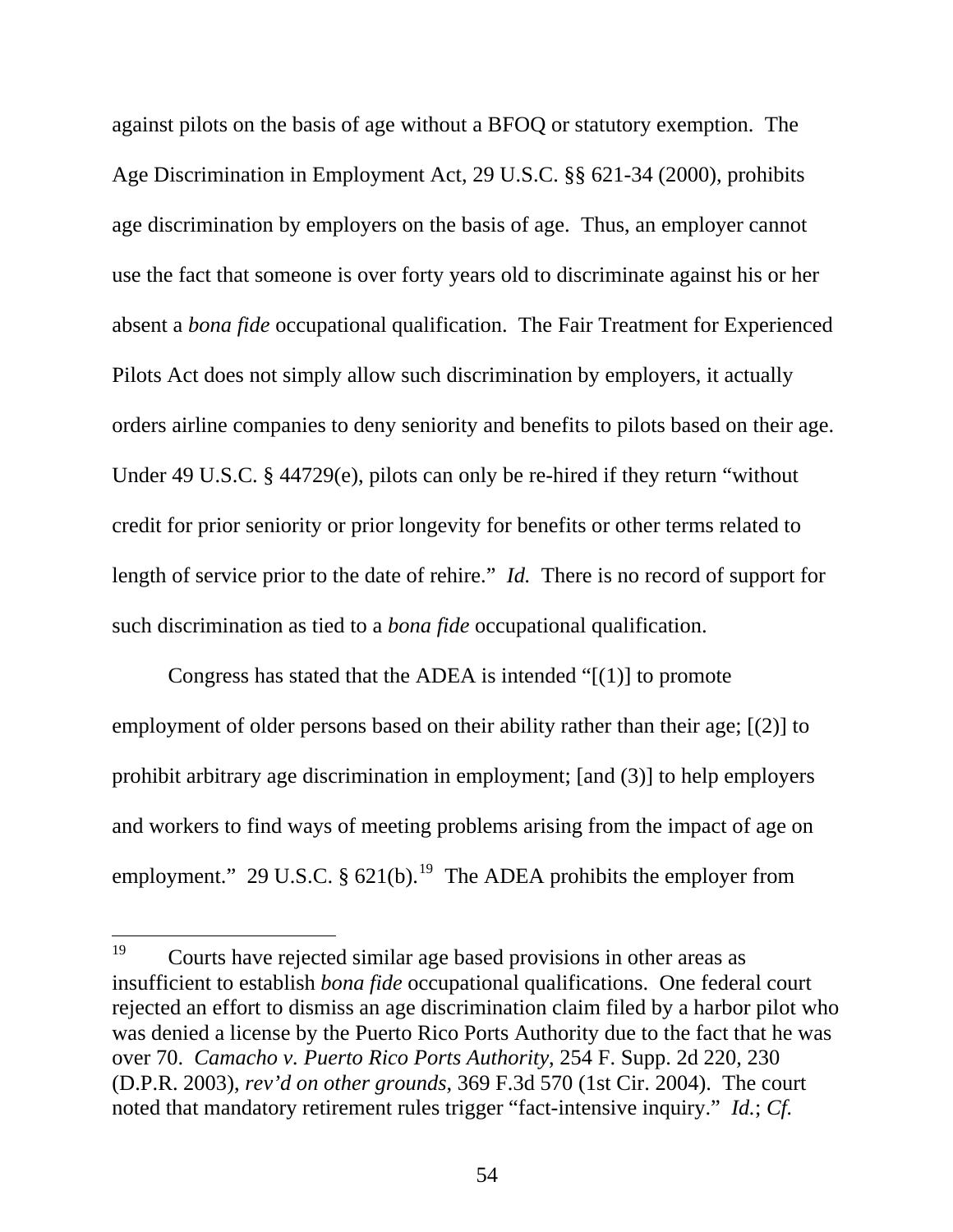discharging an individual because of his age. *See* [29 U.S.C. § 623\(a\)\(1\)](http://www.lexis.com/research/buttonTFLink?_m=b8abc324219c2befe94d0ea4553522e3&_xfercite=%253ccite%20cc%253d%2522USA%2522%253e%253c%2521%255bCDATA%255b121%20F.3d%201022%255d%255d%253e%253c%252fcite%253e&_butType=4&_butStat=0&_butNum=24&_butInline=1&_butinfo=29%20U.S.C.%20623&_fmtstr=FULL&docnum=6&_startdoc=1&wchp=dGLzVlz-zSkAA&_md5=52a1b5faf63519d83eaff1b6509c9b75) and [\(f\)\(1\).](http://www.lexis.com/research/buttonTFLink?_m=b8abc324219c2befe94d0ea4553522e3&_xfercite=%253ccite%20cc%253d%2522USA%2522%253e%253c%2521%255bCDATA%255b121%20F.3d%201022%255d%255d%253e%253c%252fcite%253e&_butType=4&_butStat=0&_butNum=25&_butInline=1&_butinfo=29%20U.S.C.%20623&_fmtstr=FULL&docnum=6&_startdoc=1&wchp=dGLzVlz-zSkAA&_md5=0579dd66210ad3525bff5352dcfe2691) As the Supreme Court established this month in *Meacham v. Knolls Atomic Power Laboratory*, \_\_U.S.\_\_ WL 2445207 (2008), an employer must state "reasonable factors other than age" for actions to successfully defend itself against an age discrimination lawsuit.

Age is not a BFOQ for pilots. *See [EEOC v. Boeing Co.](http://www.lexis.com/research/buttonTFLink?_m=b8abc324219c2befe94d0ea4553522e3&_xfercite=%253ccite%20cc%253d%2522USA%2522%253e%253c%2521%255bCDATA%255b121%20F.3d%201022%255d%255d%253e%253c%252fcite%253e&_butType=3&_butStat=2&_butNum=35&_butInline=1&_butinfo=%253ccite%20cc%253d%2522USA%2522%253e%253c%2521%255bCDATA%255b843%20F.2d%201213%252c%201220%255d%255d%253e%253c%252fcite%253e&_fmtstr=FULL&docnum=6&_startdoc=1&wchp=dGLzVlz-zSkAA&_md5=5eece84103ef59903f9faa71bb099fd2)*, 843 F.2d 1213, [1220](http://www.lexis.com/research/buttonTFLink?_m=b8abc324219c2befe94d0ea4553522e3&_xfercite=%253ccite%20cc%253d%2522USA%2522%253e%253c%2521%255bCDATA%255b121%20F.3d%201022%255d%255d%253e%253c%252fcite%253e&_butType=3&_butStat=2&_butNum=35&_butInline=1&_butinfo=%253ccite%20cc%253d%2522USA%2522%253e%253c%2521%255bCDATA%255b843%20F.2d%201213%252c%201220%255d%255d%253e%253c%252fcite%253e&_fmtstr=FULL&docnum=6&_startdoc=1&wchp=dGLzVlz-zSkAA&_md5=5eece84103ef59903f9faa71bb099fd2) (9th Cir. 1988); *Hahn v. City of Buffalo*[, 770 F.2d 12, 15-16 \(2d Cir. 1985\)](http://www.lexis.com/research/buttonTFLink?_m=b8abc324219c2befe94d0ea4553522e3&_xfercite=%253ccite%20cc%253d%2522USA%2522%253e%253c%2521%255bCDATA%255b121%20F.3d%201022%255d%255d%253e%253c%252fcite%253e&_butType=3&_butStat=2&_butNum=37&_butInline=1&_butinfo=%253ccite%20cc%253d%2522USA%2522%253e%253c%2521%255bCDATA%255b770%20F.2d%2012%252c%2015%255d%255d%253e%253c%252fcite%253e&_fmtstr=FULL&docnum=6&_startdoc=1&wchp=dGLzVlz-zSkAA&_md5=bea3c4cad47e7e48b1a8b88f07425ecc) ("Congress has not provided for agency determination of whether a particular age is a BFOQ for a particular occupation."). Indeed, the FAA Administrator previously denied the basis for such age-based BFOQ. It cannot be shown that a categorical age-based denial of employment "is reasonably necessary to the essence of the business" 29 C.F.R.  $\S$  1625.6(b)(1) (2008). The disconnection between this categorical denial and air safety is now undeniable with the enactment of the Act. Congress expressly found that pilots can fly until age 65 without a risk to air safety and that individual determinations can be made on the capabilities of individual pilots.

The record is now fully at odds with the position of the government that it must deny all pilots exemptions on the basis of age alone. The government is not

 $\overline{a}$ 

*EEOC v. Aikens*, 306 F.3d 794 (9th Cir. 2002) (upholding district court's requirement individual determinations of skills for monocular drivers).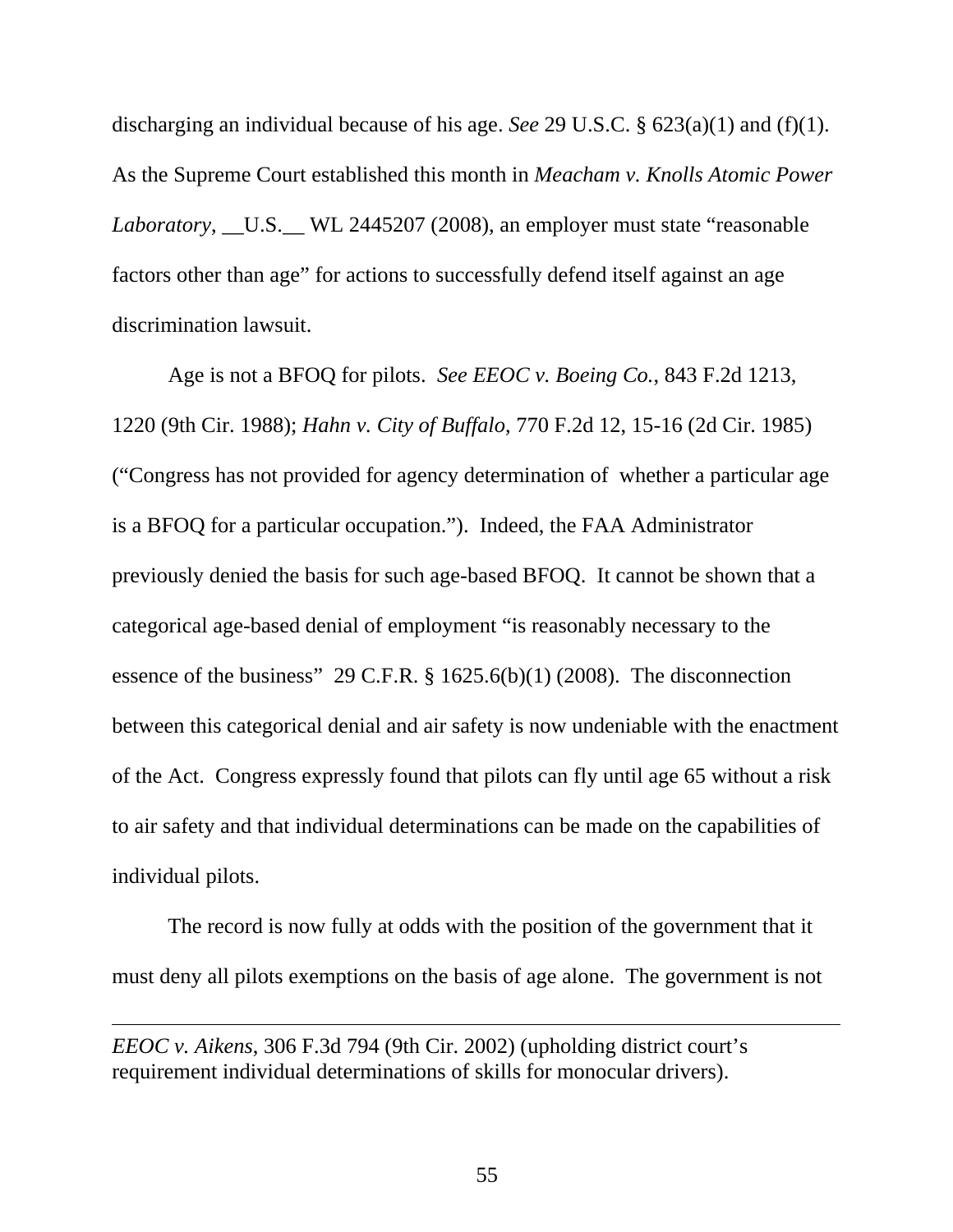only capable of making individual evaluations, it is now statutorily ordered to oversee a system of such evaluations for all pilots continuing to fly until age 65. This record demands a reversal of the denial of petitions in these consolidated cases as a violation of the ADEA.

### **CONCLUSION**

In light of the foregoing, Petitioners respectfully ask the Court to reverse the denials of the consolidated petitions.<sup>[20](#page-70-0)</sup>

Respectfully submitted,

Jonathan Turley District of Columbia Bar No. 417674 2000 H St., N.W. Washington, DC 20052 (202) 994-7001 Counsel for Petitioners

<span id="page-70-0"></span><sup>20</sup> Petitioners believe that oral argument would assist the Court in addressing the myriad at issues presented in this appeal.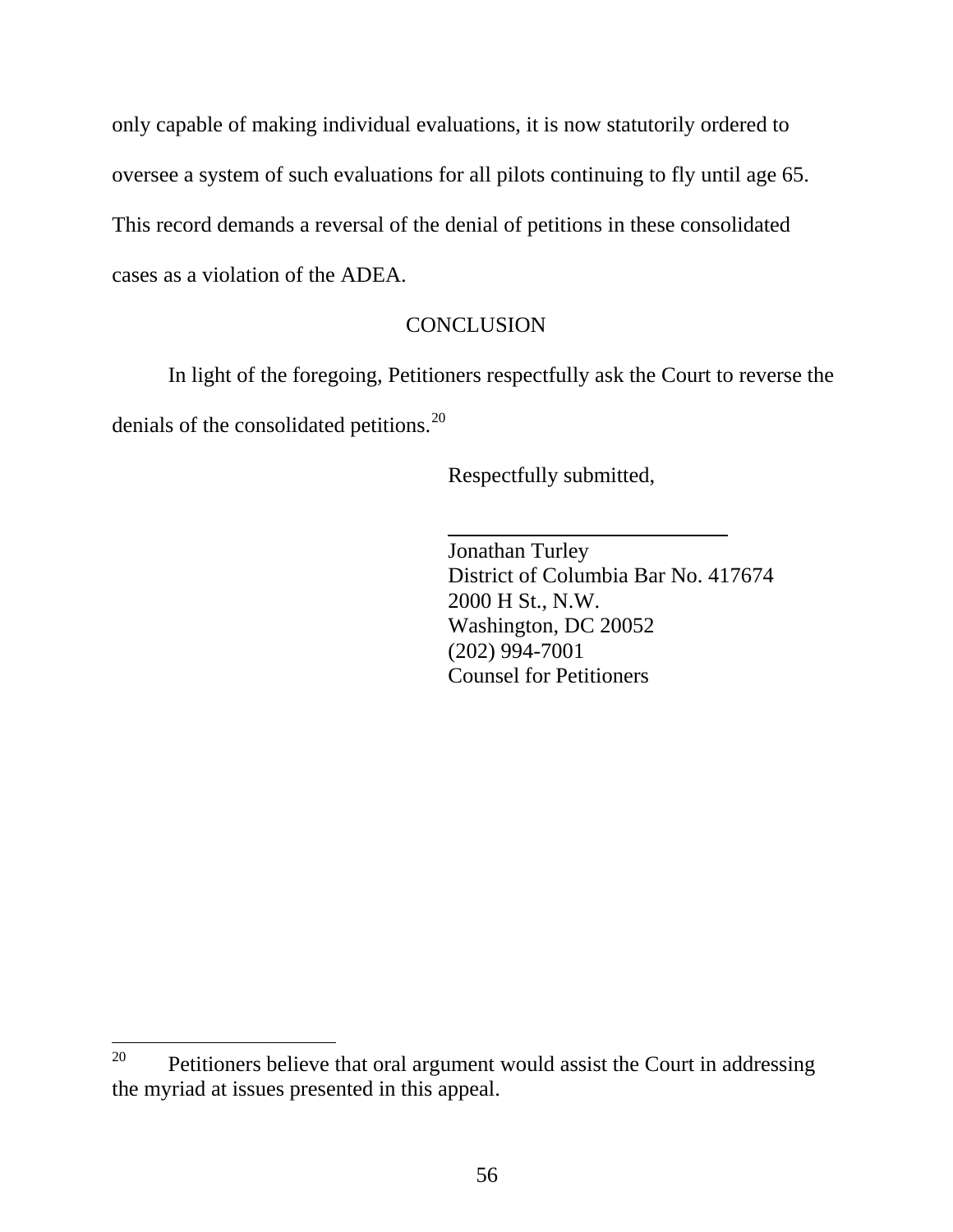### CERTIFICATE OF COMPLIANCE WITH TYPE-VOLUME LIMITATIONS, TYPEFACE REQUIREMENTS AND TYPE STYLE REQUIREMENTS

1. This brief complies with the type-volume limitation of Fed.R.App.P. 32(a)(7)(B) and the Court's order in these cases, because this brief contains 12,833 words, excluding the parts of the brief exempted by Fed.R.App.P.;  $32(a)(7)(B)(iii)$ and D.C. Circuit Rule 32(a)(2).

2. This brief complies with the typeface requirements of Fed.R.App.P. 32(a)(5), as modified by Circuit Rule 32, and the type style requirements of Fed.R.App.P. 32(a)(6) because this brief has been prepared in a proportionally spaced typeface using Microsoft Word in the Times New Roman font. All text is in 14-point type.

> Jonathan Turley Attorney for Petitioners

\_\_\_\_\_\_\_\_\_\_\_\_\_\_\_\_\_\_\_\_